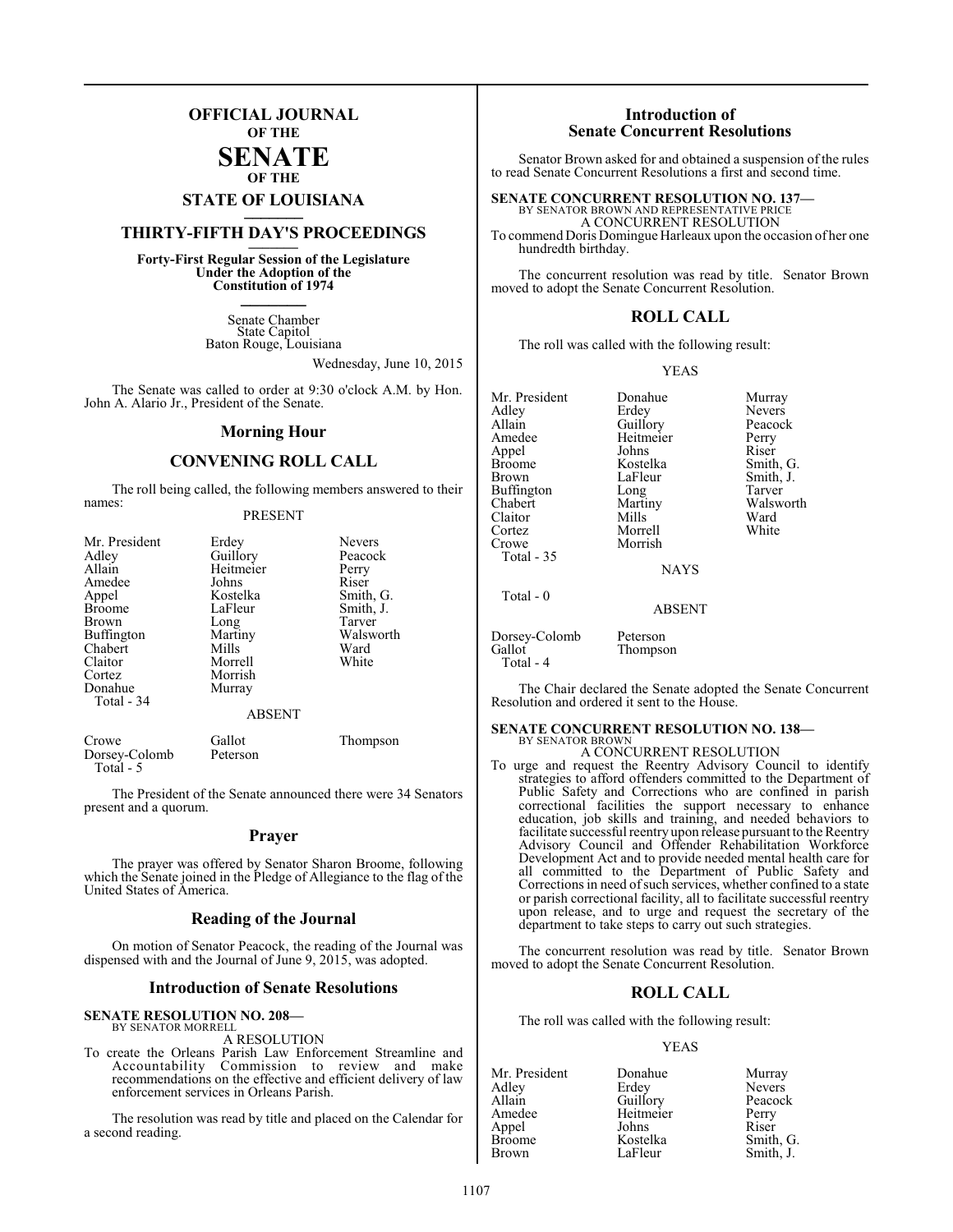| Buffington | Long    | Tarve |
|------------|---------|-------|
| Chabert    | Martiny | Walsy |
| Claitor    | Mills   | Ward  |
| Cortez     | Morrell | White |
| Crowe      | Morrish |       |
| Total - 35 |         |       |
|            |         |       |

Total - 0

Long Tarver<br>Martiny Walsw Martiny Walsworth<br>
Mills Ward Morrell White Morrish

ABSENT

NAYS

Dorsey-Colomb Peterson Thompson Total - 4

The Chair declared the Senate adopted the Senate Concurrent Resolution and ordered it sent to the House.

### **SENATE CONCURRENT RESOLUTION NO. 139—** BY SENATOR MILLS AND REPRESENTATIVE HUVAL

A CONCURRENT RESOLUTION To commend Louisiana native Jake C. Delhomme for being selected to the Louisiana Sports Hall of Fame.

The concurrent resolution was read by title. Senator Mills moved to adopt the Senate Concurrent Resolution.

### **ROLL CALL**

The roll was called with the following result:

### YEAS

| Mr. President<br>Adley<br>Allain<br>Amedee<br>Appel<br>Broome<br>Brown<br>Buffington<br>Chabert<br>Claitor<br>Cortez<br>Crowe<br>Total - 35<br>Total - 0 | Donahue<br>Erdev<br>Guillory<br>Heitmeier<br>Johns<br>Kostelka<br>LaFleur<br>Long<br>Martiny<br>Mills<br>Morrell<br>Morrish<br><b>NAYS</b><br><b>ABSENT</b> | Murray<br><b>Nevers</b><br>Peacock<br>Perry<br>Riser<br>Smith, G.<br>Smith, J.<br>Tarver<br>Walsworth<br>Ward<br>White |
|----------------------------------------------------------------------------------------------------------------------------------------------------------|-------------------------------------------------------------------------------------------------------------------------------------------------------------|------------------------------------------------------------------------------------------------------------------------|
| Dorsey-Colomb<br>Gallot                                                                                                                                  | Peterson<br>Thompson                                                                                                                                        |                                                                                                                        |

The Chair declared the Senate adopted the Senate Concurrent Resolution and ordered it sent to the House.

### **Senate Resolutions on Second Reading**

### **SENATE RESOLUTION NO. 203—** BY SENATOR CHABERT

Total - 4

A RESOLUTION

To commend Mae Rose Bourg Chiasson for more than sixty years as an educator.

On motion of Senator Chabert the resolution was read by title and adopted.

# **Page 2 SENATE 35th DAY'S PROCEEDINGS**

### **SENATE RESOLUTION NO. 204—**

BY SENATORS WARD AND BROOME A RESOLUTION

To express the sincere condolences of the Senate of the Legislature of Louisiana upon the death of Dr. Elisabeth L. Oliver.

On motion of Senator Ward the resolution was read by title and adopted.

### **SENATE RESOLUTION NO. 206—** BY SENATOR GALLOT

A RESOLUTION To express the sincere condolences of the Senate of the Legislature of Louisiana upon the death of Gavin Bryce Chelette.

On motion of Senator Gallot the resolution was read by title and adopted.

### **SENATE RESOLUTION NO. 207—**

BY SENATOR MURRAY A RESOLUTION

To urge and request the Louisiana Supreme Court to take all action necessary to protect the importance of the judicial branch as a separate branch of government and the independence of the judiciary in performing powers and duties pursuant to the federal and state constitutions.

On motion of Senator Murray the resolution was read by title and adopted.

### **Message from the House**

### **ASKING CONCURRENCE IN HOUSE CONCURRENT RESOLUTIONS**

June 9, 2015

To the Honorable President and Members of the Senate:

I am directed to inform your honorable body that the House of Representatives has finally passed and asks your concurrence in the following House Concurrent Resolutions:

HCR No. 228 HCR No. 229

Respectfully submitted, ALFRED W. SPEER Clerk of the House of Representatives

### **House Concurrent Resolutions on First Reading**

### **HOUSE CONCURRENT RESOLUTION NO. 228—** BY REPRESENTATIVE ROBERT JOHNSON A CONCURRENT RESOLUTION

To memorialize the United States Congress to take such actions as are necessary to reestablish a right-of-way through the Lake Ophelia National Wildlife Refuge in order to provide access to property owned by the Avoyelles Parish School Board.

The resolution was read by title and placed on the Calendar for a second reading.

# **HOUSE CONCURRENT RESOLUTION NO. 229—** BY REPRESENTATIVE ST. GERMAIN

A CONCURRENT RESOLUTION

To urge and request the United States Board on Geographic Names to name the entrance of Buffalo Cove in the Atchafalaya Basin as Skerrett Point and to authorize and request the Department of Transportation and Development and the Department of Natural Resources to take any action necessary to propose this commemorative name proposal to the United States Board on Geographic Names.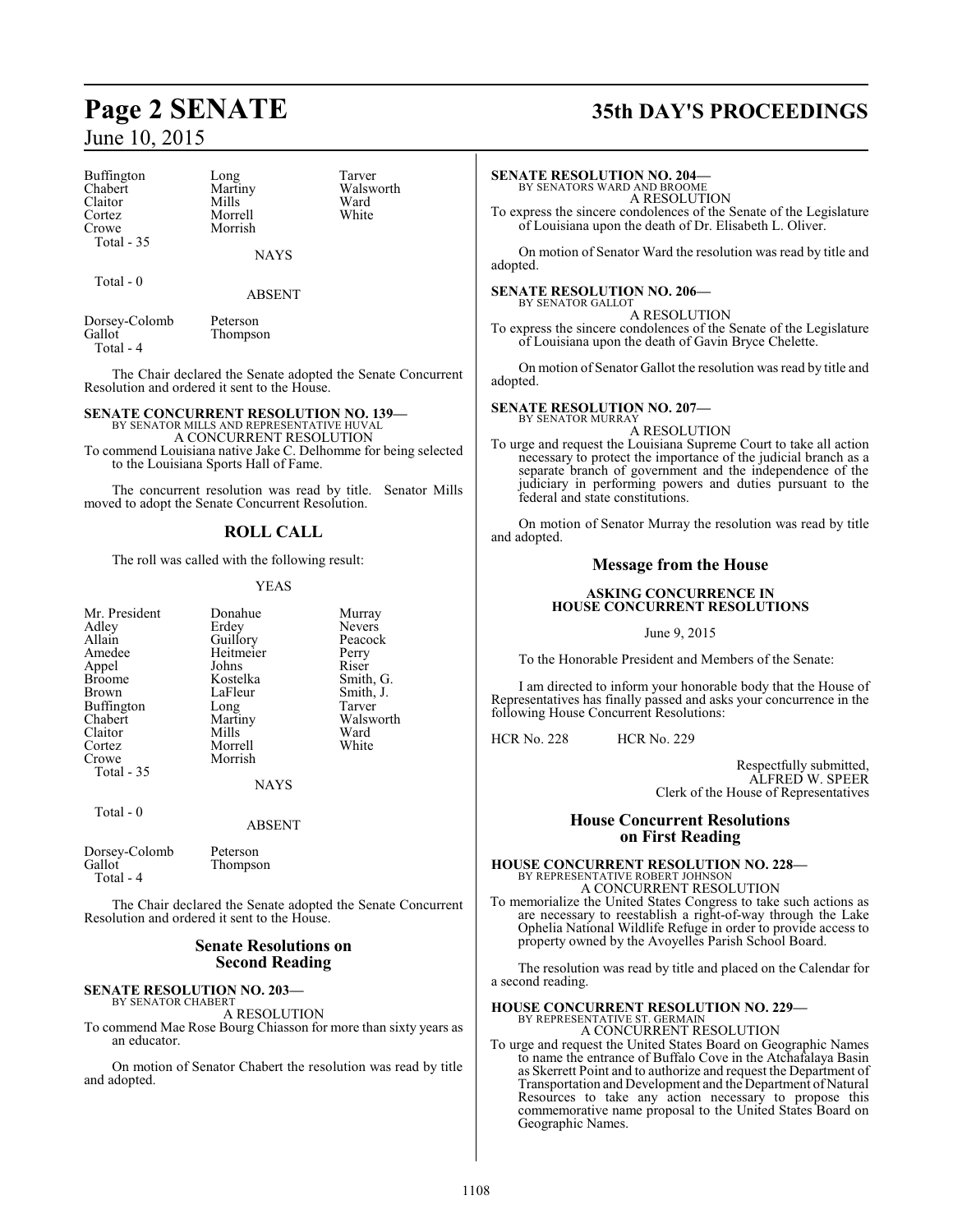# **35th DAY'S PROCEEDINGS Page 3 SENATE**

The resolution was read by title and placed on the Calendar for a second reading.

### **House Concurrent Resolutions on Second Reading**

### **HOUSE CONCURRENT RESOLUTION NO. 180—**

BY REPRESENTATIVE HONORE A CONCURRENT RESOLUTION

To create the Louisiana Law Enforcement Body Camera Implementation Task Force to study and make recommendations regarding the requirements forimplementation and development of best procedures for the use of the body cameras and policies for access to and use of body camera recordings by law enforcement agencies in this state, and to provide for a written report of its recommendations and findings not later than sixty days prior to the 2016 Regular Session of the Louisiana Legislature.

On motion of Senator Morrell the resolution was read by title and returned to the Calendar, subject to call.

**HOUSE CONCURRENT RESOLUTION NO. 225—** BY REPRESENTATIVES LEOPOLD, CONNICK, GAROFALO, GISCLAIR, HARRISON, AND ST. GERMAIN A CONCURRENT RESOLUTION

To memorialize the United States Congress to take such actions as are necessary to work to adopt policies that will help with the stability and the viability of the domestic shrimp industry, including support for the Imported Seafood Safety Standards Act.

The resolution was read by title. Senator Chabert moved to concur in the House Concurrent Resolution.

### **ROLL CALL**

The roll was called with the following result:

### YEAS

| Mr. President         | Erdey                  | Murray        |
|-----------------------|------------------------|---------------|
| Adley                 | Gallot                 | <b>Nevers</b> |
| Allain                | Guillory               | Peacock       |
| Appel                 | Heitmeier              | Perry         |
| <b>Broome</b>         | Johns                  | Riser         |
| Brown                 | Kostelka               | Smith, G.     |
| <b>Buffington</b>     | LaFleur                | Smith, J.     |
| Chabert               | Long                   | Tarver        |
| Claitor               | Martiny                | Thompson      |
| Cortez                | Mills                  | Walsworth     |
| Crowe                 | Morrell                | Ward          |
| Donahue<br>Total - 36 | Morrish<br><b>NAYS</b> | White         |
| Total - 0             |                        |               |

### ABSENT

| Dorsey-Colomb | Peterson |  |
|---------------|----------|--|
|               |          |  |

The Chair declared the Senate concurred in the House Concurrent Resolution and ordered it returned to the House.

**HOUSE CONCURRENT RESOLUTION NO. 226—**<br>BY REPRESENTATIVES BURRELL, BADON, BARROW, WESLEY<br>BISHOP, BOUIE, COX, FRANKLIN, GAINES, HALL, HONORE, HUNTER,<br>JACKSON, JAMES, JEFFERSON, TERRY LANDRY, NORTON, PIERRE,<br>PRICE, SMITH, TH A CONCURRENT RESOLUTION

To urge and request the Department of Economic Development to notify companies with which it has cooperative endeavor agreements of the specific goals of the Louisiana Hudson Initiative and the Veteran Initiative, to provide these companies

with a list ofthe businesses certified under the Hudson Initiative and Veteran Initiative, and to request that the companies take certain actions regarding the use of businesses certified under the Hudson Initiative and Veteran Initiative.

The resolution was read by title. Senator Adley moved to concur in the House Concurrent Resolution.

### **ROLL CALL**

The roll was called with the following result:

| Mr. President | Donahue     | Murray        |
|---------------|-------------|---------------|
| Adley         | Erdey       | <b>Nevers</b> |
| Allain        | Gallot      | Peacock       |
| Amedee        | Guillory    | Perry         |
| Appel         | Heitmeier   | Riser         |
| <b>Broome</b> | Johns       | Smith, G.     |
| <b>Brown</b>  | Kostelka    | Smith, J.     |
| Buffington    | LaFleur     | Tarver        |
| Chabert       | Long        | Thompson      |
| Claitor       | Martiny     | Walsworth     |
| Cortez        | Mills       | Ward          |
| Crowe         | Morrish     | White         |
| Total $-36$   |             |               |
|               | <b>NAYS</b> |               |
| Total - 0     |             |               |

### ABSENT

Peterson

| Dorsey-Colomb | Morrell |  |
|---------------|---------|--|
| Total $-3$    |         |  |

The Chair declared the Senate concurred in the House Concurrent Resolution and ordered it returned to the House.

### **HOUSE CONCURRENT RESOLUTION NO. 227—** BY REPRESENTATIVE HUVAL

A CONCURRENT RESOLUTION To establish and request the Motor Vehicle Liability Insurance Committee to study motor vehicle liability insurance rates in the state of Louisiana and other states, to develop recommendations to facilitate lower motor vehicle liability rates, and to report its findings to the legislature no later than February 1, 2016.

The resolution was read by title and referred by the President to the Committee on Senate and Governmental Affairs.

### **House Concurrent Resolutions on Second Reading Reported by Committees, Subject to Call**

### **Called from the Calendar**

Senator Chabert asked that House Concurrent Resolution No. 104 be called from the Calendar.

### **HOUSE CONCURRENT RESOLUTION NO. 104—**

BY REPRESENTATIVE DOVE A CONCURRENT RESOLUTION

To establish a committee to consider the issues surrounding the possible lifting of the oyster leasing moratorium instituted by the Wildlife and Fisheries Commission on March 7, 2002.

Reported favorably by the Committee on Natural Resources.

### **Floor Amendments**

Senator Chabert proposed the following amendments.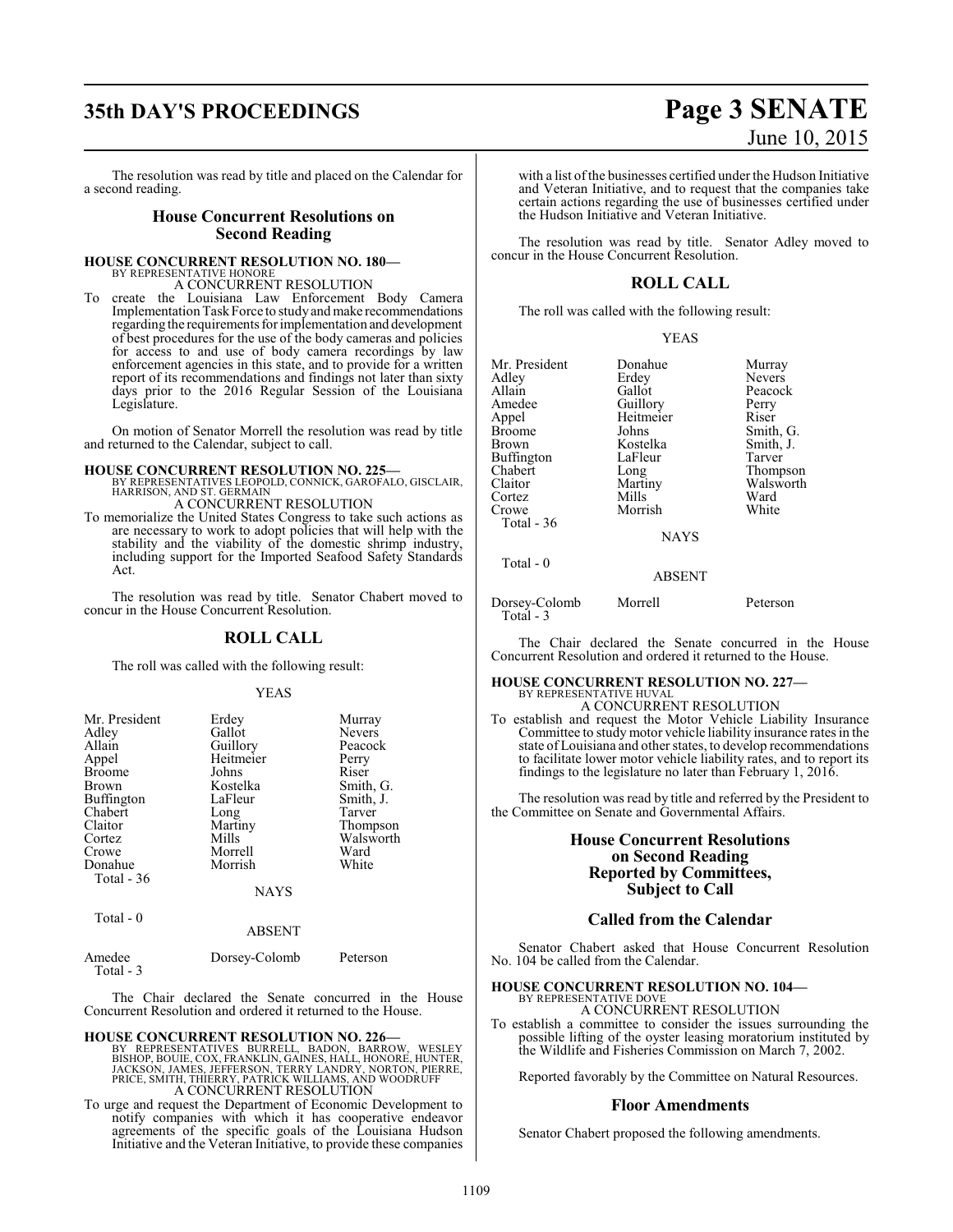## **Page 4 SENATE 35th DAY'S PROCEEDINGS**

## June 10, 2015

### **SENATE FLOOR AMENDMENTS**

Amendments proposed by Senator Chabert to Reengrossed House Concurrent Resolution No. 104 by Representative Dove

### AMENDMENT NO. 1

On page 2, delete lines 10 and 11, and insert the following:

"(1) Three members selected by the Louisiana Oyster Task Force with the following limitations:

(a) One member at large.

(b) One licensee who farms less than five hundred acres.

(c) One licensee who farms more than five hundred acres.

(2) One member selected by the programcoordinator ofthe Gulf States Marine Fisheries Commission Interjurisdictional Fisheries Management Program.

### AMENDMENT NO. 2

On page 2, line 21, after "(11)" and before the "The Governor" insert the following: "One nonvoting member representing the Director of the Louisiana Sea Grant Oyster Research Laboratory.

(12) One nonvoting member representing the Louisiana Association of Waterway Operators and Shipyards.  $(13)$ "

### AMENDMENT NO. 3

On page 4, line 17, after "Task Force, the" delete the remainder of the line and insert the following: "Gulf States Marine Fisheries Commission"

### AMENDMENT NO. 4

On page 4, at the beginning of line 18, delete "Gas Association"

### AMENDMENT NO. 5

On page 4, line 21, after "General," and before "and the Governor's" insert the following: "the Louisiana Sea Grant Oyster Research Laboratory, the Louisiana Association of Waterway Operators and Shipyards,

On motion of Senator Chabert, the amendments were adopted.

The resolution was read by title. Senator Chabert moved to concur in the amended House Concurrent Resolution.

### **ROLL CALL**

The roll was called with the following result:

### YEAS

| Mr. President     | Erdey     | <b>Nevers</b> |
|-------------------|-----------|---------------|
| Adley             | Gallot    | Peacock       |
| Allain            | Guillory  | Perry         |
| Appel             | Heitmeier | Peterson      |
| <b>Broome</b>     | Johns     | Riser         |
| Brown             | Kostelka  | Smith, G.     |
| <b>Buffington</b> | LaFleur   | Smith, J.     |
| Chabert           | Long      | Tarver        |
| Claitor           | Martiny   | Thompson      |
| Cortez            | Mills     | Walsworth     |
| Crowe             | Morrell   | Ward          |
| Donahue           | Morrish   | White         |
| Dorsey-Colomb     | Murray    |               |
| Total - 38        |           |               |
|                   | NAYS      |               |

Total - 0

ABSENT

Amedee Total - 1

The Chair declared the Senate concurred in the amended House Concurrent Resolution and ordered it returned to the House.

### **Called from the Calendar**

Senator Walsworth asked that House Concurrent Resolution No. 29 be called from the Calendar.

**HOUSE CONCURRENT RESOLUTION NO. 29—** BY REPRESENTATIVE HARRISON A CONCURRENT RESOLUTION

To urge and request the United States Environmental Protection Agency to withdraw the proposed guidelines for reducing carbon dioxide emissions from fossil fuel-fired power plants pursuant to Section 111(d) of the federal Clean Air Act and that in the event the United States Environmental Protection Agency adopts the proposed guidelines, urge and request the governor and the attorney general to use every means at their disposal, including taking legal action, to prevent the guidelines from being implemented.

Reported favorably by the Committee on Environmental Quality.

The resolution was read by title. Senator Walsworth moved to concur in the House Concurrent Resolution.

### **ROLL CALL**

The roll was called with the following result:

YEAS

Mr. President Erdey Peacock<br>Adley Gallot Perry Adley Gallot Perry<br>Allain Guillory Riser Allain Guillory<br>Amedee Johns Amedee Johns Smith, G.<br>Appel Kostelka Smith, J. Buffington LaFle<br>Chabert Long Chabert Long Walsworth<br>Claitor Martiny Ward Claitor Martiny Ward Cortez Mills White Crowe Morrish<br>
Donahue Nevers Donahue Total - 31

Kostelka Smith, J.<br>LaFleur Thompson

**NAYS** 

Morrell<br>Murray

Broome Heitmeier Peterson

ABSENT

Tarver Total - 1

Dorsey-Colomb Total - 7

The Chair declared the Senate concurred in the House Concurrent Resolution and ordered it returned to the House.

### **Conference Committee Reports**

The following reports were received and read:

**SENATE BILL NO. 158—**

BY SENATOR HEITMEIER AN ACT

To enact R.S. 40:1299.48(D), relative to reporting of paid malpractice claims; to provide for annual reporting to legislative committees; to provide for an effective date; and to provide for related matters.

### **CONFERENCE COMMITTEE REPORT**

### June 9, 2015

To the Honorable President and Members of the Senate and to the Honorable Speaker and Members of the House of Representatives.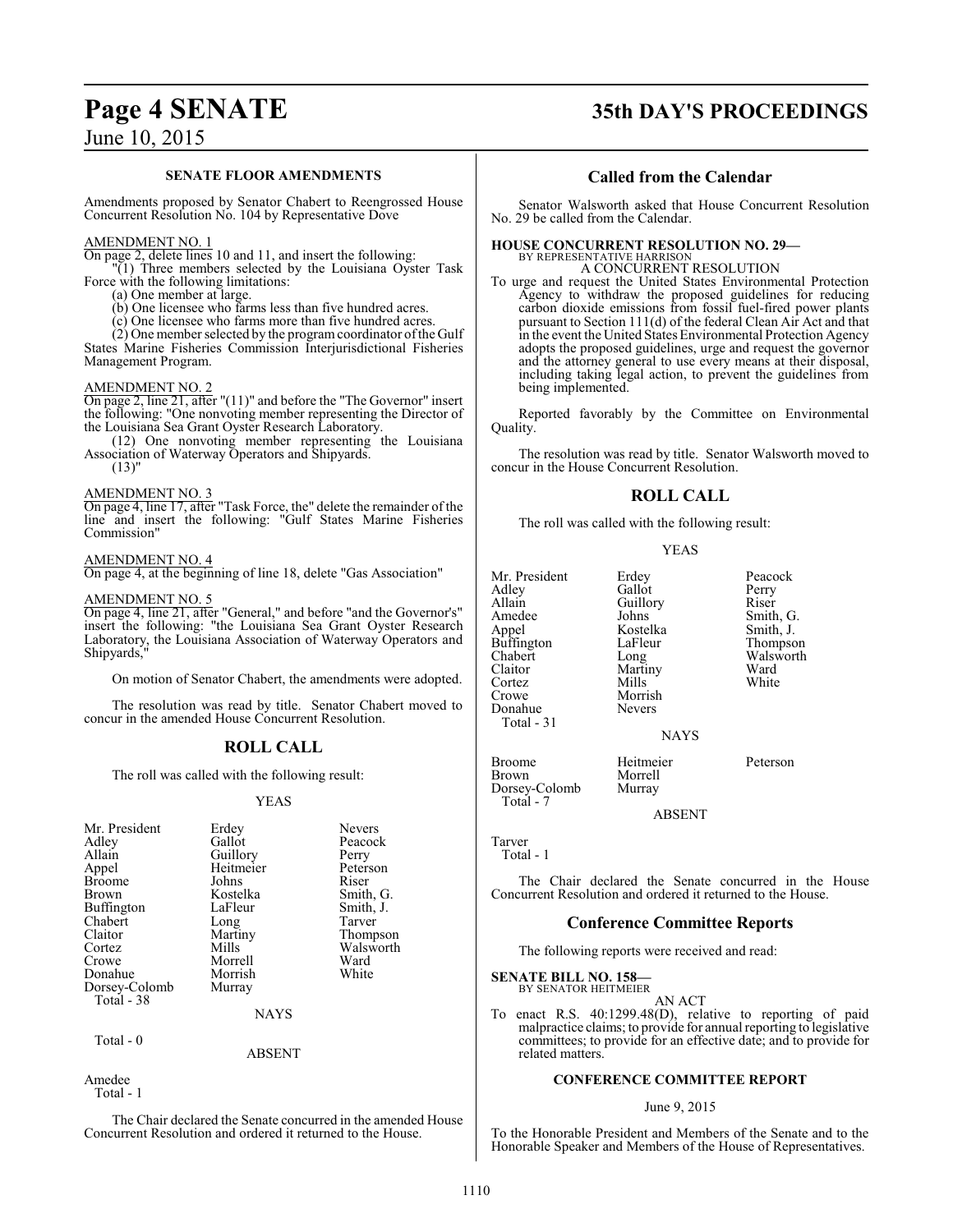# **35th DAY'S PROCEEDINGS Page 5 SENATE**

### Ladies and Gentlemen:

We, the conferees appointed to confer over the disagreement between the two houses concerning Senate Bill No. 158 by Senator Heitmeier recommend the following concerning the Engrossed bill:

- 1. That all House Committee Amendments proposed by the House Committee on Health and Welfare and adopted by the House of Representatives on May 26, 2015 be rejected.
- 2. That the following amendments to the reengrossed bill be adopted:

### AMENDMENT NO. 1

On page 1, delete lines 9 through 16, and insert:

"**D.(1) The executive director of the Patient's Compensation Fund shall submit a report on an annual basis to the Senate and House committees on health and welfare no later than January thirty-first. The report shall contain every claim against an individual practitioner who has had five or more paid claims for the previous year paid by the Patient's Compensation Fund and shall contain the following information:**

**(a) All paid claims for the previous year and the year immediately preceding that year, as well as the total number of pending claims filed against that individual practitioner.**

**(b) The name and address of the individual practitioner and a brief description of the acts of omission or commission which gave rise to the paid claims.**

**(2) For the purposes of this Subsection, "individual practitioner" means any individual person licensed or certified by this state to provide health care or professional services who is listed in R.S. 40:1299.41(A)(10).**"

Respectfully submitted,

| Senators:         | Representatives:         |
|-------------------|--------------------------|
| David Heitmeier   | Jeffery "Jeff" J. Arnold |
| Sherri Buffington | Scott M. Simon           |
| Dan Claitor       | Bryan Adams              |

Senator Heitmeier moved that the Conference Committee Report be adopted.

### **ROLL CALL**

The roll was called with the following result:

### YEAS

| Mr. President | Dorsey-Colomb | Murray        |
|---------------|---------------|---------------|
| Adley         | Erdey         | <b>Nevers</b> |
| Allain        | Gallot        | Peacock       |
| Amedee        | Guillory      | Perry         |
| Appel         | Heitmeier     | Peterson      |
| <b>Broome</b> | Johns         | Riser         |
| Brown         | Kostelka      | Smith, G.     |
| Buffington    | LaFleur       | Smith, J.     |
| Chabert       | Long          | Tarver        |
| Claitor       | Martiny       | Thompson      |
| Cortez        | Mills         | Walsworth     |
| Crowe         | Morrell       | Ward          |
| Donahue       | Morrish       | White         |
| Total - 39    |               |               |
|               | NAYS          |               |

Total - 0

ABSENT

Total - 0

The Chair declared the Conference Committee Report was adopted.

# June 10, 2015

### **Message from the House**

### **DISAGREEMENT TO HOUSE BILL**

June 10, 2015

To the Honorable President and Members of the Senate:

I am directed to inform your honorable body that the House of Representatives has refused to concur in the proposed Senate Amendment(s) to **House Bill No. 1** by Representative Fannin, and ask the President to appoint on the part of the Senate a committee to confer with a like committee from the House on the disagreement.

> Respectfully submitted, ALFRED W. SPEER Clerk of the House of Representatives

### **Message from the House**

### **DISAGREEMENT TO HOUSE BILL**

June 10, 2015

To the Honorable President and Members of the Senate:

I am directed to inform your honorable body that the House of Representatives has refused to concur in the proposed Senate Amendment(s) to **House Bill No. 2** by Representative Robideaux, and ask the President to appoint on the part ofthe Senate a committee to confer with a like committee from the House on the disagreement.

> Respectfully submitted, ALFRED W. SPEER Clerk of the House of Representatives

### **Message from the House**

### **DISAGREEMENT TO HOUSE BILL**

### June 10, 2015

To the Honorable President and Members of the Senate:

I am directed to inform your honorable body that the House of Representatives has refused to concur in the proposed Senate Amendment(s) to **House Bill No. 566** by Representative Fannin, and ask the President to appoint on the part of the Senate a committee to confer with a like committee from the House on the disagreement.

> Respectfully submitted, ALFRED W. SPEER Clerk of the House of Representatives

### **Message from the House**

### **DISAGREEMENT TO HOUSE BILL**

June 10, 2015

To the Honorable President and Members of the Senate:

I am directed to inform your honorable body that the House of Representatives has refused to concur in the proposed Senate Amendment(s) to**House Bill No. 577** byRepresentative Jackson, and ask the President to appoint on the part of the Senate a committee to confer with a like committee from the House on the disagreement.

> Respectfully submitted, ALFRED W. SPEER Clerk of the House of Representatives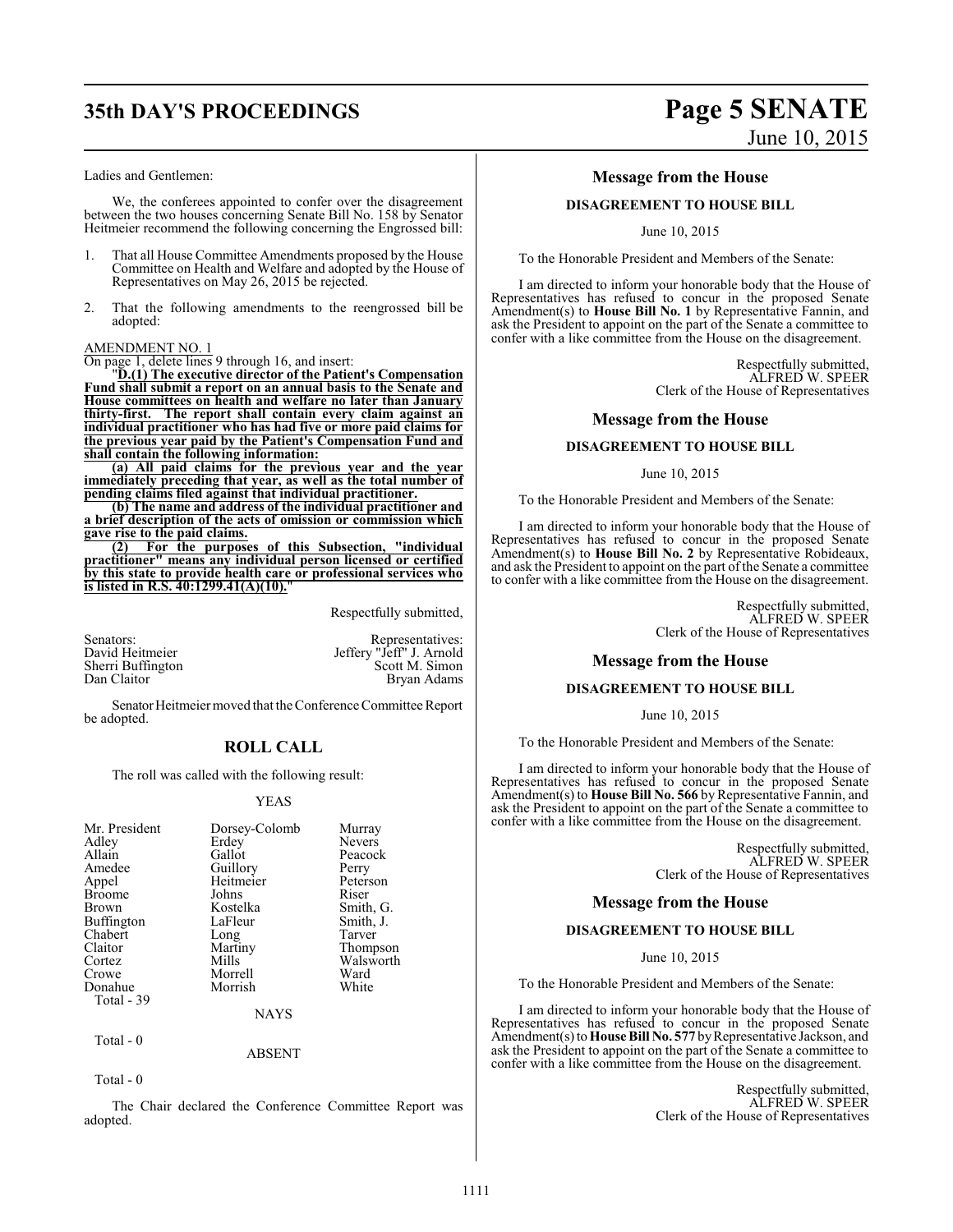# **Page 6 SENATE 35th DAY'S PROCEEDINGS**

June 10, 2015

### **Message from the House**

### **DISAGREEMENT TO HOUSE BILL**

### June 10, 2015

To the Honorable President and Members of the Senate:

I am directed to inform your honorable body that the House of Representatives has refused to concur in the proposed Senate Amendment(s) to **House Bill No. 800** by Representative Fannin, and ask the President to appoint on the part of the Senate a committee to confer with a like committee from the House on the disagreement.

> Respectfully submitted, ALFRED W. SPEER Clerk of the House of Representatives

### **Message from the House**

### **HOUSE CONFEREES APPOINTED**

June 10, 2015

To the Honorable President and Members of the Senate:

I am directed to inform your honorable body that the Speaker of the House of Representatives has appointed the following members, on the part of the House of Representatives, to confer, with a like committee from the Senate, on the disagreement to **Senate Bill No. 50** by Senator Murray:

Representatives Moreno, Badon and Leger.

Respectfully submitted, ALFRED W. SPEER Clerk of the House of Representatives

### **Message from the House**

### **HOUSE CONFEREES APPOINTED**

June 10, 2015

To the Honorable President and Members of the Senate:

I am directed to inform your honorable body that the Speaker of the House of Representatives has appointed the following members, on the part of the House of Representatives, to confer, with a like committee from the Senate, on the disagreement to **Senate Bill No. 61** by Senator Buffington:

Representatives Hensgens, Simon and Arnold.

Respectfully submitted, ALFRED W. SPEER Clerk of the House of Representatives

### **Message from the House**

### **HOUSE CONFEREES APPOINTED**

### June 10, 2015

To the Honorable President and Members of the Senate:

I am directed to inform your honorable body that the Speaker of the House of Representatives has appointed the following members, on the part of the House of Representatives, to confer, with a like committee from the Senate, on the disagreement to **Senate Bill No. 93** by Senator Adley:

Representatives Harris, Robideaux and Thibaut.

Respectfully submitted, ALFRED W. SPEER Clerk of the House of Representatives

### **Message from the House**

### **HOUSE CONFEREES APPOINTED**

June 10, 2015

To the Honorable President and Members of the Senate:

I am directed to inform your honorable body that the Speaker of the House of Representatives has appointed the following members, on the part of the House of Representatives, to confer, with a like committee from the Senate, on the disagreement to **Senate Bill No. 250** by Senator Johns:

Representatives St. Germain, T. Burns and Arnold.

Respectfully submitted, ALFRED W. SPEER Clerk of the House of Representatives

### **Message from the House**

### **HOUSE CONFEREES APPOINTED**

June 10, 2015

To the Honorable President and Members of the Senate:

I am directed to inform your honorable body that the Speaker of the House of Representatives has appointed the following members, on the part of the House of Representatives, to confer, with a like committee from the Senate, on the disagreement to **Senate Bill No. 278** by Senator Brown:

Representatives Price, Badon and Harrison.

Respectfully submitted, ALFRED W. SPEER Clerk of the House of Representatives

### **Message from the House**

### **HOUSE CONFEREES APPOINTED**

June 10, 2015

To the Honorable President and Members of the Senate:

I am directed to inform your honorable body that the Speaker of the House of Representatives has appointed the following members, on the part of the House of Representatives, to confer, with a like committee from the Senate, on the disagreement to **Senate Bill No. 39** by Senator Mills:

Representatives LeBas, Simon and R. Johnson.

Respectfully submitted, ALFRED W. SPEER Clerk of the House of Representatives

### **Message from the House**

### **HOUSE CONFEREES APPOINTED**

### June 10, 2015

To the Honorable President and Members of the Senate: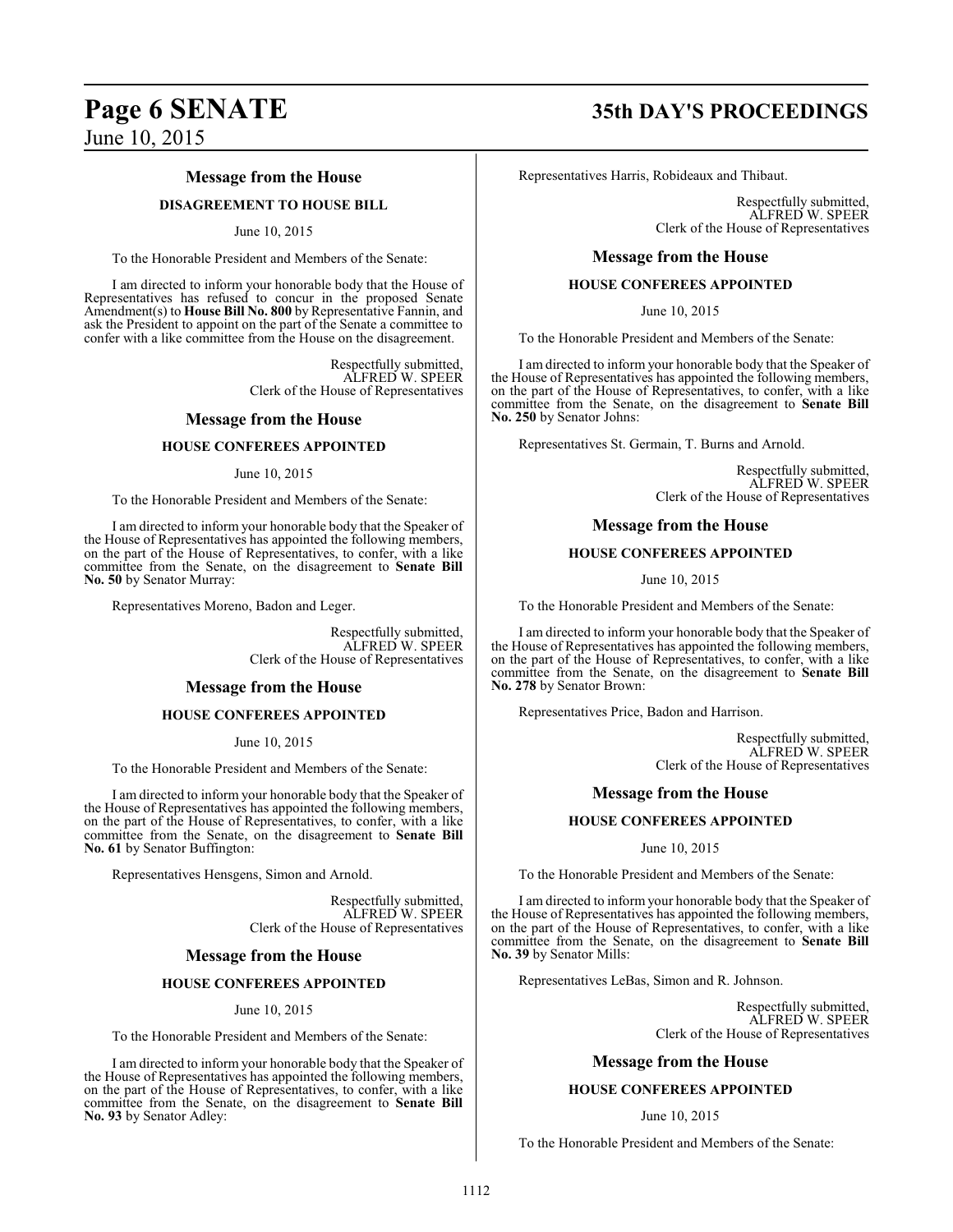# **35th DAY'S PROCEEDINGS Page 7 SENATE**

I am directed to inform your honorable body that the Speaker of the House of Representatives has appointed the following members, on the part of the House of Representatives, to confer, with a like committee from the Senate, on the disagreement to **Senate Bill No. 100** by Senator Morrell:

Representatives Stokes, Robideaux and Leger.

Respectfully submitted, ALFRED W. SPEER Clerk of the House of Representatives

### **Message from the House**

### **HOUSE CONFEREES APPOINTED**

June 10, 2015

To the Honorable President and Members of the Senate:

I am directed to inform your honorable body that the Speaker of the House of Representatives has appointed the following members, on the part of the House of Representatives, to confer, with a like committee from the Senate, on the disagreement to **Senate Bill No. 102** by Senator Morrell:

Representatives Stokes, Robideaux and Leger.

Respectfully submitted, ALFRED W. SPEER Clerk of the House of Representatives

### **Message from the House**

### **HOUSE CONFEREES APPOINTED**

June 10, 2015

To the Honorable President and Members of the Senate:

I am directed to inform your honorable body that the Speaker of the House of Representatives has appointed the following members, on the part of the House of Representatives, to confer, with a like committee from the Senate, on the disagreement to **House Bill No. 1** by Representative Fannin:

Representatives Fannin, Kleckley and Leger.

Respectfully submitted, ALFRED W. SPEER Clerk of the House of Representatives

### **Message from the House**

### **HOUSE CONFEREES APPOINTED**

June 10, 2015

To the Honorable President and Members of the Senate:

I am directed to inform your honorable body that the Speaker of the House of Representatives has appointed the following members, on the part of the House of Representatives, to confer, with a like committee from the Senate, on the disagreement to **House Bill No. 2** by Representative Robideaux:

Representatives Robideaux, Kleckley and Leger.

Respectfully submitted, ALFRED W. SPEER Clerk of the House of Representatives

# June 10, 2015

### **Message from the House**

### **HOUSE CONFEREES APPOINTED**

June 10, 2015

To the Honorable President and Members of the Senate:

I am directed to inform your honorable body that the Speaker of the House of Representatives has appointed the following members, on the part of the House of Representatives, to confer, with a like committee from the Senate, on the disagreement to **House Bill No. 76** by Representative A. Williams:

Representatives A. Williams, T. Burns and Miller.

Respectfully submitted, ALFRED W. SPEER Clerk of the House of Representatives

### **Message from the House**

### **HOUSE CONFEREES APPOINTED**

June 10, 2015

To the Honorable President and Members of the Senate:

I am directed to inform your honorable body that the Speaker of the House of Representatives has appointed the following members, on the part of the House of Representatives, to confer, with a like committee from the Senate, on the disagreement to **House Bill No. 119** by Representative Ritchie:

Representatives Ritchie, Robideaux and Harris.

Respectfully submitted, ALFRED W. SPEER Clerk of the House of Representatives

### **Message from the House**

### **HOUSE CONFEREES APPOINTED**

June 10, 2015

To the Honorable President and Members of the Senate:

I am directed to inform your honorable body that the Speaker of the House of Representatives has appointed the following members, on the part of the House of Representatives, to confer, with a like committee from the Senate, on the disagreement to **House Bill No. 218** by Representative Broadwater:

Representatives Broadwater, Robideaux and Kleckley.

Respectfully submitted, ALFRED W. SPEER Clerk of the House of Representatives

### **Message from the House**

### **HOUSE CONFEREES APPOINTED**

June 10, 2015

To the Honorable President and Members of the Senate:

I am directed to inform your honorable body that the Speaker of the House of Representatives has appointed the following members, on the part of the House of Representatives, to confer, with a like committee from the Senate, on the disagreement to **House Bill No. 250** by Representative Leger: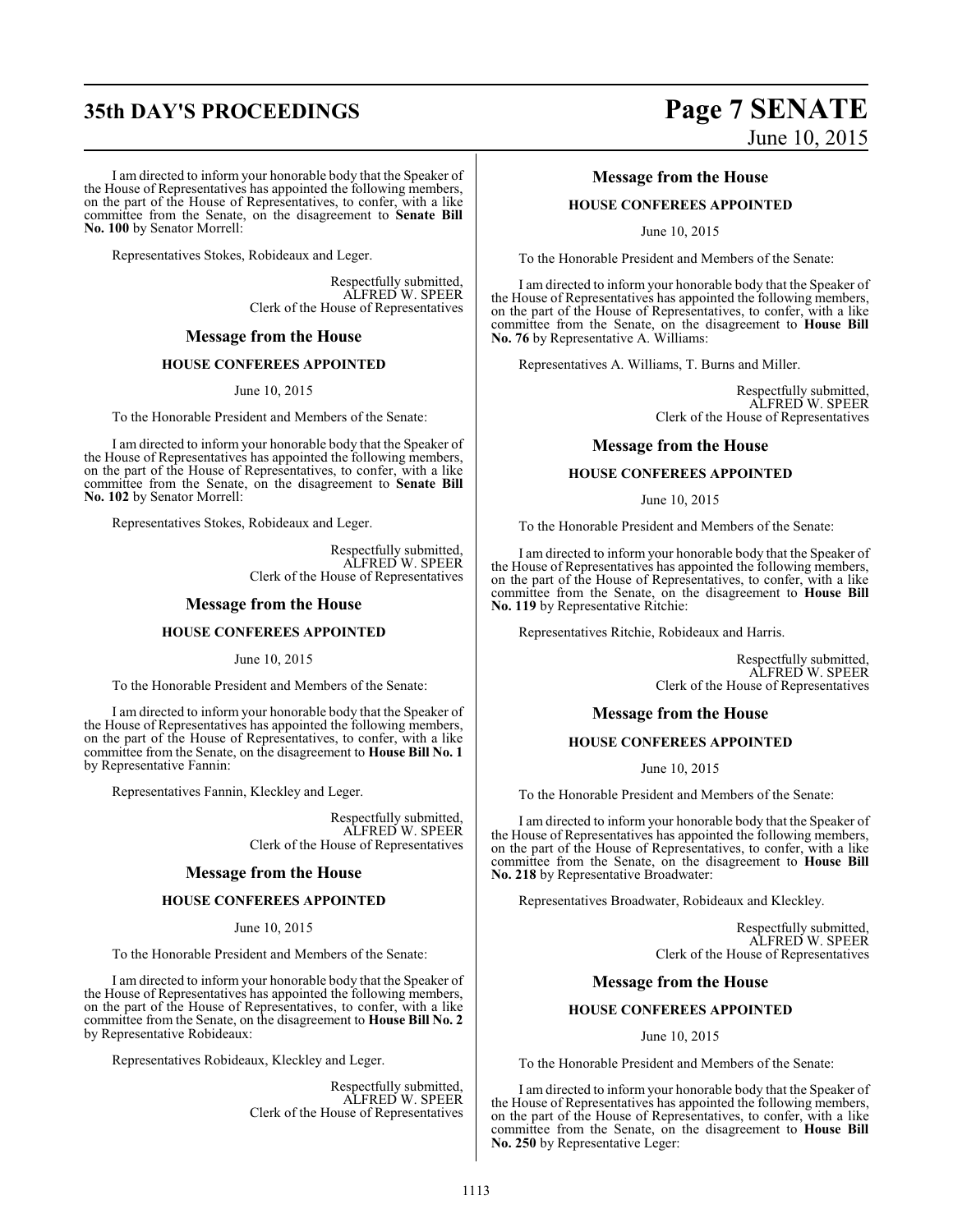# **Page 8 SENATE 35th DAY'S PROCEEDINGS**

Representatives Leger, Fannin and Moreno.

Respectfully submitted, ALFRED W. SPEER Clerk of the House of Representatives

### **Message from the House**

### **HOUSE CONFEREES APPOINTED**

June 10, 2015

To the Honorable President and Members of the Senate:

I am directed to inform your honorable body that the Speaker of the House of Representatives has appointed the following members, on the part of the House of Representatives, to confer, with a like committee from the Senate, on the disagreement to **House Bill No. 376** by Representative Harris:

Representatives Harris, Fannin and Richard.

Respectfully submitted, ALFRED W. SPEER Clerk of the House of Representatives

### **Message from the House**

### **HOUSE CONFEREES APPOINTED**

June 10, 2015

To the Honorable President and Members of the Senate:

I am directed to inform your honorable body that the Speaker of the House of Representatives has appointed the following members, on the part of the House of Representatives, to confer, with a like committee from the Senate, on the disagreement to **House Bill No. 387** by Representative Leger:

Representatives Leger, Robideaux and Moreno.

Respectfully submitted, ALFRED W. SPEER Clerk of the House of Representatives

### **Message from the House**

### **HOUSE CONFEREES APPOINTED**

June 10, 2015

To the Honorable President and Members of the Senate:

I am directed to inform your honorable body that the Speaker of the House of Representatives has appointed the following members, on the part of the House of Representatives, to confer, with a like committee from the Senate, on the disagreement to **House Bill No. 402** by Representative Stokes:

Representatives Stokes, Robideaux and Ivey.

Respectfully submitted, ALFRED W. SPEER Clerk of the House of Representatives

### **Message from the House**

### **HOUSE CONFEREES APPOINTED**

### June 10, 2015

To the Honorable President and Members of the Senate:

I am directed to inform your honorable body that the Speaker of the House of Representatives has appointed the following members, on the part of the House of Representatives, to confer, with a like committee from the Senate, on the disagreement to **House Bill No. 445** by Representative Mack:

Representatives Mack, St. Germain and Broadwater.

Respectfully submitted, ALFRED W. SPEER Clerk of the House of Representatives

### **Message from the House**

### **HOUSE CONFEREES APPOINTED**

June 10, 2015

To the Honorable President and Members of the Senate:

I am directed to inform your honorable body that the Speaker of the House of Representatives has appointed the following members, on the part of the House of Representatives, to confer, with a like committee from the Senate, on the disagreement to **House Bill No. 566** by Representative Fannin:

Representatives Fannin, Kleckley and Leger.

Respectfully submitted, ALFRED W. SPEER Clerk of the House of Representatives

### **Message from the House**

### **HOUSE CONFEREES APPOINTED**

June 10, 2015

To the Honorable President and Members of the Senate:

I am directed to inform your honorable body that the Speaker of the House of Representatives has appointed the following members, on the part of the House of Representatives, to confer, with a like committee from the Senate, on the disagreement to **House Bill No. 577** by Representative Jackson:

Representatives Jackson, Badon and Kleckley.

Respectfully submitted, ALFRED W. SPEER Clerk of the House of Representatives

### **Message from the House**

### **HOUSE CONFEREES APPOINTED**

June 10, 2015

To the Honorable President and Members of the Senate:

I am directed to inform your honorable body that the Speaker of the House of Representatives has appointed the following members, on the part of the House of Representatives, to confer, with a like committee from the Senate, on the disagreement to **House Bill No. 624** by Representative Jackson:

Representatives Jackson, Robideaux and Kleckley.

Respectfully submitted, ALFRED W. SPEER Clerk of the House of Representatives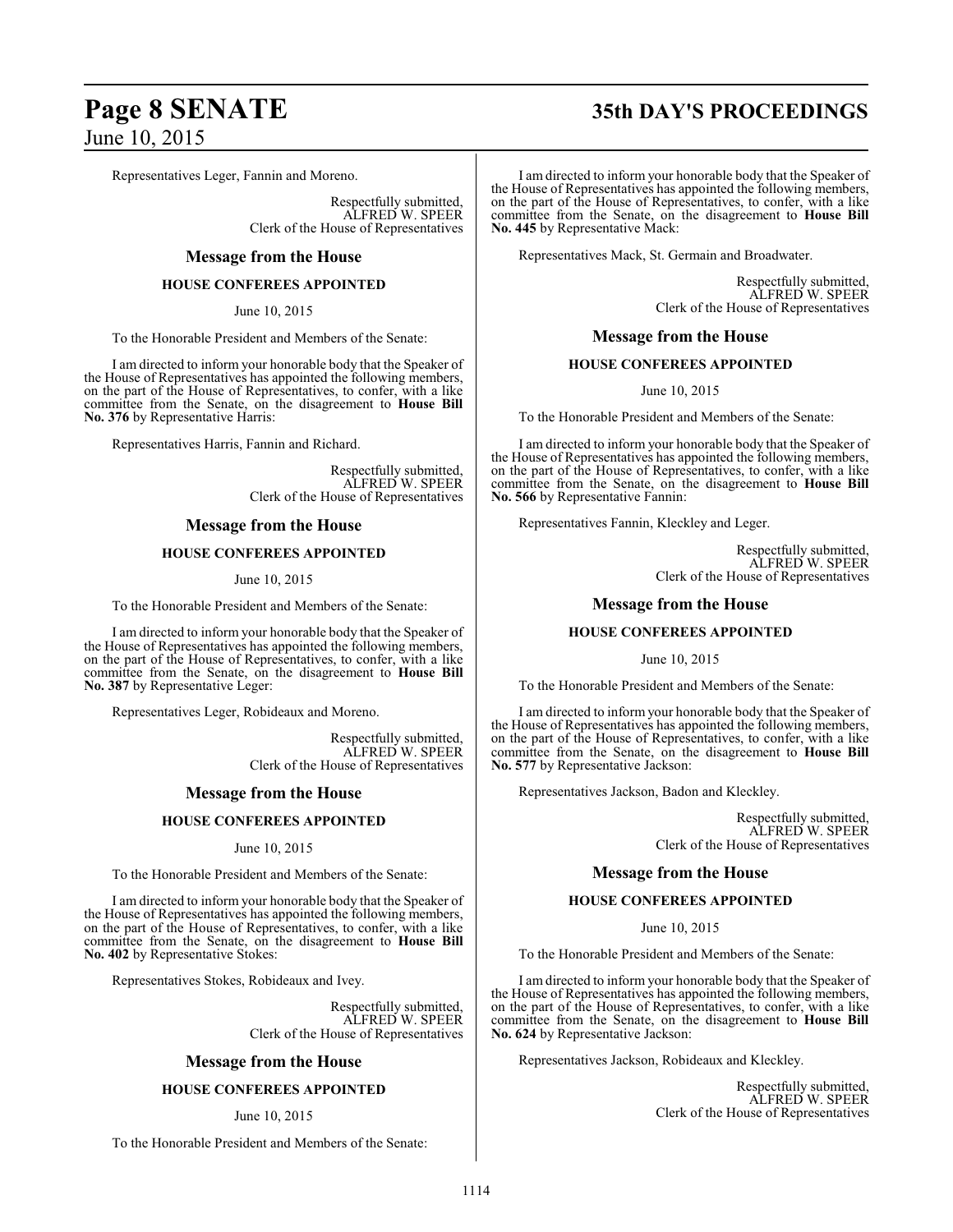# **35th DAY'S PROCEEDINGS Page 9 SENATE**

### **Message from the House**

### **HOUSE CONFEREES APPOINTED**

June 10, 2015

To the Honorable President and Members of the Senate:

I am directed to inform your honorable body that the Speaker of the House of Representatives has appointed the following members, on the part of the House of Representatives, to confer, with a like committee from the Senate, on the disagreement to **House Bill No. 629** by Representative Jackson:

Representatives Jackson, Robideaux and Kleckley.

Respectfully submitted, ALFRED W. SPEER Clerk of the House of Representatives

### **Message from the House**

### **HOUSE CONFEREES APPOINTED**

### June 10, 2015

To the Honorable President and Members of the Senate:

I am directed to inform your honorable body that the Speaker of the House of Representatives has appointed the following members, on the part of the House of Representatives, to confer, with a like committee from the Senate, on the disagreement to **House Bill No. 635** by Representative Jackson:

Representatives Jackson, Robideaux and Kleckley.

Respectfully submitted, ALFRED W. SPEER Clerk of the House of Representatives

### **Message from the House**

### **HOUSE CONFEREES APPOINTED**

June 10, 2015

To the Honorable President and Members of the Senate:

I am directed to inform your honorable body that the Speaker of the House of Representatives has appointed the following members, on the part of the House of Representatives, to confer, with a like committee from the Senate, on the disagreement to **House Bill No. 638** by Representative Ivey:

Representatives Ivey, Fannin and Broadwater.

Respectfully submitted, ALFRED W. SPEER Clerk of the House of Representatives

### **Message from the House**

### **HOUSE CONFEREES APPOINTED**

### June 10, 2015

To the Honorable President and Members of the Senate:

I am directed to inform your honorable body that the Speaker of the House of Representatives has appointed the following members, on the part of the House of Representatives, to confer, with a like committee from the Senate, on the disagreement to **House Bill No. 690** by Representative Lorusso:

# June 10, 2015

Representatives Lorusso, Badon and Carmody.

Respectfully submitted, ALFRED W. SPEER Clerk of the House of Representatives

### **Message from the House**

### **HOUSE CONFEREES APPOINTED**

June 10, 2015

To the Honorable President and Members of the Senate:

I am directed to inform your honorable body that the Speaker of the House of Representatives has appointed the following members, on the part of the House of Representatives, to confer, with a like committee from the Senate, on the disagreement to **House Bill No. 721** by Representative Ivey:

Representatives Ivey, Robideaux and Stokes.

Respectfully submitted, ALFRED W. SPEER Clerk of the House of Representatives

### **Message from the House**

### **HOUSE CONFEREES APPOINTED**

June 10, 2015

To the Honorable President and Members of the Senate:

I am directed to inform your honorable body that the Speaker of the House of Representatives has appointed the following members, on the part of the House of Representatives, to confer, with a like committee from the Senate, on the disagreement to **House Bill No. 746** by Representative Miguez:

Representatives Miguez, Dove and S. Bishop.

Respectfully submitted, ALFRED W. SPEER Clerk of the House of Representatives

### **Message from the House**

### **HOUSE CONFEREES APPOINTED**

June 10, 2015

To the Honorable President and Members of the Senate:

I am directed to inform your honorable body that the Speaker of the House of Representatives has appointed the following members, on the part of the House of Representatives, to confer, with a like committee from the Senate, on the disagreement to **House Bill No. 766** by Representative Adams:

Representatives Adams, Carter and Broadwater.

Respectfully submitted, ALFRED W. SPEER Clerk of the House of Representatives

### **Message from the House**

### **HOUSE CONFEREES APPOINTED**

### June 10, 2015

To the Honorable President and Members of the Senate: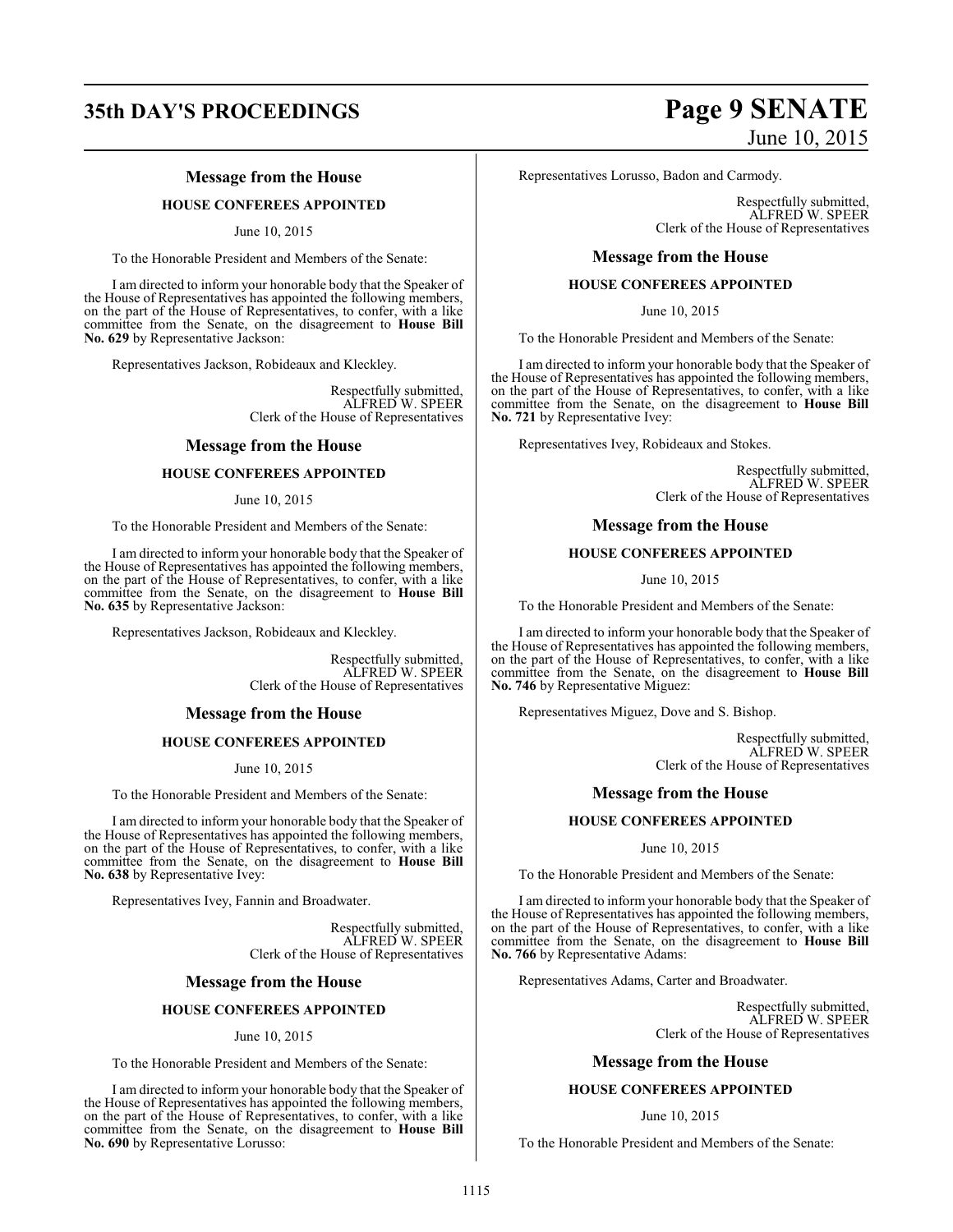I am directed to inform your honorable body that the Speaker of the House of Representatives has appointed the following members, on the part of the House of Representatives, to confer, with a like committee from the Senate, on the disagreement to **House Bill No. 769** by Representative Burrell:

Representatives Burrell, Badon and Carmody.

Respectfully submitted, ALFRED W. SPEER Clerk of the House of Representatives

### **Message from the House**

### **HOUSE CONFEREES APPOINTED**

June 10, 2015

To the Honorable President and Members of the Senate:

I am directed to inform your honorable body that the Speaker of the House of Representatives has appointed the following members, on the part of the House of Representatives, to confer, with a like committee from the Senate, on the disagreement to **House Bill No. 800** by Representative Fannin:

Representatives Fannin, Kleckley and Leger.

Respectfully submitted, ALFRED W. SPEER Clerk of the House of Representatives

### **Message from the House**

### **HOUSE CONFEREES APPOINTED**

June 10, 2015

To the Honorable President and Members of the Senate:

I am directed to inform your honorable body that the Speaker of the House of Representatives has appointed the following members, on the part of the House of Representatives, to confer, with a like committee from the Senate, on the disagreement to **House Bill No. 805** by Representative Adams:

Representatives Adams, Robideaux and Kleckley.

Respectfully submitted, ALFRED W. SPEER Clerk of the House of Representatives

### **Message from the House**

### **HOUSE CONFEREES APPOINTED**

June 10, 2015

To the Honorable President and Members of the Senate:

I am directed to inform your honorable body that the Speaker of the House of Representatives has appointed the following members, on the part of the House of Representatives, to confer, with a like committee from the Senate, on the disagreement to **House Bill No. 823** by Representative Barrow:

Representatives Barrow, Badon and James.

Respectfully submitted, ALFRED W. SPEER Clerk of the House of Representatives

# **Page 10 SENATE 35th DAY'S PROCEEDINGS**

### **Message from the House**

### **HOUSE CONFEREES APPOINTED**

June 10, 2015

To the Honorable President and Members of the Senate:

I am directed to inform your honorable body that the Speaker of the House of Representatives has appointed the following members, on the part of the House of Representatives, to confer, with a like committee from the Senate, on the disagreement to **House Bill No. 829** by Representative Robideaux:

Representatives Robideaux, Leger and Kleckley.

Respectfully submitted, ALFRED W. SPEER Clerk of the House of Representatives

### **Message from the House**

### **HOUSE CONFEREES APPOINTED**

June 10, 2015

To the Honorable President and Members of the Senate:

I am directed to inform your honorable body that the Speaker of the House of Representatives has appointed the following members, on the part of the House of Representatives, to confer, with a like committee from the Senate, on the disagreement to **House Bill No. 833** by Representative Henry:

Representatives Henry, Ponti and St. Germain.

Respectfully submitted, ALFRED W. SPEER Clerk of the House of Representatives

### **Message from the House**

### **HOUSE CONFEREES APPOINTED**

June 10, 2015

To the Honorable President and Members of the Senate:

I am directed to inform your honorable body that the Speaker of the House of Representatives has appointed the following members, on the part of the House of Representatives, to confer, with a like committee from the Senate, on the disagreement to **House Concurrent Resolution No. 8** by Representative Montoucet:

Representatives Montoucet, Robideaux and Kleckley.

Respectfully submitted, ALFRED W. SPEER Clerk of the House of Representatives

### **Appointment of Conference Committee on House Bill No. 1**

The President of the Senate appointed to the Conference Committee on **House Bill No. 1** the following members of the Senate:

> Senators Donahue, Alario and Murray.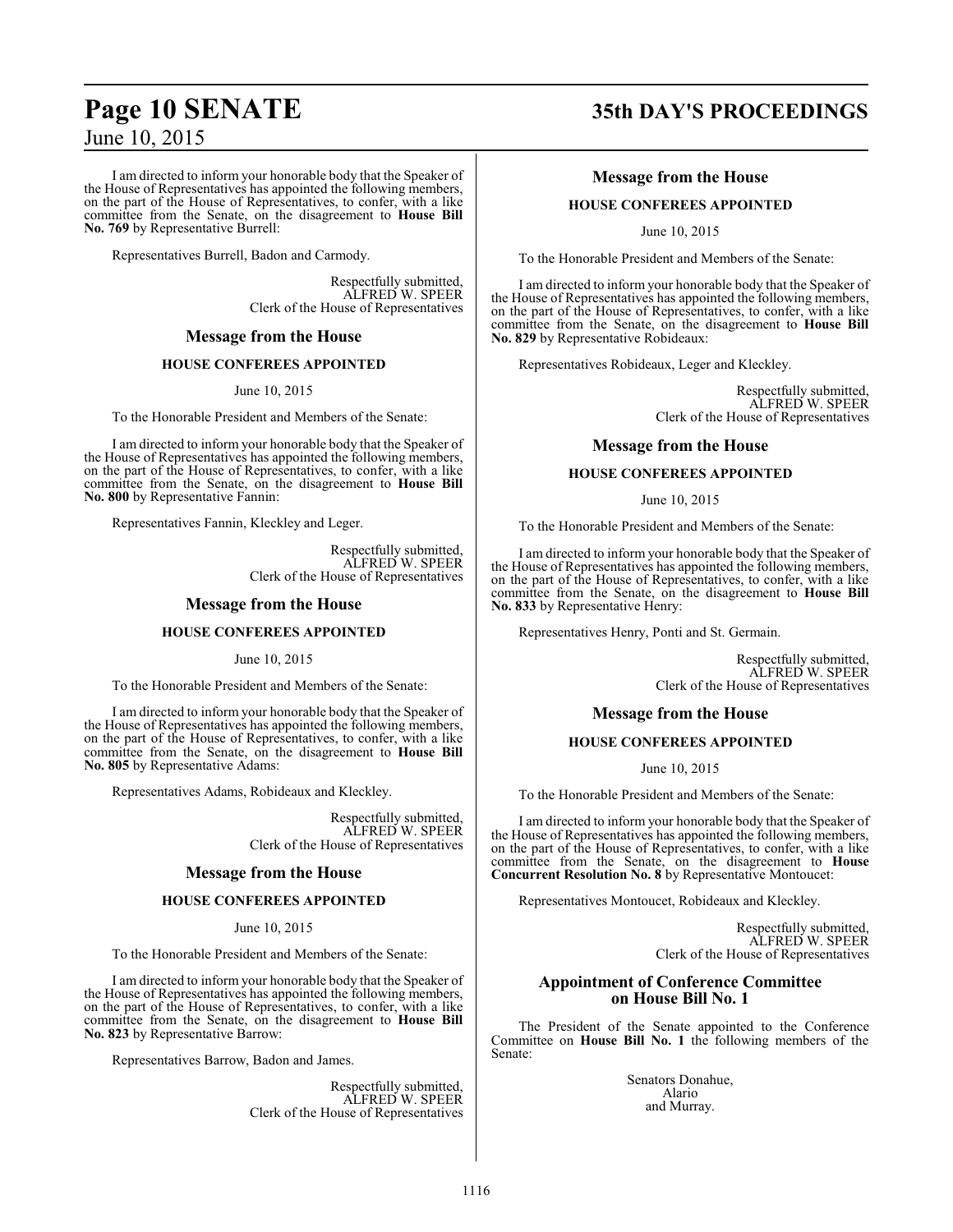# **35th DAY'S PROCEEDINGS Page 11 SENATE**

# June 10, 2015

### **Appointment of Conference Committee on House Bill No. 2**

The President of the Senate appointed to the Conference Committee on **House Bill No. 2** the following members of the Senate:

> Senators Riser, Adley and Alario.

### **Appointment of Conference Committee on House Bill No. 566**

The President of the Senate appointed to the Conference Committee on **House Bill No. 566** the following members of the Senate:

> Senators Donahue, Alario and Tarver.

### **Appointment of Conference Committee on House Bill No. 577**

The President of the Senate appointed to the Conference Committee on **House Bill No. 577** the following members of the Senate:

> Senators Dorsey-Colomb, Thompson and Cortez.

### **Appointment of Conference Committee on House Bill No. 800**

The President of the Senate appointed to the Conference Committee on **House Bill No. 800** the following members of the Senate:

> Senators Donahue, Alario and Chabert.

### **Message from the House**

### **CONCURRING IN SENATE CONCURRENT RESOLUTIONS**

June 10, 2015

To the Honorable President and Members of the Senate:

I am directed to inform your honorable body that the House of Representatives has finally concurred in the following Senate Concurrent Resolutions:

### **SENATE CONCURRENT RESOLUTION NO. 128—** BY SENATOR BROWN

A CONCURRENT RESOLUTION

To urge and request the State Licensing Board for Contractors and the Department of Health and Hospitals, office of public health, to study the lack of availability of state inspectors to timely complete inspections involved with construction projects.

Reported without amendments.

# **SENATE CONCURRENT RESOLUTION NO. 132—**<br>BY SENATOR CLAITOR AND REPRESENTATIVE JACKSON<br>A CONCURRENT RESOLUTION

To urge and request the Department of Health and Hospitals to conduct a study on access to psychiatric medications and the costs for nonaccess to such medications

Reported without amendments.

### **SENATE CONCURRENT RESOLUTION NO. 135—**

BY SENATOR BROOME A CONCURRENT RESOLUTION

To urge and request the Department of Economic Development to notify companies with which it has cooperative endeavor agreements of the specific goals of the Louisiana Hudson Initiative and the Veteran Initiative, to provide these companies with a list of the businesses certified under the Hudson Initiative, the Veteran Initiative, or both, and to request that the companies take certain actions regarding the use of businesses certified under one initiative or both.

Reported without amendments.

Respectfully submitted, ALFRED W. SPEER Clerk of the House of Representatives

### **Recess**

On motion of Senator Ward, the Senate took a recess at 11:30 o'clock A.M. until 1:30 o'clock P.M.

### **After Recess**

The Senate was called to order at 2:00 o'clock P.M. by the President of the Senate.

### **ROLL CALL**

The roll being called, the following members answered to their names:

### PRESENT

Mr. President Donahue Nevers<br>Adley Dorsey-Colomb Peacock Allain Johns Perry<br>Amedee LaFleur Peterson Amedee LaFle<br>Appel Long Appel Long Smith, G.<br>Broome Martiny Smith, J. Chabert Mills Tarver<br>Claitor Morrell Ward Claitor Morrell Ward Cortez Morrish<br>Crowe Murray Total - 29

Murray

Dorsey-Colomb Peaco<br>Johns Perry Martiny Smith,<br>Mills Tarver

### ABSENT

Brown Guillory Thompson<br>Buffington Heitmeier Walsworth Buffington<br>Erdey Gallot Total - 10

Kostelka<br>Riser

The President of the Senate announced there were 29 Senators present and a quorum.

### **Senate Business Resumed After Recess**

### **Message from the House**

### **DISAGREEMENT TO HOUSE BILL**

### June 10, 2015

To the Honorable President and Members of the Senate:

I am directed to inform your honorable body that the House of Representatives has refused to concur in the proposed Senate Amendment(s) to **House Bill No. 123** by Representative Thibaut, and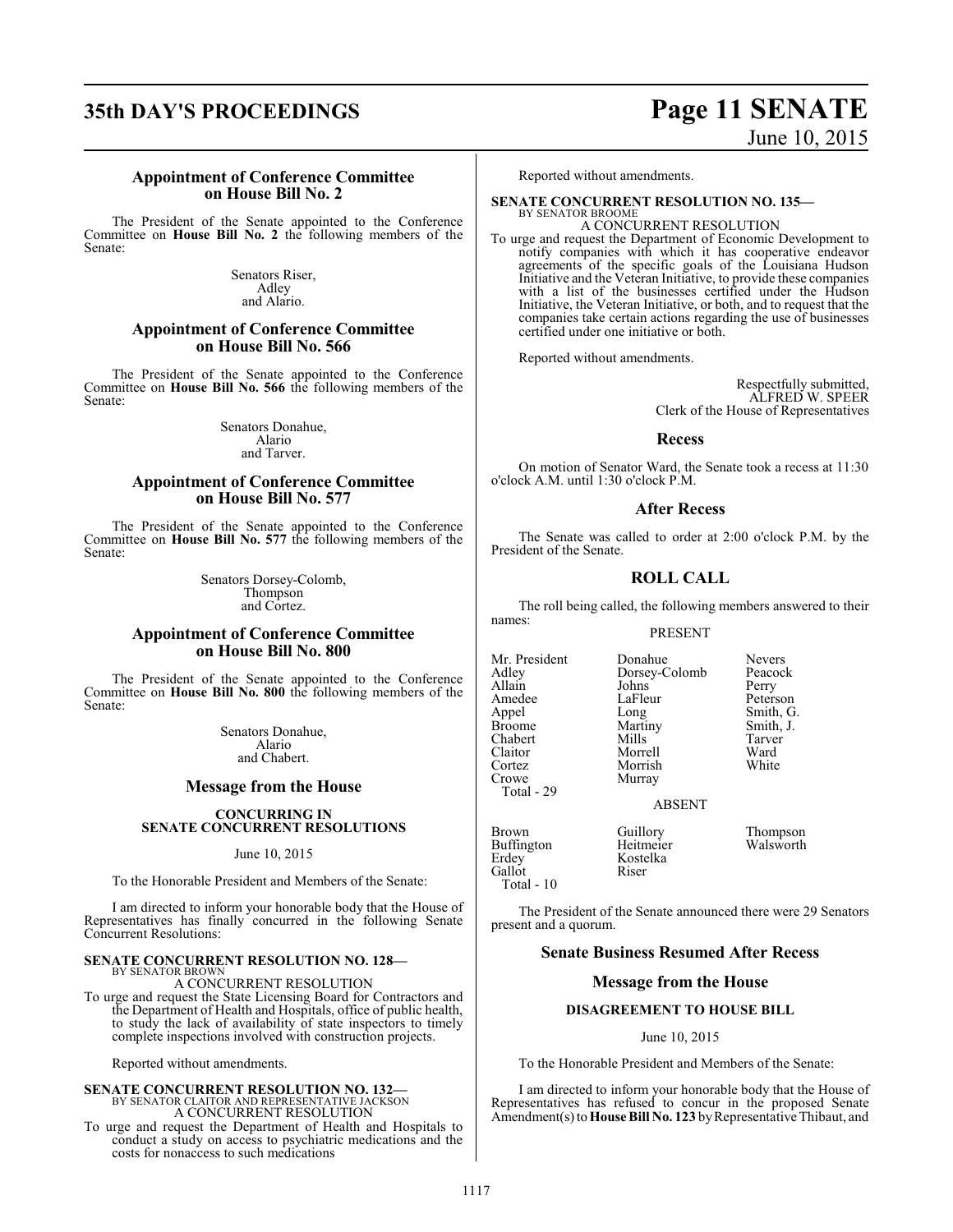### ask the President to appoint on the part of the Senate a committee to confer with a like committee from the House on the disagreement.

Respectfully submitted, ALFRED W. SPEER Clerk of the House of Representatives

### **Message from the House**

### **DISAGREEMENT TO HOUSE BILL**

June 10, 2015

To the Honorable President and Members of the Senate:

I am directed to inform your honorable body that the House of Representatives has refused to concur in the proposed Senate Amendment(s) to **House Bill No. 748** by Representative Stokes, and ask the President to appoint on the part of the Senate a committee to confer with a like committee from the House on the disagreement.

> Respectfully submitted, ALFRED W. SPEER Clerk of the House of Representatives

### **Message from the House**

### **HOUSE CONFEREES APPOINTED**

June 10, 2015

To the Honorable President and Members of the Senate:

I am directed to inform your honorable body that the Speaker of the House of Representatives has appointed the following members, on the part of the House of Representatives, to confer, with a like committee from the Senate, on the disagreement to **House Bill No. 123** by Representative Thibaut:

Representatives Thibaut, T. Burns and Berthelot.

Respectfully submitted, ALFRED W. SPEER Clerk of the House of Representatives

### **Message from the House**

### **HOUSE CONFEREES APPOINTED**

June 10, 2015

To the Honorable President and Members of the Senate:

I am directed to inform your honorable body that the Speaker of the House of Representatives has appointed the following members, on the part of the House of Representatives, to confer, with a like committee from the Senate, on the disagreement to **House Bill No. 748** by Representative Stokes:

Representatives Stokes , Robideaux and Leger.

Respectfully submitted, ALFRED W. SPEER Clerk of the House of Representatives

### **Message from the House**

**ADOPTION OF CONFERENCE COMMITTEE REPORT**

### June 10, 2015

To the Honorable President and Members of the Senate:

# **Page 12 SENATE 35th DAY'S PROCEEDINGS**

I am directed to inform your honorable body that the House of Representatives has adopted the Report ofthe Conference Committee on the disagreement to **House Bill No. 7**.

> Respectfully submitted, ALFRED W. SPEER Clerk of the House of Representatives

### **Message from the House**

### **ADOPTION OF CONFERENCE COMMITTEE REPORT**

June 10, 2015

To the Honorable President and Members of the Senate:

I am directed to inform your honorable body that the House of Representatives has adopted the Report ofthe Conference Committee on the disagreement to **House Bill No. 33**.

> Respectfully submitted, ALFRED W. SPEER Clerk of the House of Representatives

### **Message from the House**

### **ADOPTION OF CONFERENCE COMMITTEE REPORT**

June 10, 2015

To the Honorable President and Members of the Senate:

I am directed to inform your honorable body that the House of Representatives has adopted the Report of the Conference Committee on the disagreement to **House Bill No. 204**.

> Respectfully submitted, ALFRED W. SPEER Clerk of the House of Representatives

### **Message from the House**

### **ADOPTION OF CONFERENCE COMMITTEE REPORT**

June 10, 2015

To the Honorable President and Members of the Senate:

I am directed to inform your honorable body that the House of Representatives has adopted the Report of the Conference Committee on the disagreement to **House Bill No. 233**.

> Respectfully submitted, ALFRED W. SPEER Clerk of the House of Representatives

### **Message from the House**

### **ADOPTION OF CONFERENCE COMMITTEE REPORT**

June 10, 2015

To the Honorable President and Members of the Senate: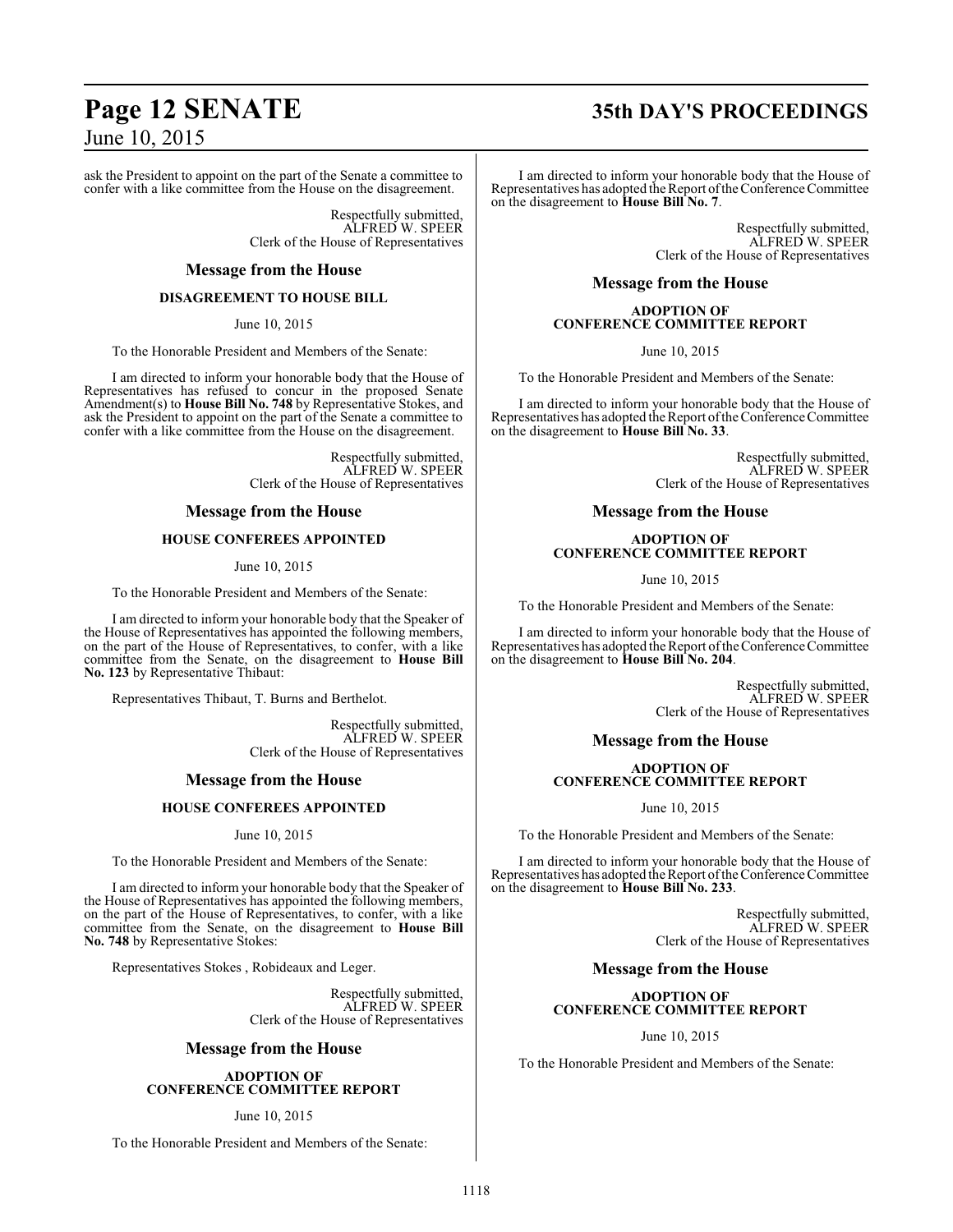# **35th DAY'S PROCEEDINGS Page 13 SENATE**

I am directed to inform your honorable body that the House of Representatives has adopted the Report of the Conference Committee on the disagreement to **House Bill No. 241**.

> Respectfully submitted, ALFRED W. SPEER Clerk of the House of Representatives

### **Message from the House**

### **ADOPTION OF CONFERENCE COMMITTEE REPORT**

June 10, 2015

To the Honorable President and Members of the Senate:

I am directed to inform your honorable body that the House of Representatives has adopted the Report ofthe Conference Committee on the disagreement to **House Bill No. 394**.

> Respectfully submitted, ALFRED W. SPEER Clerk of the House of Representatives

### **Message from the House**

### **ADOPTION OF CONFERENCE COMMITTEE REPORT**

June 10, 2015

To the Honorable President and Members of the Senate:

I am directed to inform your honorable body that the House of Representatives has adopted the Report ofthe Conference Committee on the disagreement to **House Bill No. 451**.

> Respectfully submitted, ALFRED W. SPEER Clerk of the House of Representatives

### **Message from the House**

### **ADOPTION OF CONFERENCE COMMITTEE REPORT**

### June 10, 2015

To the Honorable President and Members of the Senate:

I am directed to inform your honorable body that the House of Representatives has adopted the Report of the Conference Committee on the disagreement to **House Bill No. 518**.

> Respectfully submitted, ALFRED W. SPEER Clerk of the House of Representatives

### **Message from the House**

### **ADOPTION OF CONFERENCE COMMITTEE REPORT**

June 10, 2015

To the Honorable President and Members of the Senate:

I am directed to inform your honorable body that the House of Representatives has adopted the Report of the Conference Committee on the disagreement to **House Bill No. 830**.

# June 10, 2015

Respectfully submitted, ALFRED W. SPEER Clerk of the House of Representatives

### **Senator Broome in the Chair**

### **Rules Suspended**

Senator Crowe asked for and obtained a suspension of the rules to take up at this time:

### **Introduction of Senate Resolutions**

Senator Crowe asked for and obtained a suspension of the rules to read Senate Resolutions a first and second time.

### **SENATE RESOLUTION NO. 209—**

BY SENATOR CROWE A RESOLUTION

To commend the Northshore Technical Community College for achieving a perfect score of one hundred in a recent study by The Brookings Institute for providing "value added" in terms of the earning potential and earning power ofits graduates, ranking it first in the nation in this category.

On motion of Senator Broome the resolution was read by title and adopted.

### **SENATE RESOLUTION NO. 210—** BY SENATOR MARTINY

A RESOLUTION

To urge and request the Senate Committee on Commerce, Consumer Protection and International Affairs to study laws governing the Louisiana Motor Vehicle Commission and similar commissions in the United States.

On motion of Senator Martiny the resolution was read by title and adopted.

**SENATE RESOLUTION NO. 211—** BY SENATOR LONG

A RESOLUTION

To commend and congratulate Jerry Pierce for fifty years of service at Northwestern State University of Louisiana.

On motion of Senator Long the resolution was read by title and adopted.

### **SENATE RESOLUTION NO. 212—**

BY SENATOR MORRELL A RESOLUTION

To create the Orleans Parish Law Enforcement Streamline and Accountability Commission to review and make recommendations on the effective and efficient delivery of law enforcement services in Orleans Parish.

The resolution was read by title and placed on the Calendar for a second reading.

**SENATE RESOLUTION NO. 213—** BY SENATORS DORSEY-COLOMB AND BROOME A RESOLUTION

To commend the University High School girls basketball team upon winning the Class 3A state championship title and to congratulate the Lady Cubs on an outstanding 2014-2015 season.

On motion of Senator Dorsey-Colomb the resolution was read by title and adopted.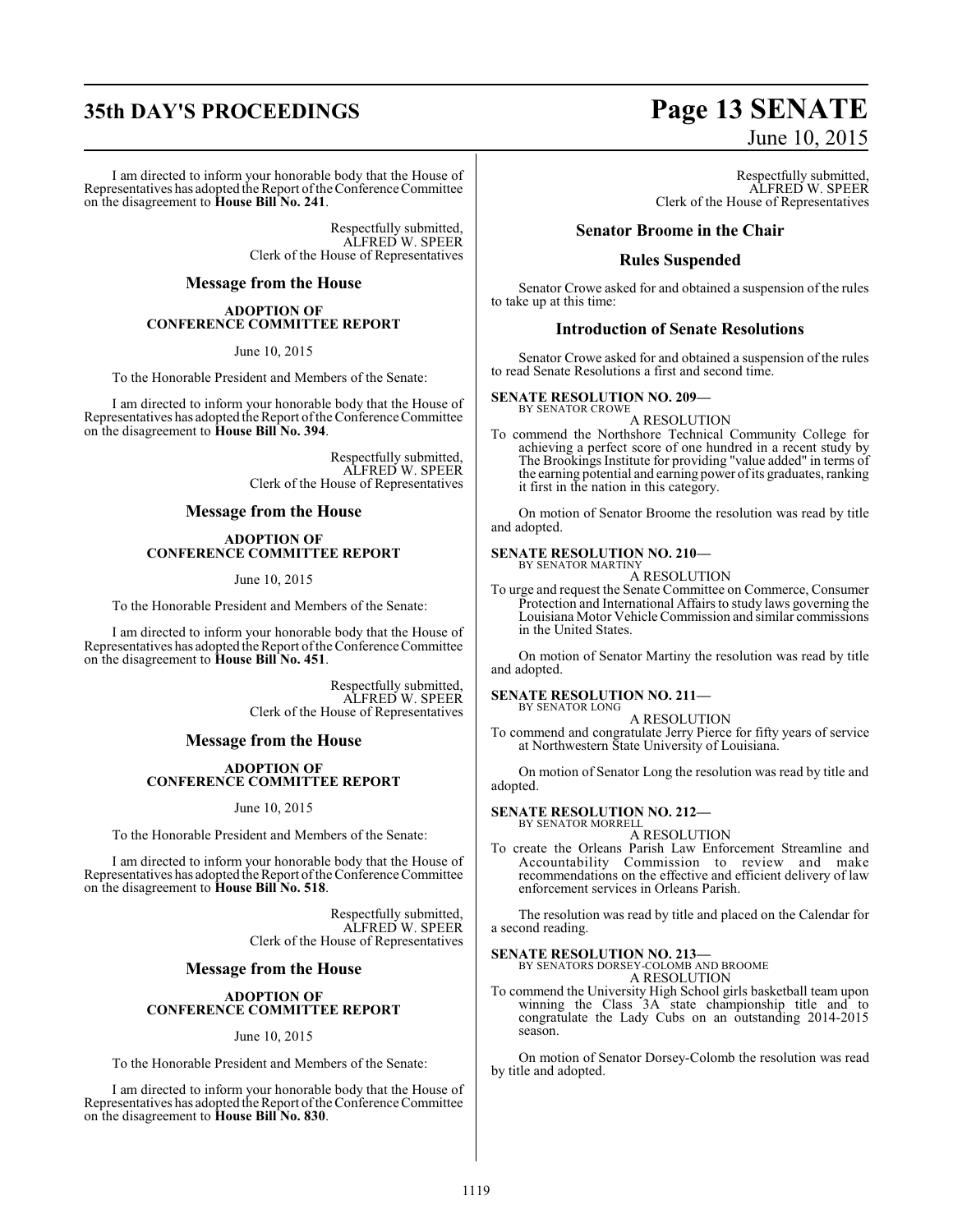# **Page 14 SENATE 35th DAY'S PROCEEDINGS**

June 10, 2015

### **Appointment of Conference Committee on House Bill No. 123**

The President of the Senate appointed to the Conference Committee on **House Bill No. 123** the following members of the Senate:

> Senators Amedee, Walsworth and Murray.

### **Appointment of Conference Committee on House Bill No. 624**

The President of the Senate appointed to the Conference Committee on **House Bill No. 624** the following members of the Senate:

> Senators Adley, Donahue and Riser.

### **Appointment of Conference Committee on House Bill No. 629**

The President of the Senate appointed to the Conference Committee on **House Bill No. 629** the following members of the Senate:

> Senators Adley, Donahue and Riser.

### **Appointment of Conference Committee on House Bill No. 635**

The President of the Senate appointed to the Conference Committee on **House Bill No. 635** the following members of the Senate:

> Senators Donahue, Adley and Johns.

### **Appointment of Conference Committee on House Bill No. 721**

The President of the Senate appointed to the Conference Committee on **House Bill No. 721** the following members of the Senate:

> Senators Riser, Adley and Martiny.

### **Appointment of Conference Committee on House Bill No. 748**

The President of the Senate appointed to the Conference Committee on **House Bill No. 748** the following members of the Senate:

> Senators Morrell, Donahue and Adley.

### **Mr. President in the Chair**

### **Conference Committee Reports**

The following reports were received and read:

### **HOUSE BILL NO. 7—**

BY REPRESENTATIVE THIBAUT AN ACT

To amend and reenact R.S. 14:61, relative to the crime of unauthorized entry of a critical infrastructure; to expand the crime to include the use of fraudulent documents, entry into restricted areas, and failure to leave when forbidden to be on the premises; to provide for definitions; and to provide for related matters.

### **CONFERENCE COMMITTEE REPORT**

June 8, 2015

To the Honorable Speaker and Members of the House of Representatives and the Honorable President and Members of the Senate.

Ladies and Gentlemen:

We, the conferees appointed to confer over the disagreement between the two houses concerning House Bill No. 7 by Representative Thibaut recommend the following concerning the Engrossed bill:

- 1. That Senate Committee Amendment No. 1 proposed by the Senate Committee on Judiciary C and adopted by the Senate on May 13, 2015, be adopted.
- 2. That the set of Senate Floor Amendments proposed by Senator Gary Smith and adopted by the Senate on May 26, 2015, be rejected.
- 3. That the Engrossed bill be amended as follows:

AMENDMENT NO. 1 On page 2, line 6, after "The" and before "entry" insert "intentional"

AMENDMENT NO. 2 On page 2, line 7, after "area" and before "when" insert "that is completely enclosed by any type of physical barrier"

AMENDMENT NO. 3

On page 2, line 14, after "facilities," and before "and" insert "natural gas and hydrocarbon storage facilities,"

Respectfully submitted,

| Representatives:  | Senators:                |
|-------------------|--------------------------|
| Major Thibaut Jr. | Gary L. Smith Jr.        |
| Edďie J. Lambert  | Robert W. "Bob" Kostelka |
| Joseph P. Lopinto | Rick Ward III            |

Senator Ward moved that the Conference Committee Report be adopted.

### **ROLL CALL**

The roll was called with the following result:

Morrish

### YEAS

Mr. President Gallot Peacock<br>Adley Guillory Perry Adley Guillory Perry Amedee Johns<br>Appel Kostelka Appel Kostelka Smith, G. Chabert Long Claitor Mills Walsworth Cortez Morrell Ward

Heitmeier Peters<br>Johns Riser Smith, J.<br>Tarver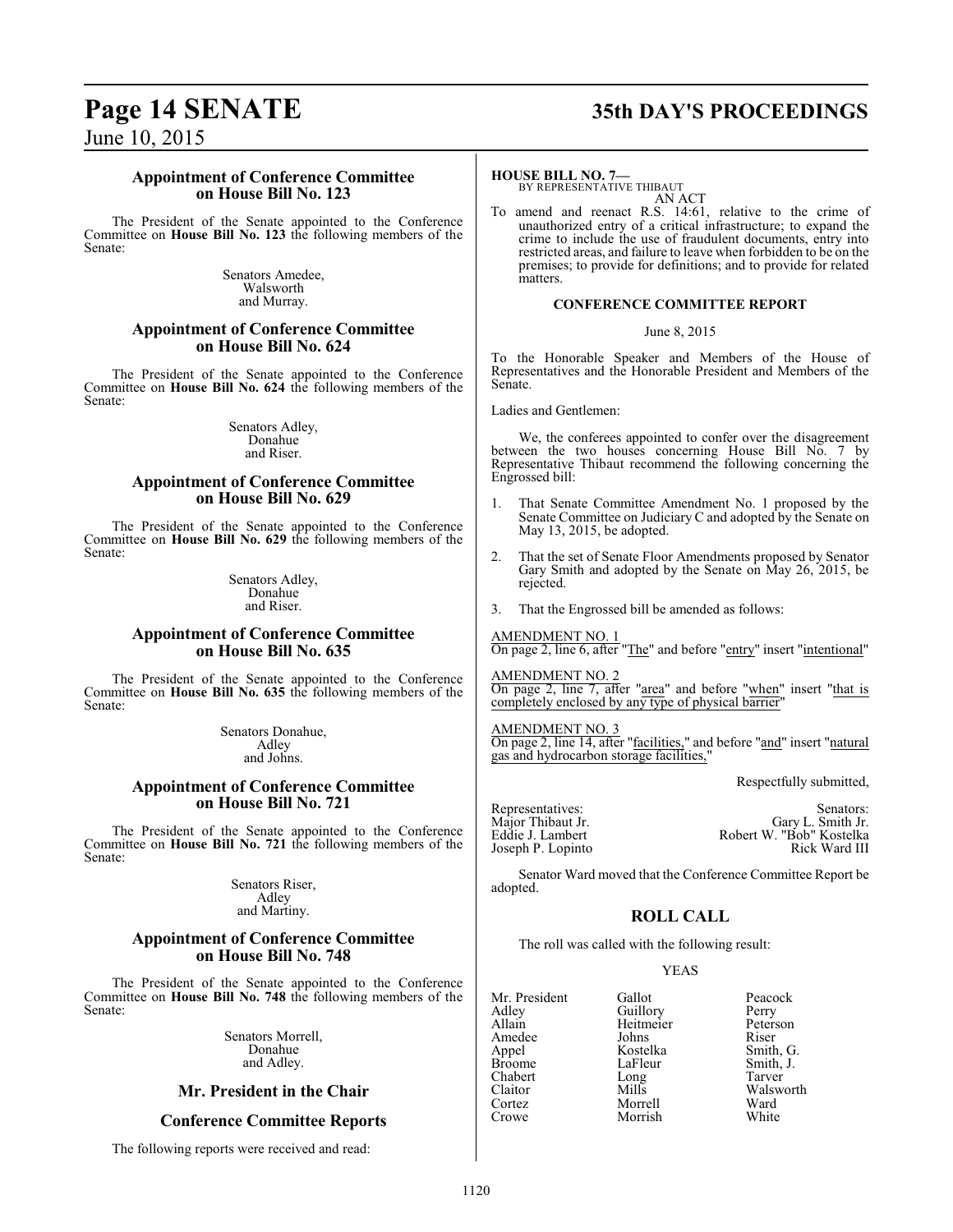# **35th DAY'S PROCEEDINGS Page 15 SENATE**

Donahue Murray<br>Dorsey-Colomb Nevers Dorsey-Colomb Total - 34

Total - 0

ABSENT

Brown Erdey Thompson<br>Buffington Martiny Buffington Total - 5

The Chair declared the Conference Committee Report was adopted.

### **Conference Committee Reports**

The following reports were received and read:

**HOUSE BILL NO. 33—**

- BY REPRESENTATIVES BERTHELOT, ADAMS, BILLIOT, HENRY BURNS, CARTER, LEOPOLD, POPE, PUGH, AND SCHEXNAYDER AN ACT
- To amend and reenact R.S. 30:2531(A)(2) and (B)(2), 2531.1(D)(1),  $(2)$ , and  $(3)$ ,  $2531.3(F)(1)(b)$ , and  $2532(A)$ , relative to littering; to provide for criminal and civil penalties; to provide for the collection and distribution of littering fines; to provide for distribution of funds to certain retirement systems of law enforcement agencies; to provide for the use of funds by certain retirement systems; and to provide for related matters.

### **CONFERENCE COMMITTEE REPORT**

### June 8, 2015

To the Honorable Speaker and Members of the House of Representatives and the Honorable President and Members of the Senate.

Ladies and Gentlemen:

We, the conferees appointed to confer over the disagreement between the two houses concerning House Bill No. 33 by Representative Berthelot recommend the following concerning the Engrossed bill:

1. That the set of Senate Floor Amendments proposed by Senator Claitor and adopted by the Senate on May 27, 2015, be rejected.

Respectfully submitted,

| Senators:      |
|----------------|
| Mike Walsworth |
| Jack Donahue   |
| Dale M. Erdey  |
|                |

Senator Claitor moved that the Conference Committee Report be adopted.

### **ROLL CALL**

The roll was called with the following result:

### YEAS

| Mr. President | Guillory | <b>Nevers</b> |
|---------------|----------|---------------|
| Adley         | Johns    | Peacock       |
| Allain        | Kostelka | Perry         |
| Amedee        | LaFleur  | Riser         |
| Appel         | Long     | Smith, G.     |
| Chabert       | Martiny  | Smith, J.     |
| Claitor       | Mills    | Walsworth     |

# June 10, 2015

| Cortez<br>Crowe<br>Total - 27               | Morrell<br>Morrish<br><b>NAYS</b>    | Ward<br>White      |
|---------------------------------------------|--------------------------------------|--------------------|
| <b>Broome</b><br>Dorsey-Colomb<br>Total - 6 | Gallot<br>Heitmeier<br><b>ABSENT</b> | Murray<br>Peterson |
| Brown<br>Buffington<br>Total $-6$           | Donahue<br>Erdey                     | Tarver<br>Thompson |

The Chair declared the Conference Committee Report was adopted.

### **Conference Committee Reports**

The following reports were received and read:

### **HOUSE BILL NO. 233—** BY REPRESENTATIVE ADAMS

AN ACT To amend and reenact R.S. 26:2(13) through  $(24)$ , 71(A)(3)(d), 71.1(4)(a), 78(A), 79, 80(A)(8), 86, 142, 271.2(4)(a), 278(A), 279,  $280(A)(8)$ , and 283 and to enact R.S.  $26:2(25)$  and  $(26)$ ,  $71(A)(3)(e)$ , and  $71.3$ , relative to microdistillery permits; to provide for definitions; to establish criteria for microdistillery permitting; to provide for permit fees; to provide for the taxation of beverages produced by a microdistiller; to provide relative to Class A-Restaurant-Conditional permits; to provide relative to permit application requirements; to authorize microdistillers to reuse certain alcoholic beverage containers; to require microdistillers to receive approval from the state fire marshal; and to provide for related matters.

### **CONFERENCE COMMITTEE REPORT**

### June 8, 2015

To the Honorable Speaker and Members of the House of Representatives and the Honorable President and Members of the Senate.

Ladies and Gentlemen:

We, the conferees appointed to confer over the disagreement between the two houses concerning House Bill No. 233 by Representative Adams recommend the following concerning the Reengrossed bill:

- 1. That the set of Senate Committee Amendments proposed by the Senate Committee on Judiciary B and adopted by the Senate on May 27, 2015, be rejected.
- 2. That the Senate Floor Amendments proposed by Senator Morrell and adopted by the Senate on May 28, 2015, be rejected.

Respectfully submitted,

| Representatives:         | Senators:            |
|--------------------------|----------------------|
| Bryan Adams              | Jean-Paul J. Morrell |
| Jeffery "Jeff" J. Arnold | Eric LaFleur         |
| Chris Leopold            | Norby Chabert        |

Senator Morrell moved that the Conference Committee Report be adopted.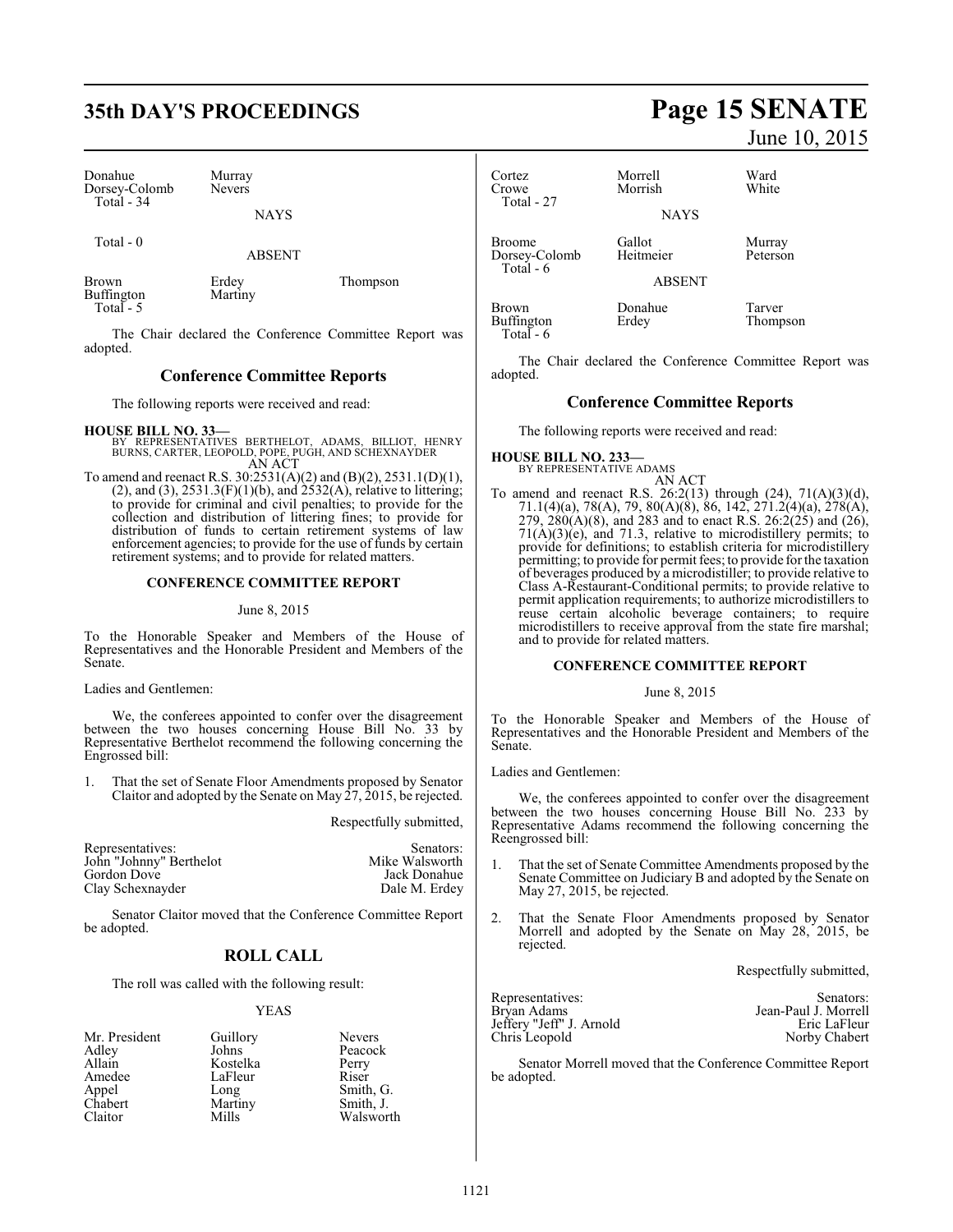### **ROLL CALL**

The roll was called with the following result:

### YEAS

| Mr. President<br>Adley<br>Allain<br>Amedee<br>Appel<br><b>Broome</b><br>Chabert<br>Cortez<br>Donahue<br>Dorsey-Colomb<br>Gallot<br>Total - 31 | Heitmeier<br>Johns<br>Kostelka<br>LaFleur<br>Long<br>Martiny<br>Mills<br>Morrell<br>Morrish<br>Murray<br>Peacock<br><b>NAYS</b> | Perry<br>Peterson<br>Riser<br>Smith, G.<br>Smith, J.<br>Tarver<br>Walsworth<br>Ward<br>White |
|-----------------------------------------------------------------------------------------------------------------------------------------------|---------------------------------------------------------------------------------------------------------------------------------|----------------------------------------------------------------------------------------------|
| Total - 0                                                                                                                                     |                                                                                                                                 |                                                                                              |

### ABSENT

| Brown<br>Buffington<br>Claitor<br>Total - 8 | Crowe<br>Erdey<br>Guillory | <b>Nevers</b><br>Thompson |
|---------------------------------------------|----------------------------|---------------------------|
|                                             |                            |                           |

The Chair declared the Conference Committee Report was adopted.

### **Conference Committee Reports**

The following reports were received and read:

### **HOUSE BILL NO. 394—** BY REPRESENTATIVE MILLER

AN ACT

To amend and reenact R.S. 12:204(B)(introductory paragraph), 204.1(A), 303(A), 1306(A)(3) and (4), and 1307(B)(2) and R.S. 51:213(B)(2), to enact R.S. 9:3401(C) and R.S. 12:1-  $401(A)(3)(e)$ , 204(G), and 1306(A)(5), and to repeal R.S.  $12:1307(B)(3)$ , relative to names of business entities, trade names, trademarks, and service marks; to provide an application process to specify partnership and nonprofit corporate names with the secretary of state; to provide for a reservation period of the specified name; to provide for the right to transfer specified partnership and nonprofit corporate names; to amend the reservation period for specified names of limited liability companies; to prohibit the inclusion of certain language in the names of business entities generally; to include partnerships as a business entity for which names are required to be distinguishable; to amend the reservation period for specified trade names, trademarks, or service marks; to repeal the assessed fee relative to reserving a trade name, trademark, or service mark; to provide for technical corrections; and to provide for related matters.

### **CONFERENCE COMMITTEE REPORT**

### June 8, 2015

To the Honorable Speaker and Members of the House of Representatives and the Honorable President and Members of the Senate.

Ladies and Gentlemen:

We, the conferees appointed to confer over the disagreement between the two houses concerning House Bill No. 394 by Representative Miller recommend the following concerning the Engrossed bill:

# **Page 16 SENATE 35th DAY'S PROCEEDINGS**

- 1. That Senate Floor Amendments Nos. 1, 5, and 6 proposed by Senator Gallot and adopted by the Senate on May 26, 2015, be rejected.
- 2. That Senate Floor Amendments Nos. 2 through 4 proposed by Senator Gallot and adopted by the Senate on May 26, 2015, be adopted.
- 3. That Senate Floor Amendments Nos. 1, 2, and 5 through 8 proposed by Senator Brown and adopted by the Senate on May 26, 2015, be rejected.
- 4. That Senate Floor Amendments Nos. 3, 4, and 9 through 12 proposed by Senator Brown and adopted by the Senate on May 26, 2015, be adopted.
- 5. That the following amendments to the Engrossed bill be adopted:

### AMENDMENT NO. 1

On page 1, line 2, delete the comma "," and "204.1(A), 303(A)," and on line 3, delete "1306(A)(3) and (4)," and at the end the line, insert a comma ","

### AMENDMENT NO. 2

On page 1, line 4, delete "and R.S. 12:1-401(A)(3)(e), 204(G), and  $1306(\overline{A})(5)$ " and insert in lieu thereof "R.S.  $12:204(G)$ , and R.S.  $51:216(F)'$ 

### AMENDMENT NO. 3

On page 2, line 14, delete the comma "," and "204.1(A), 303(A),  $130\tilde{6}(\bar{A})(3)$ " and on line 15, delete "and (4)," and at the end of the line, delete "R.S. 12:1-401(A)(3)(e),"

AMENDMENT NO. 4 On page 2, line 16, delete "204 $(G)$ , and 1306 $(A)(5)$  are" and insert in lieu thereof "R.S. 12:204(G) is"

Respectfully submitted,

Blake Miguez

Representatives: Senators:<br>
Gregory Miller Communisty Daniel "Danny" Martiny Gregory Miller **Daniel "Danny" Martiny**<br>Erich E. Ponti **Daniel "Danny" Martiny** Troy E. Brown<br>Dan Claitor

Senator Martiny moved that the Conference Committee Report be adopted.

### **ROLL CALL**

The roll was called with the following result:

### YEAS

Mr. President Gallot Peacock<br>Adley Guillory Perry Adley Guillory Perry Amedee Johns<br>Appel Kostelka Appel Kostelka Smith, G. Broome LaFleur Smith, J.<br>Brown Long Tarver Brown Long<br>Claitor Marti Claitor Martiny Thompson Cortez Mills Walsworth<br>Crowe Morrell Ward Donahue Morrish<br>Dorsey-Colomb Murray Dorsey-Colomb Total - 35

Heitmeier Peters<br>Johns Riser Morrell Ward<br>
Morrish White

**NAYS** 

Total - 0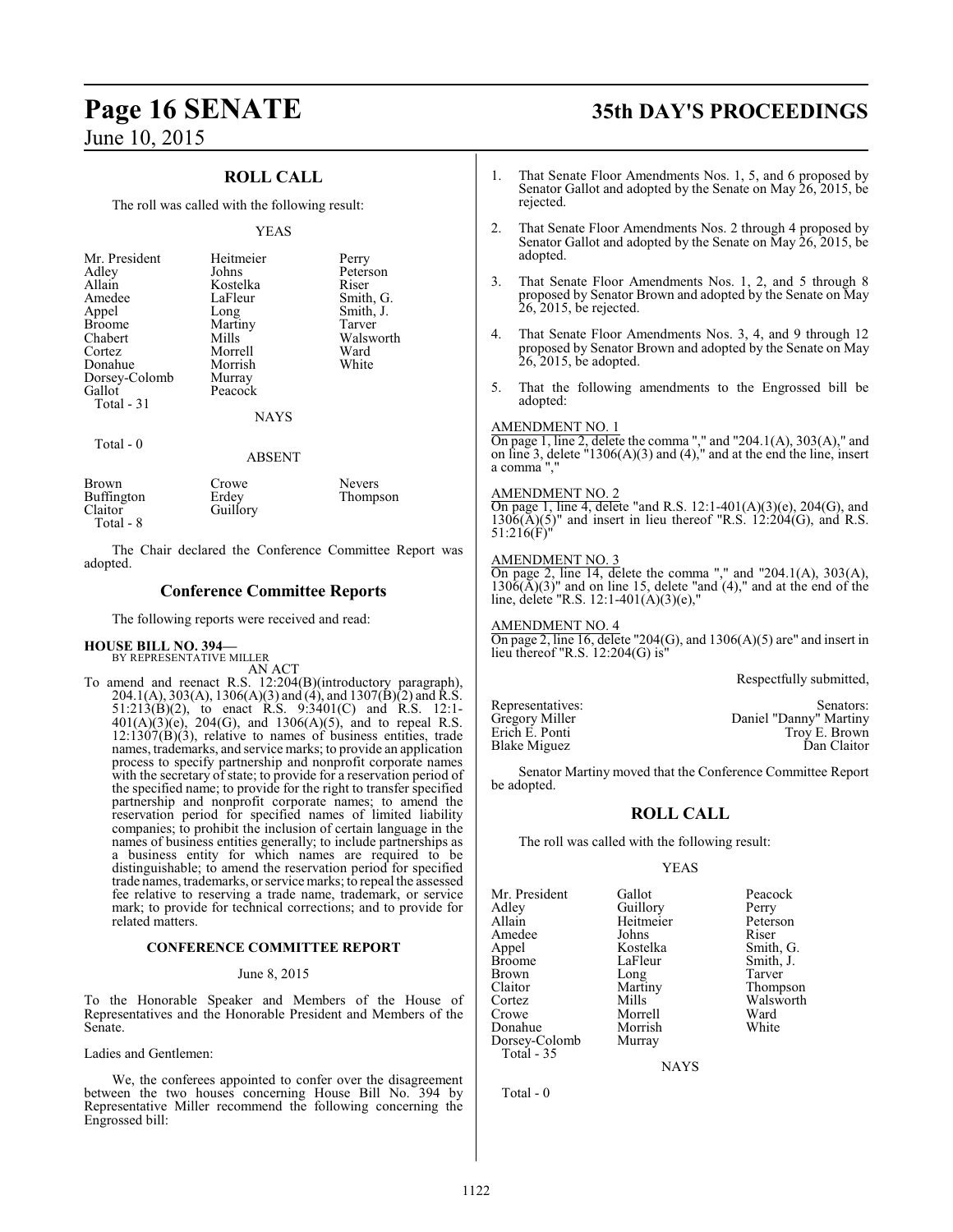# **35th DAY'S PROCEEDINGS Page 17 SENATE**

### ABSENT

Buffington Erdey Chabert Nevers Total - 4

The Chair declared the Conference Committee Report was adopted.

### **Conference Committee Reports**

The following reports were received and read:

## **HOUSE BILL NO. 241—** BY REPRESENTATIVE BARRAS

AN ACT

To amend and reenact R.S. 24:205, R.S. 25:125, and R.S. 43:22, to enact R.S. 24:173.1, and to repeal R.S. 24:173, relative to certain state publications and documents; to remove certain provisions requiring the secretary of state to distribute certain publications and documents to specified persons and public entities; to provide for the distribution of certain publications and documents to specified libraries; to remove certain provisions providing certain publications to certain persons and public entities free of charge; to provide relative to the fees collected for certain publications by the secretary of state; and to provide for related matters.

### **CONFERENCE COMMITTEE REPORT**

### June 9, 2015

To the Honorable Speaker and Members of the House of Representatives and the Honorable President and Members of the Senate.

Ladies and Gentlemen:

We, the conferees appointed to confer over the disagreement between the two houses concerning House Bill No. 241 by Representative Barras recommend the following concerning the Reengrossed bill:

- 1. That the Senate Committee Amendments proposed by the Committee on Senate and Governmental Affairs and adopted by the Senate on May 28, 2015, be rejected.
- 2. That the following amendments to reengrossed bill be adopted:

### AMENDMENT NO. 1

On page 1, line 6, change "libraries;" to "libraries and officials;"

### AMENDMENT NO. 2

On page 1, line 16, delete "and" and insert a comma ","

### AMENDMENT NO. 3

On page 1, at the end of line 18, delete the period "." and insert a comma "," and "three copies of the Acts of the legislature to the clerk of the House of Representatives, and five copies of the Acts of the legislature to the secretary of the Senate."

### AMENDMENT NO. 4

On page 3, at the end of line 1, after "any state agency" insert "or official"

Respectfully submitted,

| Representatives:   | Senators:       |
|--------------------|-----------------|
| Taylor F. Barras   | "Jody" Amedee   |
| Timothy G. Burns   | Edwin R. Murray |
| Michael E. Danahay | Jonathan Perry  |

Senator Perry moved that the Conference Committee Report be adopted.

# June 10, 2015

### **ROLL CALL**

The roll was called with the following result:

YEAS

Mr. President Gallot Peacock<br>Adley Guillory Perry example and Adley<br>Allain Beitmeier Peterson Amedee Johns<br>Appel Kostelka Appel Kostelka Smith, G. Buffington Long<br>Claitor Martiny Claitor Martiny Thompson Donahue Morrish Ward Dorsey-Colomb<br>Erdey Total - 35

Heitmeier Peters<br>Johns Riser Nevers

LaFleur Smith, J.<br>Long Tarver Mills Walsworth<br>Morrish Ward

**NAYS** 

ABSENT

Broome Crowe<br>Chabert Morrell Chabert

Total - 0

Total - 4

The Chair declared the Conference Committee Report was adopted.

### **Conference Committee Reports**

The following reports were received and read:

## **HOUSE BILL NO. 518—** BY REPRESENTATIVE STOKES

A JOINT RESOLUTION

Proposing to amend Article III, Section 2(A)(4)(b) of the Constitution of Louisiana, relative to regular sessions of the legislature; to provide for the consideration of certain matters during certain regular sessions; to provide for submission of the proposed amendment to the electors; and to provide for related matters.

### **CONFERENCE COMMITTEE REPORT**

### June 8, 2015

To the Honorable Speaker and Members of the House of Representatives and the Honorable President and Members of the Senate.

Ladies and Gentlemen:

We, the conferees appointed to confer over the disagreement between the two houses concerning House Bill No. 518 by Representative Stokes recommend the following concerning the Reengrossed bill:

- 1. That Senate Floor Amendment No. 1 proposed by Senator Morrell and adopted by the Senate on May 26, 2015, be adopted.
- 2. That Senate Floor Amendment No. 2 proposed by Senator Morrell and adopted by the Senate on May 26, 2015, be rejected.
- 3. That the following amendments to the reengrossed bill be adopted:

### AMENDMENT NO. 1

On page 2, delete lines 22 through 26 and insert the following: "Do you support an amendment to allow any legislation regarding the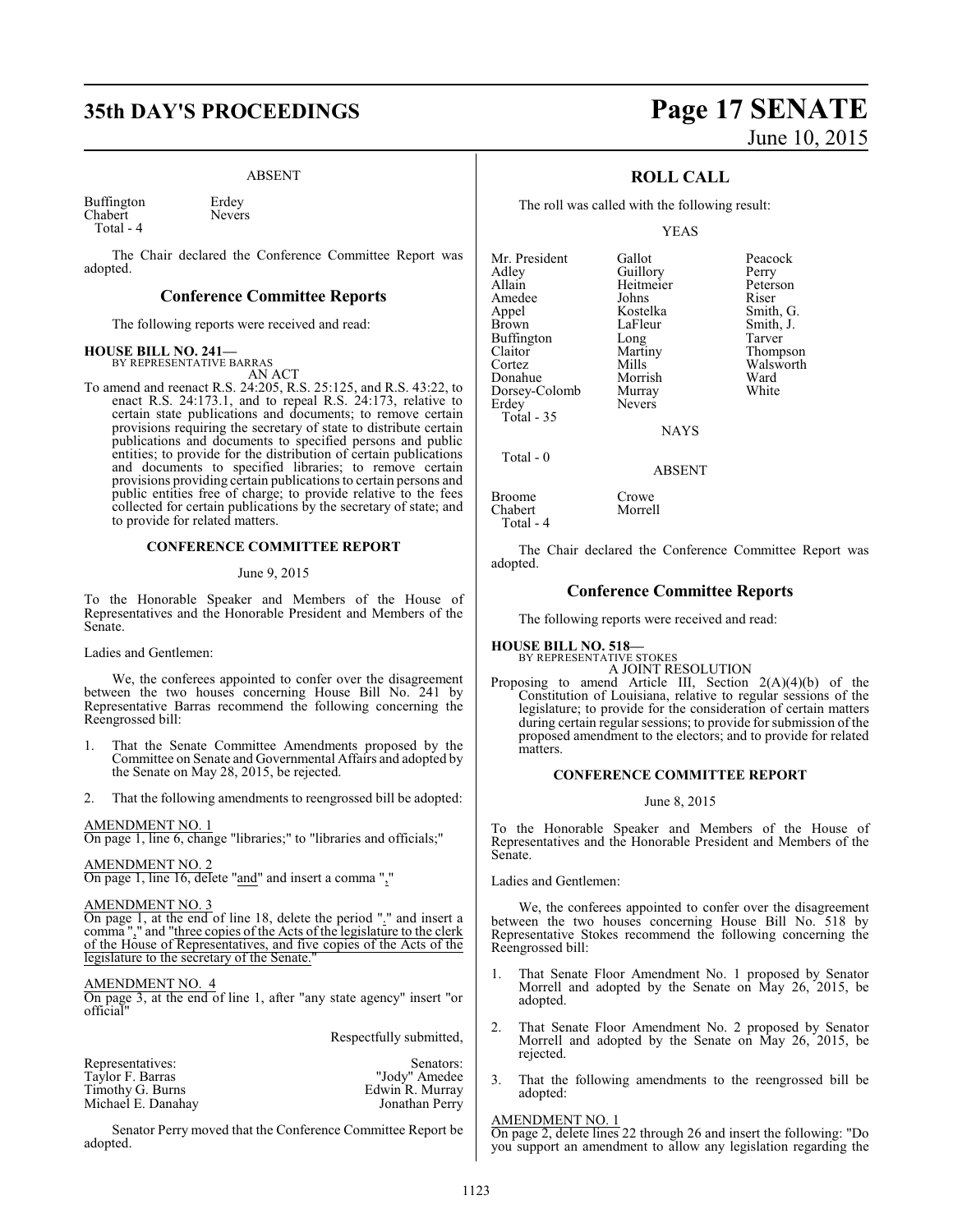dedication of revenue, rebates, and taxes to be considered during a fiscal legislative session? (Amends Article III, Section  $2(A)(4)(b)$ )"

Respectfully submitted,

| Representatives: | Senators:            |
|------------------|----------------------|
| Julie Stokes     | "Jody" Amedee        |
| Timothy G. Burns | Jean-Paul J. Morrell |
| Barry Ivey       | John A. Alario Jr.   |

Senators: John A. Alario Jr.

Senator Amedee moved that the Conference Committee Report be adopted.

### **ROLL CALL**

The roll was called with the following result:

### YEAS

| Mr. President<br>Adley<br>Allain<br>Amedee<br>Appel<br><b>Broome</b><br>Brown<br><b>Buffington</b><br>Chabert<br>Claitor<br>Cortez | Dorsey-Colomb<br>Erdey<br>Gallot<br>Guillory<br>Heitmeier<br>Johns<br>Kostelka<br>LaFleur<br>Long<br>Martiny<br>Mills | <b>Nevers</b><br>Peacock<br>Perry<br>Peterson<br>Riser<br>Smith, G.<br>Smith, J.<br>Tarver<br>Thompson<br>Walsworth<br>Ward |
|------------------------------------------------------------------------------------------------------------------------------------|-----------------------------------------------------------------------------------------------------------------------|-----------------------------------------------------------------------------------------------------------------------------|
| Crowe                                                                                                                              | Morrish                                                                                                               | White                                                                                                                       |
| Donahue<br>Total - 38                                                                                                              | Murray                                                                                                                |                                                                                                                             |
|                                                                                                                                    | <b>NAYS</b>                                                                                                           |                                                                                                                             |
| Total $-0$                                                                                                                         | <b>ABSENT</b>                                                                                                         |                                                                                                                             |

Morrell Total - 1

The Chair declared the Conference Committee Report was adopted.

### **Conference Committee Reports**

The following reports were received and read:

### **HOUSE BILL NO. 830—**

BY REPRESENTATIVES HARRIS AND HALL AN ACT

To amend and reenact R.S. 34:335.1, 335.2(A), (B), and (C), and 335.3(A) and (E) and to repeal R.S. 34:3522, relative to a port in Rapides Parish; to change the territorial limits of the Alexandria Regional Port to be generally conterminous with the boundaries of Rapides Parish; to change the name of the Alexandria Regional Port; to provide relative to the membership of a board of commissioners for a port that has boundaries that are generally coterminous with the boundaries of Rapides Parish; to provide for the powers of a board of commissioners for a port that has boundaries that are generally coterminous with the boundaries of Rapides Parish; to provide for the terms of board commissioners for a port that has boundaries that are generally coterminous with the boundaries of Rapides Parish; to repeal authority for a port whose territorial limits are generally conterminous with the boundaries of Rapdies Parish; to provide for transitional matters; and to provide for related matters.

# **Page 18 SENATE 35th DAY'S PROCEEDINGS**

### **CONFERENCE COMMITTEE REPORT**

June 9, 2015

To the Honorable Speaker and Members of the House of Representatives and the Honorable President and Members of the Senate.

Ladies and Gentlemen:

We, the conferees appointed to confer over the disagreement between the two houses concerning House Bill No. 830 by Representative Harris recommend the following concerning the Engrossed bill:

- 1. That the Senate Floor Amendment proposed by Senator Gallot and adopted by the Senate on May 27, 2015, be rejected.
- That the following amendments to the engrossed bill be adopted:

### AMENDMENT NO. 1

On page 2, line 22, after "by the" delete "mayors" and delete lines 23 through 26 and insert "mayor of Boyce and confirmed by the Boyce Board of Aldermen. The commissioner shall be a citizen of the United States, a qualified voter of the state of Louisiana, and a resident of Rapides Parish."

### AMENDMENT NO. 2

On page 3, delete lines 16 through 18 in their entirety and insert in lieu thereof the following: "(4) The commissioner appointed by the mayor of Boyce and

confirmed by the Boyce Board of Aldermen shall serve an initial term of four years.

Respectfully submitted,

| Representatives:         | Senators:                 |
|--------------------------|---------------------------|
| Lance Harris             | Richard "Rick" Gallot Jr. |
| Karen Gaudet St. Germain | Robert Adley              |
| Jeffrey "Jeff" Hall      | Gerald Long               |

Senator Long moved that the Conference Committee Report be adopted.

### **ROLL CALL**

The roll was called with the following result:

### YEAS

| Mr. President | Dorsey-Colomb | Murray        |
|---------------|---------------|---------------|
| Adlev         | Erdey         | <b>Nevers</b> |
| Allain        | Gallot        | Peacock       |
| Amedee        | Guillory      | Perry         |
| Appel         | Heitmeier     | Peterson      |
| Broome        | Johns         | Riser         |
| Brown         | Kostelka      | Smith, G.     |
| Buffington    | LaFleur       | Smith, J.     |
| Chabert       | Long          | Tarver        |
| Claitor       | Martiny       | Thompson      |
| Cortez        | Mills         | Walsworth     |
| Crowe         | Morrell       | Ward          |
| Donahue       | Morrish       | White         |
| Total - 39    |               |               |
|               | <b>NAYS</b>   |               |
|               |               |               |

Total - 0

```
 Total - 0
```
The Chair declared the Conference Committee Report was adopted.

ABSENT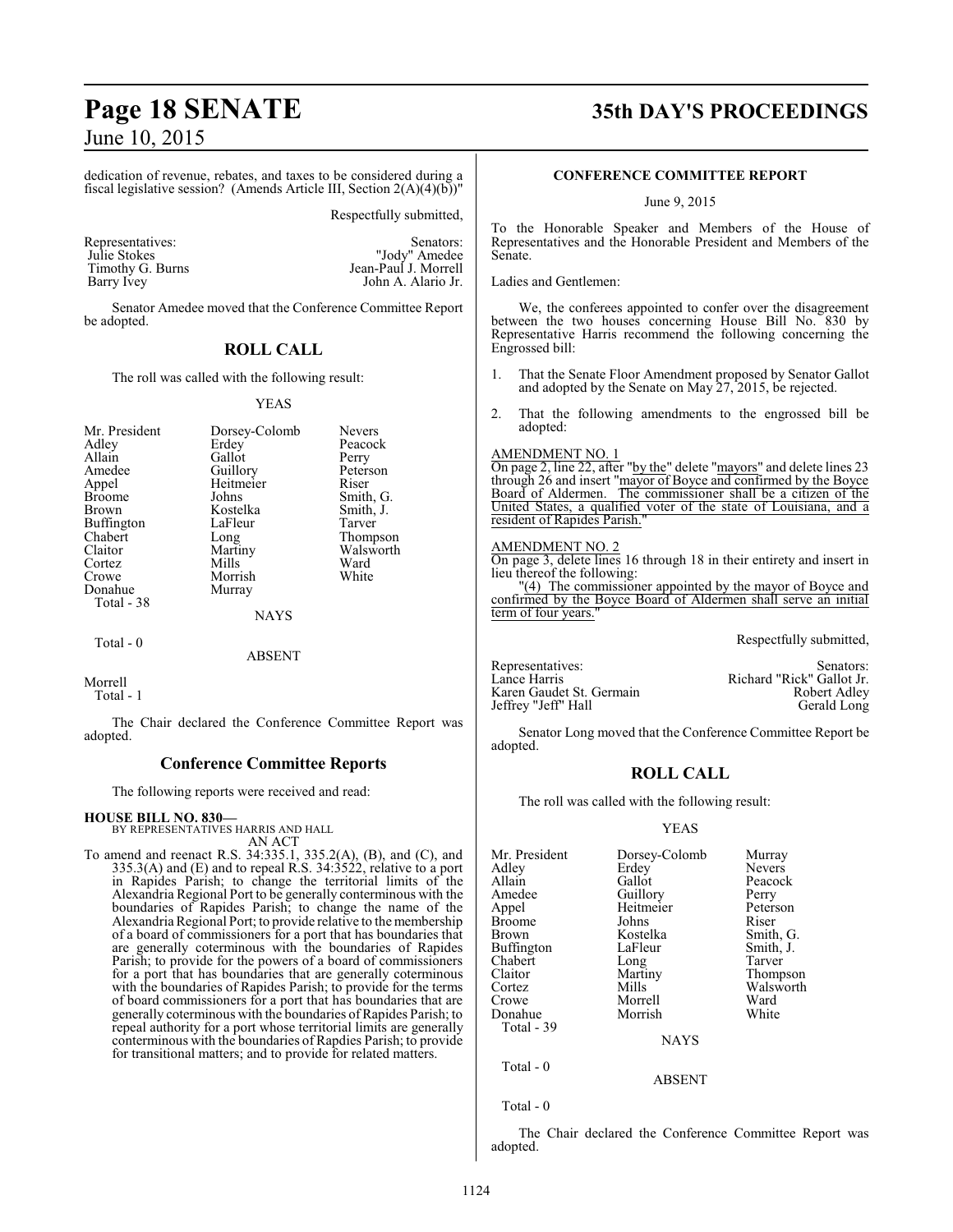# **35th DAY'S PROCEEDINGS Page 19 SENATE**

### **Message from the House**

**CONCURRING IN SENATE CONCURRENT RESOLUTIONS**

June 10, 2015

To the Honorable President and Members of the Senate:

I am directed to inform your honorable body that the House of Representatives has finally concurred in the following Senate Concurrent Resolutions:

# **SENATE CONCURRENT RESOLUTION NO. 137—** BY SENATOR BROWN AND REPRESENTATIVE PRICE

A CONCURRENT RESOLUTION

To commend Doris Domingue Harleaux upon the occasion of her one hundredth birthday.

Reported without amendments.

### **SENATE CONCURRENT RESOLUTION NO. 138—** BY SENATOR BROWN

A CONCURRENT RESOLUTION

To urge and request the Reentry Advisory Council to identify strategies to afford offenders committed to the Department of Public Safety and Corrections who are confined in parish correctional facilities the support necessary to enhance education, job skills and training, and needed behaviors to facilitate successful reentry upon release pursuant to the Reentry Advisory Council and Offender Rehabilitation Workforce Development Act and to provide needed mental health care for all committed to the Department of Public Safety and Corrections in need of such services, whether confined to a state or parish correctional facility, all to facilitate successful reentry upon release, and to urge and request the secretary of the department to take steps to carry out such strategies.

Reported without amendments.

# **SENATE CONCURRENT RESOLUTION NO. 139—**<br>BY SENATOR MILLS AND REPRESENTATIVE HUVAL<br>A CONCURRENT RESOLUTION

To commend Louisiana native Jake C. Delhomme for being selected to the Louisiana Sports Hall of Fame.

Reported without amendments.

Respectfully submitted, ALFRED W. SPEER Clerk of the House of Representatives

### **Conference Committee Reports, Resumed**

The following reports were received and read:

**SENATE BILL NO. 86—** BY SENATOR PERRY

AN ACT

To amend and reenact R.S. 42:1119(C)(2), relative to the Code of Governmental Ethics; to provide relative to the employment of the family of an agency head; to provide for the applicability of the nepotismprovision for certain local school board employees; and to provide for related matters.

### **CONFERENCE COMMITTEE REPORT**

### June 9, 2015

To the Honorable President and Members of the Senate and to the Honorable Speaker and Members of the House of Representatives.

Ladies and Gentlemen:

# June 10, 2015

We, the conferees appointed to confer over the disagreement between the two houses concerning Senate Bill No. 86 by Senator Perry recommend the following concerning the Reengrossed bill:

- That the House Committee Amendments Nos. 1, 2, and 3 proposed by the Committee on House and Governmental Affairs and adopted by the House of Representatives on May 26, 2015 be adopted.
- 2. That the House Floor Amendments Nos. 1, 2, 3, and 4 proposed by Representative Montoucet and adopted by the House of Representatives on June 2, 2015 be adopted.

Respectfully submitted,

| Senators:      | Representatives: |
|----------------|------------------|
| "Jody" Amedee  | Taylor F. Barras |
| Jonathan Perry | Timothy G. Burns |
|                | Jack Montoucet   |

Senator Perry moved that the Conference Committee Report be adopted.

### **ROLL CALL**

The roll was called with the following result:

YEAS

Mr. President Donahue Nevers<br>Adley Erdey Perry Adley Erdey Perry<br>Allain Guillory Smith Allain Guillory Smith, G.<br>Amedee Johns Smith, J. Amedee Johns Smith, J.<br>Appel LaFleur Tarver Buffington Long Thom<br>Chabert Martiny Ward Cortez<br>Crowe Total - 26 Broome Dorsey-Colomb Murray<br>Brown Gallot Peacocl

Total - 9

LaFleur Tarver<br>Long Thompson Martiny Ward<br>
Mills White Morrish

**NAYS** 

Brown Gallot Peacock<br>Claitor Heitmeier Peterson Heitmeier

ABSENT

Kostelka Riser<br>Morrell Walsv Walsworth Total - 4

The Chair declared the Conference Committee Report was adopted.

### **Conference Committee Reports**

The following reports were received and read:

**SENATE BILL NO. 39—** BY SENATOR MILLS

AN ACT

To amend and reenact the Chapter heading of Chapter 54 of Title 37 of the Louisiana Revised Statutes of 1950, R.S. 37:3461, 3462, 3463(A), 3464, 3467, 3469, 3470, 3471(A), 3472, 3473, the introductory paragraph of 3474.1(A), 3474.1(A)(1), (2), and (5) and (B), 3474.2(A)(1) and (2), 3474.3(A), 3474.4, 3475, 3477(A), (D), and (E), 3478(A) and (B), 3480, 3481, and 3482 and to repeal R.S. 37:3474, relative to the Louisiana Board of Drug and Device Distributors; to provide definitions; to change the name of the board; to provide for the qualifications of board members; to provide duties and powers of the board; to provide for licensure requirements; to provide for inspections by the board; to provide for reinspection of distribution and sales facilities; to provide authority for the board to waive inspection;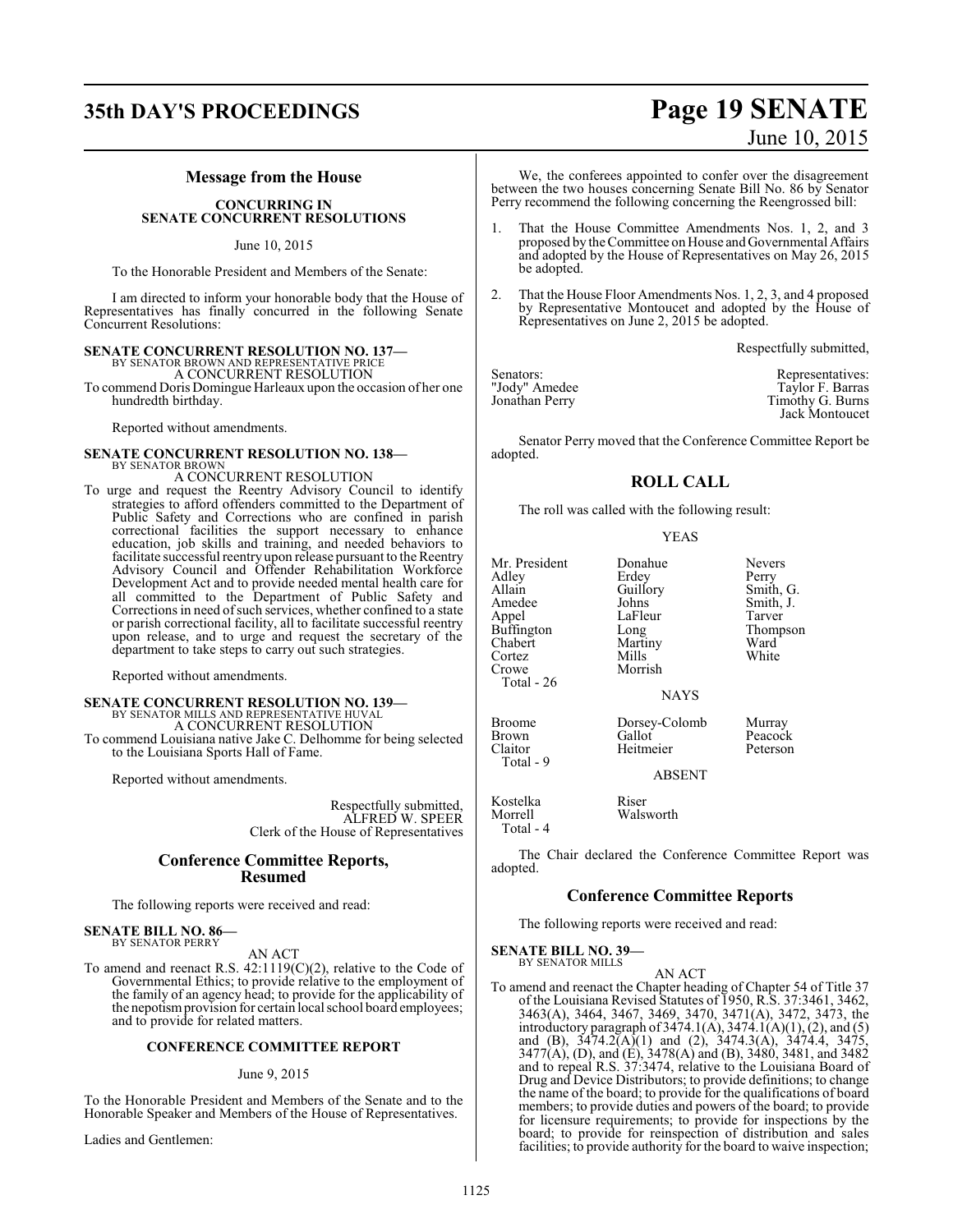to provide authority for the board to discipline; to provide the board authority to take enforcement actions against nonlicensees; to provide for injunction proceedings; to provide for a board order to quarantine a legend drug or legend device; to provide for annual renewal of a license; to provide for authorization for the board to obtain criminal history record information;to provide for unlawful participation; to provide for unauthorized sales; to provide for mandatory reporting; to provide for applicability of the practice act; to repeal provisions related to manufacturer distribution of legend drugs and legend devices; to provide for an effective date; and to provide for related matters.

### **CONFERENCE COMMITTEE REPORT**

### June 10, 2015

To the Honorable President and Members of the Senate and to the Honorable Speaker and Members of the House of Representatives.

Ladies and Gentlemen:

We, the conferees appointed to confer over the disagreement between the two houses concerning Senate Bill No. 39 by Senator Mills recommend the following concerning the Reengrossed bill:

- 1. That House Committee Amendments proposed by the House Committee on Health and Welfare and adopted by the House of Representatives on June 1, 2015, be adopted.
- 2. That House Floor Amendments proposed by Representative Barrow and adopted by the House of Representatives on June 4, 2016, be adopted.
- 3. That House Floor Amendments proposed by Representative LeBas and adopted by the House of Representatives on June 4, 2016, be rejected.

Respectfully submitted,

| Senators:         | Representatives:  |
|-------------------|-------------------|
| Fred Mills        | H. Bernard LeBas  |
| David Heitmeier   | Scott M. Simon    |
| Sherri Buffington | Robert A. Johnson |

Senator Mills moved that the Conference Committee Report be adopted.

### **ROLL CALL**

The roll was called with the following result:

### YEAS

| Mr. President<br>Adley<br>Allain<br>Amedee<br>Appel<br>Broome<br>Brown<br>Buffington<br>Chabert<br>Claitor<br>Cortez<br>Crowe<br>Donahue<br>Total - 39 | Dorsey-Colomb<br>Erdey<br>Gallot<br>Guillory<br>Heitmeier<br>Johns<br>Kostelka<br>LaFleur<br>Long<br>Martiny<br>Mills<br>Morrell<br>Morrish<br><b>NAYS</b> | Murray<br><b>Nevers</b><br>Peacock<br>Perry<br>Peterson<br>Riser<br>Smith, G.<br>Smith, J.<br>Tarver<br>Thompson<br>Walsworth<br>Ward<br>White |
|--------------------------------------------------------------------------------------------------------------------------------------------------------|------------------------------------------------------------------------------------------------------------------------------------------------------------|------------------------------------------------------------------------------------------------------------------------------------------------|
| Total - 0                                                                                                                                              | <b>ABSENT</b>                                                                                                                                              |                                                                                                                                                |

Total - 0

# **Page 20 SENATE 35th DAY'S PROCEEDINGS**

The Chair declared the Conference Committee Report was adopted.

### **Rules Suspended**

Senator Gallot asked for and obtained a suspension of the rules to take up at this time:

### **House Concurrent Resolutions on Second Reading Reported by Committees, Subject to Call**

### **Called from the Calendar**

Senator Gallot asked that House Concurrent Resolution No. 175 be called from the Calendar.

### **HOUSE CONCURRENT RESOLUTION NO. 175—** BY REPRESENTATIVE JEFFERSON A CONCURRENT RESOLUTION

To urge and request that the Department of Public Safety and Corrections make recommendations for the development of a work release program which would be suited for individuals convicted of offenses involving the failure to pay child support in order to facilitate employment and the fulfillment of child support obligations, and make recommendations to the Louisiana Legislature prior to the convening of the 2016 Regular Session.

Reported favorably by the Committee on Judiciary B.

The resolution was read by title. Senator Gallot moved to concur in the House Concurrent Resolution.

### **ROLL CALL**

The roll was called with the following result:

### YEAS

| Mr. President        | Dorsey-Colomb | <b>Nevers</b> |
|----------------------|---------------|---------------|
| Adley                | Erdey         | Peacock       |
| Allain               | Gallot        | Peterson      |
| Amedee               | Guillory      | Riser         |
| Appel                | Heitmeier     | Smith, G.     |
| <b>Broome</b>        | Johns         | Smith, J.     |
| <b>Brown</b>         | Kostelka      | Tarver        |
| Buffington           | LaFleur       | Thompson      |
| Chabert              | Long          | Walsworth     |
| Claitor              | Martiny       | Ward          |
| Cortez               | Mills         | White         |
| Crowe                | Morrell       |               |
| Donahue              | Murray        |               |
| Total - 37           |               |               |
|                      | <b>NAYS</b>   |               |
| Total - 0            |               |               |
|                      | <b>ABSENT</b> |               |
| Morrish<br>Total - 2 | Perry         |               |

The Chair declared the Senate concurred in the House Concurrent Resolution and ordered it returned to the House.

### **Rules Suspended**

Senator Perry asked for and obtained a suspension of the rules to take up at this time: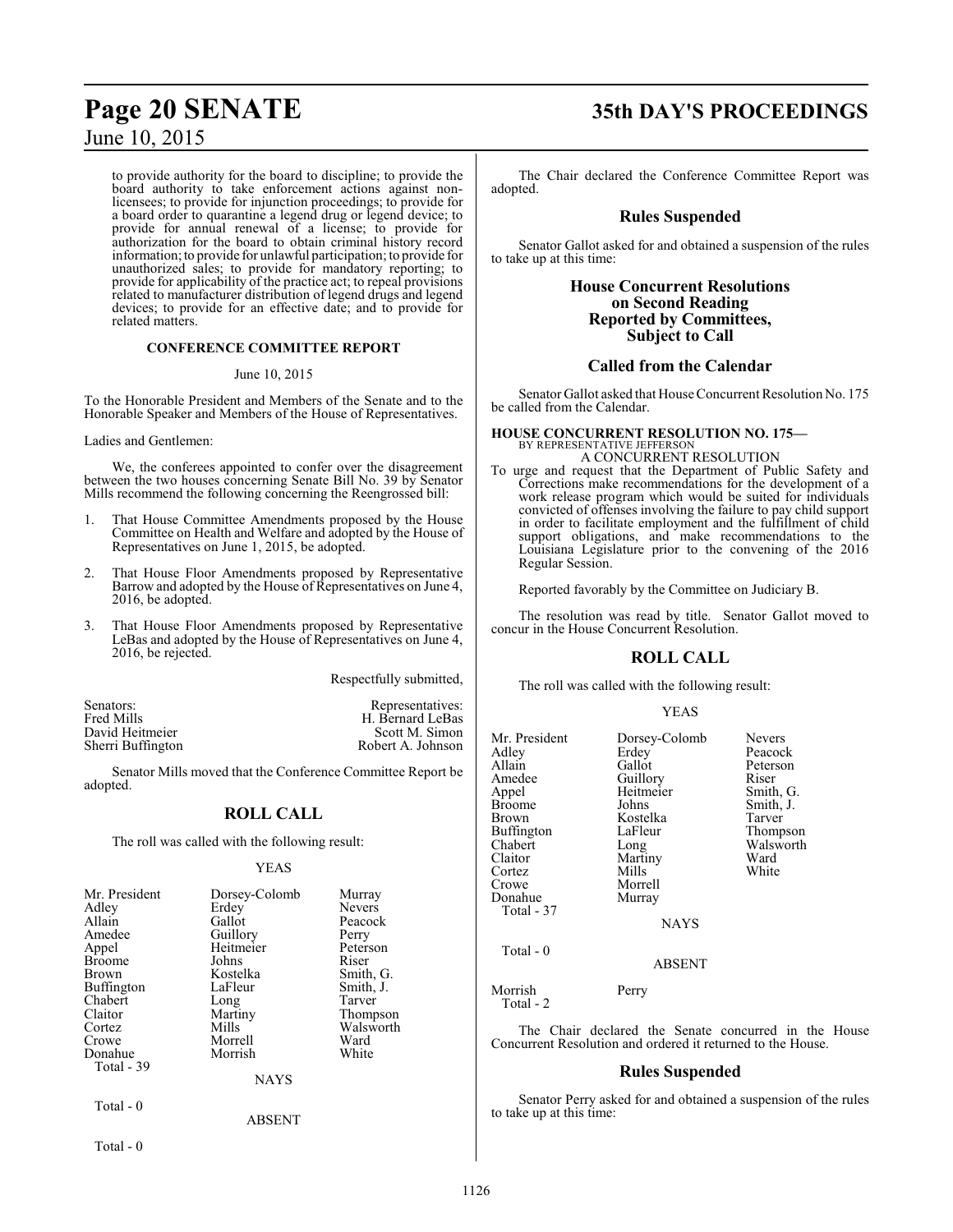# **35th DAY'S PROCEEDINGS Page 21 SENATE**

### **House Concurrent Resolutions to be Adopted, Subject to Call**

### **Called from the Calendar**

Senator Perry asked that House Concurrent Resolution No. 206 be called from the Calendar.

### **HOUSE CONCURRENT RESOLUTION NO. 206—** BY REPRESENTATIVE PUGH

A CONCURRENT RESOLUTION

To create and provide with respect to a study committee to study elections processes and procedures, including candidate elections and third party voter registration drives; to develop recommendations for changes to the Louisiana Election Code related thereto; and to report its findings and recommendations to the legislature.

The resolution was read by title. Senator Perry moved to concur in the House Concurrent Resolution.

### **ROLL CALL**

The roll was called with the following result:

### YEAS

| Mr. President | Erdey       | Peacock   |
|---------------|-------------|-----------|
| Adley         | Gallot      | Perry     |
| Allain        | Guillory    | Peterson  |
| Amedee        | Heitmeier   | Riser     |
| Appel         | LaFleur     | Smith, G. |
| <b>Broome</b> | Long        | Smith, J. |
| Brown         | Martiny     | Tarver    |
| Cortez        | Mills       | Walsworth |
| Crowe         | Morrell     | Ward      |
| Donahue       | Morrish     |           |
| Dorsey-Colomb | Murray      |           |
| Total - 31    |             |           |
|               | <b>NAYS</b> |           |
| Total - 0     |             |           |
|               | ABSENT      |           |

| Buffington | Johns         | Thompson |
|------------|---------------|----------|
| Chabert    | Kostelka      | White    |
| Claitor    | <b>Nevers</b> |          |
| Total - 8  |               |          |

The Chair declared the Senate concurred in the House Concurrent Resolution and ordered it returned to the House.

### **Recess**

On motion of Senator Peacock, the Senate took a recess at 3:15 o'clock P.M. until 4:00 o'clock P.M.

### **After Recess**

The Senate was called to order at 4:40 o'clock P.M. by the President of the Senate.

### **ROLL CALL**

The roll being called, the following members answered to their names:

### PRESENT

| Mr. President | Gallot    | Peacock   |
|---------------|-----------|-----------|
| Adley         | Guillory  | Perry     |
| Allain        | Heitmeier | Peterson  |
| Amedee        | Johns     | Riser     |
| Appel         | Kostelka  | Smith, G. |

Broome LaFleur Smith, J.<br>Brown Long Tarver Brown Long<br>Claitor Martiny Claitor Martiny Thompson Cortez Mills Walsworth<br>Crowe Morrell Ward Donahue Morrish<br>Dorsey-Colomb Murray Dorsey-Colomb Erdey Nevers Total - 37

Morrell Ward<br>
Morrish White

ABSENT

Buffington Chabert Total - 2

The President of the Senate announced there were 37 Senators present and a quorum.

### **Senate Business Resumed After Recess**

### **Message from the House**

### **DISAGREEMENT TO HOUSE CONCURRENT RESOLUTION**

### June 10, 2015

To the Honorable President and Members of the Senate:

I am directed to inform your honorable body that the House of Representatives has refused to concur in the proposed Senate Amendment(s) to **House Concurrent Resolution No. 104** by Representative Dove, and ask the President to appoint on the part of the Senate a committee to confer with a like committee from the House on the disagreement.

> Respectfully submitted, ALFRED W. SPEER Clerk of the House of Representatives

### **Message from the House**

### **HOUSE CONFEREES APPOINTED**

June 10, 2015

To the Honorable President and Members of the Senate:

I am directed to inform your honorable body that the Speaker of the House of Representatives has appointed the following members, on the part of the House of Representatives, to confer, with a like committee from the Senate, on the disagreement to **House Concurrent Resolution No. 104** by Representative Dove:

Representatives Dove, Schexnayder and James.

Respectfully submitted, ALFRED W. SPEER Clerk of the House of Representatives

### **Message from the House**

### **ADOPTION OF CONFERENCE COMMITTEE REPORT**

June 10, 2015

To the Honorable President and Members of the Senate:

# June 10, 2015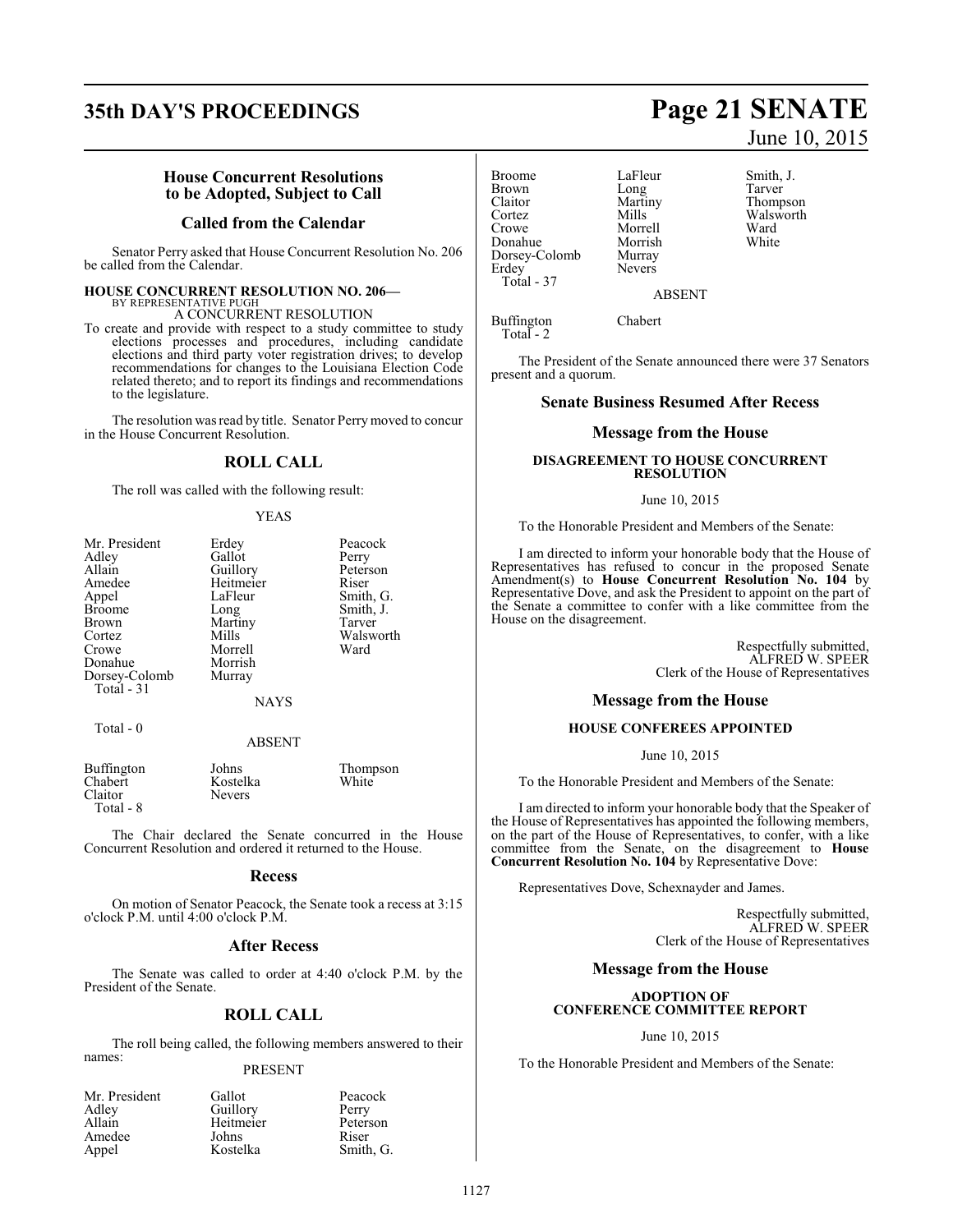I am directed to inform your honorable body that the House of Representatives has adopted the Report of the Conference Committee on the disagreement to **House Concurrent Resolution No. 86**.

> Respectfully submitted, ALFRED W. SPEER Clerk of the House of Representatives

### **Message from the House**

### **ADOPTION OF CONFERENCE COMMITTEE REPORT**

June 10, 2015

To the Honorable President and Members of the Senate:

I am directed to inform your honorable body that the House of Representatives has adopted the Report ofthe Conference Committee on the disagreement to **House Bill No. 37**.

> Respectfully submitted, ALFRED W. SPEER Clerk of the House of Representatives

### **Message from the House**

### **ADOPTION OF CONFERENCE COMMITTEE REPORT**

June 10, 2015

To the Honorable President and Members of the Senate:

I am directed to inform your honorable body that the House of Representatives has adopted the Report of the Conference Committee on the disagreement to **Senate Bill No. 158**.

> Respectfully submitted, ALFRED W. SPEER Clerk of the House of Representatives

### **Message from the House**

### **RECOMMIT CONFERENCE COMMITTEE REPORT**

June 10, 2015

To the Honorable President and Members of the Senate:

I am directed to inform your honorable body that the House of Representatives has recommitted the Report of the Conference Committee on the disagreement to **House Bill No. 204**.

> Respectfully submitted, ALFRED W. SPEER Clerk of the House of Representatives

### **Message from the House**

### **ADOPTION OF CONFERENCE COMMITTEE REPORT**

June 10, 2015

To the Honorable President and Members of the Senate:

I am directed to inform your honorable body that the House of Representatives has adopted the Report of the Conference Committee on the disagreement to **House Bill No. 245**.

# **Page 22 SENATE 35th DAY'S PROCEEDINGS**

Respectfully submitted, ALFRED W. SPEER Clerk of the House of Representatives

### **Message from the House**

### **ADOPTION OF CONFERENCE COMMITTEE REPORT**

June 10, 2015

To the Honorable President and Members of the Senate:

I am directed to inform your honorable body that the House of Representatives has adopted the Report of the Conference Committee on the disagreement to **House Bill No. 260**.

> Respectfully submitted, ALFRED W. SPEER Clerk of the House of Representatives

### **Message from the House**

### **ADOPTION OF CONFERENCE COMMITTEE REPORT**

June 10, 2015

To the Honorable President and Members of the Senate:

I am directed to inform your honorable body that the House of Representatives has adopted the Report ofthe Conference Committee on the disagreement to **House Bill No. 331**.

> Respectfully submitted, ALFRED W. SPEER Clerk of the House of Representatives

### **Message from the House**

### **ADOPTION OF CONFERENCE COMMITTEE REPORT**

June 10, 2015

To the Honorable President and Members of the Senate:

I am directed to inform your honorable body that the House of Representatives has adopted the Report ofthe Conference Committee on the disagreement to **House Bill No. 336**.

> Respectfully submitted, ALFRED W. SPEER Clerk of the House of Representatives

### **Message from the House**

### **ADOPTION OF CONFERENCE COMMITTEE REPORT**

June 10, 2015

To the Honorable President and Members of the Senate:

I am directed to inform your honorable body that the House of Representatives has adopted the Report of the Conference Committee on the disagreement to **House Bill No. 508**.

> Respectfully submitted, ALFRED W. SPEER Clerk of the House of Representatives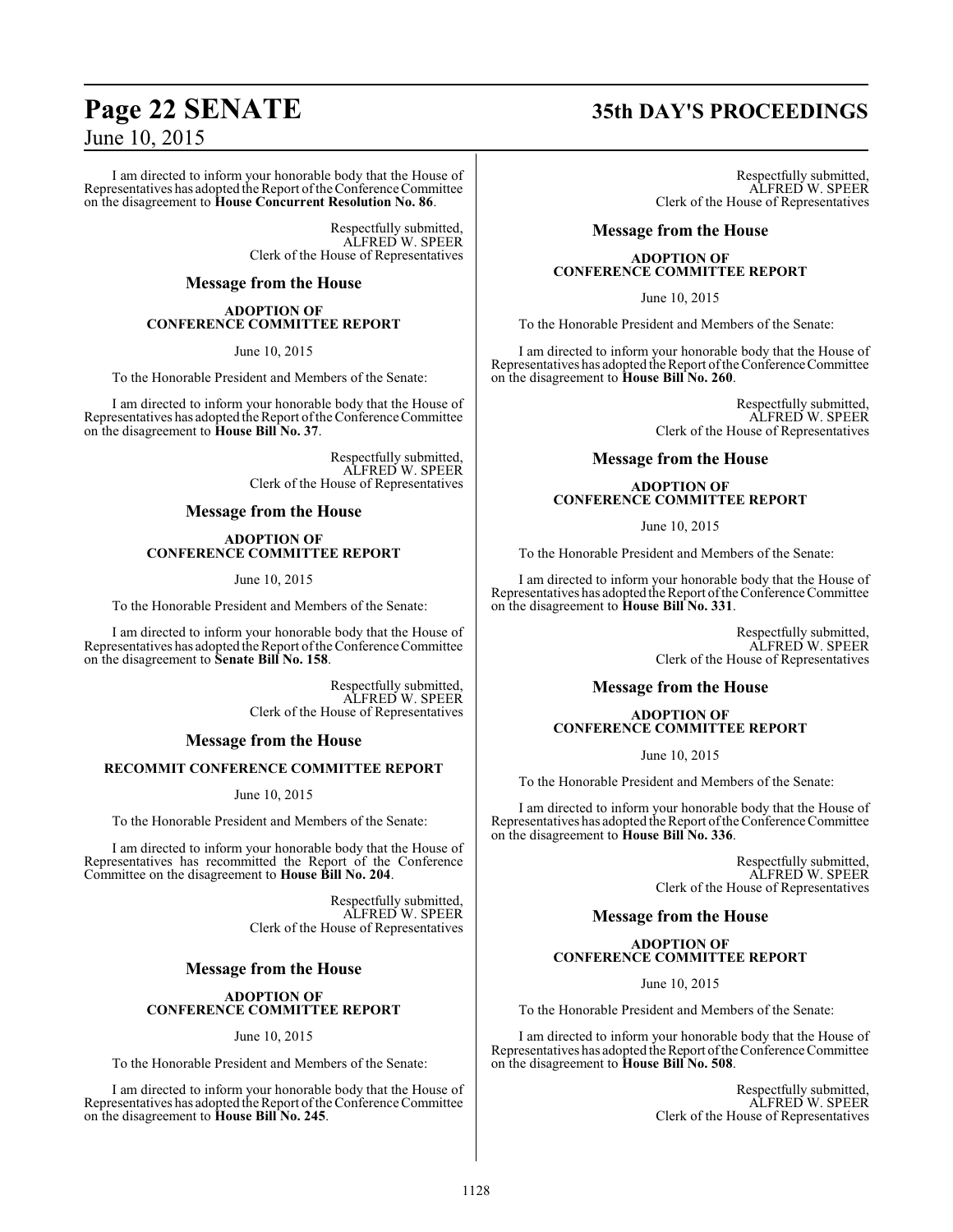# **35th DAY'S PROCEEDINGS Page 23 SENATE**

# June 10, 2015

### **Message from the House**

### **ADOPTION OF CONFERENCE COMMITTEE REPORT**

June 10, 2015

To the Honorable President and Members of the Senate:

I am directed to inform your honorable body that the House of Representatives has adopted the Report ofthe Conference Committee on the disagreement to **House Bill No. 836**.

> Respectfully submitted, ALFRED W. SPEER Clerk of the House of Representatives

### **Conference Committee Reports, Resumed**

### **HOUSE CONCURRENT RESOLUTION NO. 86—** BY REPRESENTATIVE SIMON

A CONCURRENT RESOLUTION

To establish a study committee on family caregiving and long-term supports and services, and to direct the committee to report recommendations for legislative and administrative actions to support family caregivers to the legislative committees on health and welfare.

The following reports were received and read:

### **CONFERENCE COMMITTEE REPORT**

### June 8, 2015

To the Honorable Speaker and Members of the House of Representatives and the Honorable President and Members of the Senate.

Ladies and Gentlemen:

We, the conferees appointed to confer over the disagreement between the two houses concerning House Concurrent Resolution No. 86 by Representative Simon recommend the following concerning the Reengrossed bill:

- 1. That Senate Committee Amendments Nos. 1 and 2 proposed by the Senate Committee on Health and Welfare and adopted by the Senate on May 28, 2015, be adopted.
- That Senate Committee Amendment No. 3 proposed by the Senate Committee on Health and Welfare and adopted by the Senate on May 28, 2015, be rejected.
- 3. That Senate Floor Amendment No. 1 proposed by Senator Erdey and adopted by the Senate on May 28, 2015, be adopted.
- 4. That Senate Floor Amendment No. 2 proposed by Senator Erdey and adopted by the Senate on May 28, 2015, be rejected.
- 5. That the following amendments to the Reengrossed bill be adopted:

### AMENDMENT NO. 1

In Senate Committee Amendment No. 1 proposed by the Senate Committee on Health and Welfare and adopted by the Senate on May 28, 2015, on page 1, line 5, delete "A representative from the" and insert in lieu thereof "One member representing"

### AMENDMENT NO. 2

In Senate Floor Amendment No. 1 proposed by Senator Erdey and adopted by the Senate on May 28, 2015, on page 1, line 3, delete "Louisiana Mississippi" and insert in lieu thereof "Louisiana-Mississippi"

### AMENDMENT NO. 3

On page 2, between lines 27 and 28, insert the following:

"(20) One member representing NAMI Louisiana. (21) A caregiver appointed by the executive director of the Advocacy Center."

### AMENDMENT NO. 4

On page 3, delete line 29 in its entirety and insert in lieu thereof the following: "Advocacy Center, the chief executive officer of the HomeCare Association of Louisiana, the executive director of the Louisiana Assisted Living Association, the president of the board of directors of LeadingAge Gulf States, the executive director of the Louisiana-Mississippi Hospice and PalliativeCare Organization, and the executive director of NAMI Louisiana."

Respectfully submitted,

| Representatives:  | Senators:                   |
|-------------------|-----------------------------|
| Scott M. Simon    | David Heitmeier             |
| Frank A. Hoffmann | Dale M. Erdey               |
| J. Rogers Pope    | <b>Sharon Weston Broome</b> |

Senator Heitmeier moved that the Conference Committee Report be adopted.

### **ROLL CALL**

The roll was called with the following result:

### YEAS

| Mr. President<br>Adley<br>Allain<br>Amedee<br>Appel<br><b>Broome</b><br><b>Brown</b><br>Claitor<br>Cortez<br>Crowe<br>Donahue<br>Dorsey-Colomb<br>Erdey<br>Total - 37 | Gallot<br>Guillory<br>Heitmeier<br>Johns<br>Kostelka<br>LaFleur<br>Long<br>Martiny<br>Mills<br>Morrell<br>Morrish<br>Murray<br><b>Nevers</b><br><b>NAYS</b> | Peacock<br>Perry<br>Peterson<br>Riser<br>Smith, G.<br>Smith, J.<br>Tarver<br>Thompson<br>Walsworth<br>Ward<br>White |
|-----------------------------------------------------------------------------------------------------------------------------------------------------------------------|-------------------------------------------------------------------------------------------------------------------------------------------------------------|---------------------------------------------------------------------------------------------------------------------|
| Total - 0                                                                                                                                                             | <b>ABSENT</b>                                                                                                                                               |                                                                                                                     |

Buffington Chabert Total - 2

The Chair declared the Conference Committee Report was adopted.

### **Conference Committee Reports**

The following reports were received and read:

**HOUSE BILL NO. 37—**

BY REPRESENTATIVE BROWN AN ACT

To enact R.S. 32:410(D) and R.S. 40:1321(N), relative to driver's licenses and special identification cards; to provide the option for a driver to place their blood type on the front of their license; and to provide for related matters.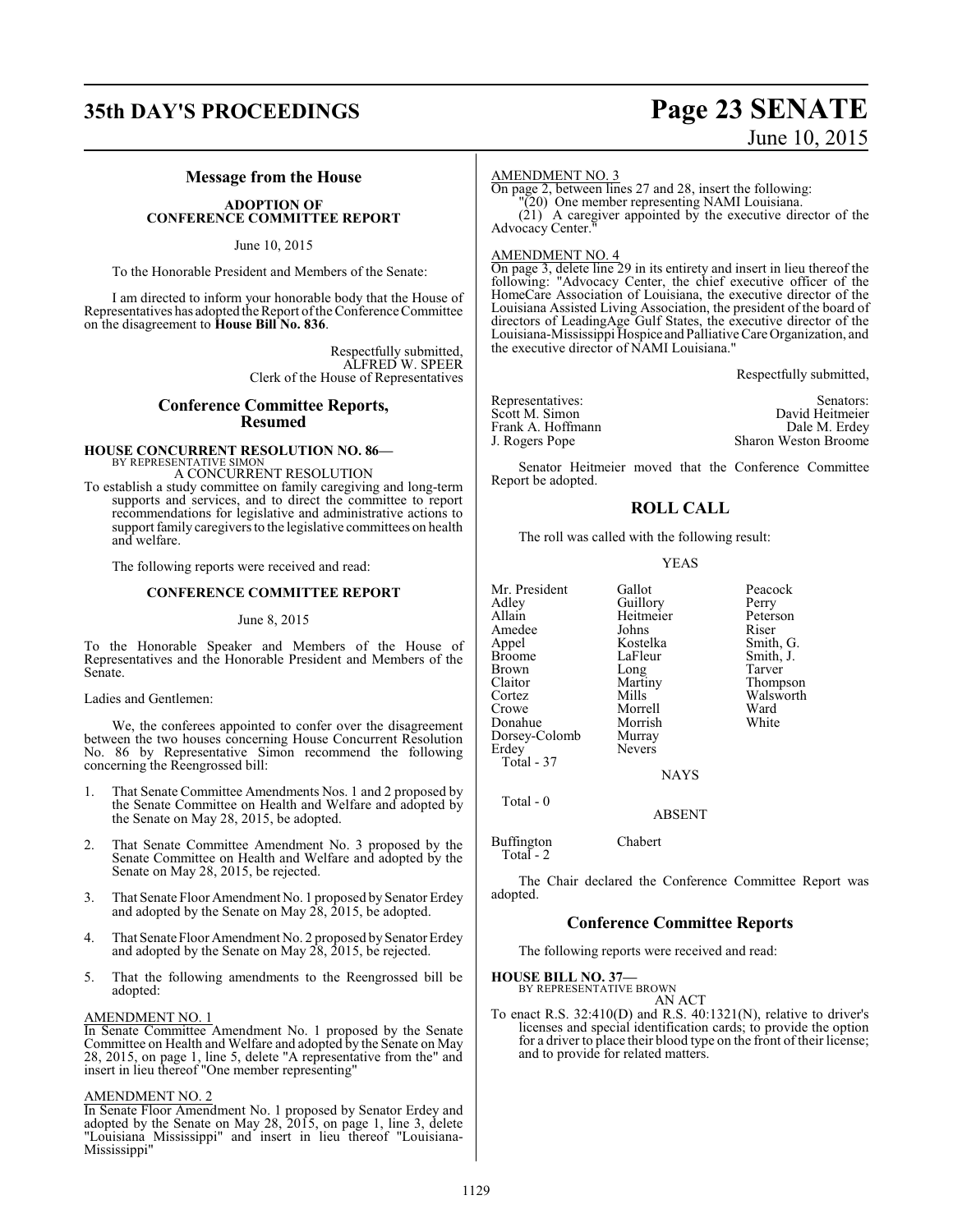### **CONFERENCE COMMITTEE REPORT**

### June 9, 2015

To the Honorable Speaker and Members of the House of Representatives and the Honorable President and Members of the Senate.

Ladies and Gentlemen:

We, the conferees appointed to confer over the disagreement between the two houses concerning House Bill No. 37 by Representative Brown recommend the following concerning the Reengrossed bill:

- 1. That the set of Senate Committee Amendments proposed by the Senate Committee on Transportation, Highways and Public Works and adopted by the Senate on May 26, 2015, be adopted.
- 2. That the set of Senate Committee Amendments proposed by the Senate Committee on Finance and adopted by the Senate on June 2, 2015, be rejected.
- 3. That Senate Floor Amendment No. 1 proposed by Senator Riser and adopted by the Senate on June 5, 2015, be adopted.
- 4. That the following amendments to the Reengrossed bill be adopted:

### AMENDMENT NO. 1

On page 1, at the end of line 11, delete "in the" and at the beginning of line 12, change "color black below the person's photograph on" to 'on the back of

AMENDMENT NO. 2

On page 2, line 11, after "exhibited" and before "the special" change "in the color black below the person's photograph on" to "on the back of"

Respectfully submitted,

| Representatives:         | Senators:    |
|--------------------------|--------------|
| Terry Brown              | Dan Claito   |
| Frank A. Howard          | Dan Claitor  |
| Karen Gaudet St. Germain | Robert Adley |
|                          |              |

Senator Claitor moved that the Conference Committee Report be adopted.

### **ROLL CALL**

The roll was called with the following result:

### YEAS

| Mr. President      | Erdey              | Murray                   |
|--------------------|--------------------|--------------------------|
| Adlev<br>Allain    | Gallot<br>Guillory | <b>Nevers</b><br>Peacock |
| Amedee             | Heitmeier          | Peterson                 |
| Appel              | Johns              | Smith, G.                |
| Broome             | Kostelka           | Smith, J.                |
| Brown              | LaFleur            | Tarver                   |
| Claitor            | Long               | Thompson                 |
| Cortez             | Martiny            | Walsworth                |
| Crowe              | Mills              | Ward                     |
| Donahue            | Morrell            | White                    |
| Dorsey-Colomb      | Morrish            |                          |
| Total - 35         |                    |                          |
|                    | <b>NAYS</b>        |                          |
| Perry<br>Total - 2 | Riser              |                          |
|                    |                    |                          |

# **Page 24 SENATE 35th DAY'S PROCEEDINGS**

### ABSENT

Buffington Chabert Total - 2

The Chair declared the Conference Committee Report was adopted.

### **Conference Committee Reports**

The following reports were received and read:

## **HOUSE BILL NO. 245—** BY REPRESENTATIVE HENRY

AN ACT

To enact R.S. 17:24.4(K), relative to public school students; to prohibit the use of state content standards, state assessments, or other methods to measure certain noncognitive skills of students; to provide for exceptions; and to provide for related matters.

### **CONFERENCE COMMITTEE REPORT**

### June 10, 2015

To the Honorable Speaker and Members of the House of Representatives and the Honorable President and Members of the Senate.

Ladies and Gentlemen:

We, the conferees appointed to confer over the disagreement between the two houses concerning House Bill No. 245 by Representative Henry recommend the following concerning the Engrossed bill:

- 1. That Senate Committee Amendment Nos. 1 and 2 proposed by the Senate Committee on Education and adopted by the Senate on June 4, 2015, be rejected.
- 2. That Senate Floor Amendment Nos. 1, 2, and 3 proposed by Senator Claitor and adopted by the Senate on June 5, 2015, be rejected.
- 3. That Senate Floor Amendment Nos. 1, 2, and 3 proposed by Senator Appel and adopted by the Senate on June 5, 2015, be accepted.

Respectfully submitted,

| Representatives:  | Senators:         |
|-------------------|-------------------|
| Cameron Henry     | Conrad Appel      |
| Stephen F. Carter | Dan Claitor       |
| Jerome Richard    | <b>Ben Nevers</b> |

Senator Appel moved that the Conference Committee Report be adopted.

### **ROLL CALL**

The roll was called with the following result:

Morrell

### YEAS

Mr. President Gallot Peacock<br>Adley Guillory Perry Adley Guillory<br>Allain Heitmeier Amedee Johns<br>
Appel Kostelka Appel Kostelka Smith, G. Broome LaFleur Smith, J.<br>Brown Long Tarver Brown Long Tarver Claitor Martiny Thompson

Heitmeier Peterson<br>Johns Riser Cortez Mills Walsworth<br>Crowe Morrell Ward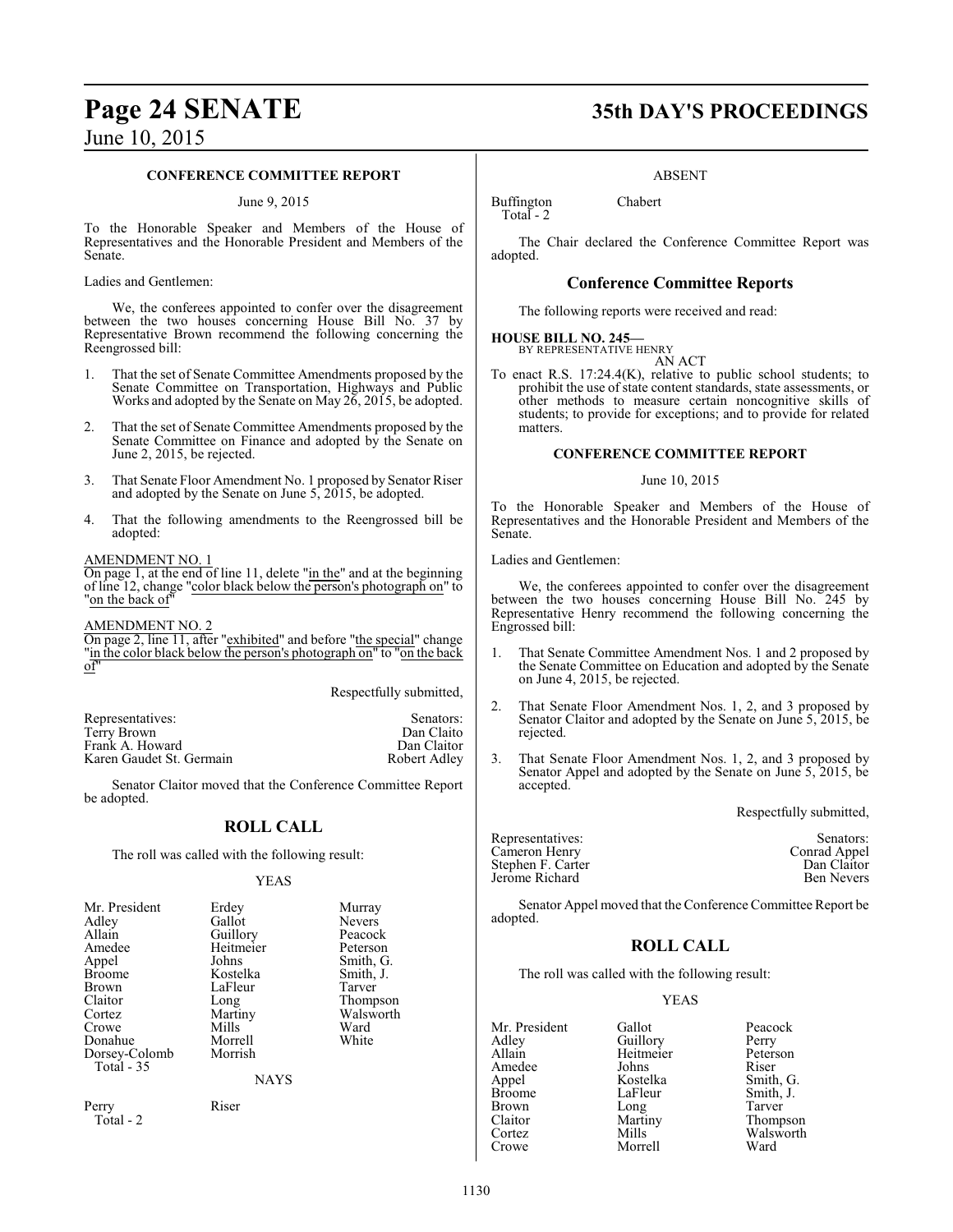# **35th DAY'S PROCEEDINGS Page 25 SENATE**

| Donahue<br>Dorsey-Colomb<br>Erdey | Morrish<br>Murray<br><b>Nevers</b> | White |
|-----------------------------------|------------------------------------|-------|
| <b>Total - 37</b>                 | <b>NAYS</b>                        |       |
| Total - 0                         |                                    |       |

Buffington Chabert Total - 2

The Chair declared the Conference Committee Report was adopted.

ABSENT

### **Conference Committee Reports**

The following reports were received and read:

**HOUSE BILL NO. 331—** BY REPRESENTATIVE BERTHELOT

AN ACT To amend and reenact R.S. 40:627(A) and to enact R.S. 26:793(D) and R.S. 40:627(E), relative to alcoholic beverage labels; to transfer the authority for the registration and label review of alcoholic beverages; to provide for administrative rules; and to provide for related matters.

### **CONFERENCE COMMITTEE REPORT**

### June 10, 2015

To the Honorable Speaker and Members of the House of Representatives and the Honorable President and Members of the Senate.

Ladies and Gentlemen:

We, the conferees appointed to confer over the disagreement between the two houses concerning House Bill No. 331 by Representative Berthelot recommend the following concerning the Engrossed bill:

1. That the set of Senate Floor Amendments proposed by Senator Amedee and adopted by the Senate on June 3, 2015, be rejected.

Respectfully submitted,

| Representatives:         | Senators:             |
|--------------------------|-----------------------|
| John "Johnny" Berthelot  | Jean-Paul J. Morrell  |
| Jeffery "Jeff" J. Arnold | Karen Carter Peterson |
| Franklin J. Foil         | "Jody" Amedee         |

Senator Morrell moved that the Conference Committee Report be adopted.

### **ROLL CALL**

The roll was called with the following result:

### YEAS

| Mr. President | Dorsey-Colomb | Murra         |
|---------------|---------------|---------------|
| Adley         | Erdey         | <b>Nevers</b> |
| Allain        | Gallot        | Perry         |
| Amedee        | Guillory      | Peters        |
| Appel         | Heitmeier     | Riser         |
| <b>Broome</b> | Johns         | Smith,        |
| Brown         | Kostelka      | Smith,        |
| Chabert       | LaFleur       | Tarver        |
| Claitor       | Long          | Thomp         |
| Cortez        | Martiny       | Walsw         |
|               |               |               |

Murray Nevers<br>Perry Peterson<br>Riser Smith, G. Smith, J.<br>Tarver Thompson Walsworth

June 10, 2015

| Crowe<br>Donahue<br>Total $-36$ | Mills<br>Morrish | Ward<br>White |
|---------------------------------|------------------|---------------|
|                                 | <b>NAYS</b>      |               |
| Total $-0$                      | <b>ABSENT</b>    |               |
| Buffington                      | Morrell          | Peacock       |

 Total - 3 The Chair declared the Conference Committee Report was

### **Conference Committee Reports**

The following reports were received and read:

# **HOUSE BILL NO. 336—** BY REPRESENTATIVE CONNICK

adopted.

AN ACT To enact R.S. 47:303(B)(8), relative to state sales and use tax; to provide for the collection of state sales and use tax on vehicles acquired by certain foreign business entities; to provide for an effective date; and to provide for related matters.

### **CONFERENCE COMMITTEE REPORT**

June 10, 2015

To the Honorable Speaker and Members of the House of Representatives and the Honorable President and Members of the Senate.

Ladies and Gentlemen:

We, the conferees appointed to confer over the disagreement between the two houses concerning House Bill No. 336 by Representative Connick recommend the following concerning the Engrossed bill:

1. That the set of Senate Committee Amendments proposed by the Senate Committee on Revenue and Fiscal Affairs and adopted by the Senate on June 2, 2015, be rejected.

Respectfully submitted,

Peacock<br>Perry

Peterson<br>Riser

Smith, J. Tarver Thompson Walsworth<br>Ward

| Representatives:  | Senators:       |
|-------------------|-----------------|
| Patrick Connick   | Neil Riser      |
| Joel C. Robideaux | Edwin R. Murray |
| Joe Harrison      | Robert Adley    |
|                   |                 |

Senator Riser moved that the Conference Committee Report be adopted.

### **ROLL CALL**

The roll was called with the following result:

### YEAS

| Mr. President | Erdey     | Murray        |
|---------------|-----------|---------------|
| Adley         | Gallot    | <b>Nevers</b> |
| Allain        | Guillory  | Peacocl       |
| Amedee        | Heitmeier | Perry         |
| Appel         | Johns     | Peterso       |
| <b>Brown</b>  | Kostelka  | Riser         |
| Chabert       | LaFleur   | Smith,        |
| Claitor       | Long      | Tarver        |
| Cortez        | Martiny   | Thomp:        |
| Crowe         | Mills     | Walswo        |
| Donahue       | Morrell   | Ward          |
| Dorsey-Colomb | Morrish   | White         |
| Total - 36    |           |               |

1131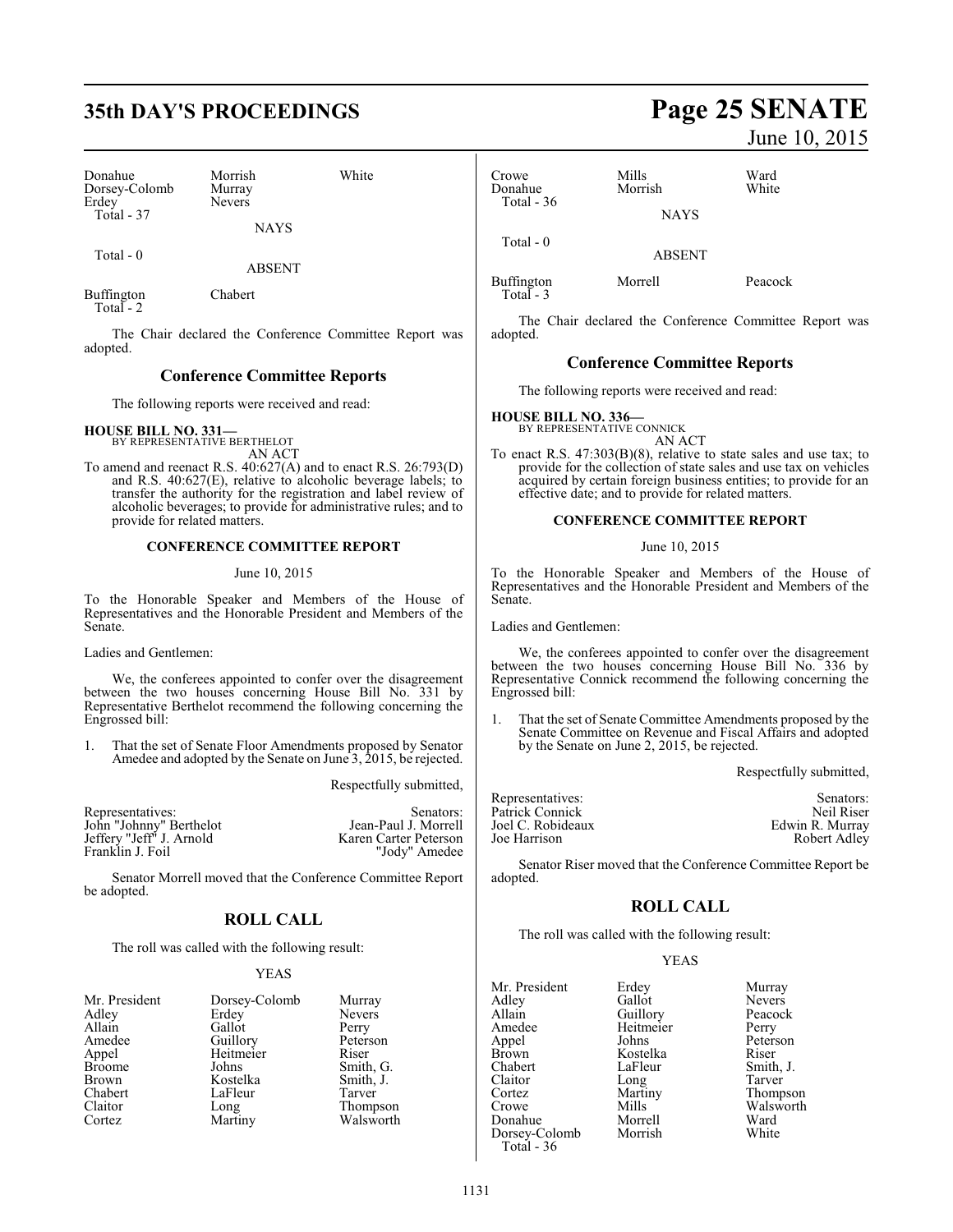### NAYS

Total - 0

ABSENT

Broome Buffington Smith, G.

Total - 3

The Chair declared the Conference Committee Report was adopted.

### **Conference Committee Reports**

The following reports were received and read:

### **HOUSE BILL NO. 508—**

BY REPRESENTATIVES FOIL, BARROW, BURFORD, HENRY BURNS,<br>CARTER, CONNICK, COX, HAZEL, HOFFMANN, HUNTER, IVEY, MIKE<br>JOHNSON, ORTEGO, ROBIDEAUX, SMITH, ST. GERMAIN, AND<br>WILLMOTT

AN ACT

To enact R.S. 47:297.13, relative to income taxation; to provide relative to individual and corporation income tax deductions; to authorize an income tax deduction for taxpayers who employ certain qualified disabled individuals; to provide for certain definitions; to provide for certain requirements and limitations; to provide for an effective date; and to provide for related matters.

### **CONFERENCE COMMITTEE REPORT**

### June 10, 2015

To the Honorable Speaker and Members of the House of Representatives and the Honorable President and Members of the Senate.

Ladies and Gentlemen:

We, the conferees appointed to confer over the disagreement between the two houses concerning House Bill No. 508 by Representative Foil recommend the following concerning the Reengrossed bill:

- 1. That Senate Committee Amendment No. 1 proposed by Senate Committee on Revenue and Fiscal Affairs and adopted on June 5, 2015, be adopted.
- 2. That the set of Senate Floor Amendments proposed by Senator Broome and adopted by the Senate on June 6, 2015, be adopted.
- 3. That the Reengrossed bill be amended as follows:

### AMENDMENT NO. 1

In Senate Floor Amendment No. 4 proposed by Senator Broome and adopted by the Senate on June 6, 2015, on page 1, at the beginning of line 9, delete "with a service-connected disability."

### AMENDMENT NO. 2

In Senate Floor Amendment No. 7 proposed by Senator Broome and adopted by the Senate on June 6, 2015, on page 1, line 21, after "line" and before "after" delete "16," and insert "18,"

Respectfully submitted,

| Representatives:   | Senators:                   |
|--------------------|-----------------------------|
| Franklin J. Foil   | Neil Riser                  |
| Joel C. Robideaux  | <b>Sharon Weston Broome</b> |
| Thomas P. Willmott | Robert Adley                |
|                    |                             |

Senator Broome moved that the Conference Committee Report be adopted.

# **Page 26 SENATE 35th DAY'S PROCEEDINGS**

### **ROLL CALL**

The roll was called with the following result:

YEAS

**NAYS** 

ABSENT

Buffington

Total - 0

Total - 1

The Chair declared the Conference Committee Report was adopted.

### **Conference Committee Reports**

The following reports were received and read:

### **HOUSE BILL NO. 836— (Substitute for House Bill No. 716 by Representative Hodges)**<br>BY REPRESENTATIVE HODGES

BY REPRESENTATIVE HODGES AN ACT To amend and reenact R.S. 9:223, 224(A)(introductory paragraph), (4), and (6) and (B), and 225(A)(1) and (B), 226, 227, and 228 and to enact R.S.  $9:224(A)(7)$  and  $225(A)(4)$ , relative to marriage licenses; to provide for the application for a marriage license; to provide for the application form; to provide for required information; to provide for required documentation; to provide with respect to the use of birth certificates in the process of applying for a marriage license; to provide for documentation in lieu of a birth certificate; to provide for court orders; and to provide for related matters.

### **CONFERENCE COMMITTEE REPORT**

### June 10, 2015

To the Honorable Speaker and Members of the House of Representatives and the Honorable President and Members of the Senate.

Ladies and Gentlemen:

We, the conferees appointed to confer over the disagreement between the two houses concerning House Bill No. 836 by Representative Hodges recommend the following concerning the Reengrossed bill:

- 1. That Senate Committee Amendments Nos. 1, 2, 4, and 5 proposed by the Senate Committee on Judiciary A and adopted by the Senate on May 27, 2015, be adopted.
- 2. That Senate Committee Amendment No. 3 proposed by the Senate Committee on Judiciary A and adopted by the Senate on May 27, 2015, be rejected.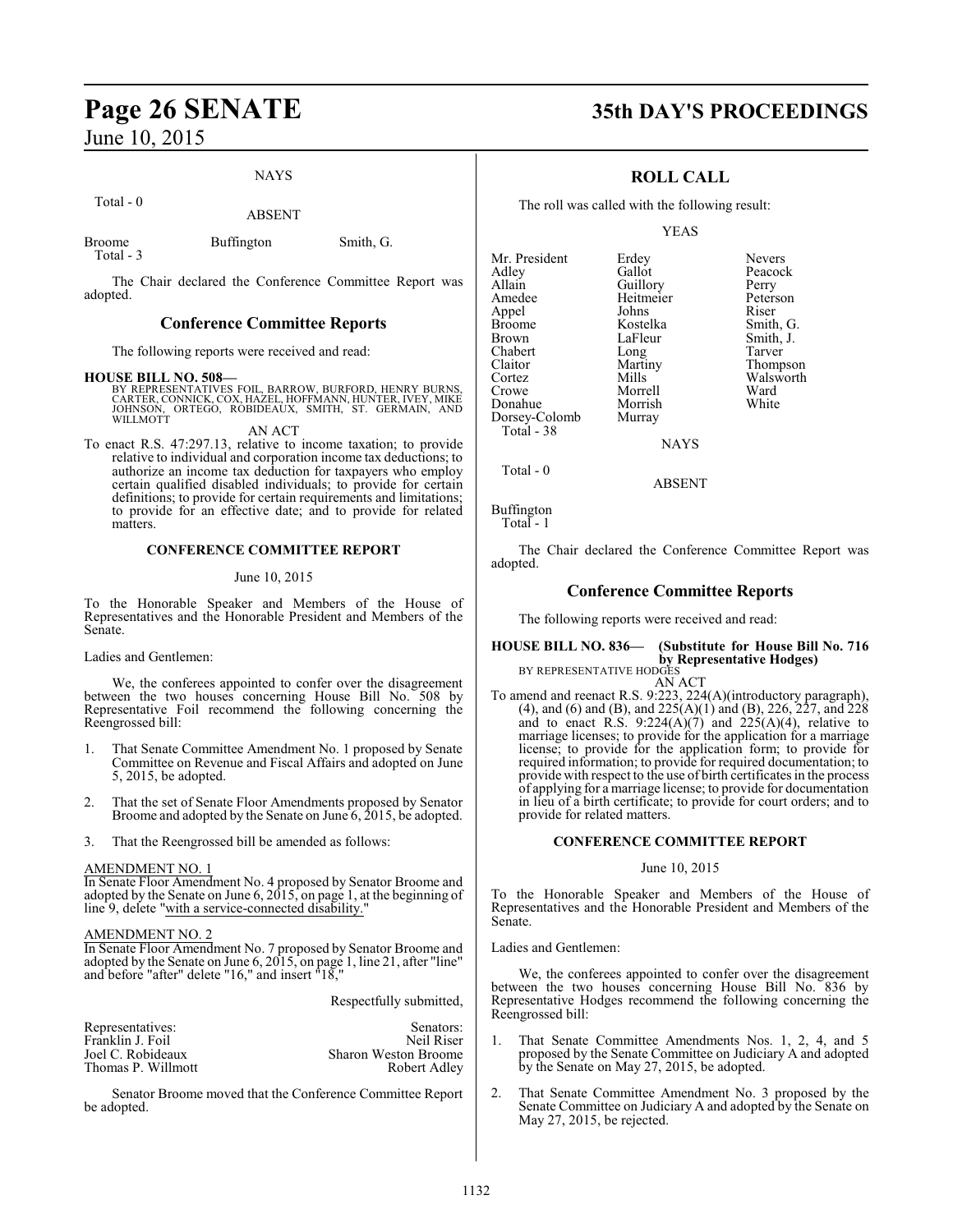# **35th DAY'S PROCEEDINGS Page 27 SENATE**

Donahue Total - 30

- 3. That the set of Senate Floor Amendments proposed by Senator Murray and adopted by the Senate on June 3, 2015, be adopted.
- 4. That the set of Senate Floor Amendments proposed by Senator Appel and adopted by the Senate on June 3, 2015, be rejected.
- 5. That the following amendments to the Reengrossed bill be adopted:

### AMENDMENT NO. 1

On page 2, line 9, change "How and when did the most recent marriage end \_\_\_\_\_?" to "Are you divorced \_\_\_\_\_\_\_\_\_\_\_?"

### AMENDMENT NO. 2

On page 2, line 10, change "How and when did the most recent marriage end  $\frac{?}{''}$  to "Are you divorced

### AMENDMENT NO. 3

On page 4, line 1, after "present" delete the remainder of the line and delete line 2 and insert the following: "either of the following:

(i) A valid and unexpired passport from the country of his birth. (ii) An unexpired visa accompanied by a Form I-94 issued by the United States.

Respectfully submitted,

| Representatives: | Senators:         |
|------------------|-------------------|
| Valarie Hodges   | <b>Ben Nevers</b> |
| Neil C. Abramson | Rick Ward III     |
| Sherman Mack     |                   |

Senator Ward moved that the Conference Committee Report be adopted.

Senator Appel moved as a substitute motion that House Bill No. 836 be recommitted to the Conference Committee.

Senator Ward objected.

### **ROLL CALL**

The roll was called on the substitute motion with the following result:

### YEAS

| Appel<br><b>Broome</b><br>Claitor<br>Donahue<br>Total - 12                                             | Dorsey-Colomb<br>Gallot<br>LaFleur<br>Morrell<br><b>NAYS</b>                            | Morrish<br>Murray<br>Peterson<br>Smith, G.                             |
|--------------------------------------------------------------------------------------------------------|-----------------------------------------------------------------------------------------|------------------------------------------------------------------------|
| Mr. President<br>Allain<br>Amedee<br><b>Brown</b><br>Chabert<br>Cortez<br>Crowe<br>Erdey<br>Total - 23 | Guillory<br>Heitmeier<br>Kostelka<br>Long<br>Martiny<br>Mills<br><b>Nevers</b><br>Perry | Riser<br>Smith, J.<br>Tarver<br>Thompson<br>Walsworth<br>Ward<br>White |
|                                                                                                        | <b>ABSENT</b>                                                                           |                                                                        |
| Adley                                                                                                  | Johns                                                                                   |                                                                        |

Buffington Peacock Total - 4

The Chair declared the bill was not recommitted to the Conference Committee.

### **ROLL CALL**

The roll was called on the original motion to adopt with the following result:

| Adley   | Guillory  | Perry     |
|---------|-----------|-----------|
| Allain  | Heitmeier | Riser     |
| Amedee  | Johns     | Smith, G. |
| Brown   | Kostelka  | Smith, J. |
| Chabert | LaFleur   | Tarver    |
| Claitor | Long      | Thompson  |
| Cortez  | Martiny   | Walsworth |
| Crowe   | Mills     | Ward      |

Crowe Mills Ward<br>
Donahue Nevers White

Mr. President Erdey Peacock<br>Adley Guillory Perry

Appel Morrell Peterson Dorsey-Colomb Morrish<br>Gallot Murray Murray

ABSENT

NAYS

### Broome Buffington

Total - 2

Total - 7

The Chair declared the Conference Committee Report was adopted.

### **Conference Committee Reports**

The following reports were received and read:

### **HOUSE BILL NO. 260—**

BY REPRESENTATIVES ALFRED WILLIAMS, BARROW, WESLEY<br>BISHOP, BOUIE, BURRELL, COX, GAINES, HALL, HONORE, HUNTER,<br>TERRY LANDRY,MACK,NORTON,PRICE,SMITH,THIERRY,PATRICK<br>WILLIAMS,WILLMOTT, AND WOODRUFF AN ACT

To enact R.S. 40:1299.4.3 and 2018.3(D)(5), relative to health services for persons with sickle cell disease; to establish a sickle cell patient navigator program and provide for functions of the program; to provide for administration of the program by the Department of Health and Hospitals under the direction of the Louisiana Sickle Cell Commission; to provide for program implementation contingent upon appropriation of funds; and to provide for related matters.

### **CONFERENCE COMMITTEE REPORT**

June 10, 2015

To the Honorable Speaker and Members of the House of Representatives and the Honorable President and Members of the Senate.

Ladies and Gentlemen:

We, the conferees appointed to confer over the disagreement between the two houses concerning House Bill No. 260 by Representative Alfred Williams recommend the following concerning the Reengrossed bill:

- 1. That the set of Senate Committee Amendments proposed by the Senate Committee on Finance and adopted by the Senate on June 2, 2015, be adopted.
- 2. That the set of Senate Floor Amendments proposed by Senator Morrell and adopted by the Senate on June 5, 2015, be adopted.
- 3. That the following amendments to the Reengrossed bill be adopted:

### AMENDMENT NO. 1

 $\overline{On}$  page 1, line 2, after "2018.3(D)(5)" and before the comma "," insert "and (6)"

# June 10, 2015

YEAS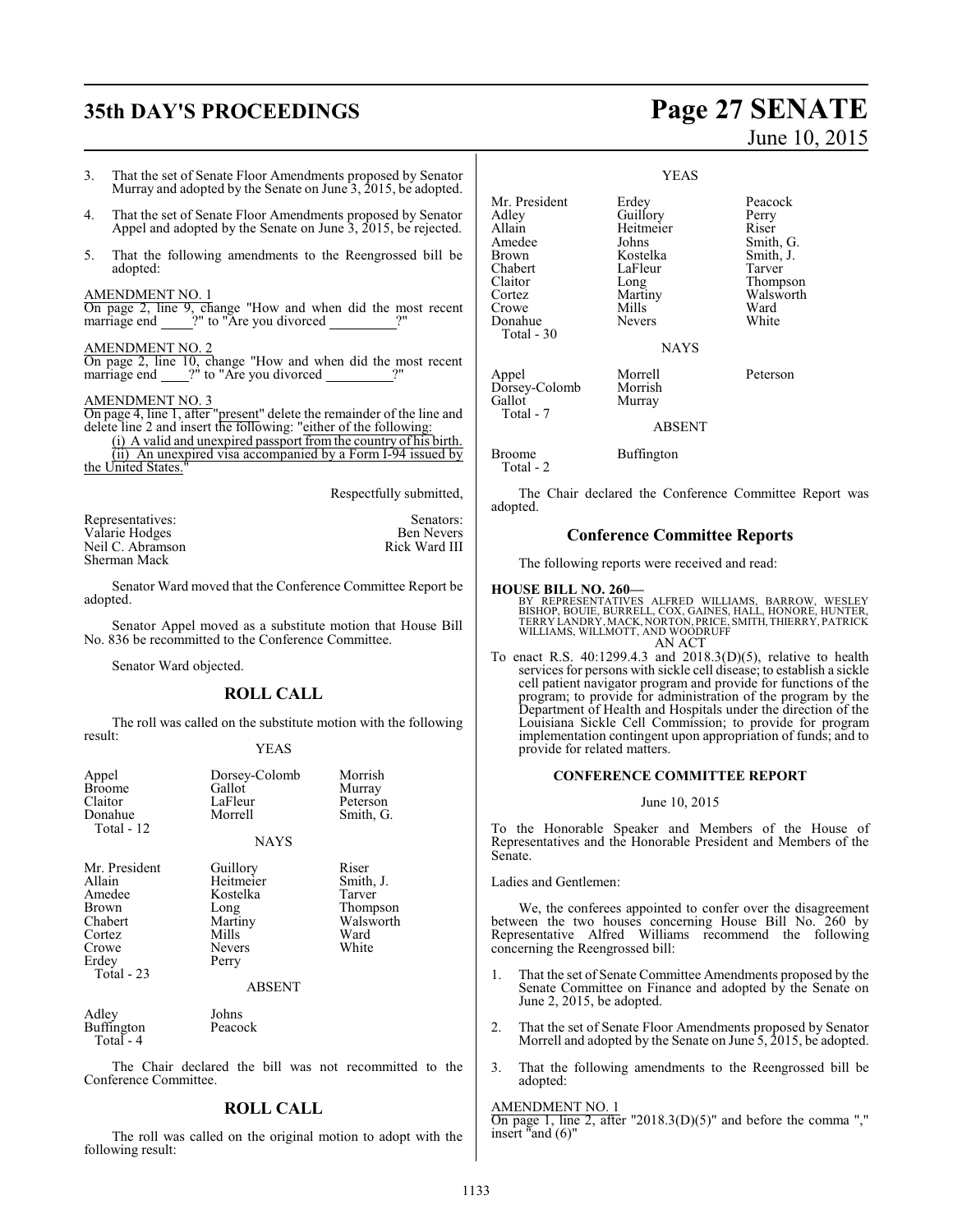### AMENDMENT NO. 2

On page 1, line 9, after "2018.3(D)(5)" and before "are hereby" insert "and (6)"

### AMENDMENT NO. 3

In Senate Floor Amendment No. 1 proposed by Senator Morrell and adopted by the Senate on June 5, 2015, on page 1, at the end of line 4, insert a quotation mark " " "

### AMENDMENT NO. 4

In Senate Floor Amendment No. 1 proposed by Senator Morrell and adopted by the Senate on June 5, 2015, on page 1, delete line 5 in its entirety

Respectfully submitted,

| Representatives: | Senators:                   |
|------------------|-----------------------------|
| Alfred Williams  | Jack Donahue                |
| Scott M. Simon   | <b>Sharon Weston Broome</b> |
| Marcus Hunter    | Jean-Paul J. Morrell        |

Senator Broome moved that the Conference Committee Report be adopted.

### **ROLL CALL**

The roll was called with the following result:

### YEAS

| Mr. President<br>Adley<br>Allain<br>Amedee<br>Appel<br><b>Broome</b><br>Brown<br>Chabert<br>Claitor<br>Cortez<br>Crowe<br>Donahue<br>Dorsey-Colomb | Erdey<br>Gallot<br>Guillory<br>Heitmeier<br>Johns<br>Kostelka<br>LaFleur<br>Long<br>Martiny<br>Mills<br>Morrell<br>Morrish<br>Murray | <b>Nevers</b><br>Peacock<br>Perry<br>Peterson<br>Riser<br>Smith, G.<br>Smith, J.<br>Tarver<br>Thompson<br>Walsworth<br>Ward<br>White |
|----------------------------------------------------------------------------------------------------------------------------------------------------|--------------------------------------------------------------------------------------------------------------------------------------|--------------------------------------------------------------------------------------------------------------------------------------|
| Total - 38                                                                                                                                         | <b>NAYS</b>                                                                                                                          |                                                                                                                                      |
| Total - 0                                                                                                                                          |                                                                                                                                      |                                                                                                                                      |

ABSENT

Buffington

Total - 1

The Chair declared the Conference Committee Report was adopted.

### **Conference Committee Reports**

The following reports were received and read:

### **SENATE BILL NO. 278—** BY SENATOR BROWN

AN ACT

To enact R.S. 33:4570.15, relative to recreation districts; to create and provide for the North Lafourche Recreation Enhancement District; to provide for the status, boundaries, and governing authority of the district; to provide for the powers and duties of the district's governing authority; and to provide for related matters.

# **Page 28 SENATE 35th DAY'S PROCEEDINGS**

### **CONFERENCE COMMITTEE REPORT**

June 10, 2015

To the Honorable President and Members of the Senate and to the Honorable Speaker and Members of the House of Representatives.

Ladies and Gentlemen:

We, the conferees appointed to confer over the disagreement between the two houses concerning Senate Bill No. 278 by Senator Brown recommend the following concerning the Engrossed bill:

- 1. Adopt House Committee Amendments Nos. 1, 2, 3, 4, 5, 7, and 8 proposed by the House Committee on Municipal, Parochial and Cultural Affairs and adopted by the House of Representative on June 3, 2015.
- 2. Reject House Committee Amendment No. 6 proposed by the House Committee on Municipal, Parochial and Cultural Affairs and adopted by the House of Representative on June 3, 2015.
- 3. Reject House Floor Amendment Nos. 1 and 2 proposed by Representative Richard, designated as #4548, and adopted by the House of Representatives on June 8, 2015.
- 4. Reject House Floor Amendment No. 1 proposed by Representative Richard, designated as #4547, and adopted by the House of Representatives on June 8, 2015.
- 5. Adopt House Floor Amendment No. 1 proposed by Representative Richard, designated as #4544, and adopted by the House of Representatives on June 8, 2015.
- 6. Adopt Legislative Bureau Amendments Nos. 2 and 3 proposed by the Legislative Bureau and adopted by the House of Representatives on June 8, 2015.
- 7. Reject Legislative Bureau Amendments Nos. 1, 4 and 5 proposed by the Legislative Bureau and adopted by the House of Representatives on June 8, 2015.
- 8. Amend the Engrossed bill as follows:

### AMENDMENT NO. 1

On page 2, line 20, change "**mayor of the city of**" to "**senator of the senatorial district in which the district is located.**" and delete line 21.

### AMENDMENT NO. 2

On page 3, line 2, after "**term.**" and before "**Commissioners**" insert the following: "**If the appointing authority fails to make an appointment within sixty days after the vacancy, the senator in whose senatorial district the recreation enhancement district is located and the representative who represents House District No. 55 shall jointly appoint a member to fill the vacancy within thirty days after such failure.**"

Respectfully submitted,

Senators: Representatives: "Jody" Amedee Austin Badon" (Austin Badon Troy E. Brown Ed Price Yvonne Dorsey-Colomb

Senator Brown moved that the Conference Committee Report be adopted.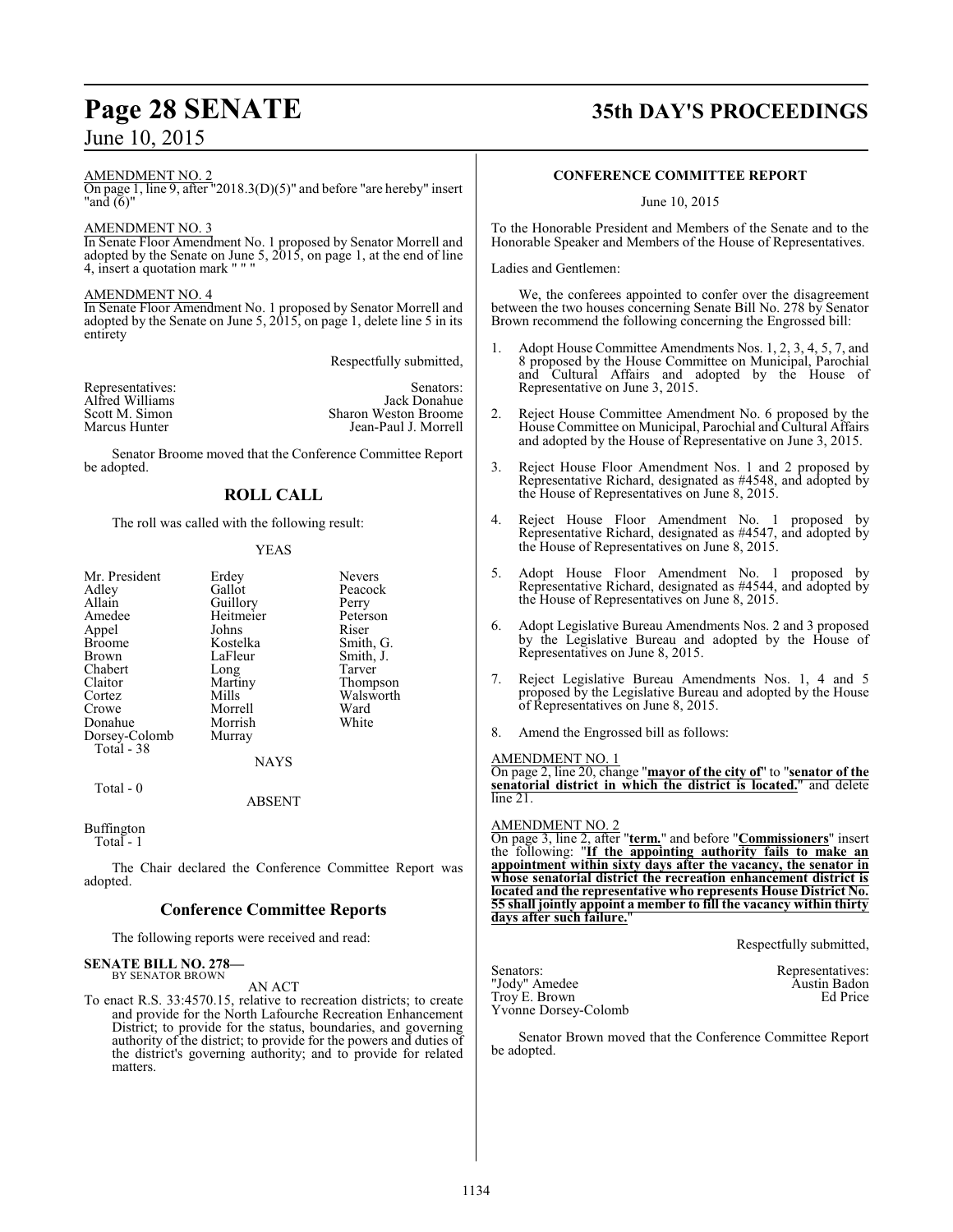# **35th DAY'S PROCEEDINGS Page 29 SENATE**

### June 10, 2015

### **ROLL CALL**

The roll was called with the following result:

### YEAS

| Mr. President<br>Adley<br>Amedee<br>Appel<br><b>Broome</b><br><b>Brown</b><br>Claitor<br>Cortez<br>Donahue<br>Dorsey-Colomb<br>Erdey<br>Gallot<br>Total - 34 | Guillory<br>Heitmeier<br>Johns<br>Kostelka<br>LaFleur<br>Long<br>Martiny<br>Mills<br>Morrell<br>Morrish<br>Murray<br><b>Nevers</b><br><b>NAYS</b> | Peacock<br>Perry<br>Peterson<br>Riser<br>Smith, G.<br>Smith, J.<br>Tarver<br>Thompson<br>Walsworth<br>White |
|--------------------------------------------------------------------------------------------------------------------------------------------------------------|---------------------------------------------------------------------------------------------------------------------------------------------------|-------------------------------------------------------------------------------------------------------------|
|                                                                                                                                                              |                                                                                                                                                   |                                                                                                             |

Total - 0

### ABSENT

| Allain     | Chabert | Ward |
|------------|---------|------|
| Buffington | Crowe   |      |
| Total $-5$ |         |      |

The Chair declared the Conference Committee Report was adopted.

### **Rules Suspended**

Senator Chabert asked for and obtained a suspension of the rules to revert to the Morning Hour.

### **Introduction of Senate Resolutions**

Senator Chabert asked for and obtained a suspension of the rules to read Senate Resolutions a first and second time.

# **SENATE RESOLUTION NO. 214–**<br>BY SENATOR CHABERT

A RESOLUTION

To urge and request the Louisiana Seafood Promotion and Marketing Board to assist the Department of Agriculture and Forestry and the Louisiana Restaurant Association with the promotion of menu items that feature Louisiana seafood products.

On motion of Senator Chabert the resolution was read by title and adopted.

SENATE RESOLUTION NO. 215—<br>BY SENATORS LAFLEUR, ADLEY, ALLAIN, AMEDEE, APPEL, BROOME, BUFFINGTON, CHABERT, CORTEZ, CROWE, DONAHUE,<br>DORSEY-COLOMB, GALLOT, HEITMEIER, JOHNS, KOSTELKA, LONG,<br>MILLS, MORRELL, MORRISH, MURRAY, N

### A RESOLUTION

To amend and readopt Senate Rule 3.2(A) of the Rules of Order of the Senate and to adopt Senate Rule 3.1.1 of the Rules of Order of the Senate relative to the selection of the officers of the Senate; to provide for nomination of officers by secret ballot prior to election and to provide for the time of nomination and election.

### **Floor Amendments**

Senator Chabert proposed the following amendments.

### **SENATE FLOOR AMENDMENTS**

Amendments proposed by Senator Chabert to Original Senate Resolution No. 215 by Senator LaFleur

### AMENDMENT NO. 1

On page 1, line 12, after "**Senate shall**" delete the remainder of the line and insert: "**be eligible for selection, by secret ballot, and in the order named, a President and President Pro Tempore.**"

### AMENDMENT NO. 2

On page 1, delete line 13 in its entirety and insert: "**The members of the Senate shall nominate for selection a Secretary and a Sergeant at Arms. A**"

### AMENDMENT NO. 3

On page 1, at the end of line 15, insert: "**The Se c r e t a r y shall conduct the nomination and selection process for the nominees for each office. Any Senator may observe the nomination and selection process.**"

On motion of Senator Chabert, the amendments were adopted.

The resolution was read by title. Senator LaFleur moved the final passage of the amended resolution.

### **ROLL CALL**

The roll was called with the following result:

### YEAS

Adley Erdey Murray Allain Gallot<br>Amedee Guillory Amedee Guillory Peacock<br>
Appel Heitmeier Perry Appel Heitmeier<br>Broome Johns Broome Johns Smith, G.<br>Broome Johns Smith, G.<br>Brown Kostelka Smith, J. Buffington LaFle<br>Chabert Long Chabert Long Thompson Cortez Martiny<br>Crowe Mills Crowe Mills White<br>Donahue Morrell Donahue Morrell Dorsey-Colomb Morrish Total - 34

Kostelka Smith, J.<br>LaFleur Tarver

NAYS

Claitor Riser<br>Peterson Walsy Walsworth

ABSENT

Mr. President Total - 1

Total - 4

The Chair declared the amended resolution was adopted. Senator LaFleur moved to reconsider the vote by which the resolution was passed and laid the motion on the table.

### **Introduction of Senate Concurrent Resolutions**

Senator Murray asked for and obtained a suspension of the rules to read Senate Concurrent Resolutions a first and second time.

# **SENATE CONCURRENT RESOLUTION NO. 140—** BY SENATOR ALARIO

A CONCURRENT RESOLUTION To commend and congratulate Joe Wood Guidry Berry for fifty-one

years of lobbying the Louisiana Legislature.

The concurrent resolution was read by title. Senator Murray moved to adopt the Senate Concurrent Resolution.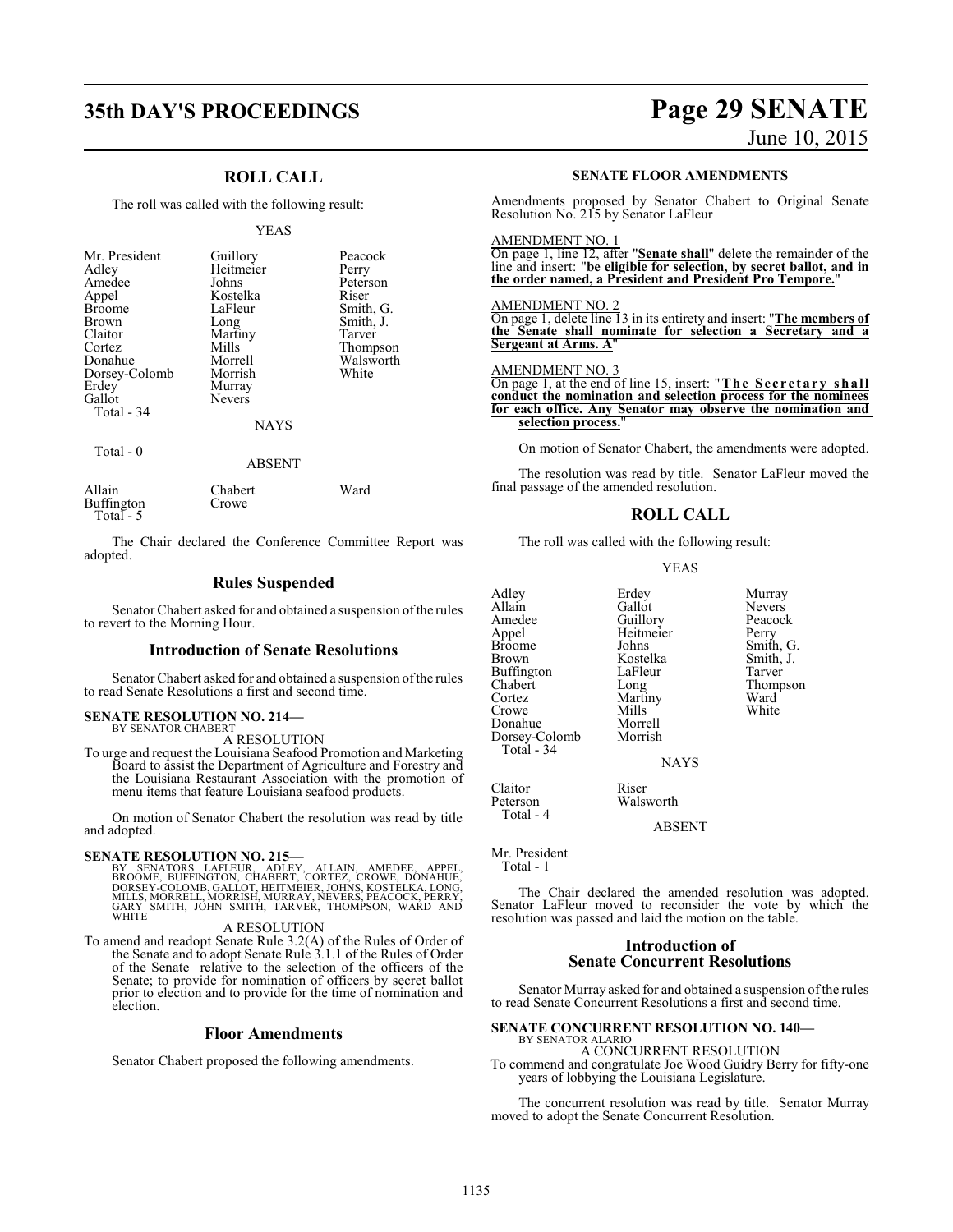### **ROLL CALL**

The roll was called with the following result:

### YEAS

| Mr. President | Dorsey-Colomb | Murray        |
|---------------|---------------|---------------|
| Adley         | Erdey         | <b>Nevers</b> |
| Allain        | Gallot        | Peacock       |
| Amedee        | Guillory      | Perry         |
| Appel         | Heitmeier     | Peterson      |
| <b>Broome</b> | Johns         | Riser         |
| Brown         | Kostelka      | Smith, G.     |
| Buffington    | LaFleur       | Smith, J.     |
| Chabert       | Long          | Tarver        |
| Claitor       | Martiny       | Thompson      |
| Cortez        | Mills         | Walsworth     |
| Crowe         | Morrell       | Ward          |
| Donahue       | Morrish       | White         |
| Total - 39    |               |               |
|               | NAYS          |               |

 $Total - 0$ 

Total - 0

The Chair declared the Senate adopted the Senate Concurrent Resolution and ordered it sent to the House.

ABSENT

### **Appointment of Conference Committee on House Concurrent Resolution No. 104**

The President of the Senate appointed to the Conference Committee on **House Concurrent Resolution No. 104** the following members of the Senate:

> Senators Long, Chabert and Crowe.

### **Petitions, Memorials and Communications**

The following petitions, memorials and communications were received and read:

### **STATE OF LOUISIANA OFFICE OF THE GOVERNOR**

June 10, 2015

The Honorable President and Members of the Senate

Ladies and Gentlemen:

I have appointed the following persons on the attached list to the offices indicated.

In compliance with Article IV, Section 5(H)(3) of the Louisiana Constitution of 1974, I do hereby present these names for your review and consent.

> Sincerely, BOBBY JINDAL Governor

# **Page 30 SENATE 35th DAY'S PROCEEDINGS**

### **2015 Regular Session Submission List for Senate Confirmation**

**Addictive Disorder Regulatory Authority** Shaneeka S. Harrison A. Kenison Roy III Bernadine J. Williams

**Administrative Law, Division of** Ann Wise

### **Architectural Examiners, State Board of** John E. Cardone Jr. Knox H. Tumlin

**Associated Branch Pilots of the Port of New Orleans** Robert Elliot Bean Jr. Blake Thomas Ittmann Andrew Salmen Levine

**Atchafalaya Basin Levee District** Jody P. Meche

### **Barber Examiners, Board of** Alton J. Broussard

Regan J. Cheramie

### **Bayou D'Arbonne Lake Watershed District**

Cary T. Brown Stephen W. Cagle Bruce E. Hampton A. Trotter Hunt Terri L. Towns

**Bossier Levee District** Michael F. Montgomery

**Capital Area Groundwater Conservation District, Board of Commissioners for the** Russell W. Hicks III Amelia L. Kent Jefferson D. Miller Nelson L. Morvant Rosemary R. Rummler Thomas A. Stephens

### **Capital Area Human Services District**

Mary S. "Laverne" Aguillard Gerri J. Hobdy Victoria T. King

**Certified Shorthand Reporters, Board of Examiners of** Suzette M. Magee

**Chenier Plain Coastal Restoration and Protection Authority** David W. Minton

**Children's Cabinet Advisory Board** Sherry S. Guarisco Jamie Hanks Jessica M. "Jesse" Hartley Rochelle Head-Dunham Ernise Singleton Ivy B. Starns Mark A. Thomas

**Chiropractic Examiners, Louisiana Board of** Michael R. Cavanaugh Joseph E. Turk Sr.

**Citizens Property Insurance Corporation Board of Directors, Louisiana** Jason G. Dupree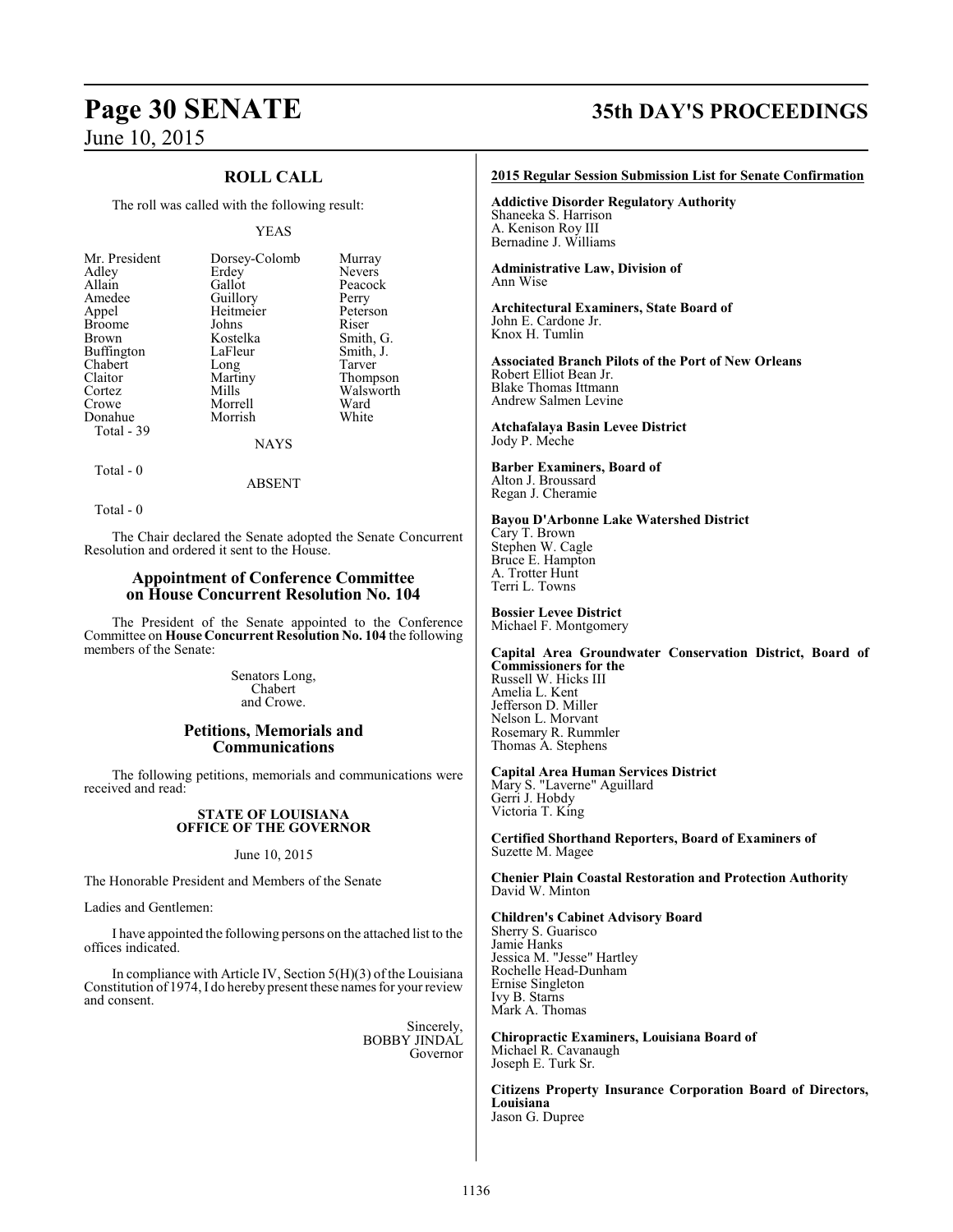# **35th DAY'S PROCEEDINGS Page 31 SENATE** June 10, 2015

### **Coastal Protection, Restoration and Conservation, Governor's**

**Advisory Commission on** David A. Cresson Mark Delesdernier Jr. Joel P. Landry Simone T. Maloz Alfred R. "Al" Sunseri Linda G. Zaunbrecher

**Commerce and Industry, State Board of** Lance B. Belcher Gale Potts Roque

**Contractors, State Licensing Board for** Noah "N.R"" Broussard Jr. William J. Clouatre Courtney A. Fenet Jr. Danny R. Graham

**Correctional Facilities Corporation** Rhett Covington

**Crime Victims Reparations Board** Lamarr Davis Keva M. Sims Amanda E. Tonkovich

**D.A.R.E. Advisory Board, Louisiana** Barry G. Bonner Cassandra T. "Cassy" Brou Carl R. Dabadie Jr. Gary G. "Stitch" Guillory Bobby J. Robinson

**Deaf, Louisiana Commission for the** Ellis F. Roussel

**Dentistry, Louisiana State Board of** Charles R. "Richard" Atkins Isaac A. "Ike" House

### **Developmental Disabilities Council, Louisiana**

Susan Jane Berry Craig D. Blackburn Bonnie G. Buckelew Donnica L. Conway-Strawder April D. Dunn Kristopher R. Hebert D. Michelle Hurst Raymond Jasper Jr. Margaret P. McGarity Lou Ann Owen Delery C. Rice Ellis F. Roussel Stuart A. Simon Donna A. Spears Mark A. Thomas Jamie Baker Wong

**Dietetics and Nutrition, Louisiana State Board of Examiners in** Margaret M. Jones

**Domestic Violence Prevention Commission** Becki T. Kondkar Darlene D. Santana

**Drug Control and Violent Crime Policy Board** Glenn S."Scot" Ford Reggie R. Pitre

**DWI-Vehicular Homicide, Governor's Task Force on** Ronald J. "Ronny" Theriot

### **Early Identification of Hearing Impaired Infants Advisory Council**

Gina N. Easterly Barbara L. Gordon-Wendt Jill M. Guidry Penny E. Hakim Anita S. Jeyakumar Patti S. Moss Alla Tarasyuk

**Economic Development Corporation, Louisiana** Alden L. Andre Anthony J. Roy III

**Economic Development, Louisiana Department of** Steven Paul Grissom

**Education Estimating Conference** Sarah Turner Jones

**Educational Television Authority, Louisiana (LETA)** James C. Carter Gwendolyn D. Guillotte Samuel Lee Meredith Jr. Scott M. Richard Katara A. Williams

**Emergency Response Network Board, Louisiana (LERN)** Coletta C. Barrett

William T. Freeman Kenneth J. Gaines Deiadra J. Garrett Jimmy Guidry Chris J. Guilbeaux Katherine D. Hebert John P. Hunt III Norman E. McSwain Jr. Cindy T. Nuesslein John T. Owings

**Employment Security Board of Review** Ronald F. Falgout Jr.

**Environmental Education Commission** Connie H. Conner Jessica D. Dixon Dianne M. Lindstedt Diane F. Maygarden Brenda C. Nixon

**Environmental Quality, Department of** Chance McNeely Tegan B. Treadaway

**Ernest N. Morial-New Orleans Exhibition Authority** Carroll W. Suggs

**Ethics, Board of** Jose I. Lavastida Louis W. Leggio Kay H. Michiels

**Fifth Louisiana Levee District** Samuel Houston Hill

**Forestry Commission, Louisiana** Michael K. Hudson

**Gaming Control Board, Louisiana** Julie G. Berry James M. Singleton Sr. Mark E. Stipe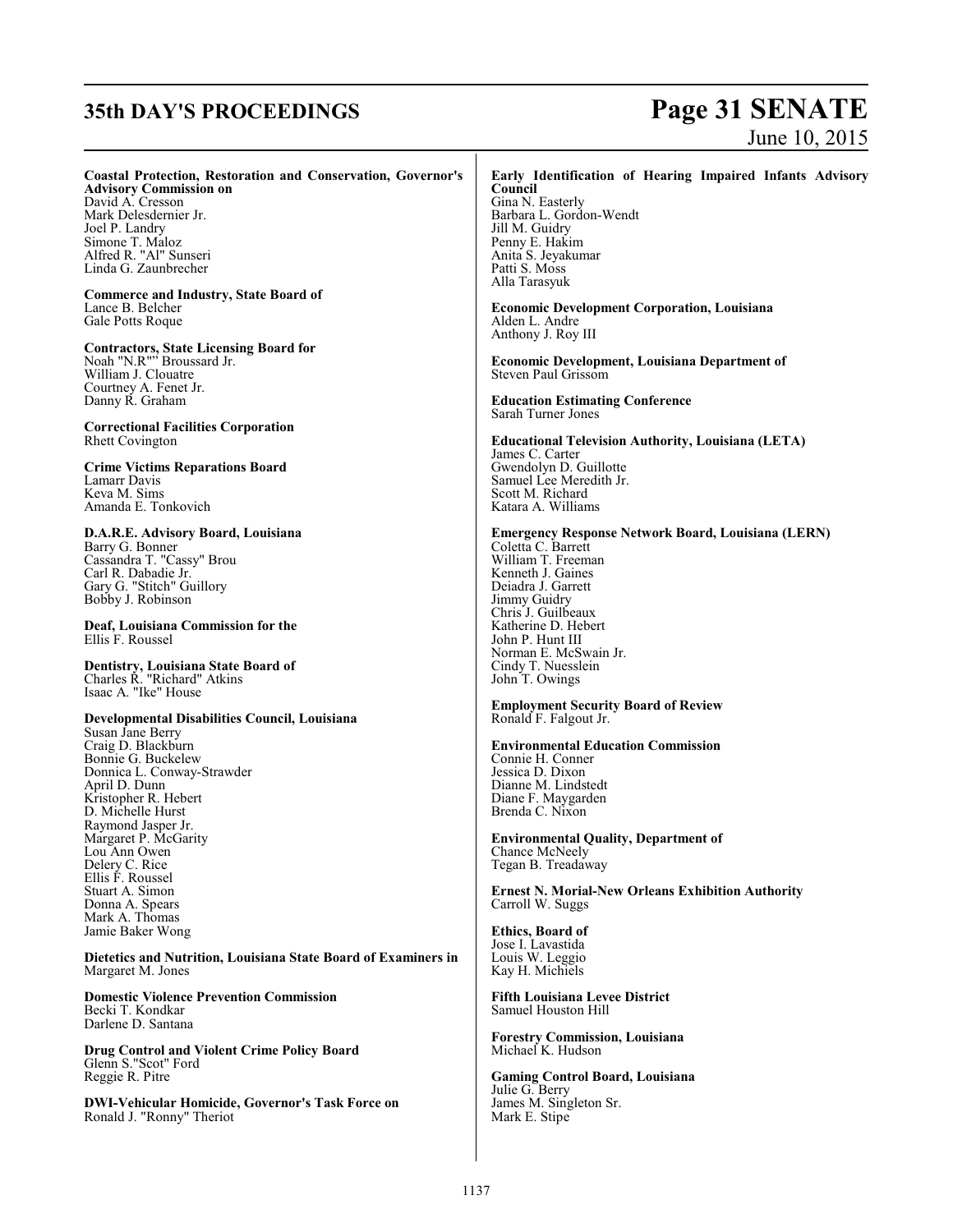**Governor, Office of the** Kyle "Chip" Kline Jr. Ellis F. Roussel

**Greater New Orleans Expressway Commission** Joseph A. Jaeger Jr. Anthony V. "Tony" Ligi Jr.

**Group Benefits Policy and Planning** Barry O. Blumberg Harold L. Williams III

**Health and Hospitals, Department of** Tara LeBlanc

**Health Works Commission, Louisiana** Lauren G. Gleason

**Home Inspectors, Louisiana State Board of** Paul A. Collucci James E. Yaeger

**Iberia Parish Levee, Hurricane and Conservation District** Benson J. Langlinais Frank C. Minvielle

**Imperial Calcasieu Human Service Authority** Aaron J. LeBoeuf

**Innovation Council, Louisiana** Christine M. Alford Zachary M. Dasher Steven Paul Grissom Leo J. "Jim" Odom Jr. William Gray Stream

**Interior Designers, State Board of Examiners of**  Jo DeLeo Hymel Trudy L. Ritchie

**International Deep Water Gulf Transfer Terminal Authority, Louisiana** Jeffrey D. "Jeff" Davis

**Interstate Adult Offender Supervision, State Council for** Bryce M. Addison

**John K. Kelly Grand Bayou Reservoir District** Dallas J. Bryan Peggy A. McCoy Mary Ann Wiggins

**Judicial Compensation Commission** Patrick E. O'Keefe

**Kenner Naval Museum Commission** Frank B. Arnemann Stanley P. Benoit Rafael E. Saddy

**Lafitte Area Independent Levee District** Clarence R. Guidry Jr. Randy Reynon

**Lafourche Basin Levee District** Stanley C. Folse Eric J. Matherne

**Law Enforcement and Administration of Criminal Justice, Louisiana Commission on** John "Schuyler" Marvin

# **Page 32 SENATE 35th DAY'S PROCEEDINGS**

**Law Enforcement Executive Management Institute Board** Boyd J. Adams David C. Butler II Gary P. Presswood

**LicensedProfessional Counselors Boardof Examiners, Louisiana** Ronald D. "Ron" Cathey Laura H. Choate Ernest L. "Ernie" Cowger Jr. Penny L. Millhollon Jacqueline M. "Jackie" Mims

**Licensed Professional Vocational Rehabilitation Counselors Board of Examiners** Linda S. Gutierrez Mary Cook Walker

**Lottery Corporation, Board of Directors of the Louisiana** Verge S. Ausberry Jr. Blake A. McCaskill Lisa C. Reardon Roy A. Robichaux Jr. James T. "J.T" Taylor

**Louisiana State University and Agricultural and Mechanical College, Board of Supervisors of** James O. "Jim" McCrery III

**Marriage and Family Therapy Advisory Committee** Ronald D. "Ron" Cathey Penny L. Millhollon

**Massage Therapy, Louisiana Board of** Robin R. Alexander Colleen R. Curran

**Medical Disclosure Panel, Louisiana** Debra H. Berger Charles W. "Bil" Bradley Jr. Geoffrey W. Garrett Patrick B. Hall Devjani Lahiri Francis J. "Jim" Morvant Robert "Leo" Regan

**Medical Examiners, Louisiana State Board of** Kweli J. Amusa

**MediFund Board** John F. "Jack" Sharp

**Multimodal Commerce Advisory Commission, The** John M. Spain

**Natchitoches Levee and Drainage District** Terry G. Sklar

**Naval War Memorial Commission, Louisiana** Franklin J. Foil Robert A. Hawthorne Jr. Hans J. Sternberg

**New Orleans and Baton Rouge Steamship Pilots** Briscoe Steven Brown Jr. Daniel John Brown Timothy J. Demelo Blake R. Heitmeier Kurt A. Heitmeier Jordan C. Higgins David N. Jorden Michael P. Leone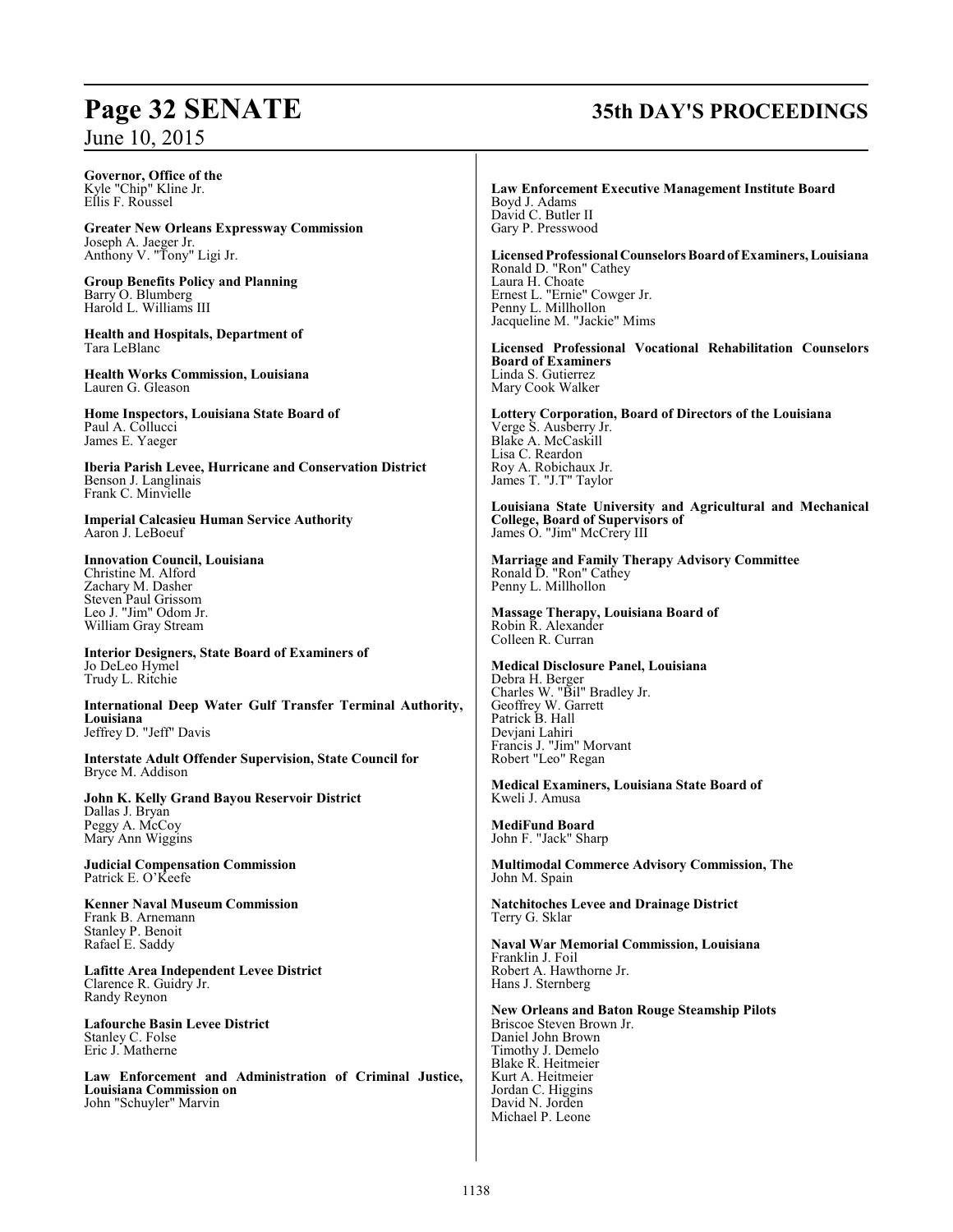# **35th DAY'S PROCEEDINGS Page 33 SENATE**

# June 10, 2015

**New Orleans and Baton Rouge Steamship Pilots for the Mississippi River, Board of Examiners for** Robert D. Heitmeier Lee A. Jackson

**New Orleans Center for Creative Arts Board of Directors** Troy J. Broussard Joseph M. Bruno Silas B. Cooper III E. Celeste Marshall Madalyn R. Schenk

**New Orleans City Park Improvement Association, Board of Commissioners of the** George "Ray" Seamon Jr.

**Northwest Louisiana Human Services District Board** Deanna P. Fowler Lora C. "Chris" Nolen

**Nursing, Louisiana State Board of** Nancy L. Davis Teresita E. McNabb M. Marelle Yongue

**Occupational Forecasting Conference** Camille P. Conaway

**Oilfield Site Restoration Commission** Tyler P. Gray

**Optometry Examiners, Louisiana State Board of** Gary James Avallone

**Parish Boards of Election Supervisors** Janet D. Riley

**Patient's Compensation Fund Oversight Board** Patrick C. Breaux Clark R. Cosse III Vincent A. "Van" Culotta Jr. James E. Hritz Manuel R. De Pascual Christopher M. Foret Kent C. Guidry

**Peace Officer Standards and Training, Council on (POST)** Carlos James Stout

**Perinatal Care and Prevention of Infant Mortality, Commission on** Robert P. Blereau

Debra L. Hollingsworth M. Beth Manning Robert C. "Cliff" Moore Juliette C. "Tina" Stefanski Rodney B. Wise

Lesley A. Meng

**Pharmacy, Louisiana Board of** Carl W. Aron Jacqueline Louvenia Hall Marty Ryan McKay Ronald E. Moore Richard "Andy" Soileau

**Physical Therapy Board, Louisiana** Donald J. Cassano Jr.

**Physician Assistants Advisory Committee, Louisiana State Board of Medical Examiners** Kenneth W. Betzing John C. Hendrick Mitchell L. Martin

### **Pilotage Fee Commission**

Sean G. Burke Allen J. "A.J." Gibbs Brett A. Palmer Spencer D. Sens

Julie Stokes

**Point of Rescue Publications Task Force** Frances L. Autry Charlotte Y. Bergeron Dorinda C. Bordlee Cynthia H. Collins Laura Jill Domingue Barry D. Ivey Kathy Hawkins Kliebert Rafael F. Salcedo Elizabeth D. Schwarz

Kara J. Van de Carr Elizabeth D. Wilson **Practical Nurse Examiners, Louisiana State Board of** Janie A. Cypret Gwendolyn M. Dunn Christopher C. Mallett Albertha R. Prince

**Professional Engineering and Land Surveying Board, Louisiana** Terry J. Huval

**Psychologists, Louisiana State Board of Examiners of** Joseph E. Comaty

**Public Defender Board, Louisiana** Franz N. Borghardt Herbert V. Larson Stephen I. Singer

**Public Safety and Corrections, Department of** Rhett Covington

**Racing Commission, Louisiana State** Roy Hamilton "Hammy" Davis Michael R. McHalffey Delia A. Taylor

**Radiologic Technology Board of Examiners** Robert R. "Reece" Newsome Sr.

**Real Estate Commission, Louisiana** Jeffrey J. Donnes Kelly T. Ducote Richman T. Reinauer

### **Regents, Board of**

Claudia H. Adley Marty J. Chabert William Gray Stream Collis B. Temple III

### **Rehabilitation Council, Louisiana**

Susan G. Killam Nanetta J. Magness Sara R. Spencer Nicole D. Walker

### **Revenue, Department of**

Andrew Perilloux Natalie Howell Stiltner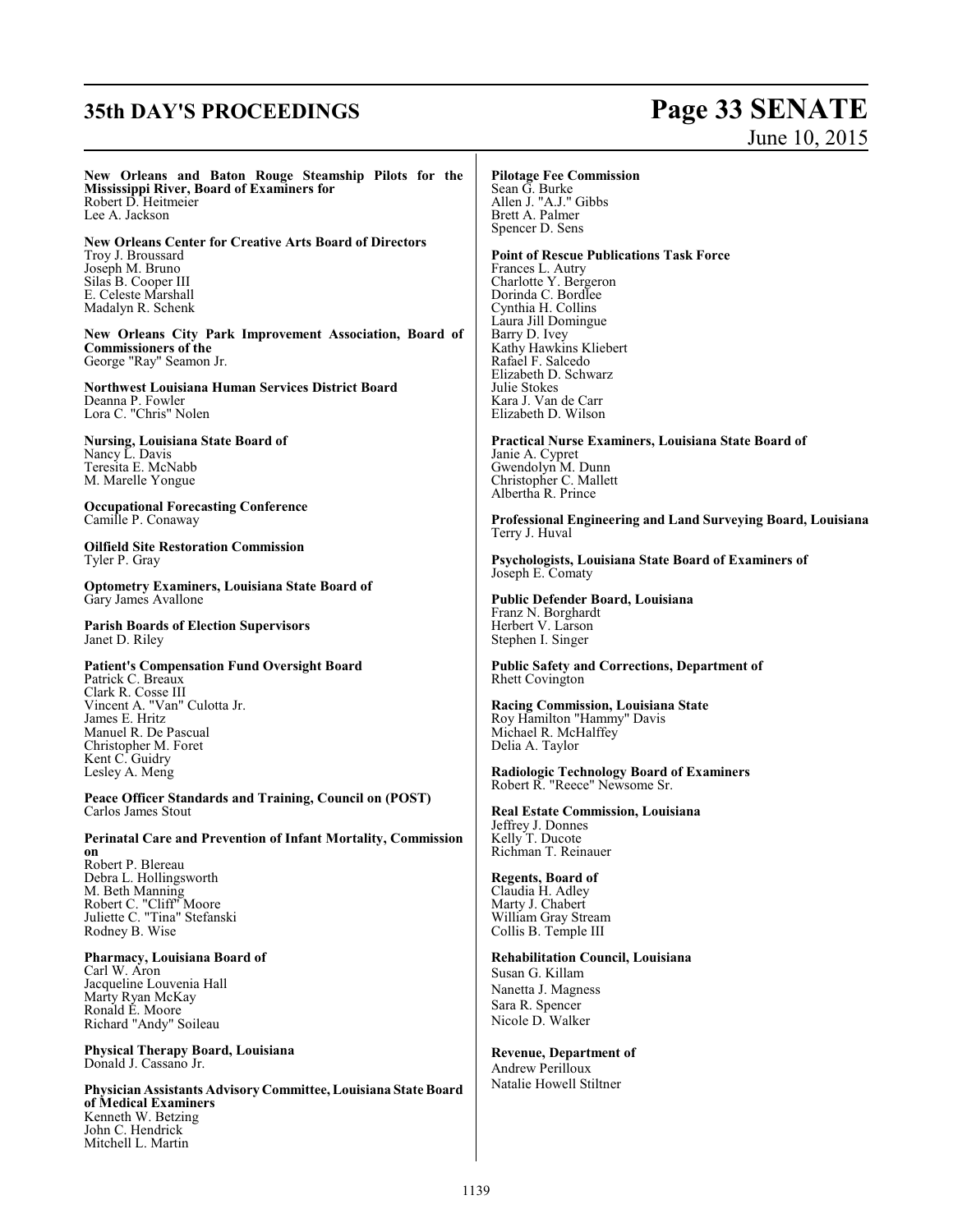### **Rice Promotion Board, Louisiana**

Kevin M. Berken John T. Compton Jeffrey J. Durand Thomas A. "Tommy" Faulk Ronald H. Habetz James E. "Jimmy" Hoppe Glenden P. Marceaux John E. Owen Christian Jude Richard Wayne N. Zaunbrecher

### **Rice Research Board, Louisiana**

Clarence A. Berken Donald J. Berken Richard D. Bollich Jude A. Doise Richard B. Fontenot Michael Scott Fruge Dane L. Hebert Phillip L. Lamartiniere Paul H. "Jackie" Loewer Jr. Samuel Jesse Noel Ronald J. Sonnier Jason A. Waller Brian T. Wild Frederick C. Zaunbrecher

**River Pilot Review and Oversight, Board of Louisiana** Jackson W. "Jack" Lemon Jr. Steven B. Vogt

**River Port Pilot Commissioners and Examiners (Calcasieu), Board of**  Charles M. "Mitch" Drost Jackson W. "Jack" Lemon Jr.

**River Port Pilot Commissioners for the Port of New Orleans, Board of** Eric T. Stegen

### **River Port Pilots for the Port of New Orleans**

Santo P. Baiamonte III Mark Delesdernier IV Blaine P. Donner Paul J. Hendrick Emerson P. Loga IV John A. Panepinto Jr. Matthew D. Pippin Adam R. Plauche

**Sabine River Authority, Board of Commissioners for the** Richard M. "Mike" McCormic

**Sanitarians, Louisiana State Board of Examiners for** Alexander "Butch" Martin Jr.

**Shrimp Task Force, Louisiana** Mark T. Abraham Eric P. Hansen

# **Page 34 SENATE 35th DAY'S PROCEEDINGS**

**Social Work Examiners, Louisiana State Board of**  Yolanda F. Burnom Paulette H. Walker

**South Lafourche Levee District, Board of Commissioners of the**  Keith A. Guidry

**South Tangipahoa Parish Port Commission, Board of Commissioners of the** Cheryl Q. Brumfield James "Wesley" Daniels II

**Southeast Louisiana Flood Protection Authority - East** Tyrone C. Ben

**Southeast Louisiana Flood Protection Authority-West** Paul R. Dauphin Kerwin E. Julien Sr. Susan H. Maclay

**Southern University and Agricultural and Mechanical College, Board of Supervisors of** Curman L. Gaines Donald Ray Henry Richard T. Hilliard Myron K. Lawson Patrick D. Magee Rani Gregory Whitfield

### **Sparta Groundwater Conservation District**

Richard W. "Rick" Buckner Charles L. Hughes William Z. "Zack" Spivey Dwayne R. Woodard

### **Speech-Language Pathology and Audiology, Louisiana Board of Examiners for** Tammy A. Crawford Anita S. Jeyakumar

Theresa H. Rodgers Glenn M. Waguespack Daphne Y. Washington

**St. Bernard Port, Harbor and Terminal District, Board of Commissioners of the** Henry Ballard Jr. Cheri Chestnut Quigley

### **St. Mary Levee District**

Kenneth P. Arceneaux Jr. Junius Paul "J.P." Hebert Jr.

**St. Tammany Levee, Drainage and Conservation District** Henry I. DiFranco Jr. John Faust Jr. Patrick J. Fitzpatrick Kort T. Hutchison Sr. Shelby P. LaSalle Jr. Daniel A. McGovern IV Stephen W. Phillippi Louis A. Sandoz III Rykert O. Toledano Jr.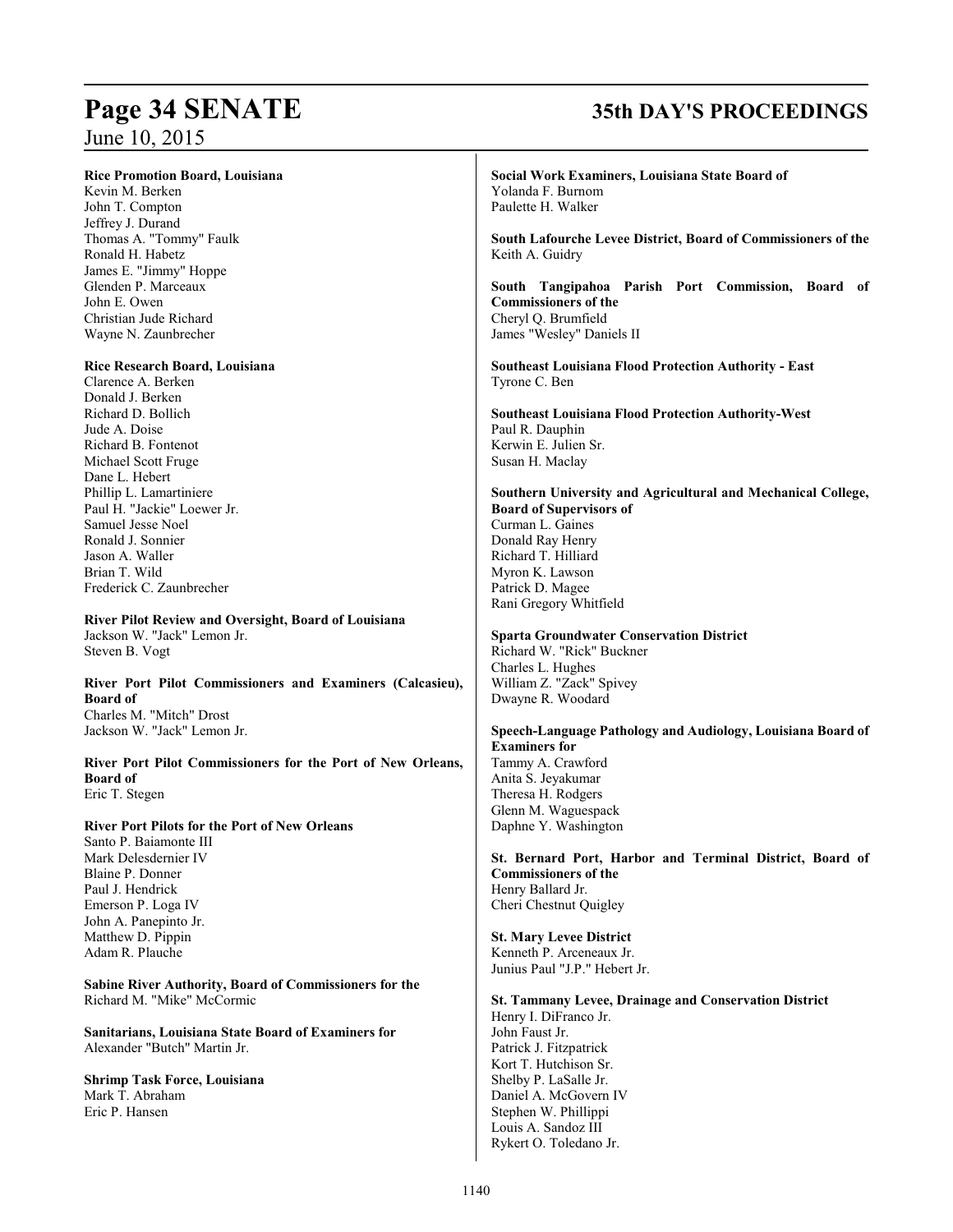# **35th DAY'S PROCEEDINGS Page 35 SENATE**

# June 10, 2015

### **State Interagency Coordinating Council for EarlySteps**

Sandra P. "Sam" Beech Edith M. "Mary" Jacob Victoria L. Judge Darla L. Louviere Ellis F. Roussel Scott M. Simon

### **Statewide Independent Living Council**

Kandy S. Baker Anna Gale Dean Rosemary M. Morales Germaine S. Simpson Roszella J. Viltz

**Tax Appeals, Board of** Kernan "Kerry" Hand

**Tensas Basin Levee District, Board of Commissioners of** Edward Ashley Peters

### **Tobacco Settlement Financing Corporation Board**

Kendall Allen Broussard William A. Lazaro Jr. Vincent J. "Beazy" Sotile Jr. Wade M. Thompson

**Transportation and Development, Department of** Nita Chambers

**Uniform Construction Code Council, Louisiana State** Ferd B. "Bren" Kramer David T. Robinson David William Thibodeaux

### **University of Louisiana System Board of Supervisors** Edward J. Crawford III Pamela B. Egan David Guidry Shawn D. Murphy

**Used Motor Vehicle Commission** Stephen M. Olave

**Veterans' Affairs Commission** Thomas E. Green Charles Wyatt Lobrano

**Veterans Affairs, Department of** David LaCerte

**Veterinary Medicine, Louisiana Board of**  James Edwin Davis

### **Volunteer Louisiana Commission** Jennifer A. Falls Betty Jo Gallent Eugene J. Grabbe Jennifer C. Korner Kathy J. Lenard Victoria C. "Vickie" Schenk

### **Water Management Advisory Task Force** Nicholas Cole

### **Water Resources Commission**

Paul D. Frey Karen K. Gautreaux Dan J. Morgan Eugene H. Owen Frederick C. Zaunbrecher

**Wildlife and Fisheries Commission, Louisiana** Chad J. Courville Bart R. Yakupzack

**Women's Policy and Research Commission, Louisiana** Sarah Turner Jones

**Worker's Compensation Corporation, Louisiana** Patrick Mockler

**Workforce Commission, Louisiana** Patrick Robinson

**Workforce Investment Council, Louisiana** James Ray Barker John F. Jones John "Patrick" Mulhearn Thomas A. Yura

### **STATE OF LOUISIANA OFFICE OF GOVERNOR**

June 10, 2015

The Honorable John A. Alario Jr., President Louisiana State Senate Post Office Box 94183 Baton Rouge, LA 70804-9183

Mr. President:

Please be advised that the following individuals have been commissioned as Notaries Public forthe parishes indicated fromJune 3, 2014 to June 10, 2015.

In compliance with Revised Statute 35:1, I hereby present them for the advice and consent of the Senate.

> Sincerely, BOBBY JINDAL Governor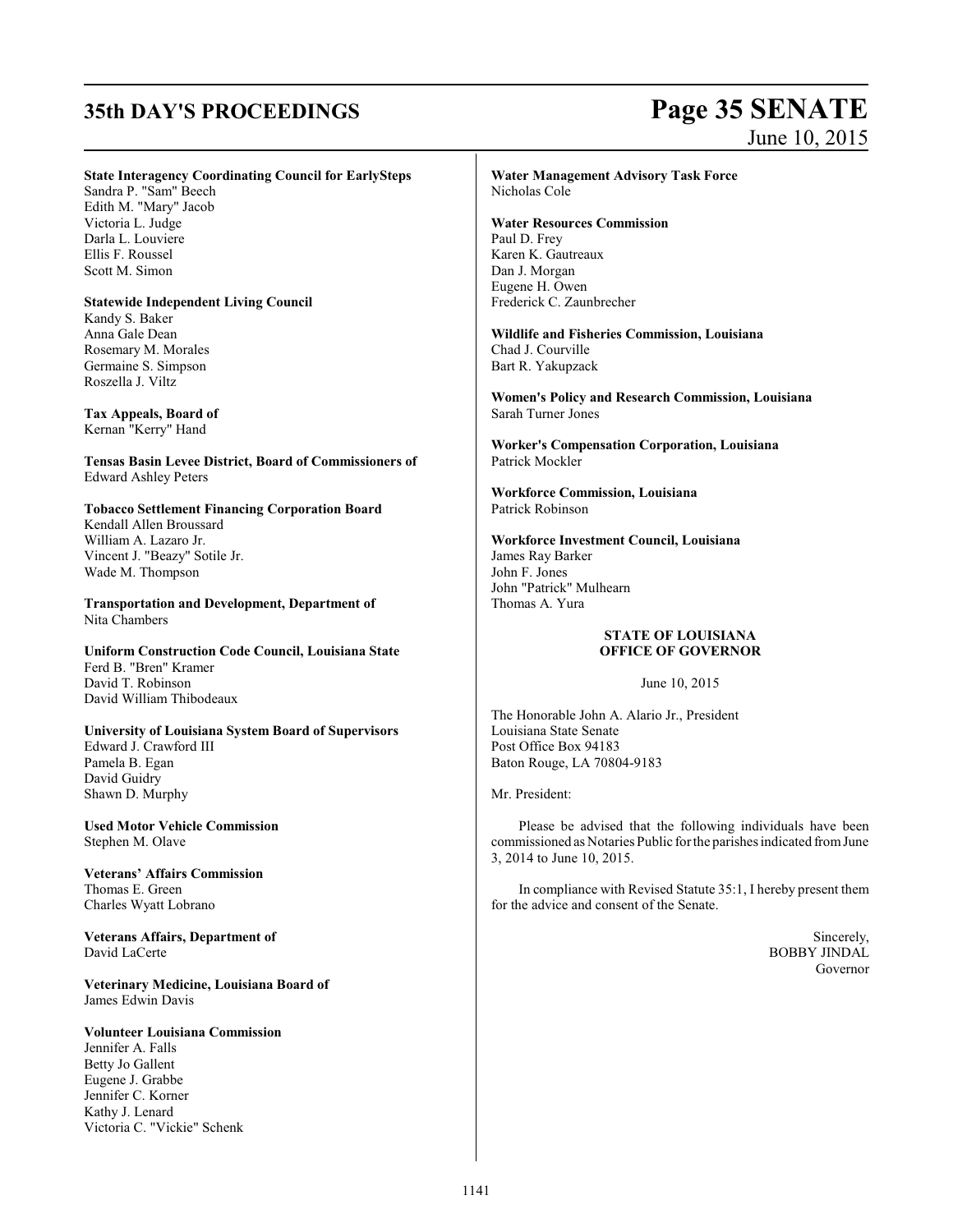# **Page 36 SENATE 35th DAY'S PROCEEDINGS** June 10, 2015

### **Acadia**

Mary S. Lee P. O. Box 14 Rayne, LA 70578

Rachelle G. Miller 209 Pine St. Iota, LA 70543

Selina D. Myers 1123 Fernest Rd. Basile, LA 70515

Michael Jeb Richard 389 Olivier St. Church Point, LA 70525

**Allen** Luke H. Abrusley P. O. Drawer 1299 Oakdale, LA 71463

Lynette H. Benoit 509 S. Chevis St. Rayne, LA 70578

Heather Sutton P. O. Box 463 Elizabeth, LA 70638

**Ascension** Nicholas Abbott 45080 Manny Guitreau Rd. Prairieville, LA 70769

Hayley Lynne Badeaux 43023 Emily Dr. Gonzales, LA 70737

Jordan Benedetto 44511 Clyde Babin Rd. St. Amant, LA 70774

James Boyd P. O. Box 611 Donaldsonville, LA 70346

Lisa Brasseaux 4825 Jamestown Ave. Baton Rouge, LA 70808

Darla G. Brown 815 E. Worthey St. Gonzales, LA 70737

Allen V. Davis 714 N. Burnside Ave. Gonzales, LA 70737

Katie Lyn Dicharry 42385 Bayou Narcisse Gonzales, LA 70737

Lori C. Encalade 13301 K C Rd. Gonzales, LA 70737

Brady Holtzclaw 1486 Hwy. 308 S. Donaldsonville, LA 70346

Katelin Hughes 13421 Chase St. Gonzales, LA 70737

Sarah Lynn Perdue Jones 16292 Greenwood Dr. Prairieville, LA 70769

Amanda Guidry Katz 38168 Charleston Rd. Prairieville, LA 70769

Christine C. Levert 43069 Beacon Ln. Prairieville, LA 70769

Amanda Liotto 41341 Hwy. 42 Prairieville, LA 70769

Elaine M. Macon 2525 W. Orice Roth Rd., Apt. 109 Gonzales, LA 70737

Lisa M. Martinez 40116 Rebecca Ln. Prairieville, LA 70769

Kimberly May 15098 Stafford Estate Subd.Rd. Gonzales, LA 70737

Brandi Miller 1035 E. Ashland St. Gonzales, LA 70737

LeeAnn M. Moss 36282 Bluffside Ave. Prairieville, LA 70769

Joseph Mouton II 18302 Crape Myrtle Ln. Prairieville, LA 70769

Sandra Noel 18362 Eldon St. Prairieville, LA 70769

Amanda Pittman 1027 Northwood Ave. Gonzales, LA 70737

Dustin M. Quibodeaux 37200 Sills Dr. Prairieville, LA 70769

Kathryn Ann Raymond 18539 Andrew Jackson Ave. Prairieville, LA 70769

Rheba W. Robertson 18029 Pierside Ln. Prairieville, LA 70769

Barbara Roy 17447 Les Chenier Prairieville, LA 70769

Lamar Russell III 36435 Manchac Crossing Prairieville, LA 70769

Beau D. Schexnaildre 39461 Old Cornerstone Ct. Prairieville, LA 70769

Michael Sheffield 17177 Ronald Rd. Prairieville, LA 70769

Artis G. Ulmer III 39125 Old Bayou Ave. Gonzales, LA 70737

Tara L. Zeringue 41052 Galvez Ave. Prairieville, LA 70769

**Assumption** Donna B. Booty 239 Rue De Beauville Napoleonville, LA 70390

Celeste Esneault 6602 Hwy. 308 Belle Rose, LA 70341

Curry Landry 162 Rue De Beauville Napoleonville, LA 70390

**Avoyelles** Wesley Elmer P. O. Box 1469 Marksville, LA 71351

Crystal Guidry 233 S. Main St. Marksville, LA 71351

**Beauregard** Jeremy Roy 217 Planer Mill Rd. DeRidder, LA 70634

**Bienville** Donna R. Hanna 3229 Hwy. 4 Ringgold, LA 71068

Katherine Mixon  $P$   $\Omega$  Rox 418 Gibsland, LA 71028

Amanda Brotherton Todd 912 Kings Hwy. Shreveport, LA 71104

Nacole Warren 529 Jacob-Knotts Rd. Castor, LA 71016

**Bossier** Lisa S. Bingham 5704 Hwy. 157 Haughton, LA 71037

Theresa P. Bolton 6425 Youree Dr., Ste. 480 Shreveport, LA 71105

Michael Busch 1105 Island Park Blvd., Apt. 213 Shreveport, LA 71105

Reagan Currence 362 E. Mckinley Ave. Haughton, LA 71037

Jessica Davis 3940 White Lake Dr. Bossier City, LA 71111

Elizabeth Foster 1015 Hickory Dr. Plain Dealing, LA 71064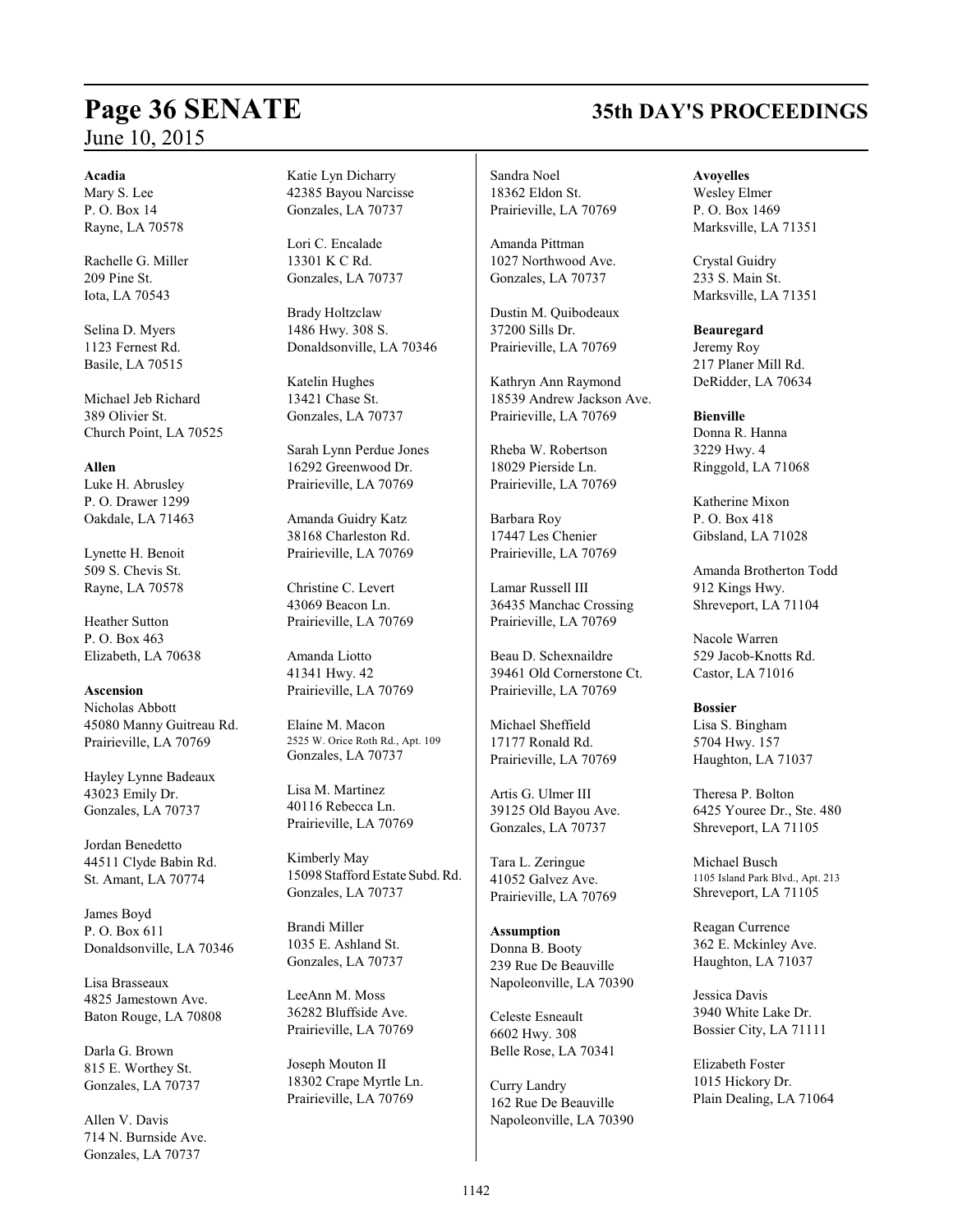Peridot L. Gilbert 2000 Old Minden Rd., #33 Bossier City, LA 71111

Rachel D. Hauser 6007 Applegate Cir. Bossier City, LA 71111

Peggy Nannette Hollis 11 Eagle Ridge Dr. Haughton, LA 71037

Rita C. Koske 216 Sherwood Dr. Benton, LA 71006

Susan A. Kramer 311 Crosscreek Dr. Bossier City, LA 71111

Stephanie LaCour 2215 General York Cir. Bossier City, LA 71112

James William McConathy 2308 Tall Grass Cir. Bossier City, LA 71111

Ashley N. Miller 443 Cane Bend Dr. Haughton, LA 71037

Ashley Owen-Cunningham 411 Jordan Dr. Bossier City, LA 71112

Ashley Annette Patterson 3224 Grand Lake Dr. Bossier City, LA 71111

Deanna M. Phillips 417 Carnaby Ct. Bossier City, LA 71111

Jamie Wilson Rivet 126 Conley Dr. Benton, LA 71006

Meagan Shadinger 509 Milam St. Shreveport, LA 71101

Camissa Decker Twohig 426 W. McKinley Haughton, LA 71037

Stacy Whitaker 5518 Hickory Ridge Dr. Bossier City, LA 71111

Rachel D. Wiggins 425 Remington Dr. Bossier City, LA 71111

**Caddo** Katherine S. Baker 401 Edwards St., Ste. 1000 Shreveport, LA 71101

Brenda Bartlebaugh 214 Settlers Park Dr. Shreveport, LA 71115

Jordan B. Bird 215 Sand Beach Blvd., Apt. 1106 Shreveport, LA 71105

Jeffrey Eric Boatner 622 Sophia Ln. Shreveport, LA 71115

Tamela Jo Bodden 3874 Greenway Pl. Shreveport, LA 71105

Michael Bowers 400 Travis St., Ste. 2000 Shreveport, LA 71101

Beverly B. Boyett 11617 Providence Rd. Shreveport, LA 71129

Lakethia Bryant 109 Southfield Rd., #76 Shreveport, LA 71105

Veronica L. Bryant 1835 Nicholson St. Shreveport, LA 71108

Michael Carney 912 Kings Hwy. Shreveport, LA 71104

Brian Ross Carnie 659 Ashley River Rd. Shreveport, LA 71115

Chelsey Elizabeth Cook 359 Mousse Ruelle Dr. Shreveport, LA 71106

Laura E. Dunham 8175 Cornhusker Rd. Shreveport, LA 71107

Terri Dupont 10461 Keysburg Ct. Shreveport, LA 71106

Shanerika Flemings P. O. Box 5785 Shreveport, LA 71135

Ashley G. Gable 401 Edwards St., Ste. 1000 Shreveport, LA 71101

William Gaskins 501 Texas St. Shreveport, LA 71101

Shelvia Grant 8833 Chadwick Dr. Shreveport, LA 71129

Senae D. Hall 9412 Crooked Creek Dr. Shreveport, LA 71118

Felicia M. Hamilton 329 Holcomb Dr. Shreveport, LA 71103

Elizabeth Ann Hancock 532 Jordan St. Shreveport, LA 71101

Reid Jones P. O. Box 21990 Shreveport, LA 71120

Tara Richard Jones 401 Edwards St., Ste. 1000 Shreveport, LA 71101

Kendra Joseph 1535 River Parkway Blvd., Apt. 510 Shreveport, LA 71104

Heidi Kemple 936 Boulevard St. Shreveport, LA 71104

Michael Danforth Lowe 225 Symphony Ln. Shreveport, LA 71105

# **35th DAY'S PROCEEDINGS Page 37 SENATE** June 10, 2015

Amy Marlowe 1164 Pelican Creek Dr. Shreveport, LA 71106

Andrew Martin 509 Market St., Ste. 1000 Shreveport, LA 71101

Zach Moffett 986 Azalea Garden Dr. Shreveport, LA 71115

James Parker Nesbitt 6005 Dillingham Ave. Shreveport, LA 71106

Caitlyn Norris 10743 St. Charles Pl. Keithville, LA 71047

Anna W. O'Neal 401 Edwards St., Ste. 1000 Shreveport, LA 71101

Ryan Paulk 9436 Springridge Texas Line Rd. Keithville, LA 71047

Kimberly C. Pierce 1501 Cambridge Dr. Shreveport, LA 71105

Lauren Hayter Reynolds 9045 Ellerbe Rd., Ste. 103 Shreveport, LA 71106

Justin Cole Sartin 397 Albany Ave. Shreveport, LA 71105

Emily L. Settle 732 Stephenson St. Shreveport, LA 71104

Laci Smith 3484 1/2 Beverly Pl. Shreveport, LA 71105

William Michael Stratton 105 Racove Dr. West Monroe, LA 71291

Dana Taravella 7230 N. Lakeshore Dr. Shreveport, LA 71107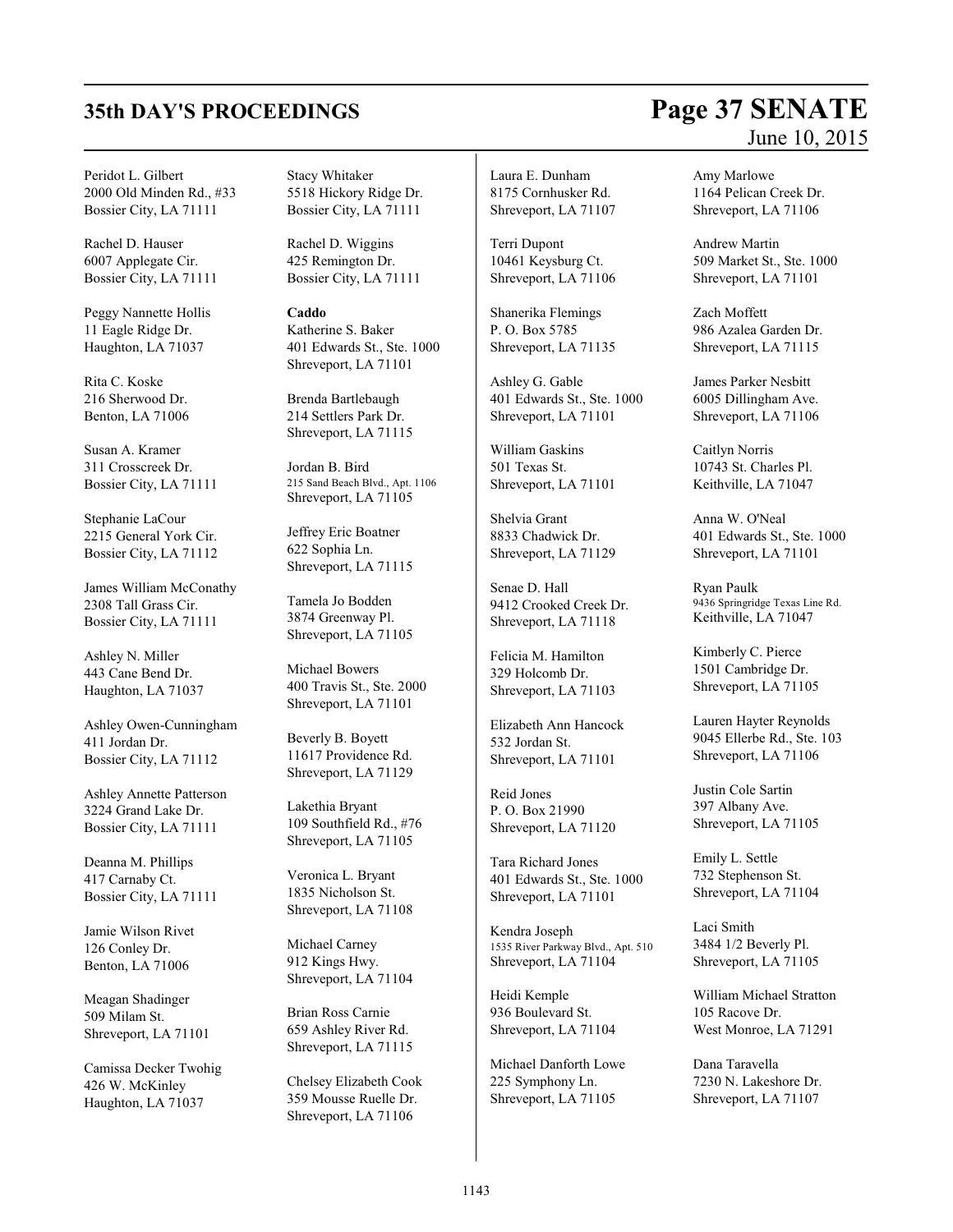# **Page 38 SENATE 35th DAY'S PROCEEDINGS**

Ross E. Tuminello 333 Texas St., Ste. 1400 Shreveport, LA 71101

Shauna Vaughn 470 Ashley Ridge Blvd. Shreveport, LA 71106

Brittany J. Walker 1000RiverwalkBlvd., Apt. 716 Shreveport, LA 71105

Joshua K. Williams 1124 Oak Grove Ln. Shreveport, LA 71106

Timothy R. Wynn 742 Dudley Dr. Shreveport, LA 71104

**Calcasieu** James Cale Abraham 4105 Magnolia Ridge Dr. Lake Charles, LA 70605

Dustan Abshire 901 Lakeshore Dr. Lake Charles, LA 70605

Andrea D. Blanchard 7214 Windmill Ln. Lake Charles, LA 70605

Francis Ryan Brossette 1006 Ann St. Westlake, LA 70669

Timothy G. Byrd Jr. 1001 Lakeshore Dr., 3rd Fl. Lake Charles, LA 70601

Nanette H. Cagney P. O. Box 817 Lake Charles, LA 70602

Peggy T. Carlile 5822 Lakeview Ln. Lake Charles, LA 70605

Carla Caughman 204 Evangeline Walk Bossier City, LA 71111

Allyson E. Champagne 1330 West McNeese St., Apt. 2117 Lake Charles, LA 70605

Kandace Coleman 1716 Broadmoor Dr. Lake Charles, LA 70601

Claude-Michael Comeau 2017 Stanton St. Lake Charles, LA 70601

Rachel Dayries 1421 Weekly Rd. Sulphur, LA 70663

Kathleen T. Deanda P. O. Box 903 Sulphur, LA 70664

Nicole L. Faulk 1956 Barney Hoffpauir Rd. Sulphur, LA 70663

Scott Foreman P. O. Box 381 Sulphur, LA 70664

Brandi Hallman 832 Shady Ln. Westlake, LA 70669

Karen Renee Jones 3721 Houston River Rd. Westlake, LA 70669

Ashley Kennedy 305 W. School St. Lake Charles, LA 70605

Christopher D. Lane 4400 Somerset Rd. Lake Charles, LA 70605

Matthew Lognion 3808 Auburn St. Lake Charles, LA 70607

Hillary Nixon 4216 Lake St. Lake Charles, LA 70605

Julia O'Carroll 3542 Woodland Dr. Sulphur, LA 70665

Charlotte Richard 3620 Gerstner Memorial, Ste. B Lake Charles, LA 70607

Mandy Richard 715 Live Oak St. Sulphur, LA 70663

Vera M. Serice 190 Starlin Dr. Sulphur, LA 70663

Shari Trahan 2217 2nd St. Lake Charles, LA 70601

Crystal Turner 4442 #5 Brown St. Lake Charles, LA 70607

Carl R. Washington 2740 Pineview St. Lake Charles, LA 70615

Leigh Webre 2016 Charvais Dr. Lake Charles, LA 70601

Raina Whaley 1932 Honeysuckle Ln. Sulphur, LA 70663

Carolyn A. Wismann 3882 Jasmine Blvd. Lake Charles, LA 70605

**Catahoula** Lacresha D. Wilkerson 6929 Commerce Cir., Apt. 4216 Baton Rouge, LA 70809

**Concordia** Joseph A. Boothe P. O. Box 298 Jonesville, LA 71343

Pat Roberts 6074 Hwy. 84 E. Ferriday, LA 71334

**DeSoto** Melita A. Blackburn 8048 Hwy. 5 Keatchie, LA 71046

Felicia Franklin P. O. Box 383 Pleasant Hill, LA 71065

Britney A. Green 139 White Oak Dr. Mansfield, LA 71052 Jason L. Lee 1316 Binning Rd. Mansfield, LA 71052

**East Baton Rouge** Brooke W. Altazan 10503 Oakley Trace Dr.

Baton Rouge, LA 70809

Erica M. Andrus 8708 Jefferson Hwy., Ste. A Baton Rouge, LA 70809

Douglas Arabie 201 St. Charles St. Baton Rouge, LA 70802

Darlene August 14323 Sunnyhill Ave. Baton Rouge, LA 70819

Brad Barback 5270 Abelia Dr. Baton Rouge, LA 70808

Caroline J. Barnes 447 Third St., Ste. 200 Baton Rouge, LA 70802

Richard Roy Berthelot 10235 Cal Rd. Baton Rouge, LA 70809

Shakita Lee Billups 6340 Sandy Creek Ln. Zachary, LA 70791

Jonathan Bittner 713 Carol Marie Dr., Unit 1 Baton Rouge, LA 70806

Brooksie Bonvillain 3803 Northshore Ave. Baton Rouge, LA 70820

Danielle Borel P. O. Box 3197 Baton Rouge, LA 70821

James Boyd 2931 S. Eugene St. Baton Rouge, LA 70808

Jennifer Boyd 480 Rodney Dr. Baton Rouge, LA 70808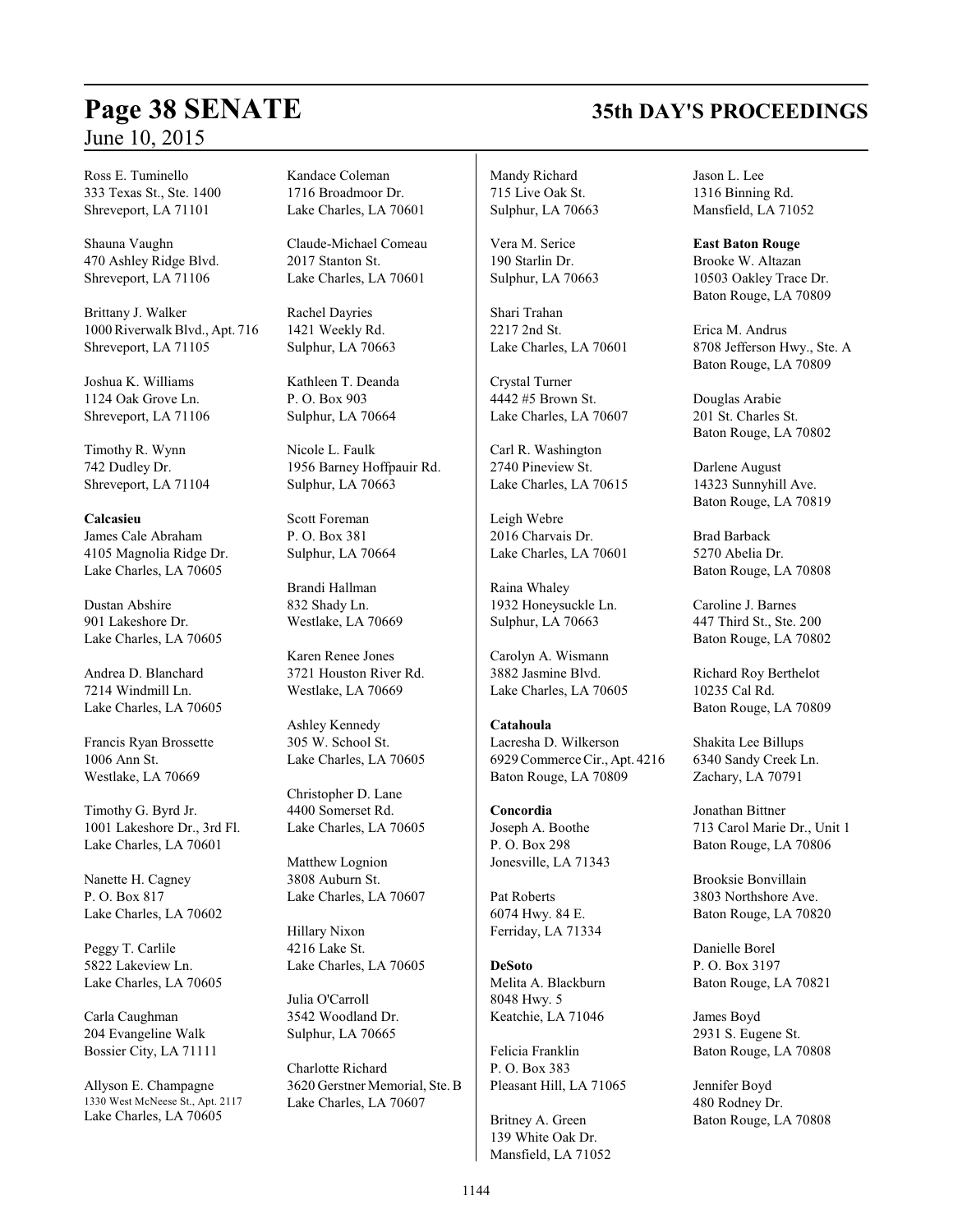# **35th DAY'S PROCEEDINGS Page 39 SENATE**

### Frank Breaux Jr. 7141 Moniteau Ct. Baton Rouge, LA 70809

Chaylon Brignac 7111 Village Charmant Dr., #65 Baton Rouge, LA 70809

Michael D. Brown P. O. Box 45553 Baton Rouge, LA 70895

Brittany C. Bryant 1413 King Wall Dr. Baton Rouge, LA 70810

Betti Helen Walker Buhler 1263 S. Eugene St. Baton Rouge, LA 70806

Monica Case 322 Fontainbleau Dr. Baton Rouge, LA 70819

Danette B. Castello 3212 Redbud St. Zachary, LA 70791

Mark A. Chavez 2341 Royal Troon Ct. Zachary, LA 70791

Caitlin Chugg 8075 Jefferson Hwy. Baton Rouge, LA 70809

Lauren L. Clark 7066 Modoc Ave. Baton Rouge, LA 70811

Joshua J. Coleman 400 Convention St., Ste. 700 Baton Rouge, LA 70802

Natalie L. Comeaux 18161 Bryan's Crossing Ave. Baton Rouge, LA 70817

Kristie Cross 13819 Oak Bend Dr. Baker, LA 70714

Brittany M. Culotta 17605 Jefferson Hwy., Apt. A-5 Baton Rouge, LA 70817

Patrick Cusick 111 Founders Dr., Ste. 600 Baton Rouge, LA 70808

Mary W. Dale 8550 United Plaza Blvd., Ste. 103 Baton Rouge, LA 70809

Katherine Dampf 3853 Claycut Rd. Baton Rouge, LA 70806

Emily Debnam 735 Camelia Ave. Baton Rouge, LA 70806

Robert E. Duhon 3030 Congress Blvd., #122 Baton Rouge, LA 70808

James Garrison Evans 9380 Foxrun Ave. Baton Rouge, LA 70808

Ashley Falcon P. O. Box 706 Donaldsonville, LA 70346

Cynthia M. Farr 9551 Grand Teton Ave. Baton Rouge, LA 70814

William Fell 628 St. Louis St. Baton Rouge, LA 70802

Christian Fichtenkort 15033 Brent Ave. Baton Rouge, LA 70818

Sharon Florence 8261 Summa Ave., Ste. F Baton Rouge, LA 70809

John P. Ford 422A Longwood Ct. Baton Rouge, LA 70806

John C. Funderburk 400 Convention St., Ste. 700 Baton Rouge, LA 70802

Kendralyn Gomez 15503 Rivermist Dr. Baton Rouge, LA 70816 Janeane M. Gorcyca 5297 Bright Side View Dr., Unit 4 Baton Rouge, LA 70820

Carlo Joseph Gulina II 3030 Congress Blvd., #122 Baton Rouge, LA 70808

Gol Sheikhivigeh Hannaman 1885 N. Third St. Baton Rouge, LA 70802

Ryan Hart 5967 Arden Pl. Baton Rouge, LA 70806

Markita S. Hawkins 16002 Batavia Ave. Baton Rouge, LA 70817

G. Trippe Hawthorne P. O. Box 3513 Baton Rouge, LA 70821

Jeanne P. Henderson 4757 Palm St. Baton Rouge, LA 70808

Michael C. Hendry 3741 LA Hwy. 1 S. Port Allen, LA 70767

Jennifer R. Herbert 4155 Essen Ln., Apt. 248 Baton Rouge, LA 70809

Mark William Heroman 5332 Riverbend Blvd. Baton Rouge, LA 70820

Danielle Cherie Hertz 2069 Fountain Ave. Baton Rouge, LA 70810

Franklin Andrew Hoffmann 2243 Donray Dr. Baton Rouge, LA 70809

Jessica M. Holman 19708 Southern Hills Baton Rouge, LA 70809

Mindy R. Howland 4544 W. Central Ave. Zachary, LA 70791

# June 10, 2015

Jacob Huddleston 5149 Bluebonnet Blvd. Baton Rouge, LA 70809

Katrina D. Jackson 1855 Dallas Dr. Baton Rouge, LA 70806

Loreal M. Jackson 2121 N. Lobdell Blvd., #708 Baton Rouge, LA 70806

Zaren James 279 Donovan Ct. Baton Rouge, LA 70815

Brendia Jackson Johnson 12829 Canterbury Dr. Baton Rouge, LA 70814

Morgan Hargrove Johnson 1455 Knollwood Dr. Baton Rouge, LA 70808

Rashida Keith P. O. Box 44331 Baton Rouge, LA 70804

Angela M. Kirkpatrick 445 Broadmoor Ave. Baton Rouge, LA 70815

Jamie Messina Kitchin 2110 Bardwell Dr. Baton Rouge, LA 70808

John Kitto 37466 White Rd. Prairieville, LA 70769

Tara Kojis 4930 Pinehill Dr. Baton Rouge, LA 70817

Marie Kuplic 13675 Coursey Blvd., Apt. 422 Baton Rouge, LA 70817

Adam Kwentua 7628 Prairie Dr. Greenwell Springs, LA 70739

Luke LaHaye 1777 Chevelle Dr. Baton Rouge, LA 70806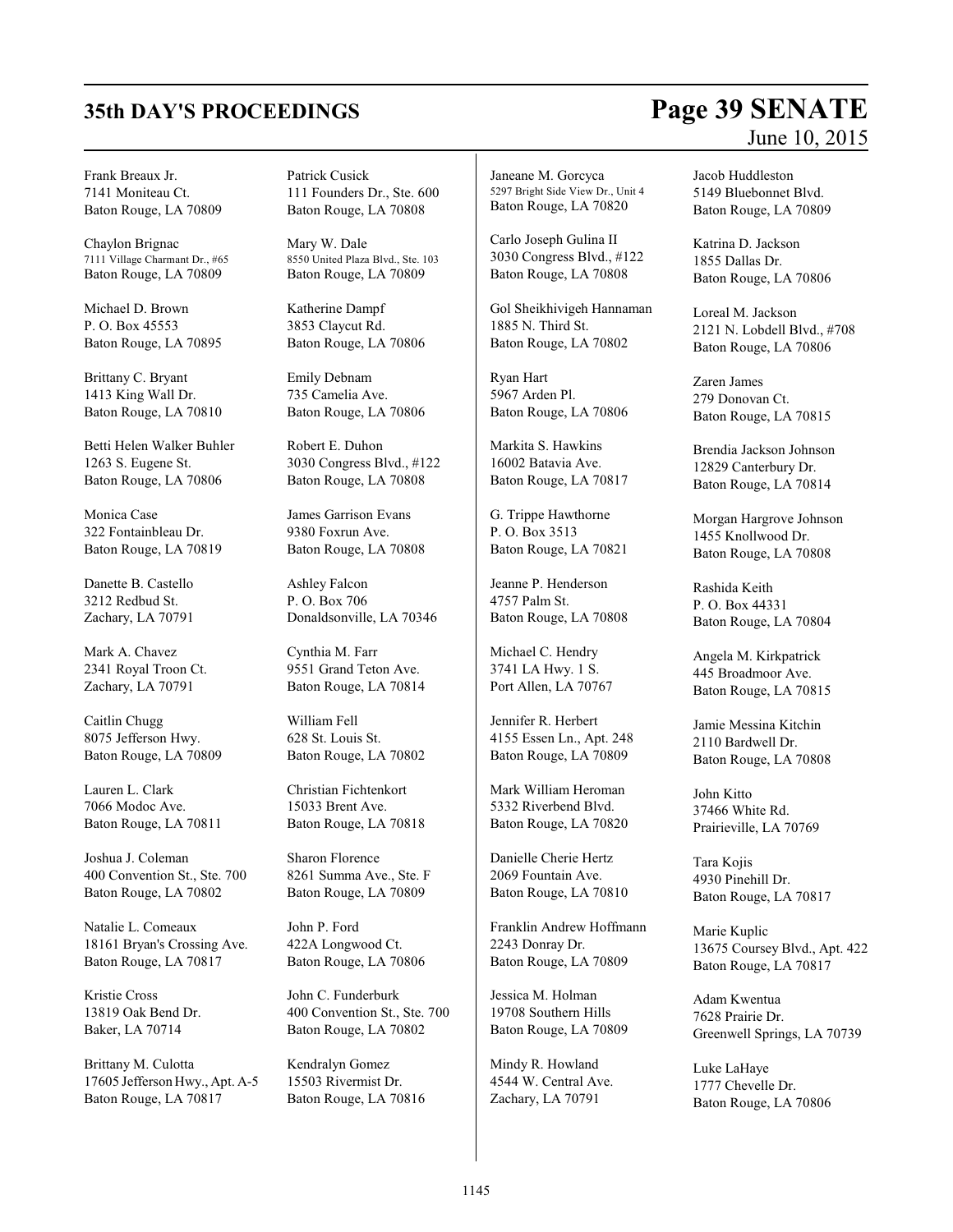# **Page 40 SENATE 35th DAY'S PROCEEDINGS**

Amy Ortis Lane 10500 Coursey Blvd., Ste. 100 Baton Rouge, LA 70816

Angela Laplante 4076 Bennett St. Zachary, LA 70791

Paula J. Lawrence 325 Chippenham Dr. Baton Rouge, LA 70808

Matthew Long 7835 Valencia Ct. Baton Rouge, LA 70820

Jacob Luneau 6161 Perkins Rd. Baton Rouge, LA 70808

Christina Mcbunch Mahen 900 S. Railroad Ave. Hammond, LA 70403

Justin Marocco 10449 Springvalley Ave. Baton Rouge, LA 70810

Parker L. Marschall 2051 Silverside Dr., Ste. 160 Baton Rouge, LA 70808

Amber Martel 17975 Villa Lake Ave. Greenwell Springs, LA 70739

Rose Mary Mason 9925 Miraflores Baton Rouge, LA 70815

Stephen J. Massaro 4200 Essen Ln. Baton Rouge, LA 70809

Robert C. Mattamal 17505 Jefferson Hwy., Apt. 1006 Baton Rouge, LA 70817

Jennifer Maybery 2265 Spain St. Baton Rouge, LA 70806

Talibah McIntyre 9666 Balboa Dr. Baton Rouge, LA 70810 Joni Goeggle McKenzie 10205 Springvalley Ave. Baton Rouge, LA 70810

Stephannie Marie McKinney 8550 United Plaza Blvd., Ste. 101 Baton Rouge, LA 70809

Mallory McKnight 8604 Marcel Ave. Baton Rouge, LA 70809

Christopher G. McNeil 1548A S. Acadian Thruway Baton Rouge, LA 70808

T. Matthew Meek 3031 Northbank Dr. Baton Rouge, LA 70810

Sydnee Menou 10626 Timberlake Dr. Baton Rouge, LA 70810

Ashley Carver Meredith P. O. Box 2471 Baton Rouge, LA 70821

Collins Locke Meredith 1300 Millerville Rd. Baton Rouge, LA 70816

Lisa M. Meyerer 10663 Tanwood Ave. Baton Rouge, LA 70809

Ashley Nicole Michelli 10821 Rosebud Ct. Baton Rouge, LA 70815

Neshira Millender 451 Florida St., 8th Fl. Baton Rouge, LA 70816

Carlton J. Miller 3468 Ontario St. Baton Rouge, LA 70805

Erik Miller 4779 Palm St. Baton Rouge, LA 70808

Juan Miranda 2265 Spain St. Baton Rouge, LA 70806

Aisha K. Mirza 11999 Longridge Ave., #506 Baton Rouge, LA 70816

Roy Michael Misita 17238 E. Rockbridge Baton Rouge, LA 70817

Valerie J. Moore 5914 Clayton Dr. Baton Rouge, LA 70805

Krystal Daniel Henry Mosley 9712 Breeden Dr. Baton Rouge, LA 77081

Jessica Mott 7726 N. Jefferson Pl. Cir., Apt. J Baton Rouge, LA 70809

Jeremiah Paul Mouton 2132 Firewood Dr. Baton Rouge, LA 70816

Robert F. Mulhearn III 2311 Orpine Ave. Baton Rouge, LA 70808

Lesley Muse-Vincent 1313 Queen Cathy Dr. Baton Rouge, LA 70816

Drew Nordgren 341 St. Charles St. Baton Rouge, LA 70802

Kristi Obafunwa 400 Convention St., Ste. 700 Baton Rouge, LA 70802

Paula Ouder 5538 Antioch Blvd. Baton Rouge, LA 70817

Jan P. Doss Owen 1224 N. Fairway Dr. Zachary, LA 70791

David Joe Owens 13512 Alba Dr. Baker, LA 70714

Katherine Palmintier 618 Main St. Baton Rouge, LA 70801 Chelsea Payne 701 Main St. Baton Rouge, LA 70802

Gregory E. Payton 1860 Blvd. De Province, Apt. 18 Baton Rouge, LA 70816

Renee Pennington 5013 Perthshire Dr. Baton Rouge, LA 70817

Allison Pham 5525 Reitz Ave. Baton Rouge, LA 70809

Danielle O. Philippe 8155 Jefferson Hwy., Apt. 601 Baton Rouge, LA 70809

Kendall Plain 2950 Mission Dr. Baton Rouge, LA 70805

Susan Raborn 1323 Chippenham Dr. Baton Rouge, LA 70808

Elisa D. Stephens Randall 12533 Windmermere Oaks Ct. Baton Rouge, LA 70810

Pablo A. Reyes 300 North Blvd., Ste. 4131 Baton Rouge, LA 70801

Gavin M. Richard 7748 Don Budge Ave. Baton Rouge, LA 70810

Michael Brandon Ricks 335 Highland Creek Pkwy. Baton Rouge, LA 70808

Hannah Robinson 400 Convention St., Ste. 700 Baton Rouge, LA 70802

Ryan Jude Romero 4408 Capitol Heights Ave. Baton Rouge, LA 70806

Natalie C. Roy 10744 Linkwood Ct. Baton Rouge, LA 70810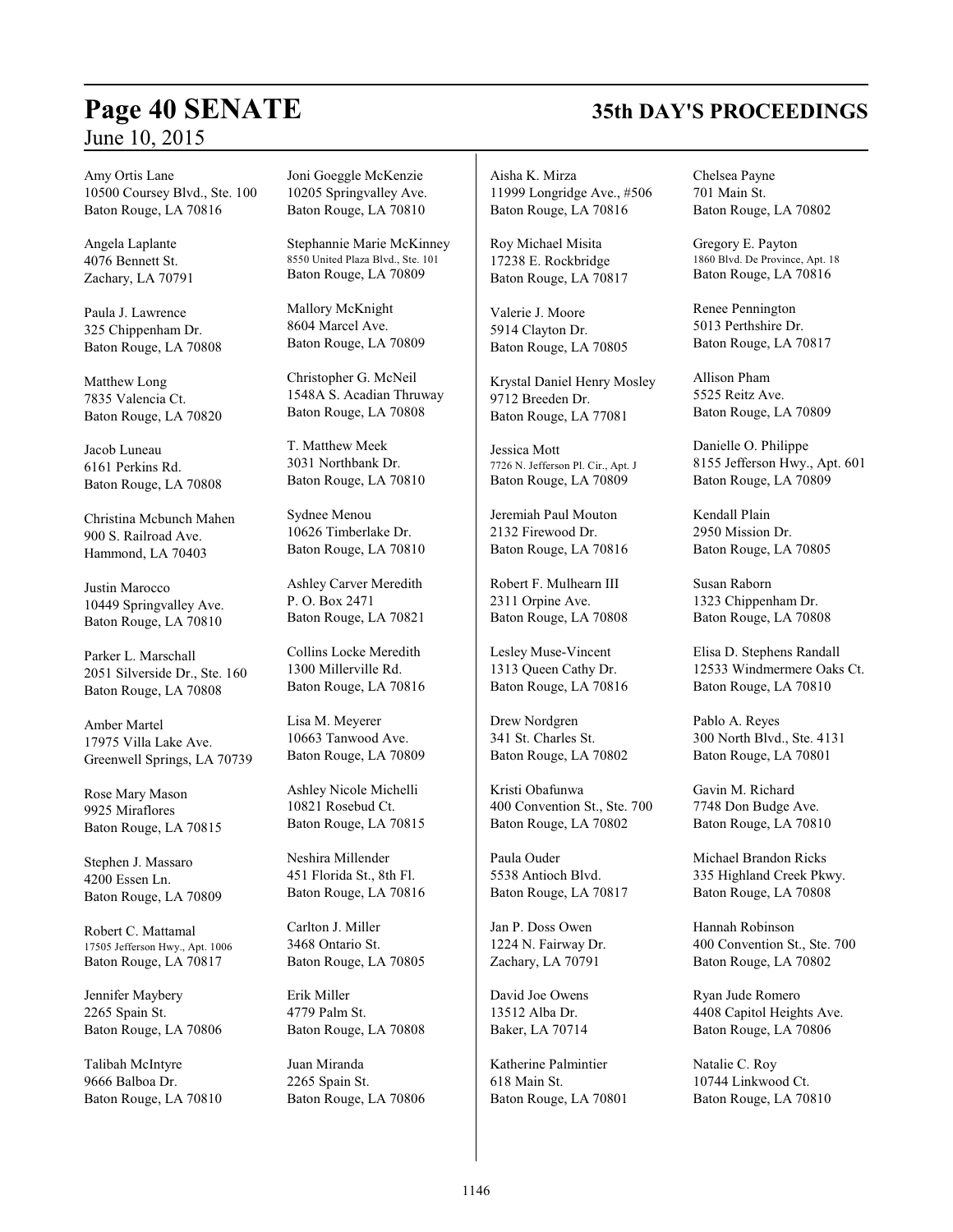### Heather Royer P. O. Box 14879 Baton Rouge, LA 70898

Lenora J. Sagers 9853 Jefferson Hwy., Apt. F-36 Baton Rouge, LA 70809

Andrew Saltamachia 8345 Kelwood Ave. Baton Rouge, LA 70806

Wynee Sanford 3591 Pasadena Dr. Baton Rouge, LA 70814

Justin Savoie 10526D Oak Hills Pkwy. Baton Rouge, LA 70810

Erica M. Schultz 10126 Chestnut Dr. Baton Rouge, LA 70809

Chase Shelton 14695 Wisteria Lakes Dr. Baton Rouge, LA 70818

Georgia Shirley 1441 Leycester Dr. Baton Rouge, LA 70808

Meghan Elizabeth Spell 400 Convention St., Ste. 700 Baton Rouge, LA 70802

Mitzi L. Sprague 23333 Hoo Shoo Too Rd. Baton Rouge, LA 70817

Willie Stephens Jr. 2525 Oneal Ln., Apt. 224 Baton Rouge, LA 70816

Adrian B. Stull 1835 General Cleburne Ave. Baton Rouge, LA 70810

Whitney Talbot 334 Burgin Ave. Baton Rouge, LA 70808

Merri Hope Thompson 301 W. Plantation Ridge Ct. Baton Rouge, LA 70810

John Seth Troutman 11959 Nicholson Dr., Apt. 8113 Baton Rouge, LA 70810

Sarah S. Trufant 8555 United Plaza Blvd., 5th Fl. Baton Rouge, LA 70809

Nicole Tusa 12054 W. Milstead Pl. Baton Rouge, LA 70818

Todd Tyson 839 Europe St. Baton Rouge, LA 70806

Lauren E. Ventrella 22650 Greenwell Springs Rd. Greenwell Springs, LA 70739

Kierstyn Viviano 11032 Shoreline Dr. Baton Rouge, LA 70809

Hampton Gordon West 4073 Claycut Rd. Baton Rouge, LA 70806

Michael West 2934 Dakin Ave. Baton Rouge, LA 70820

Sean Jeffrey Whittington P. O. Box 3513 Baton Rouge, LA 70821

Abby Widmer 6637 Double Tree Dr. Baton Rouge, LA 70817

Cathi Chamberlian Williamson 17145 Grey Birch Dr. Greenwell Springs, LA 70739

Devionne N. Wren P. O. Box 14354 Baton Rouge, LA 70898

**East Carroll** Steven Grady 607 E. Askew St. Tallulah, LA 71282

**East Feliciana** R. Graham Arnold 1001 W. Pinhook Rd., Ste. 200 Lafayette, LA 70503

Cathy D. Causey 3229 Meadowood Slaughter, LA 70777

Joyce M. Montgomery 122 Munson Dr. Slaughter, LA 70777

Norma Ory P. O. Box 23 Slaughter, LA 70777

Michael D. Parnell 3765 North Blvd. Baton Rouge, LA 70806

Caleb Schmidt 9943 L. Williams Rd. Clinton, LA 70722

**Evangeline** Ethan Loga 326 Lora St. Ville Platte, LA 70586

**Franklin** Emma J. Blackshire 134 Avis St. Winnsboro, LA 71295

Emily Elrod Shields 6658 Kinloch St. Winnsboro, LA 71295

**Grant** Samuel Allen 114 Suzy Dr. Dry Prong, LA 71423

Lacy D. Collins 772 Hudson Creek Rd. Dry Prong, LA 71423

**Iberia** Nicki L. Derouen 1511 Hickory Dr. New Iberia, LA 70560

Staci Landry 5019 Hazard Rd., Lot 10-D New Iberia, LA 70560

Donald D. Norton 3807 Darnall Rd. New Iberia, LA 70560

# **35th DAY'S PROCEEDINGS Page 41 SENATE** June 10, 2015

Cynthia S. Segura 5619 Cromwell New Iberia, LA 70560

**Iberville**

Hattie Guidry P. O. Box 3513 Baton Rouge, LA 70802

Anna Cristina Quintero Skias 1335 Made Wood Dr. St. Gabriel, LA 70776

**Jefferson**

Brian Edward Adorno P. O. Box 9577 Metairie, LA 70055

Douglass Alongia 1244 Phosphor Ave. Metairie, LA 70005

Curtiss Anderson 341 Webster St. Kenner, LA 70062

David Arena 9625 Charlotte Dr. River Ridge, LA 70123

Jason Asbill 563 Posey Ave. Harahan, LA 70123

Edward R. Atebara 3349 Ridgelake Dr., Ste. 200 Metairie, LA 70002

Tommy J. Badeaux 132 Tullulah Ave. River Ridge, LA 70123

Dawn Balash 639 Loyola Ave., 3rd Fl. New Orleans, LA 70113

James Wesley Bearden 829 Baronne New Orleans, LA 70113

Faith Benn P. O. Box 1651 Harvey, LA 70059

Kenneth C. Bordes 917 Neyrey Dr. Metairie, LA 70001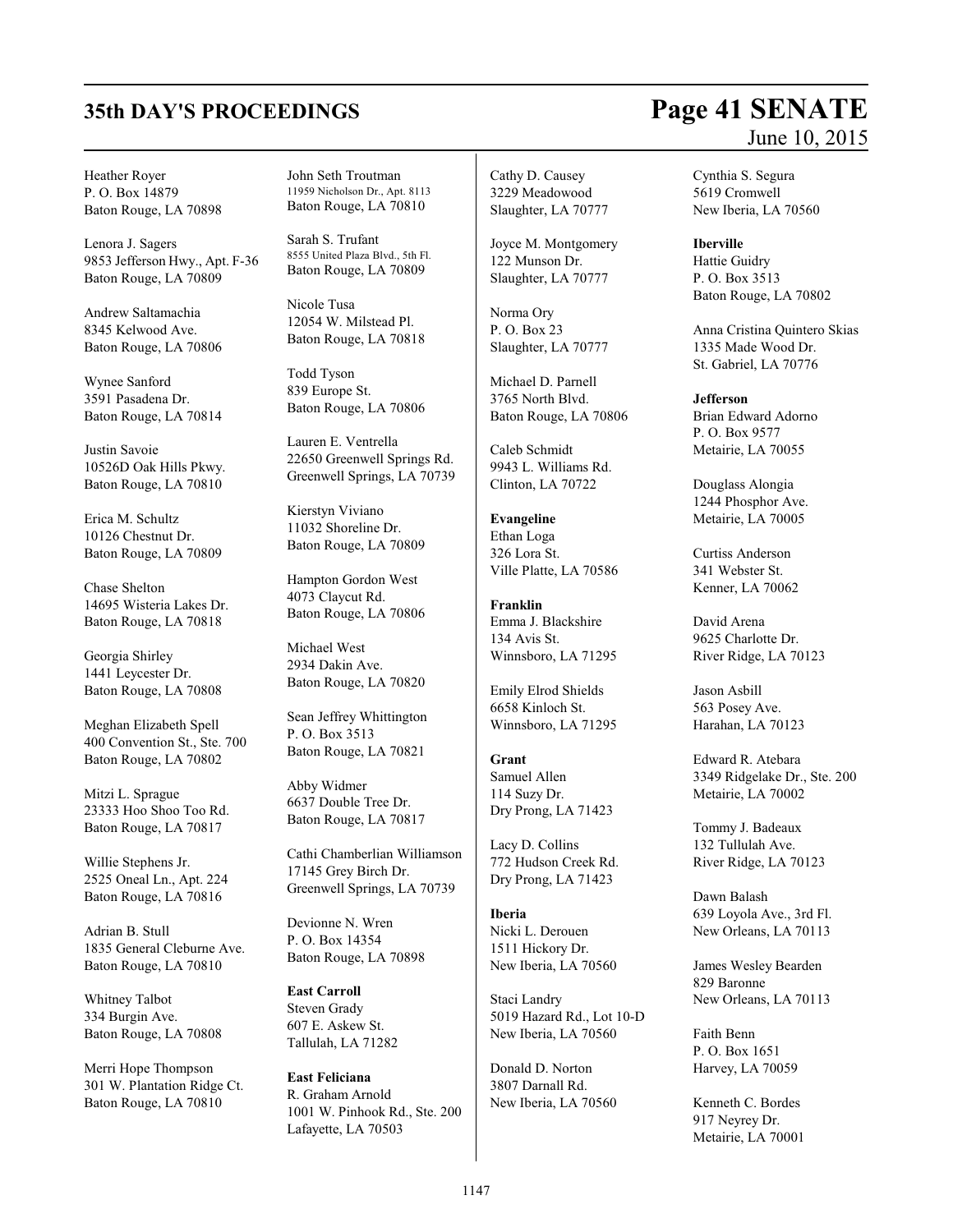# **Page 42 SENATE 35th DAY'S PROCEEDINGS**

John Buckman 2341 Metairie Rd. Metairie, LA 70001

Edward Bukaty 159 Elvis Ct. Metairie, LA 70001

Dwayne Burrell 3702 Stefano St. Metairie, LA 70002

Jillian Campbell 65 W. Imperial Dr. Harahan, LA 70123

Paul M. Casadaban 960 Brockenbraugh Ct. Metairie, LA 70005

Brian A. Clark 201 St. Charles Ave., 45th Fl. New Orleans, LA 70170

Gina M. Clark 2408 Houma Blvd., Apt. 205 Metairie, LA 70001

Vicki H. Conners 2122 Clearview Pkwy. Metairie, LA 70001

Brendan Connick 113 Beverly Dr. Metairie, LA 70001

Mary Colleen Connick 200 Derbigny St. Gretna, LA 70053

Timothy J. Corrigan 1106 Joe Yenni Blvd., Apt. 123 Kenner, LA 70065

Cynthia C. Cortello 6700 Blanke St. Metairie, LA 70003

Christine E. Cousin 2908 Palm Vista Dr. Kenner, LA 70065

James C. Cronvich 650 Poydras St., Ste. 2220 New Orleans, LA 70130

Christa Kays Dedebant 4716 Conlin St. Metairie, LA 70006

Michael R. Denton 3838 N. Causeway Blvd., Ste. 3050 Metairie, LA 70002

Christine M. Dick 1132 Athania Pkwy. Metairie, LA 70001

Amy E. Duncan 2732 Whitney Pl., Apt. 201 Metairie, LA 70002

Meredith Farris 4942 Bienville Ave. New Orleans, LA 70119

Cathy Fernandez 1025 Andrews Ave. Metairie, LA 70005

Patrick R. Follette One Galleria Blvd., Ste. 1100 Metairie, LA 70001

Jason Freas 748 Fielding Ave. Gretna, LA 70056

Gregory Galle 27 Shadows Ct. Marrero, LA 70072

Kimberly R. Guidry 2944 Hero Dr. Gretna, LA 70053

Wade B. Hammett 1100 Poydras St., Ste. 3700 New Orleans, LA 70163

Gerald Hampton Jr. 2001 Oak Creek Rd., Apt. B-309 Harahan, LA 70123

Jerry Harrell Jr. 3853 N. Deerwood Dr. Harvey, LA 70058

Andrew Hasseltine 4109 Cleary Ave. Metairie, LA 70002 Lucia Hawks 3900 N. Causeway Blvd., Ste. 405 Metairie, LA 70002

Laurel Hearn 106 Bordeaux St. Metairie, LA 70005

Elise M. Henry 3844 Johnson St. Metairie, LA 70001

Mirais Holden 701 Poydras St., Ste. 5000 New Orleans, LA 70139

Brian J. Houghtaling 650 Poydras St., Ste. 2525 New Orleans, LA 70130

Quiana M. Hunt 2600 Houma Blvd., Apt. 511 Metairie, LA 70001

Joseph Interiano 10 Furman Dr. Kenner, LA 70065

Kelly James 4639 Taft Park Metairie, LA 70002

Ellen Johnson 2212 Neyrey Dr. Metairie, LA 70001

William Jacob Jung III 4500 Lake Louise Ave. Metairie, LA 70006

Gregory M. Kennedy 4700 Hessmer Ave. Metairie, LA 70002

Sharika King 2154 42nd St., Apt. 206 Kenner, LA 70065

Lawrence Light Jr. 2330 Edenborn Ave., #221 Metairie, LA 70001

Erin Lindgren 308 E. William David Pkwy. Metairie, LA 70005

Ellen Bernadette T. Lopez 2737 Varnado St. Marrero, LA 70072

Cyril Gros Lowe Jr. 325 Elmeer Ave. Metairie, LA 70005

Colin Lozes 321 Silver Oak Ln. River Ridge, LA 70123

David Luder 805 Ridgewood Dr. Metairie, LA 70001

Lane L. Macaluso 160 Citrus Rd. River Ridge, LA 70123

Christopher D. Matchett 3225 Cypress St. Metairie, LA 70001

Sean McAllister 1412 Colony Pl. Metairie, LA 70003

A. Robert McComiskey 3228 6th St., Ste. 100 Metairie, LA 70002

Tiffany McNulty 6525 Park Manor Dr., #21 Metairie, LA 70003

Herbert Miller 5216 Purdue Dr. Metairie, LA 70003

Leslee Anne Miller 313 Claiborne Ct. Jefferson, LA 70121

Lydia D. Miller 10 Osborne Ave. Kenner, LA 70065

Ebony Morris 303 E. Gatehouse Dr., Apt. D Metairie, LA 70001

Danminh Mui 105 N. Gatehouse Dr., Apt. D Metairie, LA 70001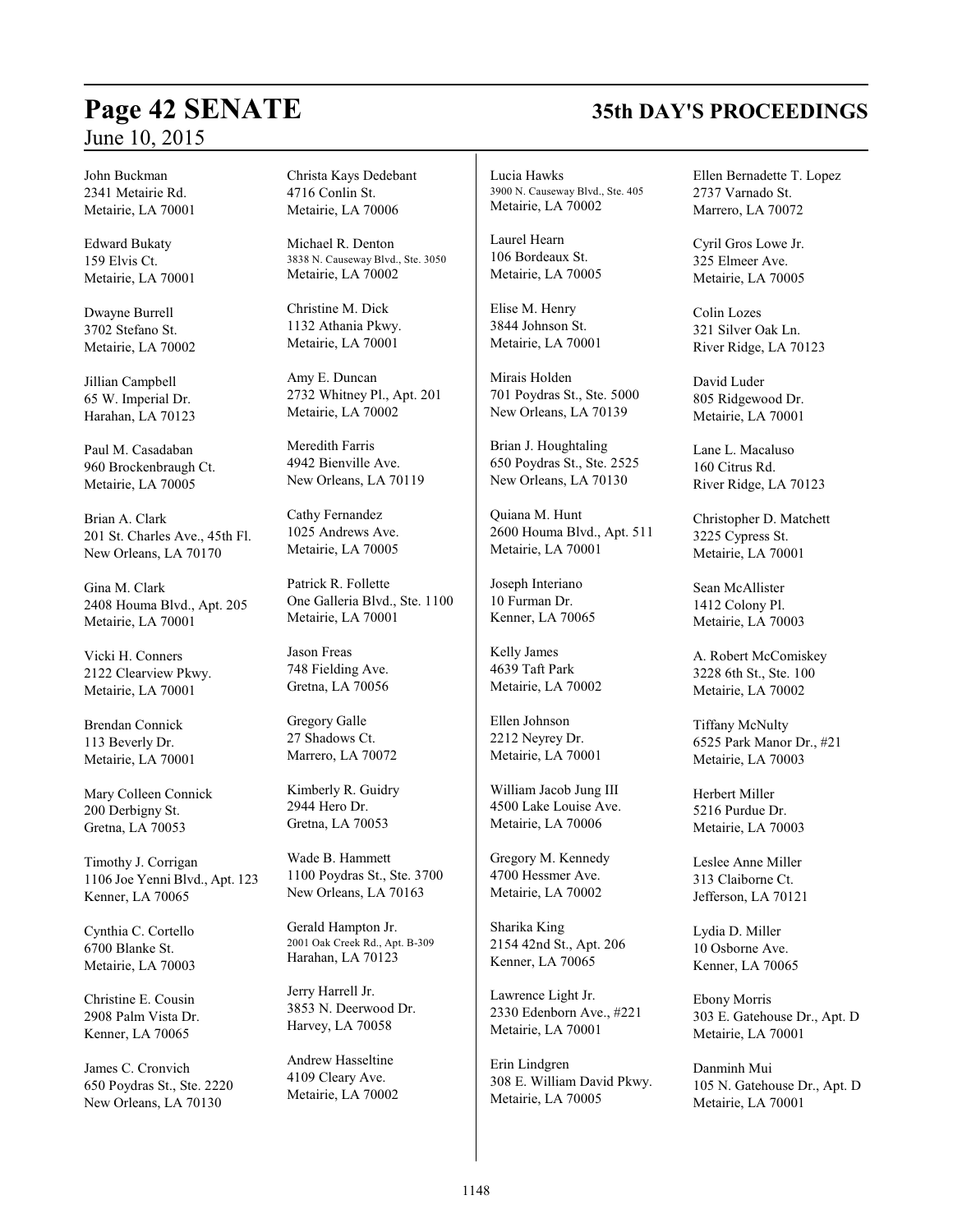# **35th DAY'S PROCEEDINGS Page 43 SENATE**

Lakita V. Oliver 4532 W. Napoleon Ave., Ste. 201 Metairie, LA 70001

Bradley Taylor Oster 1504 Neyrey Dr. Metairie, LA 70001

Rolando Padilla 1913 Concord Rd. Terrytown, LA 70056

Marjorie Palmisano 8001 Ferrara Dr. Harahan, LA 70123

Kaitlin Pastorek 1844 Manson Ave. Metairie, LA 70001

Thuy Thi Pham 1831 Manhattan Blvd., F-290 Harvey, LA 70058

Amanda M. Plaiscia 1250 Poydras St., Ste. 2450 New Orleans, LA 70113

Chad Populis 824 Sheree Lyn Ct. Gretna, LA 70056

Michael G. Raspanti 300 Cuddihy Dr. Metairie, LA 70005

Sonya E. Roberts 1 Gerie Ct. Jefferson, LA 70121

Pharissa Robinson 3605B Johnson St. Metairie, LA 70001

Dena Hahn Rodriguez 2608 Metairie Heights Metairie, LA 70002

Stephanie P. Rodriguez 439 Orion Ave. Metairie, LA 70005

Carlo Rossetti 4132 Chateau Blvd., Apt. B Kenner, LA 70065

Peter D. Russell 4112 Purdue Dr. Metairie, LA 70003

Mark K. Sacco 24 Michelle Dr. Covington, LA 70433

Daniel J. Schilling 2100 Stall Dr. Harvey, LA 70058

McClain Schonekas 909 Poydras St., Ste. 3600 New Orleans, LA 70112

Christopher Sellers Jr. 909 Poydras St., Ste. 2600 New Orleans, LA 70112

Elizabeth Showalter 93 Melody Dr. Metairie, LA 70001

Paul Solouki 3900 N. Causeway Blvd., Ste. 1470 Metairie, LA 70002

Janice Spencer 2108 Hyde Park Ave. Harvey, LA 70058

Jeanne St. Romain 821 Leontine St. New Orleans, LA 70115

Jamaal W. Stafford 909 Poydras St., 24th Fl. New Orleans, LA 70112

Susan Standige 4601 Wade Dr. Metairie, LA 70003

Cory Thomas Stuart 3850 N. Causeway Blvd., Ste. 1100 Metairie, LA 70002

Danneka Tassin 6200 5th Ave., Apt. B Marrero, LA 70072

Amee R. Thomas 3909 Eastview Dr. Harvey, LA 70058 Eric H. Veith 85 Oaklawn Dr. Metairie, LA 70005

Joseph R. Ward III 857 Wilshire Blvd. Metairie, LA 70005

Molly Wiedemann 9825 Elm Pl. River Ridge, LA 70123

Elizabeth Zavala 7527 Oak St. New Orleans, LA 70118

Matthew Ziifle 3838 N. Causeway Blvd., Ste. 3050 Metairie, LA 70005

**Lafayette** Keith Bearb 105 Andrew Oak Dr. Church Point, LA 70525

Carlos I. Bedia P. O. Box 12121 New Iberia, LA 70562

Brooke D. Bond 134 Princeton Woods Loop Lafayette, LA 70508

Angelle Boudreaux 103 Pooler Dr. Lafayette, LA 70506

Heather Bourque 140 Gordon Crocket Dr. Lafayette, LA 70508

Roya S. Boustany 500 N.E. Court Cir., #3 Crowley, LA 70526

Christie Boutte 102 Morningside Dr. Duson, LA 70529

Stuart Paul Bowie 428 Jefferson St. Lafayette, LA 70501

Kim Robinson Broussard 310 Malapart Rd. Lafayette, LA 70507

June 10, 2015

Katherine Butler P. O. Box 11514 New Iberia, LA 70562

Marie Cantave 112 Louisa Blvd. Lafayette, LA 70506

Elizabeth Chiasson 215 Bellridge Dr. Lafayette, LA 70506

Arlene L. Choate 109 Tesa Dr. Scott, LA 70583

Edward Cooke P. O. Box 497 Duson, LA 70529

Jorge Costales 600 Jefferson St., Ste. 902 Lafayette, LA 70501

Kenneth James Culotta 311 Kings Rd. Lafayette, LA 70503

Ashley Deshotels 201 Settlers Trace Blvd., Apt. 1109 Lafayette, LA 70508

Cheryl C. Dubois 203 Pilgrimage Dr. Lafayette, LA 70506

Edward Duhe Jr. 201 Settlers Trace Blvd., Apt. 3310 Lafayette, LA 70508

Lisa Fontenot 205 Beaconwood Dr. Lafayette, LA 70507

Taylor Fontenot P. O. Box 61550 Lafayette, LA 70596

Deborah Kay Foreman 1008 S. Fieldspan Rd. Duson, LA 70529

Jennifer G. Gaines 105 Range Dr. Lafayette, LA 70508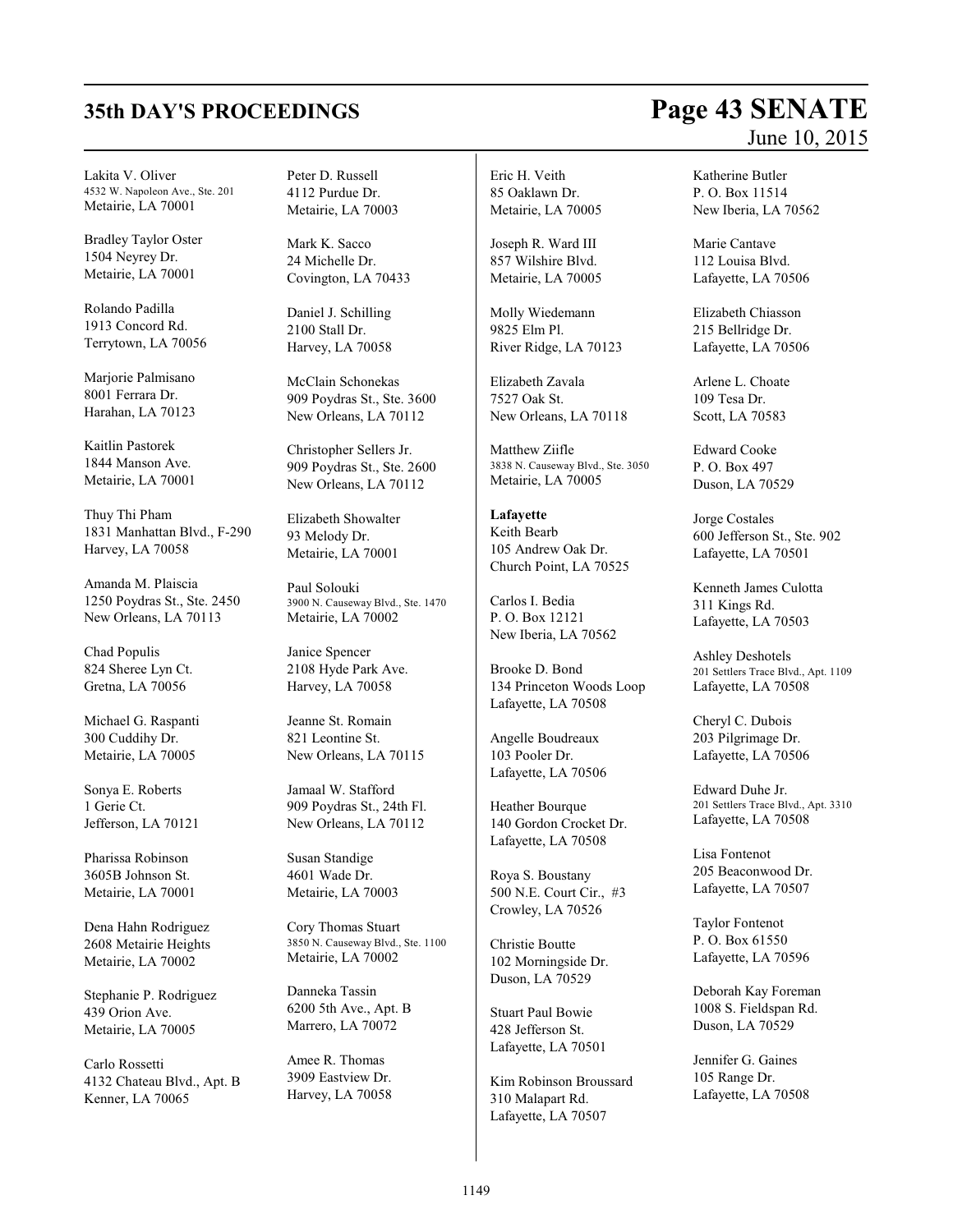# **Page 44 SENATE 35th DAY'S PROCEEDINGS**

Kathleen Gallet 1744 La Neuville Rd. Lafayette, LA 70508

Jamie Grantham 300 Crest Cir. Youngsville, LA 70592

Brett L. Grayson 104 Keeneland Ln. Lafayette, LA 70503

Michael Guidry 127 Driftwood St. Lafayette, LA 70503

Richard Dale Guidry 1414 Gendarme Rd. Carencro, LA 70520

Amanda Harb 321 Timothy Dr. Lafayette, LA 70503

Jason William Harbison 118 Demanade Blvd. Lafayette, LA 70503

Denae Hebert 3600 East Simcoe, #50 Lafayette, LA 70501

Michael C. Hefner 905 Golden Grain Rd. Duson, LA 70529

Lillian C. Henry 222 Biltmore Way Lafayette, LA 70508

Kevin Hernandez 1121 Camellia Blvd., Unit 101 Lafayette, LA 70508

Blair Hornsby 303 Riner Dr. Scott, LA 70583

Diane Hritz 110 Sweet Bay Ln. Lafayette, LA 70507

Hope Hughes 300 Southlawn Dr. Lafayette, LA 70503 Nicole C. Jamieson 204 Bayou Des Glaises Rd. Broussard, LA 70518

Marian Janes 214 Timberland Ridge Blvd. Lafayette, LA 70507

Jami LaCour 1200 Robley Dr., #7307 Lafayette, LA 70503

Christian B. Landry 404 Marguerite Blvd. Lafayette, LA 70503

J. Michael Landry 16488 Ole Homestead Ln. Prairieville, LA 70769

Kimberly J. LeBlanc 220 Morningside Dr. Duson, LA 70529

Jeremy Manafi 203 Regal Oaks Dr. Scott, LA 70583

Ramona Marceaux 1108B Young St. Broussard, LA 70518

Michelle Norman 131 Hebert Rd., Lot 127 Lafayette, LA 70506

Karen Panczyk 106 Normandy Rd. Lafayette, LA 70503

Kasey L. Pharis 118 N. Mannering Ave. Lafayette, LA 70508

Jasmine Jana Prejean 211 Shady Park Dr. Lafayette, LA 70508

Lindsay C. Rabalais 3931 Caspiana Ave. Baton Rouge, LA 70820

Jasper A. Rizzo 112 Albarado Rd. Scott, LA 70583

Jamie M. Romero 130 Vestige Cir. Lafayette, LA 70508

Tracy C. Rutledge 230 Crooked Creek Lafayette, LA 70507

K. Joseph Saloom IV 600 Jefferson St., Ste. 603 Lafayette, LA 70501

Robert Schaff 298 Lark Dr. Lafayette, LA 70508

Ashley L. Schexnayder P. O. Box 53789 Lafayette, LA 70505

Cynthia Dimple Schwartz 100 Belle Fontaine Dr., Apt. 263 Lafayette, LA 70506

Dena B. Scott 106 D'Evereux Dr. Lafayette, LA 70503

Adam Jacob St. Romain 111 Vinemont Dr. Lafayette, LA 70501

Alex Z. Stanford 535 S. Court St. Opelousas, LA 70570

Sarah E. Stephens 541 Camellia Dr. Lafayette, LA 70503

Monica M. Steward 1156 Prairie Hwy. St. Martinville, LA 70582

Virginia B. Stokes 104 Fleur De Lis Ln. Lafayette, LA 70508

Robin A. Sylvester 114 Kristen Ln. Lafayette, LA 70508

Jack Talaska 330 Feu Follet Rd., Apt. 276 Lafayette, LA 70508

Natalie Tarnosky 1200 Robley Dr., #2204 Lafayette, LA 70503

Ashley Touchet 332A W. Broussard Rd. Lafayette, LA 70506

Ann T. Voitier 104 Durham Dr. Lafayette, LA 70508

Skylar D. Washington 400 Copperfield Way Youngsville, LA 70592

Donna F. Wright 99 Stonehill Rd. Lafayette, LA 70508

Whitni Wright 107 E. Bayou Shore Lafayette, LA 70508

**Lafourche** Hannah Angelette 217 E. 39th St. Cutoff, LA 70345

Annette M. Arboneaux 197 City Place Dr., Apt. D Lockport, LA 70374

Tyler Breaux 140 W. 115 St. Cut Off, LA 70345

Kari Carter 647 Hwy. 20 Thibodaux, LA 70301

Lydia I. Casiano 172 Jolie Oaks Blvd., Apt. 7 Thibodaux, LA 70301

Annie Chaisson 211 Donald Dr. Thibodaux, LA 70130

Benjamin Comeaux 160 Abby Lake Dr. Thibodaux, LA 70301

Timothy Allen Emerson 2429 Twin Palms Ln. Houma, LA 70364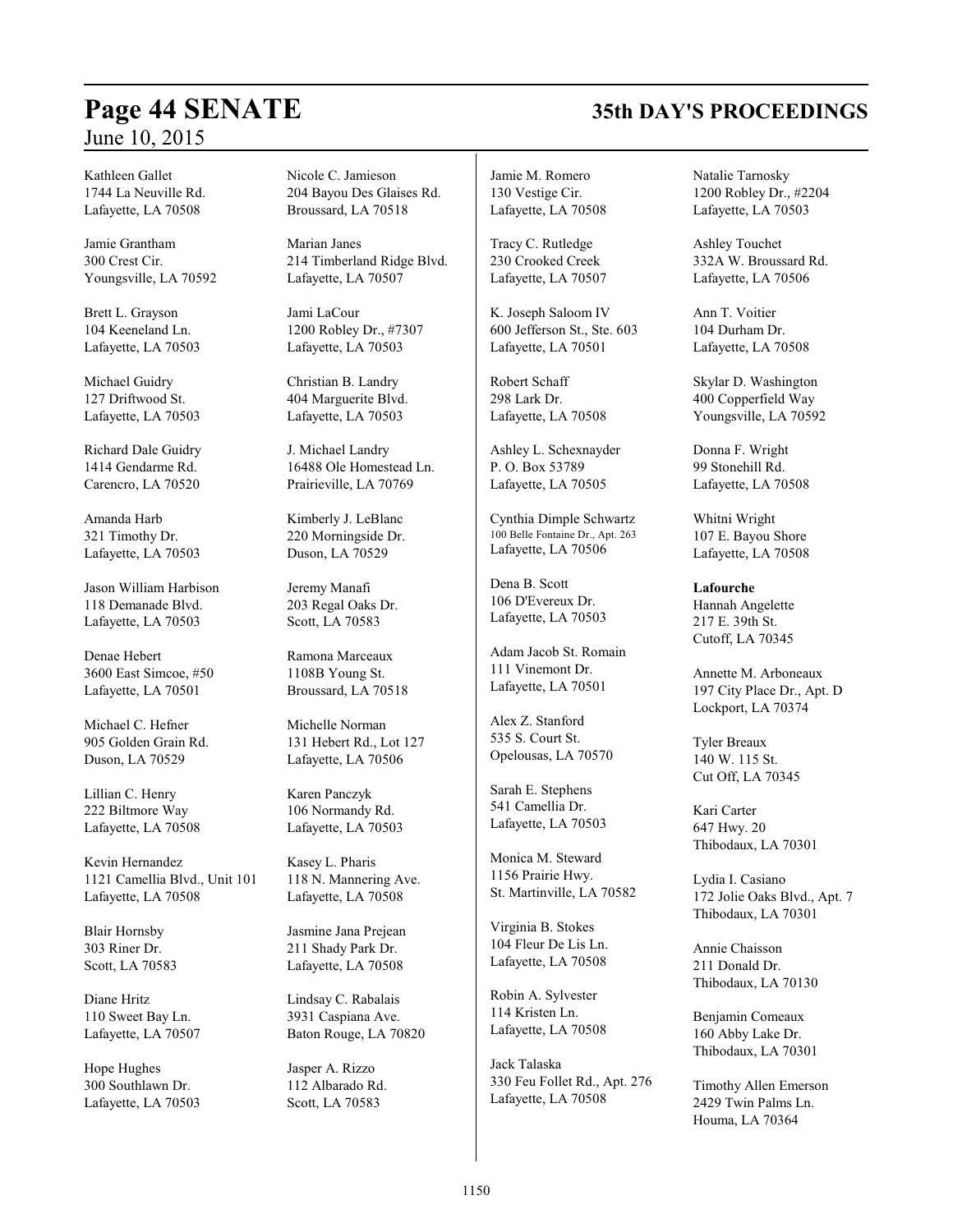### Mallory Fields 317 Greenwood Plantation Rd. Thibodaux, LA 70301

Shaun-Philip Joseph George 436 Cypress St. Raceland, LA 70394

Darcie Nadel 607 Catherine St. Lockport, LA 70374

Krystal L. Talghani 521 Roussell St. Houma, LA 70360

**LaSalle** Kamra Craig P. O. Box 1857 Jena, LA 71342

Paula T. House P. O. Box 1889 Jena, LA 71342

Dawn B. Stott P. O. Box 1022 Olla, LA 71465

**Lincoln** Rebekah Hardman-Wade 106 Ty Dr. Choudrant, LA 71227

Justin Kavalir 153 Old Wire Rd. Ruston, LA 71270

Danielle L. Schelmety 1024 Wedgewood Dr. Ruston, LA 71270

Michael Smith 3016 Canal St. Ruston, LA 71270

Lindsay Tomlinson 140 Liner St. Ruston, LA 71270

Emily Walker 1646 Hwy. 820 Choudrant, LA 71227 **Livingston** Leslie Bankston

33351 Ambrose Hoover Rd. Tickfaw, LA 70466

Lana H. Chandler 8990 Sharee Pl. Denham Springs, LA 70726

Laura W. Christensen 23786 Rosemont Ave. Denham Springs, LA 70726

Lesa Coberly 32400 N. Doyle Rd. Holden, LA 70744

Jennifer Cox 22608 LA Hwy. 16 Denham Springs, LA 70726

J. Mchugh David Jr 1474 Willow Oak Dr. Denham Springs, LA 70726

Jessica DeVillier 547 Una St. Denham Springs, LA 70726

David Anthony Dominique 11447 Hampton Ct. Denham Springs, LA 70726

Doran L. Drummond 701 Main St. Baton Rouge, LA 70802

Kelly L. Falgout 12430 River Highlands Dr., Unit D St. Amant, LA 70774

Bryanne Farr 9136 Kanawha Ct. Denham Springs, LA 70726

Angela Gasquet 32010 Cane Market Rd. Walker, LA 70785

Kendall H. Gatechair 12240 Greenbriar Dr. Walker, LA 70785

Sheena Gauthreaux 33427 Harmony Way Springfield, LA 70462 Ursula Tress Green P. O. Box 757 Watson, LA 70786

Leigh Henry 9174 Chouteau Ct. Denham Springs, LA 70726

Stephanie Hoyt 23767 LA Hwy. 42 Livingston, LA 70754

Jennifer B. Hunt 25902 Stonehenge Dr. Denham Springs, LA 70726

Jeannette Vest Hutchison 25755 Hwy. 42 Holden, LA 70744

Olivia Keen 33781 Clinton Allen Rd. Denham Springs, LA 70706

Morgan Kelley 21165 Waterfront E. Dr. Maurepas, LA 70449

Christopher Leger 26042 Glenbrooke Dr. Denham Springs, LA 70726

Drake Lewis 12782 Jimmy Dr. Denham Springs, LA 70726

Mandi Mashon 10123 Garden Oaks Ave. Denham Springs, LA 70706

Erica McLin-Wilson 36164 Lynchburg Dr. Denham Springs, LA 70706

Angele Mixson 1602 Gardner Ave. Denham Springs, LA 70726

Jacob S. Simpson P. O. Box 3197 Baton Rouge, LA 70821

Anne G. Virgets 17675 Hwy. 16 Port Vincent, LA 70726 Angelicia Wagner

29861 Emmett Ln. Albany, LA 70711

Stacey Nicole Owens Walton 12874 Pleasant Ridge Dr. Walker, LA 70785

Faye Wesley 1440 Cottonwood Dr. Denham Springs, LA 70726

Elizabeth Willson 8591 United Plaza, Ste. 320 Baton Rouge, LA 70809

Devin J. Zito 7117 Florida Blvd. Baton Rouge, LA 70809

**Morehouse**

Alexandra Barham P. O. Box 81 Oak Ridge, LA 71264

Barbara Sharik 16813 McGinty Rd. Jones, LA 71250

**Natchitoches** Howard E. Conday Jr. 1163 Bermuda Rd.

Natchez, LA 71456 Rachel Morgan

482 Stiles Rd. Campti, LA 71411

**Orleans** Robert S. Abdalian 2118 Dublin St. New Orleans, LA 70118

James Gary Albertine III 1317 Chartres St. New Orleans, LA 70116

Logan Schonekas Albertine 1100 Poydras St., Ste. 1405 New Orleans, LA 70163

John Almerico 6658 Marshall Foch St. New Orleans, LA 70124

Dustin C. Alonzo 3813 Dumaine St. New Orleans, LA 70119

# **35th DAY'S PROCEEDINGS Page 45 SENATE** June 10, 2015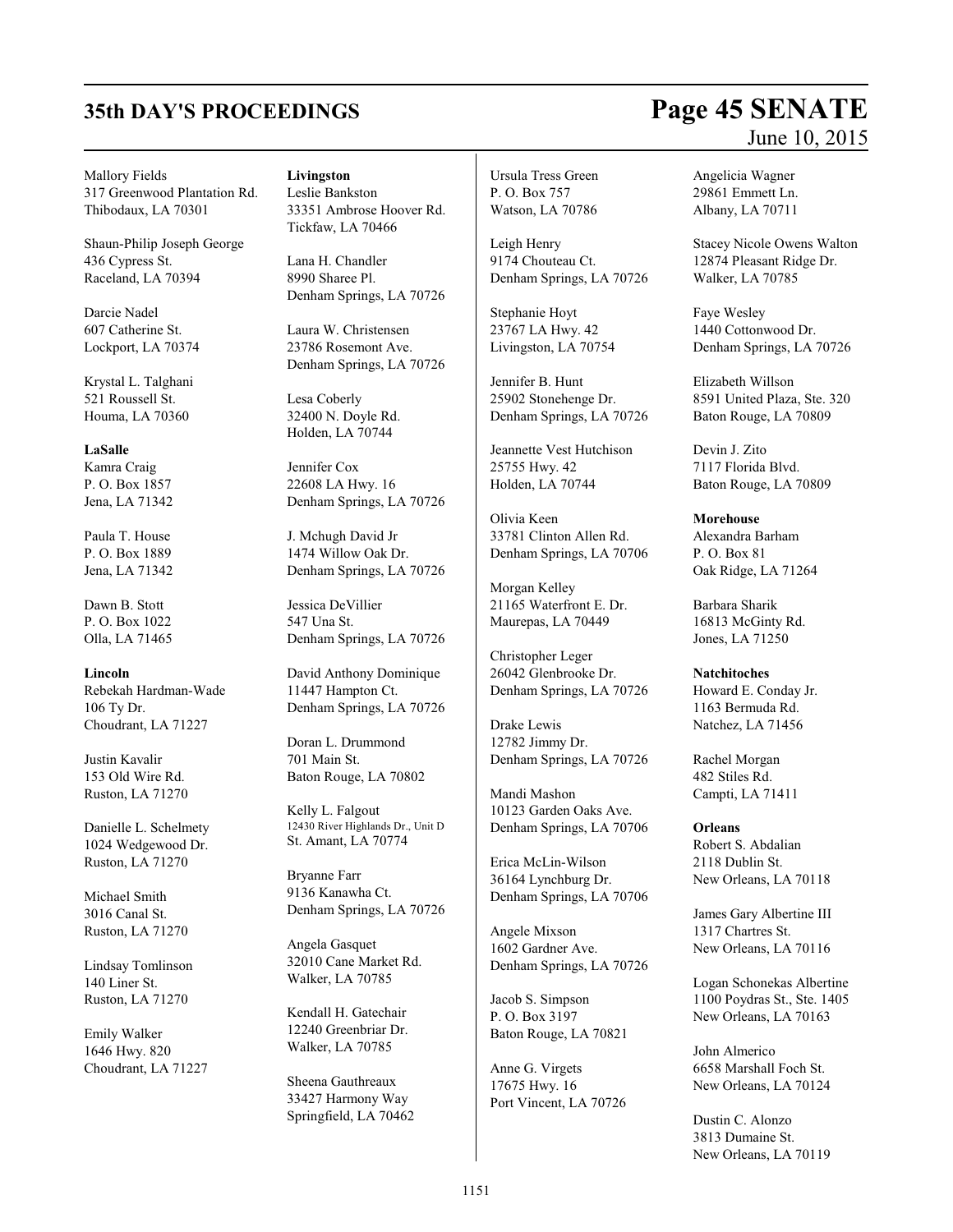## **Page 46 SENATE 35th DAY'S PROCEEDINGS**

Anna Arkin-Gallagher 936 Moss St. New Orleans, LA 70119

Mark Berel Badanowski 6311 Tchoupitoulas St. New Orleans, LA 70118

Andrew Baer 755 Magazine St. New Orleans, LA 70130

Erin E. Bambrick 701 Poydras St., Ste. 5000 New Orleans, LA 70139

Travis Beaton 750 Louisiana Ave., Apt. C New Orleans, LA 70115

Stephanie Beaugh 421 Loyola Ave., Rm. 315 New Orleans, LA 70112

Juan P. Bernal 923 Louisiana Ave. New Orleans, LA 70115

William R. Bishop 4434 Baronne St. New Orleans, LA 70115

Barry J. Bleichner II 302 Pine St. New Orleans, LA 70118

Catherine M. Blume 201 St. Charles Ave., Ste. 3700 New Orleans, LA 70170

Richard Bolte 4827 Perrier St. New Orleans, LA 70115

Delisha Boyd 55 Fairway Oaks Dr. New Orleans, LA 70131

Samuel Thomas Brandao 1010 Common St., Ste. 1400A New Orleans, LA 70112

Dixon Brown 7041 Magazine St. New Orleans, LA 70118 Camille R. Bryant 1718 Short St. New Orleans, LA 70118

Taylor M. Burnham 3030 Joseph St. New Orleans, LA 70125

Patrick R. Busby 3813 Coliseum St. New Orleans, LA 70115

Lindsay Calhoun 4428 St. Ann St. New Orleans, LA 70119

Michael C. Canseco 3109 Jefferson Ave. New Orleans, LA 70125

Laura E. Carlisle 836 Desire St. New Orelans, LA 70117

Giacomo A. Castrogiovanni P. O. Box 24476 New Orleans, LA 70184

Cody W. Cervantes 419 S. Bernadotte St. New Orleans, LA 70119

Mark J. Chaney III 601 Poydras St., 12th Fl. New Orleans, LA 70130

Dustin Michael Chimento 1205 St. Charles Ave., Apt. 309 New Orleans, LA 70130

Ryan Christiansen 7461 Cameo St. New Orleans, LA 70124

Jeffrey Clement Jr. 2129 Valmont St. New Orleans, LA 70115

Kieone Cochran 3432 Loyola Ave. New Orleans, LA 70115

Rachael M. Coe 909 Poydras St., Ste. 1500 New Orleans, LA 70112

Sarah Coleman 1725 Second St. New Orleans, LA 70113

Ashley Collins 3609 Milan New Orleans, LA 70125

John Scott Connors 1832 Constantinople St. New Orleans, LA 70115

Thomas H. J. Cook 3501 N. Causeway Blvd., Ste. 400 Metairie, LA 70002

Avery Cootes 4136 Iberville St. New Orleans, LA 70119

Paul Cordes III 601 Poydras St., Ste. 2600 New Orleans, LA 70130

Joshua Cox 909 Poydras, Ste. 2400 New Orleans, LA 70112

Jason Culotta 201 St. Charles Ave., Ste. 5100 New Orleans, LA 70170

Victor Dantin 909 Poydras St., 20th Fl. New Orleans, LA 70112

Ja'Net L. Davis 2028 Oretha Castle Haley New Orleans, LA 70113

Lauren Masur Davis 6500 Center St. New Orleans, LA 70130

Margaret Davis 4132 St. Charles Ave., Apt. C-5 New Orleans, LA 70115

Robert A. Davis 4600 Laurel St., Apt. 6 New Orleans, LA 70115

Zachary Delerno 6577 General Diaz St. New Orleans, LA 70124 Adam M. Dennis 4209 Fontainebleau Dr. New Orleans, LA 70125

Sarah C. Douglas 43 Yellowstone Dr. New Orleans, LA 70131

Robert J. Dressel 837 Royal St., Apt. J New Orleans, LA 70116

Atia Durand 4715 Odin St. New Orleans, LA 70126

Ashley A. Edwards 600 1st St. New Orleans, LA 70130

Elizabeth A. Elliott 500 Poydras St., Rm. C-556 New Orleans, LA 70130

John Robert Ellis 800 St. Charles Ave., Apt. 307 New Orleans, LA 70130

Michael Andrew Foley 6500 Carlson Dr. New Orleans, LA 70122

Byron M. Forrest 8140 Freret St. New Orleans, LA 70118

Donovan Francis 1515 Poydras St., Ste. 2195 New Orleans, LA 70112

Amanda Gartner Franklin 3438 Vincennes Pl. New Orleans, LA 70125

Dwayne Franklin Jr. 437 S. Rendon St. New Orleans, LA 70119

Courtney French 2609 General Pershing St. New Orleans, LA 70115

Kevin Frey 650 Poydras St., Ste. 2230 New Orleans, LA 70130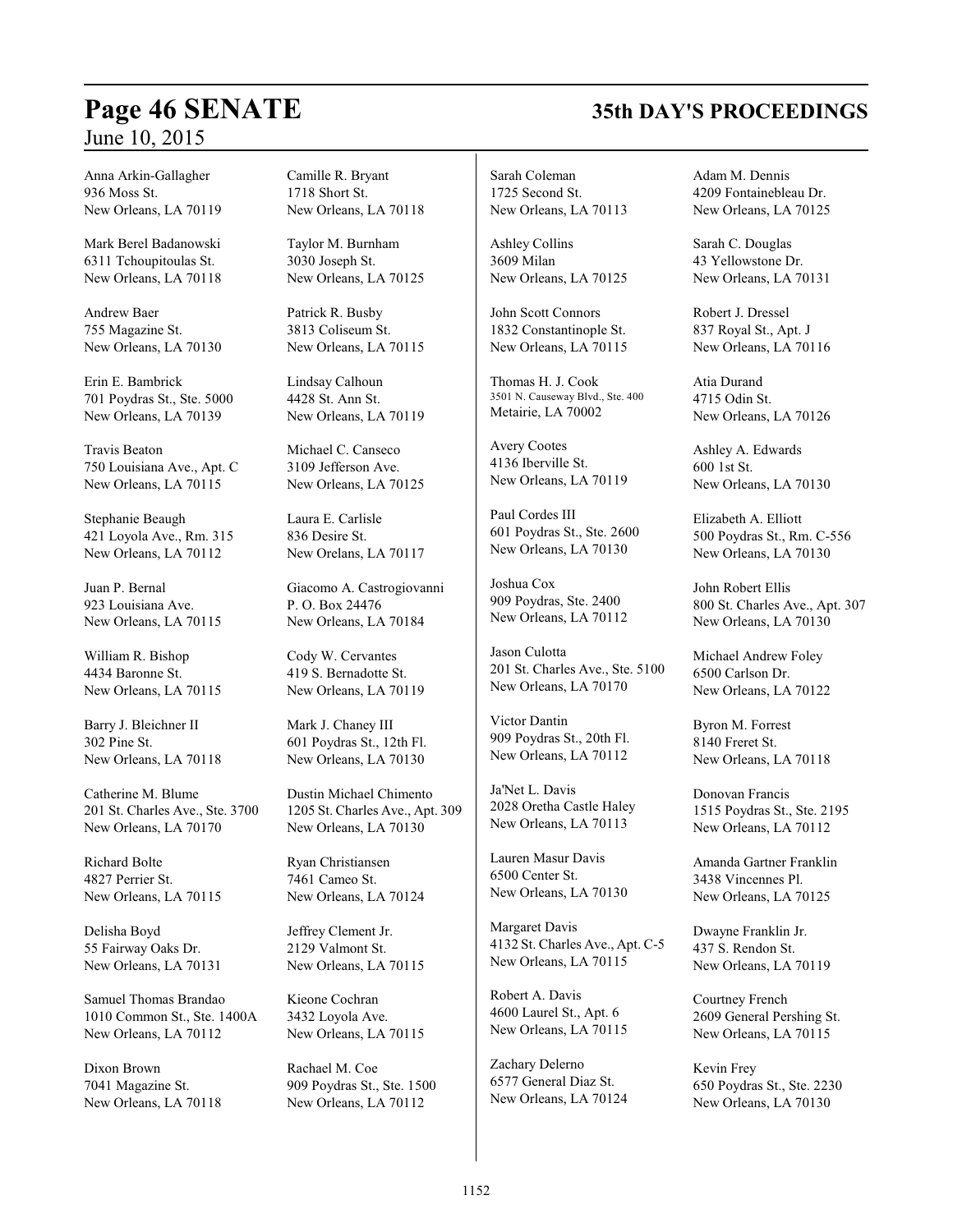Gretchen A. Fritchie 5202 Coliseum St. New Orleans, LA 70115

Bernard C. Fruge III 3043 Burgundy St. New Orleans, LA 70117

Erin K. Fuenning 1100 Poydras St., Ste. 2602 New Orleans, LA 70163

Samuel Fuller 1319 Amelia St., Apt. B New Orleans, LA 70115

Mary Gaber 540 Elmwood Park Blvd. New Orleans, LA 70123

Beau Garon 3421 N. Causeway Blvd., Ste. 408 Metairie, LA 70002

Lauren Z. Garvey 1515 Poydras St., Ste. 1900 New Orleans, LA 70112

Ryan Gaudet 900 Robert E. Lee Blvd. New Orleans, LA 70124

Abigail Gerrity 4305 Annunciation St. New Orleans, LA 70115

Gillian Gibbs 930 Poydras St., Townhouse #1 New Orleans, LA 70112

Jonathan Giepert 4603 S. Carrollton Ave. New Orleans, LA 70119

Phyllis E. Glazer 612 Julia St., Apt. G New Orleans, LA 70130

Nicolas Gonzalez 2620 Chippewa St. New Orleans, LA 70130

Kristopher M. Gould 704 Carondelet St. New Orleans, LA 70130 Matthew Greig 3114 Canal St. New Orleans, LA 70119

Lauren A. Guichard 400 Poydras St., 30th Fl. New Orleans, LA 70130

Sara Guruswamy 6060 Camp St. New Orleans, LA 70118

Gordon Guthrie III 4218 Perrier St. New Orleans, LA 70115

Adrienne B. Haines 2450 Severn Ave., Ste. 200 Metairie, LA 70001

Matthew K. Handy 4220 Canal St. New Orleans, LA 70119

Michael Harris 725 Robert St. New Orleans, LA 70115

Roddrick Harrison 4627 Franklin Ave. New Orleans, LA 70122

Amber Heller 4322 Cleveland Ave. New Orleans, LA 70119

Kristin E. Hendricks 2321 Octavia St. New Orleans, LA 70115

Dmark Hunter P. O. Box 791052 New Orleans, LA 70179

Elizabeth Hyman 732 Cherokee St., Apt. 208 New Orleans, LA 70118

Mummi Ibrahim 1602 S. Rampart St. New Orleans, LA 70113

Shawon Jackson Bernard 5501 Norgate Dr. New Orleans, LA 70127

Devonn Jarrett 5901 Wright Rd. New Orleans, LA 70128

Gary W. Johnson 32 E. Airline Hwy. Kenner, LA 70062

Margarett A. Johnson 7316 Green St. New Orleans, LA 70118

Marne A. Jones 601 Poydras St., Ste. 220 New Orleans, LA 70130

Michael Karam 2708 Urquhart St. New Orleans, LA 70117

Nicole Celia Katz 1100 Poydras St., Ste. 2300 New Orleans, LA 70163

Christopher Kaul 6920 General Diaz St. New Orleans, LA 70124

Jeffrey Darren Kessler 909 Poydras St., Ste. 2800 New Orleans, LA 70112

Julia Khani 344 St Joseph St., Apt. 311 New Orleans, LA 70130

James Vance King III One Galleria Blvd., Ste. 1400 Metairie, LA 70001

Emma Kingsdorf 6335 General Diaz St. New Orleans, LA 70124

Andrew B. Kingsley 830 Mandeville St. New Orleans, LA 70117

Amanda Klevorn 302 Arabella St. New Orleans, LA 70115

Dylan Knoll 437 Belleville St. New Orleans, LA 70114

# **35th DAY'S PROCEEDINGS Page 47 SENATE** June 10, 2015

Justin LaCour 1501 General Taylor St., Apt. C New Orleans, LA 70115

Joseph B. Landry Jr. 6368 General Diaz St. New Orleans, LA 70124

Matthew Langenberg 915 St. Louis St. New Orleans, LA 70112

Anthony LaPierre 57 Curtis Dr. New Orleans, LA 70126

Luke LaRocca 1100 Poydras St., 30th Fl. New Orleans, LA 70163

Dylan T. Leach 331 N. Rendon St., Apt. A New Orleans, LA 70119

Chad Duke Lederman 7814 Spruce St. New Orleans, LA 70118

Laura Leggette 1010 Common St., Ste. 1950 New Orleans, LA 70112

Jessica Lehman 3443 Esplanade Ave., #750 New Orleans, LA 70119

Daniel E. Levy 3850 Causeway Blvd., Ste. 1000 Metairie, LA 70002

Stephanie Lewis 4703 Music St. New Orleans, LA 70122

Timothy Lithgow 6001 France Rd. New Orleans, LA 70126

Erica May Lotz 424 Harrison Ave. New Orleans, LA 70124

Amanda Howard Lowe 3020 Calhoun St. New Orleans, LA 70118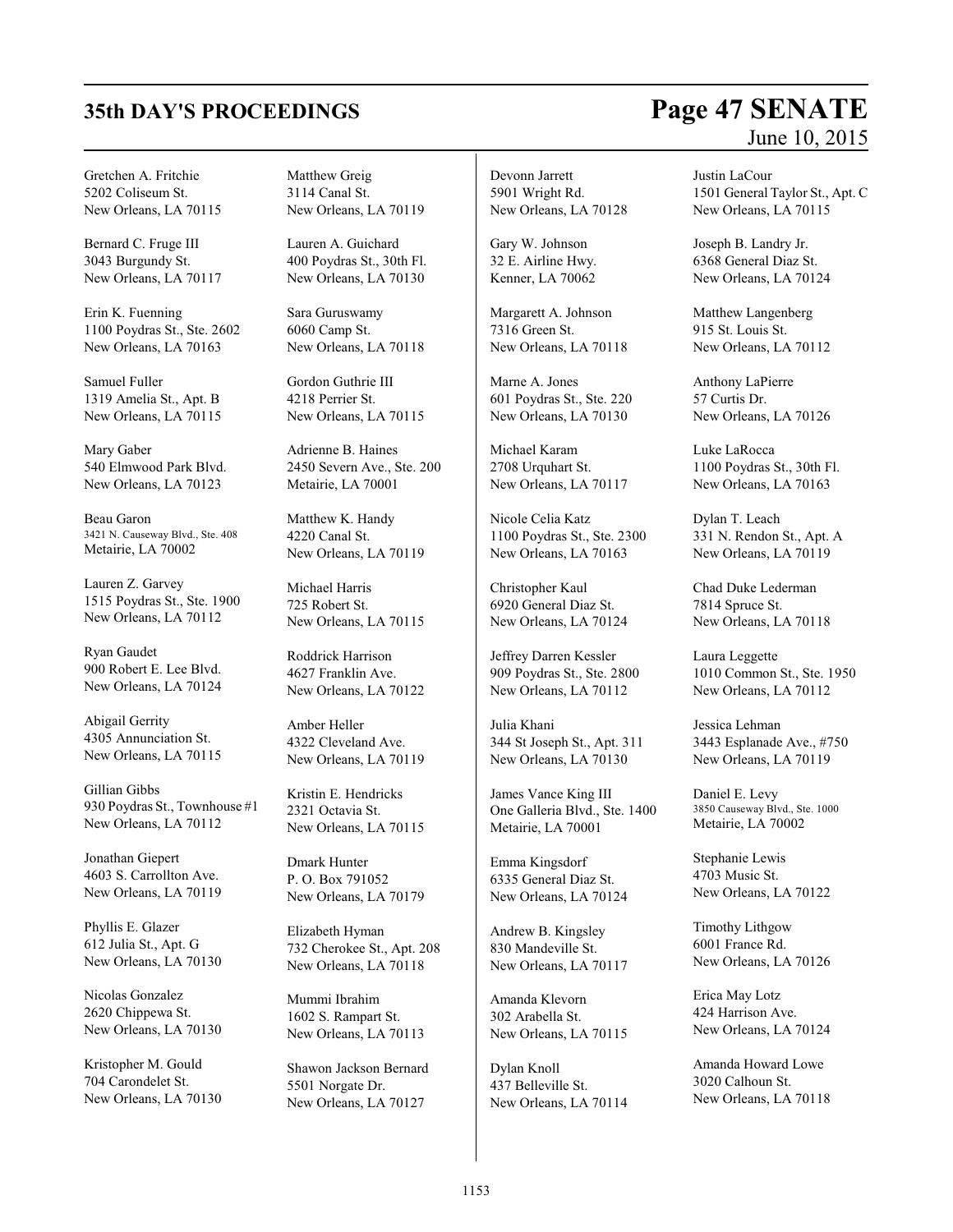## **Page 48 SENATE 35th DAY'S PROCEEDINGS**

Robert Lucas Lumpkin 2720 Coliseum St., Apt. 4 New Orleans, LA 70130

Carolan D. Luning 6036 Perrier St. New Orleans, LA 70118

Donald Irwin Mackenroth Jr. 2406 Broadway St. New Orleans, LA 70125

Jacqueline Blue Maher 2706 Aubry St. New Orleans, LA 70119

Amanda Lea Maillet 3211 Lafitte Ave. New Orleans, LA 70119

Aubrey Mansour 1303 Arabella St. New Orleans, LA 70115

Samira Jones Marigny 1485 Steeple Chase Ln. New Orleans, LA 70131

Michael L. Martin 3928 Dumaine St. New Orleans, LA 70119

Ryan Martin 1739 General Taylor St. New Orleans, LA 70115

Katherine May 4705 Palmyra St. New Orleans, LA 70119

David McBride 3940 Mimosa Dr. New Orleans, LA 70131

Meredith Faust McDermott 5322 Coliseum St. New Orleans, LA 70115

Jordan McFaull 212 Loyola Ave., Apt. 1002 New Orleans, LA 70112

Celina McGehee 520 Bellecastle St. New Orleans, LA 70115 Michael McKenna 5223 Pratt Dr. New Orleans, LA 70122

William Sean McQueen 1013 N. Causeway Blvd., Ste. 201 Metairie, LA 70001

Kara Kinser McQueen-Borden 201 St. Charles Ave., 50th Fl. New Orleans, LA 70170

Shaun Mena 819 N. Rendon St. New Orleans, LA 70119

Megan C. Misko 201 St. Charles Ave., 45th Fl. New Orleans, LA 70170

Arthur Bernard Mitchell IV 4635 Music St. New Orleans, LA 70122

Paul C. Mitchell III 1903 S. Dupre New Orleans, LA 70125

Casey William Moll 55 Gull St. New Orleans, LA 70124

Frances Montegut 909 Poydras St., Ste. 1600 New Orleans, LA 70112

Jared A. Mouradian 3850 N. Causeway Blvd., Ste. 900 Metairie, LA 70002

Emily Mueller 2020 Burdette St. A New Orleans, LA 70118

Rose Murray 601 Poydras St., #2655 New Orleans, LA 70130

Kimberly Newberry 1340 Poydras St., Ste. 1700 New Orleans, LA 70112

Steven Newton 650 Poydras St., Ste. 2230 New Orleans, LA 70130

Ellen C. Noble 2419 Upperline St. New Orleans, LA 70115

Beth Deanne Normile 325 N. Bernadotte St. New Orleans, LA 70119

Marian H. O'Brian 3966 Laurel St. New Orleans, LA 70115

Mary Ann O'Brien 601 Iberville St., Apt. 405 New Orleans, LA 70130

Sara L. Ochs 732 Cherokee St., Apt. 101 New Orleans, LA 70118

G. Fred Ours 8328 S. Claiborne Ave. New Orleans, LA 70118

Adriano Pacifici 527 Fern St. New Orleans, LA 70118

Mariana Palladino 5587 Jacquelyn Ct. New Orleans, LA 70124

Jonathan David Parker 2400 Magazine St., Apt. #7 New Orleans, LA 70130

Brian Pena 828 Valmont New Orleans, LA 70115

Kathy C. Peneguy 6358 Orleans Ave. New Orleans, LA 70124

D'Ann R. Penner 1227 Chartres St. New Orleans, LA 70116

Kerri A. Pepper P. O. Box 40052 Baton Rouge, LA 70835

Karen Carter Peterson 521 Baronne St., Unit 408 New Orleans, LA 70113

Olivia W. Philipp 923 Bellecastle St. New Orleans, LA 70115

Nathaniel Phillips 427 33rd St. New Orleans, LA 70124

Sara E. Porter 2025 Calhoun St. New Orleans, LA 70118

Emily Posner 1649 N. Robertson New Orleans, LA 70116

Philip Michael Powell 238 Vallettee St., Apt. A New Orleans, LA 70114

Kelly Elizabeth Ransom 827 Spain St. New Orleans, LA 70117

Emily Ratner 316 S. Dorgenois St. New Orleans, LA 70119

Leslie Johns Ray 601 Poydras St., Ste. 2775 New Orleans, LA 70130

Trudy S. Rebert 3107 Dauphine St. New Orleans, LA 70117

Ramesh Reddy 6037 Perrier St. New Orleans, LA 70118

Graham Rees 7107 Maple St. New Orleans, LA 70118

Michelle Rees 6001 Milne Blvd. New Orleans, LA 70124

Jennifer Reif 1340 Poydras, Ste. 1700 New Orleans, LA 70112

Jonathan Reynolds 4141 N. Miro St. New Orleans, LA 70117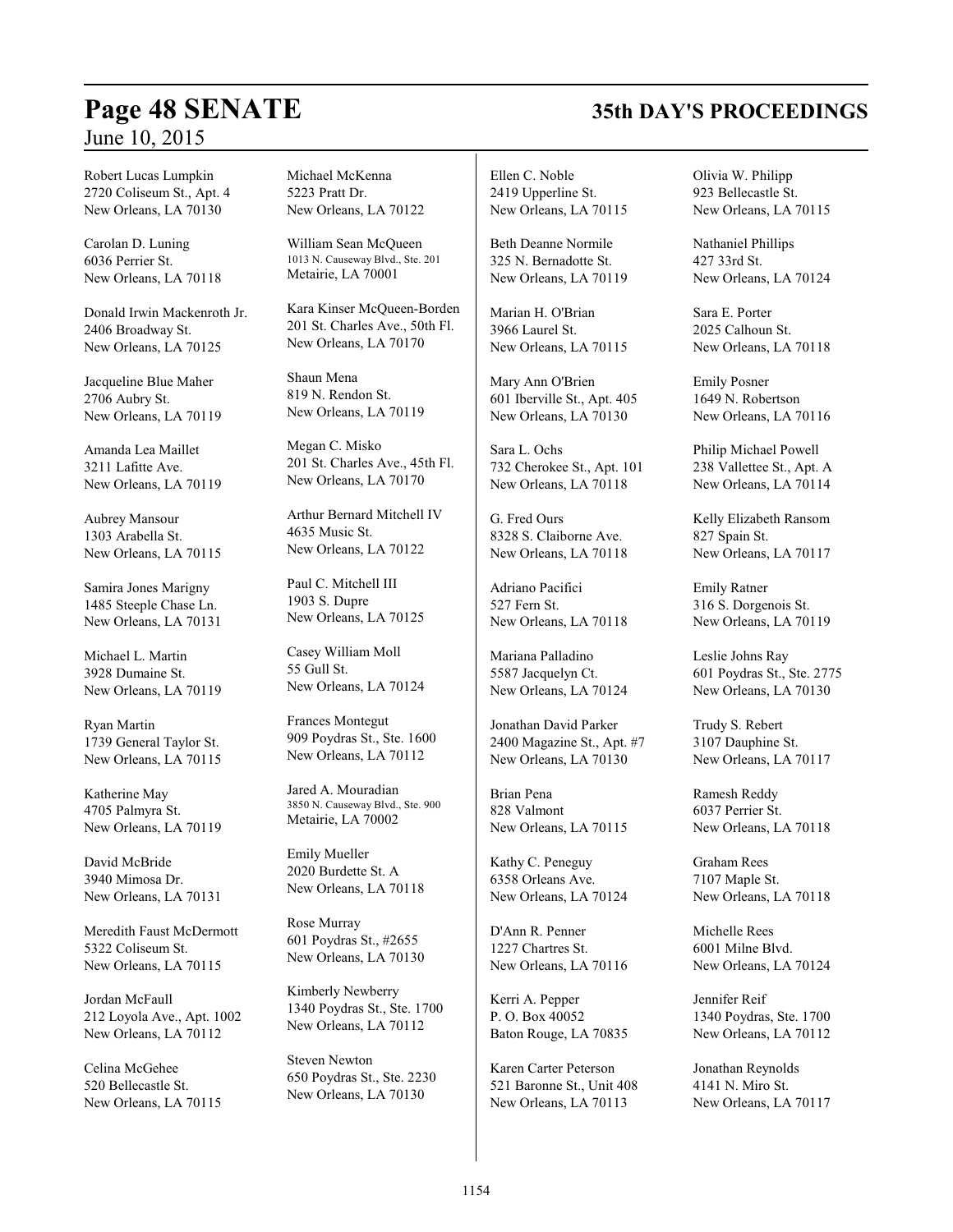# **35th DAY'S PROCEEDINGS Page 49 SENATE** June 10, 2015

Reagan Reynolds 201 St. Charles Ave., Ste. 3702 New Orleans, LA 70170

Carol Ann Ricard 4201 Woodland Dr. New Orleans, LA 70131

Catherine Rieder 1550 Second St., Unit 6-C New Orleans, LA 70130

Stephanie Riemer 1742 Oriole St. New Orleans, LA 70122

Ashley K. Rosenbloum 2770 Orchid St. New Orleans, LA 70119

Alex Rothenberg 3117 Annunciation St. New Orleans, LA 70115

Skylar Rudin 1615 Poydras St., Ste. 1300 New Orleans, LA 70112

Danny Russell 622 Baronne St. New Orleans, LA 70113

Bevan W. Sabo 2030 St. Charles Ave. New Orleans, LA 70130

Anna E. Sanders 2032 Baronne St. New Orleans, LA 70113

Leigh Ann Schell 1615 Poydras St., Ste. 1300 New Orleans, LA 70112

Randi Schexnayder 1623 Marengo St. New Orleans, LA 70115

Eleanor Schilling 909 Poydras St., Ste. 1600 New Orleans, LA 70112

Ashley U. Schmidt 1750 South Ln., Ste. 1 Mandeville, LA 70471

David Schroeter 701 Poydras St., Ste. 4800 New Orleans, LA 70139

Nyka M. Scott 735 Delachaise St. New Orleans, LA 70115

W. Briggs Scott 2030 St. Charles Ave. New Orleans, LA 70130

Jennifer Seiler 5527 General Diaz St. New Orleans, LA 70124

Mathilde V. Semmes 650 Poydras St., Ste. 2105 New Orleans, LA 70130

Teva Sempel 5213 Airline Dr. Metairie, LA 70001

Alexandra Serpas 3933 Prytania St., Apt. A New Orleans, LA 70115

Matthew A. Sherman One Galleria Blvd., Ste. 1100 Metairie, LA 70001

Michael Shlansky 650 Poydras St., Ste. 2750 New Orleans, LA 70130

Ronald J. Sholes Jr 3532 Louisiana Ave. Pkwy. New Orleans, LA 70125

Charles Smith 601 Poydras St., Ste. 1200 New Orleans, LA 70130

David Smith 1726 Pine St., Apt. A New Orleans, LA 70118 Elisabeth Smith 326 S. Cortez New Orleans, LA 70119

Nicole M. Smith 2600 Calhoun St. New Orleans, LA 70118

Jessica Snyder 3223 Banks St. New Orleans, LA 70119

Erin C. Spears 11296 Notaway Ln. New Orleans, LA 70128

Justin Buford Stone 1025 Leontine St. New Orleans, LA 70115

Taylor C. Stone 917 Montegut St. New Orleans, LA 70117

Brandi Lou Studer 1029 Mazant New Orleans, LA 70117

Daniel Sullivan 1014 Thalia St. New Orleans, LA 70130

John B. Tarlton 432 S. Bernadotte St. New Orleans, LA 70119

Cherie E. Teamer 1315 S. Jefferson Davis Pkwy. New Orleans, LA 70125

Monique M. Teixeira 701 Octavia St. New Orleans, LA 70115

Carol B. Theall 743 Gause Blvd. Slidell, LA 70458

Erica Therio 909 Poydras St., 24th Fl. New Orleans, LA 70112

Caroline Thomas 650 Poydras St., Ste. 2150 New Orleans, LA 70130

Laura Thornton 636 Baronne St. New Orleans, LA 70113

Gizelda Mary Toomer 4742 Gabriel Dr. New Orleans, LA 70127

David J. Topping 1100 Poydras St., Ste. 2700 New Orleans, LA 70163

Thao Tran 14349 Chef Menteur Hwy., Apt. E New Orleans, LA 70129

Denise H. Trimble 650 Poydras St., Ste. 1600 New Orleans, LA 70130

Emily C. Trostle 924 Port St. New Orleans, LA 70117

Joshua Vanderhooft 900 Fern St. New Orleans, LA 70118

Dominique L. Verner 23932 Teakwood Dr. Denham Springs, LA 70726

Collin Wade 324 S. Pierce New Orleans, LA 70119

Corinne E. Warren 1631 Esplanade Ave., Apt. H New Orleans, LA 70116

Jennifer Webre 7 Emile Ave. Kenner, LA 70065

Evan J. Weems 7831 Sycamore St. New Orleans, LA 70118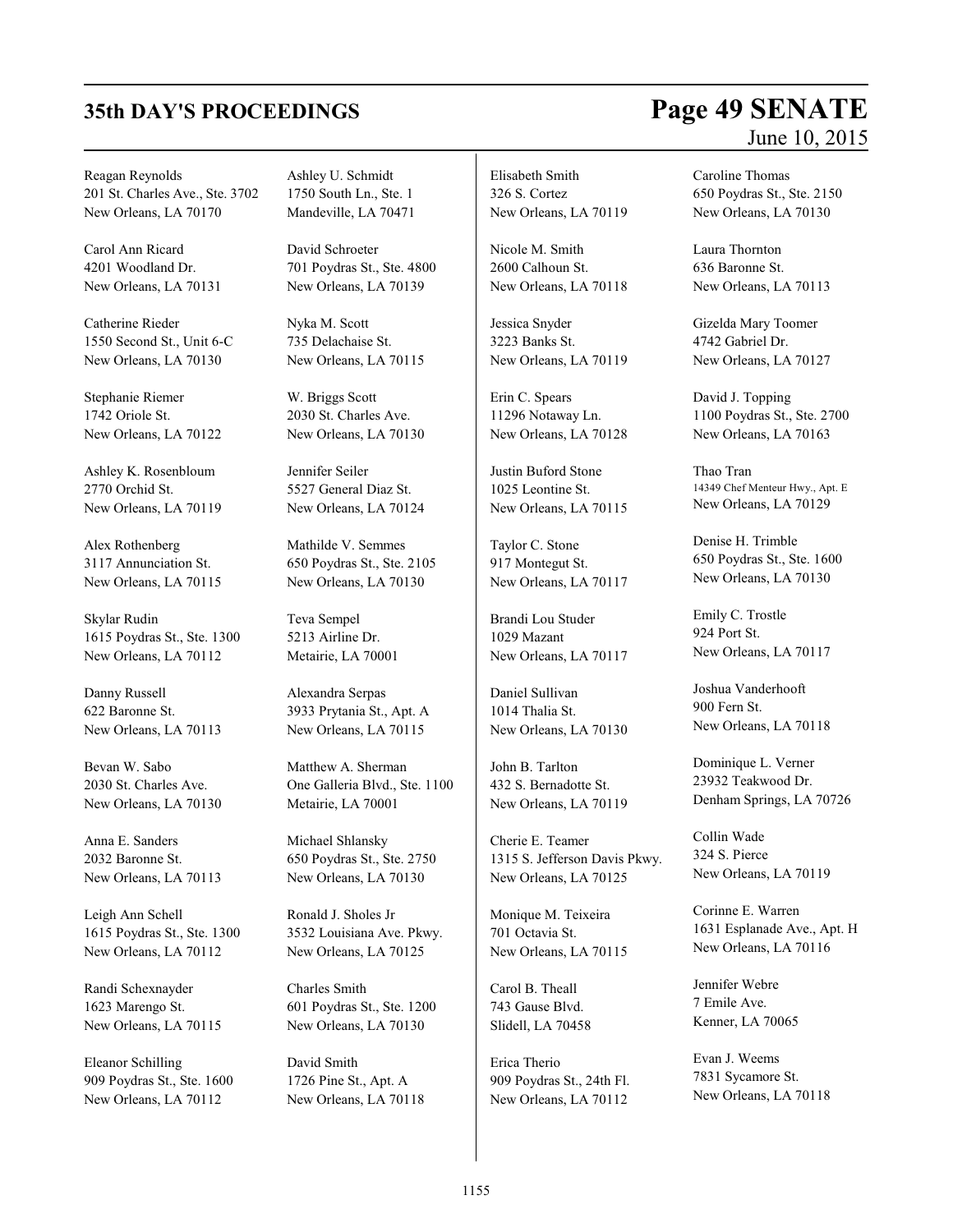# **Page 50 SENATE 35th DAY'S PROCEEDINGS**

Tyler L. Weidlich 404 Notre Dame St., Unit 24 New Orleans, LA 70130

Leopold Weill III 6479 Marshall Foch St. New Orleans, LA 70124

Betty H. Wells 4200 St. Anthony Ave. New Orleans, LA 70122

Katherine B. Wells 3817 Coliseum St. New Orleans, LA 70115

Margaret Welsh 3516 Chestnut St. New Orleans, LA 70115

Sarah Wild 6724 Ave. A New Orleans, LA 70124

Trey Williams 1107 S. Peters St., Unit 411 New Orleans, LA 70130

Patrick H. Willis 1938 State St. New Orleans, LA 70118

Erica Davis Wilson 421 Loyola Ave., Rm. 403 New Orleans, LA 70112

Stephen C. Wolf 755 Magazine St. New Orleans, LA 70130

Jessica Wood 2822 Laurel St. New Orleans, LA 70115

Joshua T. Wood 201 St. Charles Ave., Ste. 5100 New Orleans, LA 70170

William Worsley 825 Baronne St. New Orleans, LA 70113 Billie Wray 6579 Canal Blvd. New Orleans, LA 70124

Joseph Yurgil 2413 Lowerline St. New Orleans, LA 70125

Elizabeth Zelaya 3850 N. Causeway Blvd., Ste. 1130 Metairie, LA 70002

**Ouachita** Lance Auttonberry 1800 Hudson Ln., Ste. 300 Monroe, LA 71201

Lisa McGivney Dixon 594 Ritter Rd. Calhoun, LA 71225

Brian Dollar P. O. Box 14310 Monroe, LA 71207

Bradley J. Evans 631 Felix Bamburg Rd. West Monroe, LA 71292

Amanda Gilmore 145 Tramm Rd. West Monroe, LA 71292

Laura Hennen 1505 Royal Ave. Monroe, LA 71201

Samuel Oldham Henry IV 502 Trenton St. West Monroe, LA 71291

Micki L. Hightower 115 Franklin Dr. West Monroe, LA 71292

Christopher S. Holtzclaw 3408 Claiborne Dr. Monroe, LA 71201

Dannah Holtzclaw 1805 Tower Dr. Monroe, LA 71201

Anthony Jerome Johnson 912 S. 17th St. Monroe, LA 71202

Benjamin F. Marshall IV 181 Roselawn Ave. Monroe, LA 71201

Jasmyne A. McConnell 623 Lakeshore Dr. Monroe, LA 71203

Christa Meggs 416 Fiddlers Creek Dr. West Monroe, LA 71291

Donecia Banks Miley 103 Comanche Cir. West Monroe, LA 71291

Ashley E. Morris 2704 Bayou Ln. Monroe, LA 71201

Amanda Nix 100 Adrian Dr. Monroe, LA 71203

Gregory Allan Placke 308 Summerville Ln. West Monroe, LA 71291

Michael Renneisen 1114 Riverside Dr. Monroe, LA 71201

Jacob Rennick 200 Washington St. Monroe, LA 71201

James Clint Rider 2401 Tower Dr. Monroe, LA 71201

Latoya Roberson 108 Winterpark Dr. West Monroe, LA 71292

Robin Saterfiel 401 Jim Arrant Rd. West Monroe, LA 71292 Sarah M. Smith 1408 S. Grand St. Monroe, LA 71202

John Daniel Stephens 1501 Milton St. Monroe, LA 71201

Jon Wages 134 Burney Dr. Monroe, LA 71203

Ashley Nicole Wilson 205 Knoll Creek Cir. West Monroe, LA 71291

Meagan Messina Woodard 100 Century Link Dr. Monroe, LA 71203

Elijah Young III 200 Washington St. Monroe, LA 71201

**Plaquemines** Jamie A. Hebert 28631 Hwy. 23 Port Sulphur, LA 70083

Davida Maise 2565 Breaux Ave. Harvey, LA 70058

**Pointe Coupee**

Chasity N. Olinde 8478 Island Rd. Ventress, LA 70783

**Rapides** Sarah Ambrose 1377 Hwy. 115 Deville, LA 71328

Tamera Branham 715 Post Oak Blvd. Alexandria, LA 71303

Evelyn Irene Breithaupt 2001 MacArthur Dr. Alexandria, LA 71301

D. Ray Causey 21 Science Hill Cemetery Rd. Glenmora, LA 71433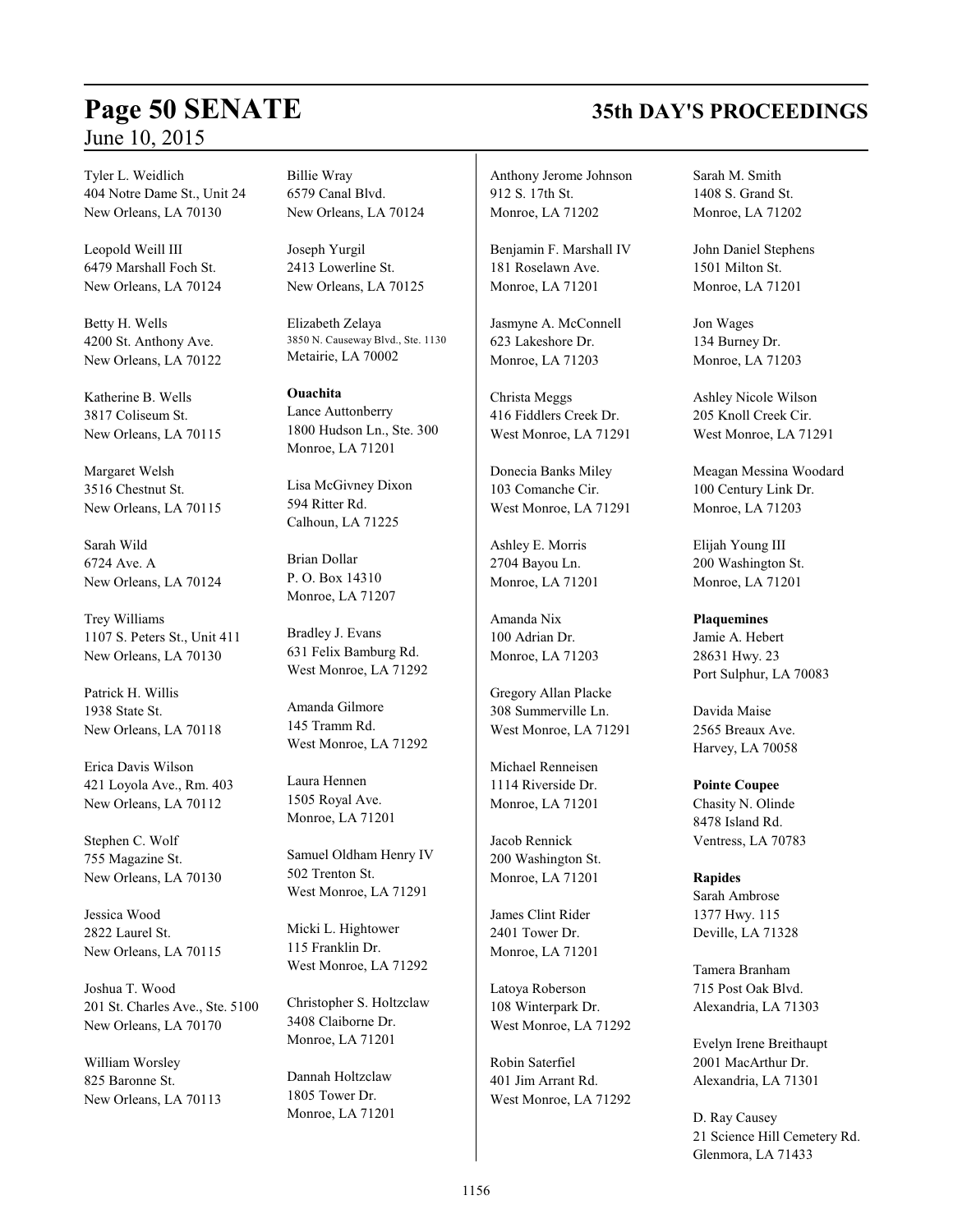Nila K. P. Coffey 9 Calvert Dr. Alexandria, LA 71301

Martha R. Crenshaw 2001 MacArthur Dr. Alexandria, LA 71301

Joshua Dara Jr. 2001 MacArthur Dr. Alexandria, LA 71307

Velma E. Dufour 676 Ward Rd. Boyce, LA 71409

Dacia K. Gray 1454 Peterman Dr. Alexandria, LA 71301

Charles Johnson Jr. 915 Third St. Alexandria, LA 71301

James Klock 363 Windermere Blvd., #117 Alexandria, LA 71303

Lisa Kay Lemmons 2318A N. MacArthur Dr. Alexandria, LA 71303

Theresa Ann Daniel Pacholik 56 Hooper Rd. Deville, LA 71328

Eric James Talley 711 Washington St. Alexandria, LA 71301

Mark Lane Windham 3600 Jackson St., Ste. 111 Alexandria, LA 71303

**Red River** Tresha Stanfill P. O. Box 1362 Coushatta, LA 71019

**Richland** Domani Levine 116 C G Greer Rd. Rayville, LA 71269 Dennis G. Stewart P. O. Box 935 Rayville, LA 71269

**St. Bernard** Kristin Barone 2424 Garden Dr. Meraux, LA 70075

Lezlie Caldarera 3316 Riverland Dr. Chalmette, LA 70043

Nicholas Cusimano 909 Poydras St., Ste. 2800 New Orleans, LA 70112

Janet L. Diecedue 2120 Brigade Dr. Chalmette, LA 70043

Erika Stelzer Faust 2900 Munster Blvd. Meraux, LA 70075

Lauren Peralta 4024 Najolia St. Meraux, LA 70075

Penny Hoffman Schallenberg 105 Nutria Dr. Arabi, LA 70032

Megan T. Suffern 62 Carolyn Ct. Arabi, LA 70032

Jessica Troxclair 2801 Meadow Dr. Violet, LA 70092

**St. Charles** Lauren M. Barletta 17 Hermitage Dr. Destrehan, LA 70047

Valerie Delatte 18 Mary St. Norco, LA 70079

Webb Jay 101 Madewood Dr. Destrehan, LA 70047 Donald L. Lichenstein III 809 Early St. Paradis, LA 70080

Orrin A. Marino P. O. Box 178 Destrehan, LA 70047

Naomi Carter Swanson 321 River Village Dr. Destrehan, LA 70047

Baron A. Tregle 170 Up The Bayou Rd. Des Allemands, LA 70030

**St. Helena** Mary S. Williams 768 Happy Hollow Ln. Greensburg, LA 70441

**St. John The Baptist** Tara D. Lennix 2109 N. Sugar Ridge Rd. LaPlace, LA 70068

Jessica Taormina 428 E. Boyd Dr., Apt. 4 Baton Rouge, LA 70808

Erika Thompson 25 Moss Dr. LaPlace, LA 70068

**St. Landry** Tena A. Boykin P. O. Box 630 Melville, LA 71353

Karnina Dargin 1103 Hwy. 182 Sunset, LA 70584

Beverly Fabacher 508 Credeur Rd. Cankton, LA 70584

Jessica Fontenot P. O. Box 1483 Port Barre, LA 70577

Donald Guidry Jr. 252 Ebony Dr. Opelousas, LA 70570

# **35th DAY'S PROCEEDINGS Page 51 SENATE** June 10, 2015

Ruby A. Lewis 114 W. Eliza St. Opelousas, LA 70570

Bernard Ray Minyard 103 Ray Ln. Church Point, LA 70525

Ogden L. Pitre 1229 McNeese St. Opelousas, LA 70570

Laura A. Signorelli 124 W. White St. Opelousas, LA 70570

Benjamin Trant P. O. Box 377 Grand Coteau, LA 70541

**St. Martin** Justin R. Cantu 607 Mavis St. Breaux Bridge, LA 70517

Denise S. Casey 1091 Rene O'Guidry Rd. Breaux Bridge, LA 70517

Michelle L. Chiasson 804 N.W. Evangeline Thruway Lafayette, LA 70501

Mary B. Gillespie 1085 Weeping Willow Dr. Breaux Bridge, LA 70517

Jane Labbie P. O. Box 90221 Lafayette, LA 70509

Michelle J. Picard 4911 Main Hwy. St. Martinville, LA 70582

Shari R. Pitman 1092 Nassans Rd. St. Martinville, LA 70582

Helen Usher 1019 Jean Lafitte St. Breaux Bridge, LA 70517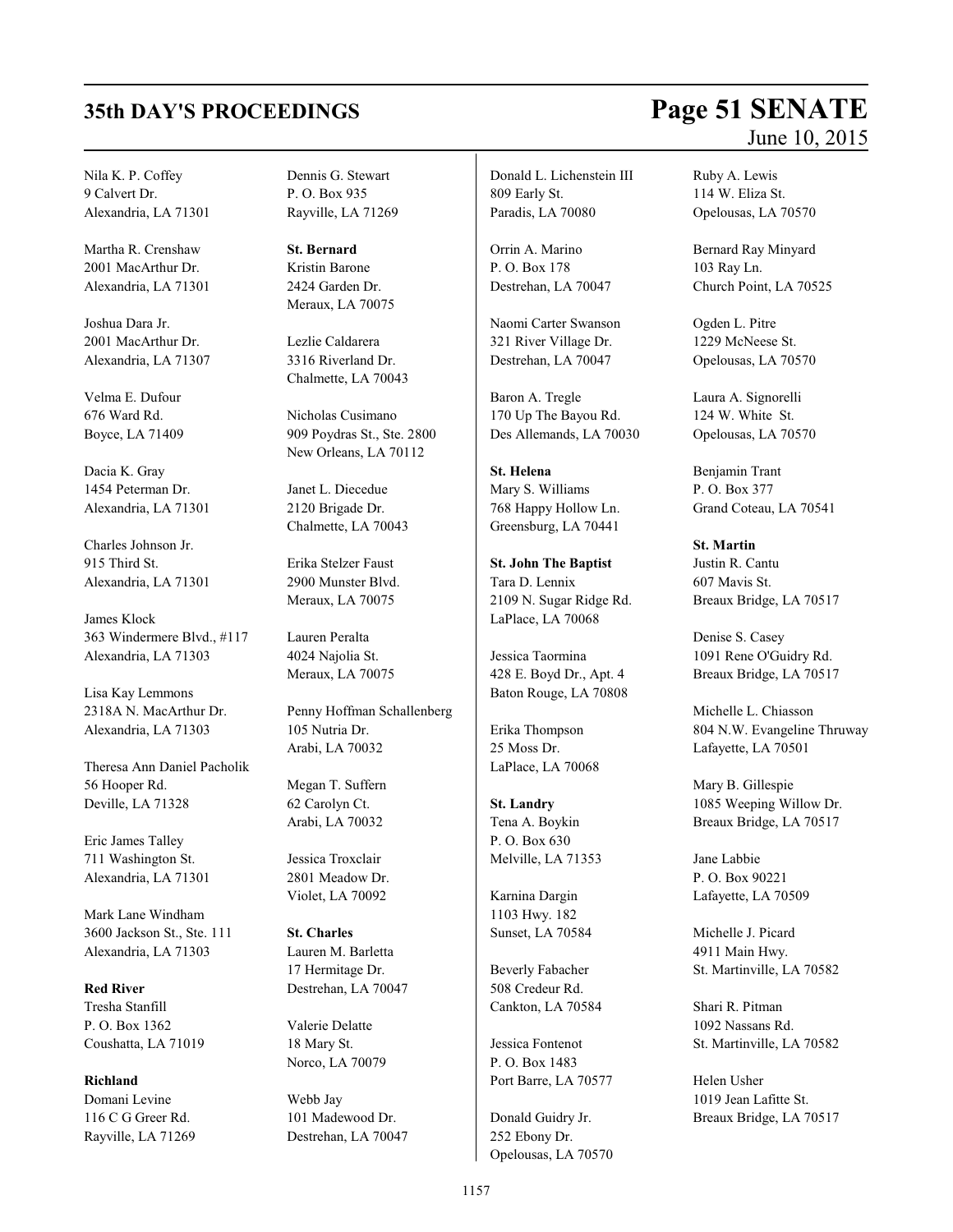### **St. Mary**

Rebecca Bertrand 2969 Hwy. 87 Franklin, LA 70538

**St. Tammany** Stephann Alker 1111 Hardy Dr. Covington, LA 70433

Ja'Juan Joseph Allen 137 Penn Mill Lakes Blvd. Covington, LA 70435

Joshua D. Allison 621 Woodburne Loop Covington, LA 70433

George H. Amann IV 131 Deloaks Rd. Madisonville, LA 70447

Kevin Michael Barnes Jr. P. O. Box 456 Madisonville, LA 70447

Angela J. Barron 35694 Garden Dr. Slidell, LA 70460

Pamela A. Boudreaux 69511 6th Ave. Covington, LA 70433

Sarabeth Bradley 1511 Dupard St. Mandeville, LA 70448

R. Monique Buras 4415 Shores Dr., Ste. 200 Metairie, LA 70006

Kristen L. Burge 460 Lotus Dr. N. Mandeville, LA 70471

Leo Caillier III 241 Empress Ct. Madisonville, LA 70447

Jeremy Call 215 Driftwood St. Mandeville, LA 70448 Robert J. Comeaux Jr. 110 Ivy Dr. Covington, LA 70433

Brian P. Cook 744 Beau Chene Dr. Mandeville, LA 70053

Larissa Corliss 238 Hummingbird Ln. Slidell, LA 70458

David Creighton 10170 King Rd. Folsom, LA 70437

Nicholas V. Cressy 132 Coffee St. Mandeville, LA 70448

Adam Neely Davis 365 Canal St., Ste. 2000 New Orleans, LA 70130

Jennifer Eddington 909 Great Southern Dr. Abita Springs, LA 70420

Sarah A. Farmer 113 Tallow Creek Blvd. Covington, LA 70433

Kirk J. Frosch 1748 N. Causeway Blvd. Mandeville, LA 70471

Suzanne Marie Ganier 1131 N. Causeway Blvd., Ste. 209 Mandeville, LA 70471

Teri-Ann Gross P. O. Box 153 Mandeville, LA 70470

John Habeeb 3000 W. Esplanade Ave., Ste. 200 Metairie, LA 70002

Cynthia Ann Hadley 1515 6th St. Slidell, LA 70458

Randee E. Heer 210 Nature Dr. Slidell, LA 70461

Sarah W. Hickman 3850 N. Causeway Blvd., Ste. 900 Metairie, LA 70002

Richard Gary Higgins Jr 906 W. 9th Ave. Covington, LA 70433

A. Marie Hillman 522 N. New Hampshire Covington, LA 70433

Christine B. Hutcherson 1100 N. CausewayBlvd., Ste. 1 Mandeville, LA 70471

Michael Ohara Jackson 30 Dahlia Dr. Covington, LA 70433

Anna Lellelid-Douffet 84607 Camus Ln. Covington, LA 70435

Katie N. Lewis 315 E. Kirkland St. Covington, LA 70435

Brian Lizana P. O. Box 2117 Slidell, LA 70459

Denise P. Mancuso 160 Chantilly Loop Pearl River, LA 70452

Molly Manieri 56345 McManus Rd. Slidell, LA 70461

Cary J. Menard P. O. Box 1821 Mandeville, LA 70470

Anthony R. Messina 672 Millikens Bend Covington, LA 70433 Brittany L. Nestor 3031 Layton Ln. Slidell, LA 70458

Joseph M. Prisco Jr. 512 S. Tyler St., Ste. B Covington, LA 70433

Brian Rhinehart 712 Carondelet St. Mandeville, LA 70448

Betty Richard 61296 Magnolia Dr. Lacombe, LA 70445

Amber Round-Johnson 102 Kris Dr. Slidell, LA 70458

Jeremiah J. Sams P. O. Box 2111 Lacombe, LA 70445

Amanda Sansone 305 Highland Oaks S. Madisonville, LA 70447

Ravi G. Shah 23 Piper Ln. Mandeville, LA 70448

Rose Shanahan 2169 McDonald St. Mandeville, LA 70448

Mary Margaret Steele 221 Evangeline Dr. Mandeville, LA 70471

Ashley Traylor P. O. Box 1937 Hammond, LA 70404

Addie Elain Troxclair 111 Richland Dr. W. Mandeville, LA 70448

Jessica Marie Wanko 149 Laurel Oaks Rd. Madisonville, LA 70447

# **Page 52 SENATE 35th DAY'S PROCEEDINGS**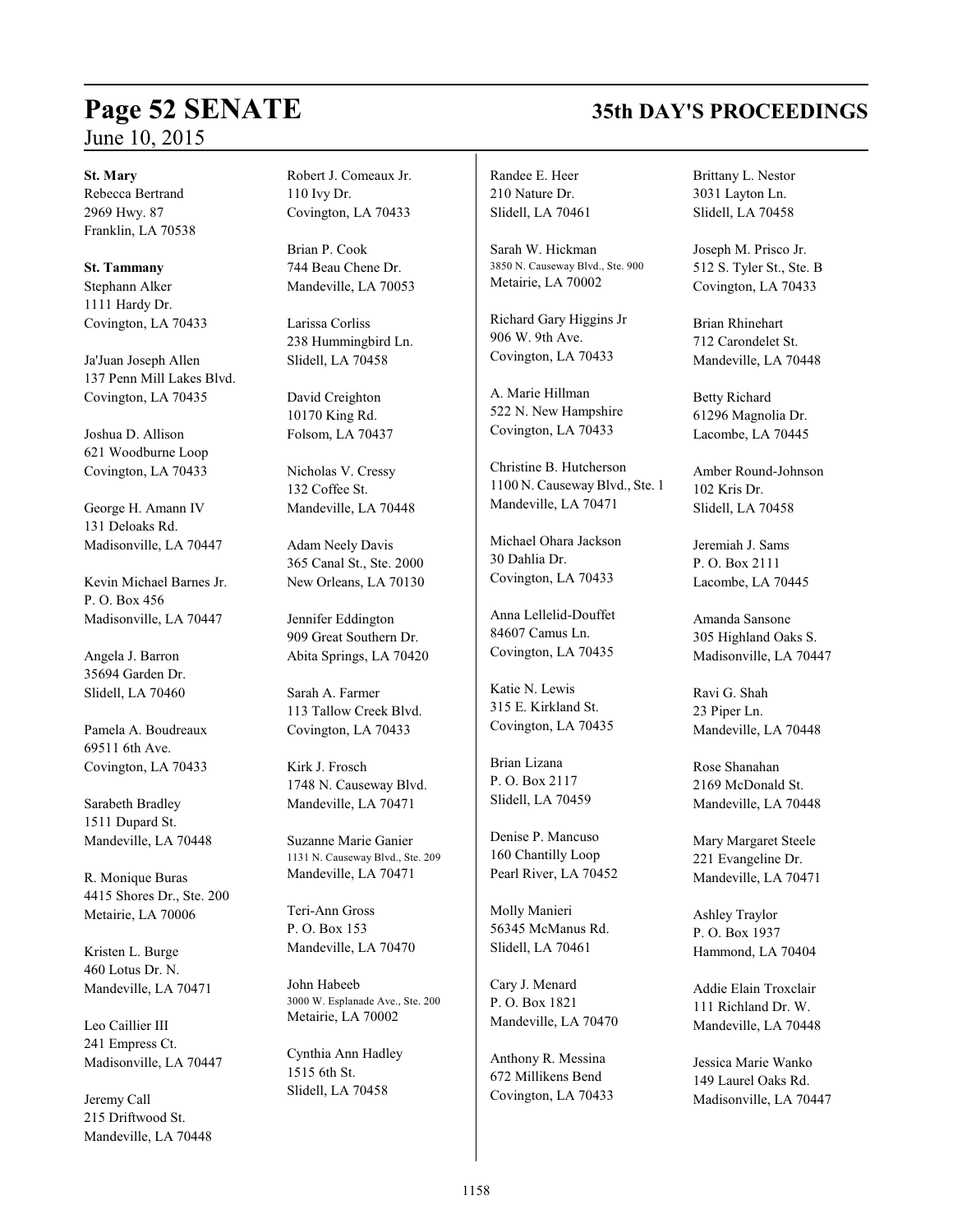# **35th DAY'S PROCEEDINGS Page 53 SENATE**

Clark Warden 24 Cardinal Rd. Covington, LA 70433

Robert Waterwall 110 John Dr. Slidell, LA 70461

Reese F. Williamson 435 Magnolia Ln. Mandeville, LA 70471

Sheila H. Willis 1515 Poydras St., Ste. 1420 New Orleans, LA 70112

**Tangipahoa** Kellie D. Bridges 39360 Lees Landing Rd. Ponchatoula, LA 70454

Kimberly Crocker 42444 N. Falcon Dr. Ponchatoula, LA 70454

Amanda C. Desselles 40320 Drude Rd. Ponchatoula, LA 70454

Nancy S. Dischler 109 Northpark Blvd., Ste. 300 Covington, LA 70433

Erin Sharkey Glass 303 E. Oak St. Amite, LA 70422

Tiffany Hanna 455 W. Oak St. Ponchatoula, LA 70454

James Harvey Jr. 130 College Dr., Ste. 303 Hammond, LA 70401

Rebecca Davis Lee 1201 N. 3rd St., Ste. G223 Baton Rouge, LA 70802

Christine Chauffe Livingston 18175 Logan Ct. Ponchatoula, LA 70454

Courtney Richardson 71430 Hwy. 1051 Kentwood, LA 70444

Sandra Destin Sims 118 N. Cypress Hammond, LA 70401

Arnetha L. Thompson 1905 W. Thomas St., Ste. D-158 Hammond, LA 70401

Kathy Walker 11531 Wellington Ln. Hammond, LA 70403

**Terrebonne** Julia Marie Defusco 225 Belmere Luxury Ct. Houma, LA 70360

Megan Domangue 5217 Bayouside Dr. Chauvin, LA 70344

David C. Pellegrin Jr. 423 Goode St. Houma, LA 70360

Angela M. Rains 605 Glendale Ave. Houma, LA 70360

Melissa Lea Reynolds 1001 Lafayette St. Houma, LA 70360

April Ann Trahan 230 Hermitage Loop Houma, LA 70360

Nikki Uhlich 6138 Hwy. 56 Chauvin, LA 70344

Anna Catharina Vastbinder 333 Garden View Dr. Houma, LA 70364

Joseph L. Waitz III 423 Goode St. Houma, LA 70360

### **Union**

David Albritton 180 Hopewell Rd. Farmerville, LA 71241

Janie A. Courtney 111 Three Sisters Rd. Farmerville, LA 71241

Gene P. Dorman 616 Hwy. 2, Lot 10 Sterlington, LA 71280

Judith Hampton Kozik 203 N. Main St. Farmerville, LA 71241

Alice Elizabeth Zachry 401 Pint Rd. Farmerville, LA 71241

**Vermilion** Lee Aymond 2110 Guillot Rd. Youngsville, LA 70592

Jill Janee' Bordelon P. O. Box 247 Abbeville, LA 70511

Karen Broussard 2210 Alcide Cir. Abbeville, LA 70510

Elizabeth DeBaillon 5554 Beau Rd. Maurice, LA 70555

Janet B. Greig 1600 Jacqulyn St. Abbeville, LA 70510

Michael G. Johnston II 317 Village Park Dr. Maurice, LA 70555

**Vernon** Jaclyn Hayes P. O. Box 1283 Rosepine, LA 70659

Debra S. Jones 1764 Savage Forks Rd. Leesville, LA 71446

# June 10, 2015

Judith Ann Smith 137 Tilley Rd. Leesville, LA 71446

Michael Allen Smith Jr. 215 N. Gladys St., Apt. 1103 Leesville, LA 71446

**Washington** Pamela Turnage 25475 Lake Choctaw Dr. Franklinton, LA 70438

# **Webster**

Betty A. Ballard 505 Fuller St. Doyline, LA 71023

James Daniel Duck 389 Baker Rd. Shongaloo, LA 71072

### **West Baton Rouge**

Leah C. Grass P. O. Box 125 Addis, LA 70710

Allison J. Sabine Jr. 9516 Airline Hwy. Baton Rouge, LA 70815

Douglas Smith Jr. 635 Ave. B Port Allen, LA 70767

David Tubbs 649 Kentucky Ave. Port Allen, LA 70767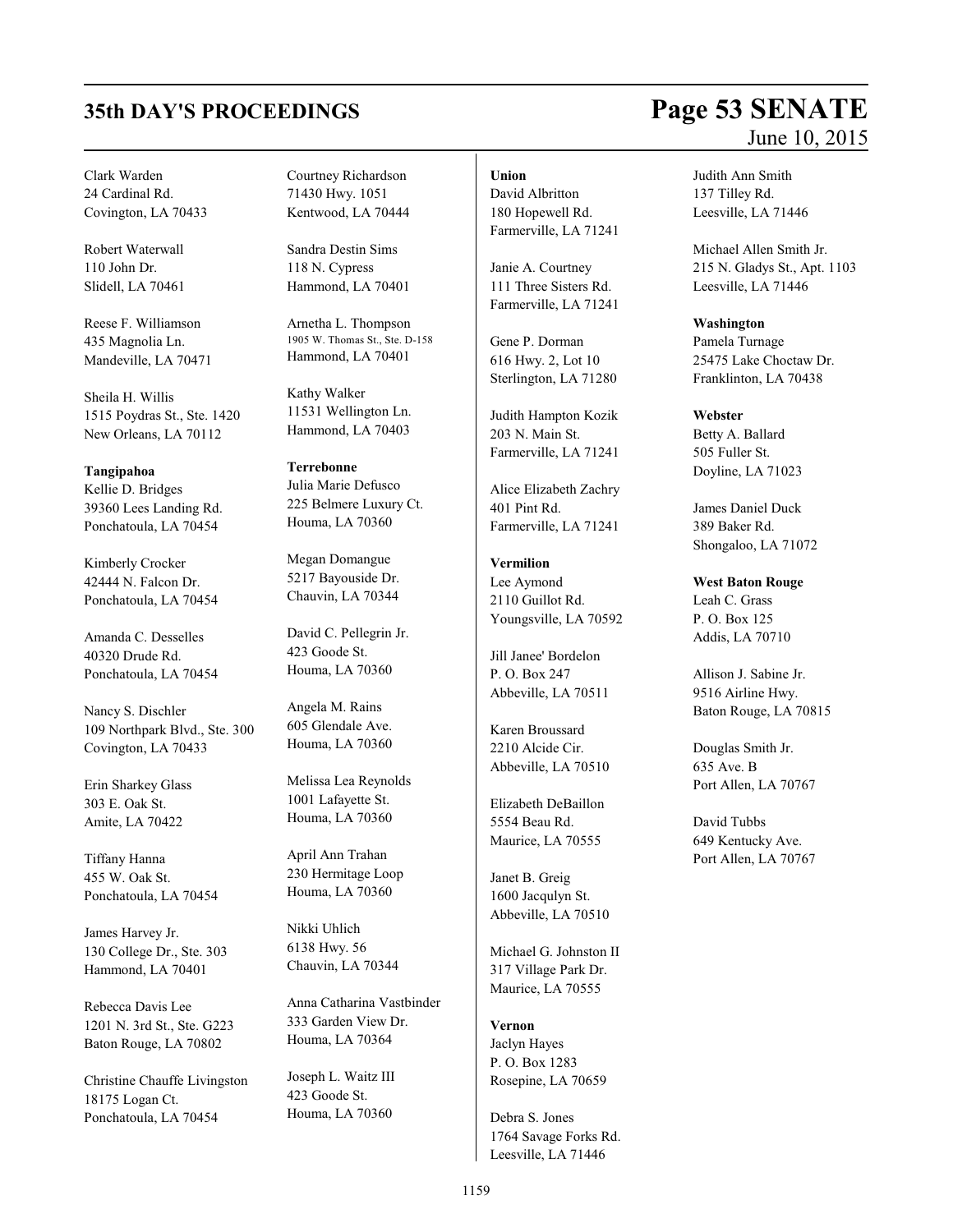# **Page 54 SENATE 35th DAY'S PROCEEDINGS**

June 10, 2015

### **Privilege Report of the Committee on Senate and Governmental Affairs**

### **ENROLLMENTS**

Senator Amedee, Chairman on behalf of the Committee on Senate and Governmental Affairs, submitted the following report:

June 10, 2015

To the President and Members of the Senate:

I am directed by your Committee on Senate and Governmental Affairs to submit the following report:

The following Senate Bills have been properly enrolled:

### **SENATE BILL NO. 158—** BY SENATOR HEITMEIER

AN ACT

To enact R.S. 40:1299.48(D), relative to reporting of paid malpractice claims; to provide for annual reporting to legislative committees; to provide for an effective date; and to provide for related matters.

### **SENATE BILL NO. 47—** BY SENATOR PERRY

AN ACT

To amend and reenact R.S. 13:1894.1, relative to the offense of operating a vehicle while intoxicated; to make technical corrections relative to the offense of operating a vehicle while intoxicated; and to provide for related matters.

### **SENATE BILL NO. 87—** BY SENATOR PERRY

AN ACT

To enact R.S.  $42:1121(I)$  and  $1124.2.1(D)(1)(b)(vi)$ , and to repeal R.S. 42:1121(I), relative to ethics, to provide relative to financial disclosure requirements of members of boards and commissions; to provide an exception for members of certain boards and commissions; to provide an exception to the postservice restrictions in the Code of Governmental Ethics to allow certain contracts by a former member of the East Union Parish Hospital Service District and related legal entities; to provide for subsequent repeal of such exception; and to provide for related matters.

### **SENATE BILL NO. 174—**

BY SENATORS BROOME AND JOHNS AND REPRESENTATIVES<br>ADAMS, BADON, BARROW, BILLIOT, BOUIE, BURRELL, COX,<br>EDWARDS,GUILLORY,HARRISON,HUNTER,JACKSON,JAMES,MIKE<br>JOHNSON, JONES,TERRY LANDRY, MORENO, NORTON, PIERRE,<br>REYNOLDS,SMITH,T

AN ACT

To enact R.S. 9:3261.1, relative to leases and leasing; to provide relative to domestic abuse victims and certain residential lease agreements; to provide certain definitions, terms, procedures, conditions, and requirements; to provide relative to certain actions by lessors and lessees; to provide relative to certification of domestic abuse victim status; to provide relative to certain civil proceedings; to provide for immunity from liability in certain circumstances; and to provide for related matters.

**SENATE BILL NO. 193—**<br>BY SENATORS THOMPSON AND WALSWORTH AND<br>REPRESENTATIVE HUNTER AN ACT

To amend and reenact R.S. 33:9038.31(2) and (3) and to enact R.S. 33:9038.68, relative to special districts; to create the Walnut Street Special District; to provide for the governance and the powers and duties of the district, including tax, bond, and tax increment finance authority; and to provide for related matters.

### **SENATE BILL NO. 235—**

BY SENATOR MURRAY AN ACT

To amend and reenact R.S. 26:73(C)(1)(e), 79, 272(C)(1)(e), 279, and 359(D), (E), (F), and (G) and  $\overline{793}(C)(1)$  and to enact R.S.  $26:359(B)(3)$ , relative to regulation of alcoholic beverages; to authorize the commissioner to waive certain requirements relative to the use and square footage for restaurant establishments; to authorize the commissioner to waive all state application fees or provide a certain credit for failure to issue a permit within a certain period of time; to provide for registration of certain wine producers, manufacturers, and retailers; to provide for registration of certain transporters; to authorize the secretary of Revenue to provide copies of certain records to the commissioner of the office of alcohol and tobacco; to provide certain civil penalties; to provide relative to compliance of laws prohibiting the sale or service of certain products to underage persons; to provide for an effective date; and to provide for related matters.

### **SENATE BILL NO. 237—** BY SENATOR MURRAY

AN ACT

To amend and reenact Code of Civil Procedure Article 4843 (C) and (E) and R.S. 13:996.67(A), (B)(1) and (2), (C)(3) and (6) and (D), 1311, 2154, and 2163, relative to courts and judicial procedure; to provide relative to courts of limited jurisdiction; to provide relative to the civil jurisdiction concurrent with the district court in cases where the amount in dispute, or the value of the property involved, does not exceed certain amounts; to provide for the jurisdictional amount in dispute in certain city courts; to provide for the jurisdictional amount in dispute in the City Court of Ville Platte; to provide relative to the Civil District Court for the parish of Orleans; to provide relative to the judicial building fund and certain powers, duties, terms, and requirements; to provide for the powers and duties of the constables of the First and Second City Courts of New Orleans and the exemption from liability for the actions of the constables and their deputies; and to provide for related matters.

**SENATE BILL NO. 239—** BY SENATOR LAFLEUR

AN ACT

To amend and reenact R.S. 24:513(A)(3) and 554(B), relative to the legislative auditor; to provide for local auditees; to provide for the content of financial statements of local auditees; to provide for supplemental reports; to provide relative to a local auditee that fails to comply with recommendations or to correct findings contained in an audit report; to authorize the Legislative Audit Advisory Council to conduct a hearing under certain circumstances; to authorize the council to direct the treasurer to withhold funds under certain circumstances; and to provide for related matters.

**SENATE BILL NO. 259—** BY SENATOR ADLEY

AN ACT

To amend and reenact the introductory paragraph of R.S. 39:94(A), the introductory paragraph of  $(A)(2)(a)$  and  $(b)$ , and  $97(B)$  and to enact R.S.  $39:94(A)(2)(c)$ , relative to special treasury funds; to rename the Budget Stabilization Fund the Budget and Transportation Stabilization Trust and to provide for its purposes; to provide for increases to the base every five years; to create the Budget Stabilization Subfund and the Transportation Stabilization Subfund in the Budget and Transportation Stabilization Trust; to provide for the deposit of certain excess mineral revenues into the Budget Stabilization Subfund and the Transportation Stabilization Subfund; to provide for the uses of monies deposited into the funds; to provide for effectiveness; and to provide for related matters.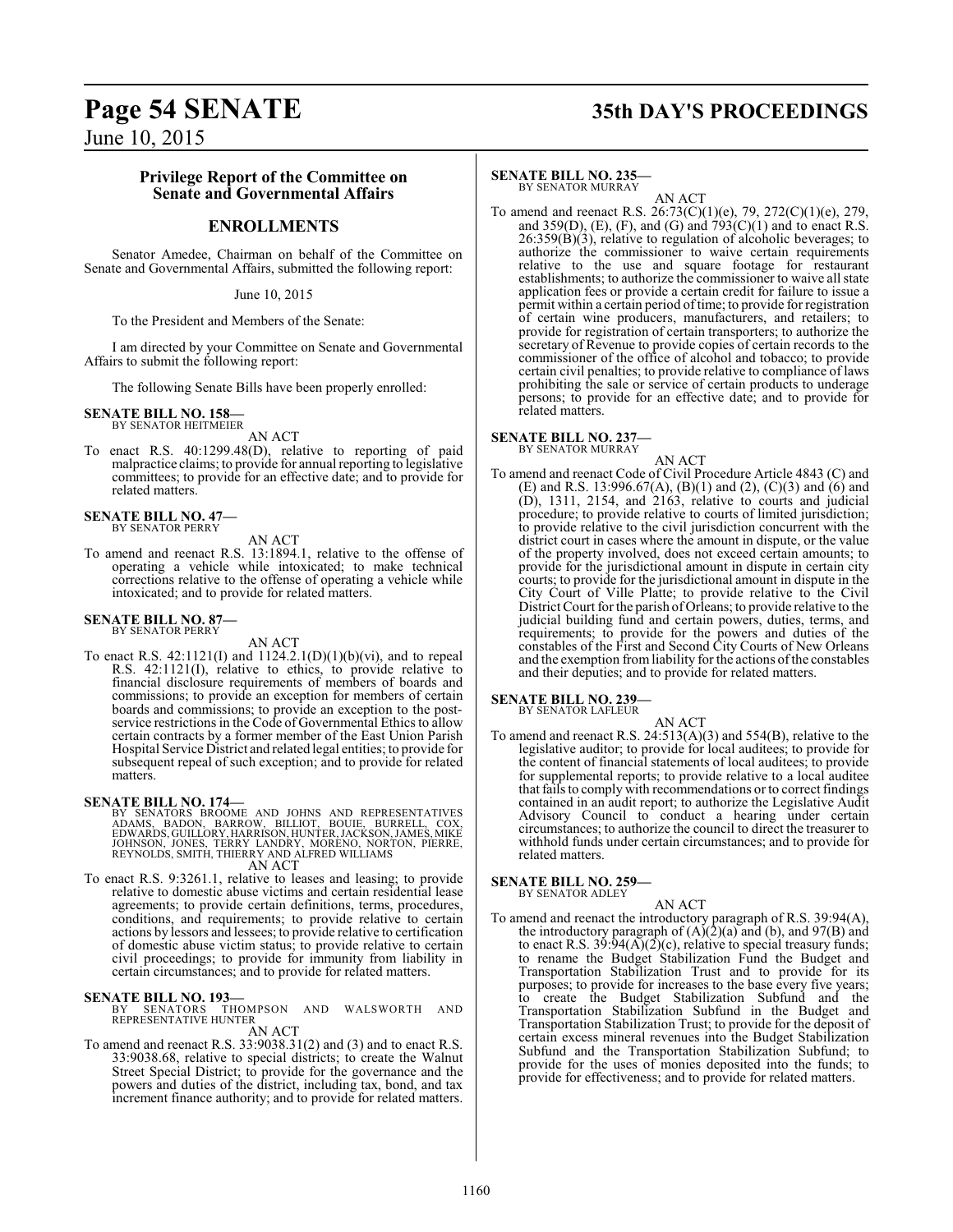# **35th DAY'S PROCEEDINGS Page 55 SENATE**

### **SENATE BILL NO. 260—**

BY SENATORS BROOME AND CLAITOR AN ACT

To amend and reenact R.S. 42:802(B)(7), 881, and 882(A), (B), (D), and (E), and to enact R.S. 39:21.3(G) and R.S. 42:802(D), relative to the Office of Group Benefits; to provide for oversight of the Office of Group Benefits; to provide for estimating the operational and actuarial costs of group benefits program; to provide for the membership and duties of the Group Benefits Estimating Conference; to provide for the duties of the Group Benefits Policy and Planning Board; to provide for the membership of the Group Benefits Policy and Planning Board; to provide for an effective date; and to provide for related matters.

- **SENATE BILL NO. 263—** BY SENATORS THOMPSON,BROOME, DORSEY-COLOMB, GUILLORY, KOSTELKA, LONG, JOHN SMITH AND WARD AND REPRESENTATIVES BURRELL, CHANEY, GUILLORY, GUINN, HOFFMANN, JACKSON, LEBAS, NORTON, SMITH AND THIBAUT AN ACT
- To amend and reenact R.S. 51:481(A) and (B)(1) and (3), and 482; and to enact R.S. 51:481(B)(5), 481.1, 483.1, and 490.1, relative to repurchase of farm, industrial, and lawn and garden equipment by wholesaler; to provide for definitions; to provide for agreements between a dealer and an agent; to provide for termination and cancellation of agreements; to provide for remedies; to provide for indemnity; to provide for liability; to provide for applicability; to provide certain terms, conditions, and procedures; and to provide for related matters.

### **SENATE BILL NO. 267—**

BY SENATORS CLAITOR AND MURRAY AND REPRESENTATIVE FOIL AN ACT

To amend and reenact R.S.  $17:3991(B)(1)(a)(i)$  and (b), the introductory paragraph of R.S. 17:3995(A)(1), and R.S.  $17:3995(A)(1)(a)$  and (3) and to enact R.S.  $17:3991(B)(1)(e)$ , relative to charter schools; to provide relative to charter school funding and the determination of the per-pupil amount received by certain charter schools; to provide for implementation; to provide for effectiveness; and to provide for related matters.

**SENATE BILL NO. 271—**<br>BY SENATORS WHITE AND ADLEY AND REPRESENTATIVES ST.<br>GERMAIN AND ORTEGO

AN ACT

To amend and reenact R.S. 3:4602(12.1) and 4684, the introductory paragraph of R.S. 47:818.2, and R.S. 47:818.2(18), (22), (43),  $(44)$ ,  $(58)$ , and  $(63)$ , and  $818.22(A)$  and  $(B)$ , to enact R.S. 3:4690.1 and R.S. 47:818.111 through 818.132, and to repeal R.S. 47:818.101 through 104, relative to taxes on petroleum products; to provide for taxes on special fuels; to levy taxes on special fuels according to energy content equivalencies; to provide for licensing, inspection, tax collection, and enforcement; to reduce certain discounts on petroleum products; and to provide for related matters.

# **SENATE BILL NO. 43—** BY SENATOR APPEL

### AN ACT

To amend and reenact R.S. 49:969 and 970, and to enact R.S. 17:6.1 and R.S. 49:968.1, relative to the State Board of Elementary and Secondary Education; to require the board to adopt rules in accordance with the Administrative Procedure Act for certain programs, statements, guidelines, or requirements for conduct; to provide relative to the approval, amendment, suspension, or rejection of certain proposed or adopted rules by a legislative committee or the governor; to provide for effectiveness; and to provide for related matters.

## **SENATE BILL NO. 73—** BY SENATOR MORRISH

AN ACT

To amend and reenact R.S. 40:2852 and 2853(A), relative to facilities providing housing or temporary residence to certain individuals arrested for commission of a crime; to provide for referral to

# June 10, 2015

these facilities by certain judicial agencies; to define a judicial agency; and to provide for related matters.

### **SENATE BILL NO. 79—**

BY SENATOR ALLAIN

AN ACT To enact R.S. 30:29.2, relative to the remediation of oilfield sites and exploration and production sites; to provide alternative dispute resolution in lawsuits involving the remediation of oilfield sites and exploration and production sites; to authorize the court to compel nonbinding mediation; to provide for the payment of mediation fees and expenses; to provide terms, conditions, requirements, and effects; to provide for effectiveness; and to provide for related matters.

## **SENATE BILL NO. 98—** BY SENATOR MORRELL

AN ACT To enact R.S. 15:587(A)(1)(h) and R.S. 47:6007(C)(7), relative to motion picture investor tax credits; to create the Public Registry of Motion Picture Investor Tax Credit Brokers and require certain persons to qualify for and register; to provide for criminal penalties; to require a criminal history background examination; and to provide for related matters.

### **SENATE BILL NO. 101—**

BY SENATOR MORRELL AND REPRESENTATIVE TALBOT AN ACT

To amend and reenact R.S.  $47:6007(B)(8)$  and  $(D)(5)$ , relative to motion picture investor tax credits; to provide for verification of the payroll portion of production expenditures; to require information to be provided by the Louisiana Workforce Commission; and to provide for related matters.

### **SENATE BILL NO. 115—**

BY SENATORS MILLS, LAFLEUR AND PEACOCK AN ACT

To amend and reenact R.S. 37:1360.21(A), (B), and (C), 1360.22(1), (5), and (8), 1360.23(G), (H), and (I), 1360.24(A)(3), the introductory paragraph of 1360.29(A), 1360.31, and 1360.32,to enact R.S. 37:1360.29(A)(4) and 1360.38(A)(3) and (4), and to repeal R.S. 37:1360.23(J), relative to physician assistants; to provide for legislative intent; to amend definitions; to provide for the powers and duties of the Louisiana State Board of Medical Examiners; to provide for licensure; to provide for supervising physician qualifications and registration; to provide for services performed by physician assistants; to provide for assumption of professional liability; to provide for exemption; and to provide for related matters.

**SENATE BILL NO. 132—**<br>BY SENATORS NEVERS AND THOMPSON AND REPRESENTATIVES<br>ARMES, BARROW, BERTHELOT, BROADWATER, HENRY BURNS,<br>CARMODY, CARTER, COX, EDWARDS, FANNIN, FOIL, GUILLORY,<br>HALL, HARRISON, HAZEL, HILL, HODGES, HOFM

AN ACT

To enact R.S. 17:3161.1, 3165.2 and 3168(6), relative to the articulation and transfer of postsecondary academic credit; to provide relative to reverse transfer agreements; to provide relative to awarding academic and workforce education credit to veterans for military education, training, or experience; to provide relative to the transfer of certain academic credits earned by veterans and their spouses; to provide for the responsibilities of the Statewide Articulation and Transfer Council; to provide for reports; and to provide for related matters.

### **SENATE BILL NO. 171—** BY SENATOR MORRISH

AN ACT To amend and reenact R.S. 22:459(A) and to enact R.S. 22:452(4) and (5) and 458.1, relative to group self-insurers; to define certain terms; to provide for the amount of insolvency deposit;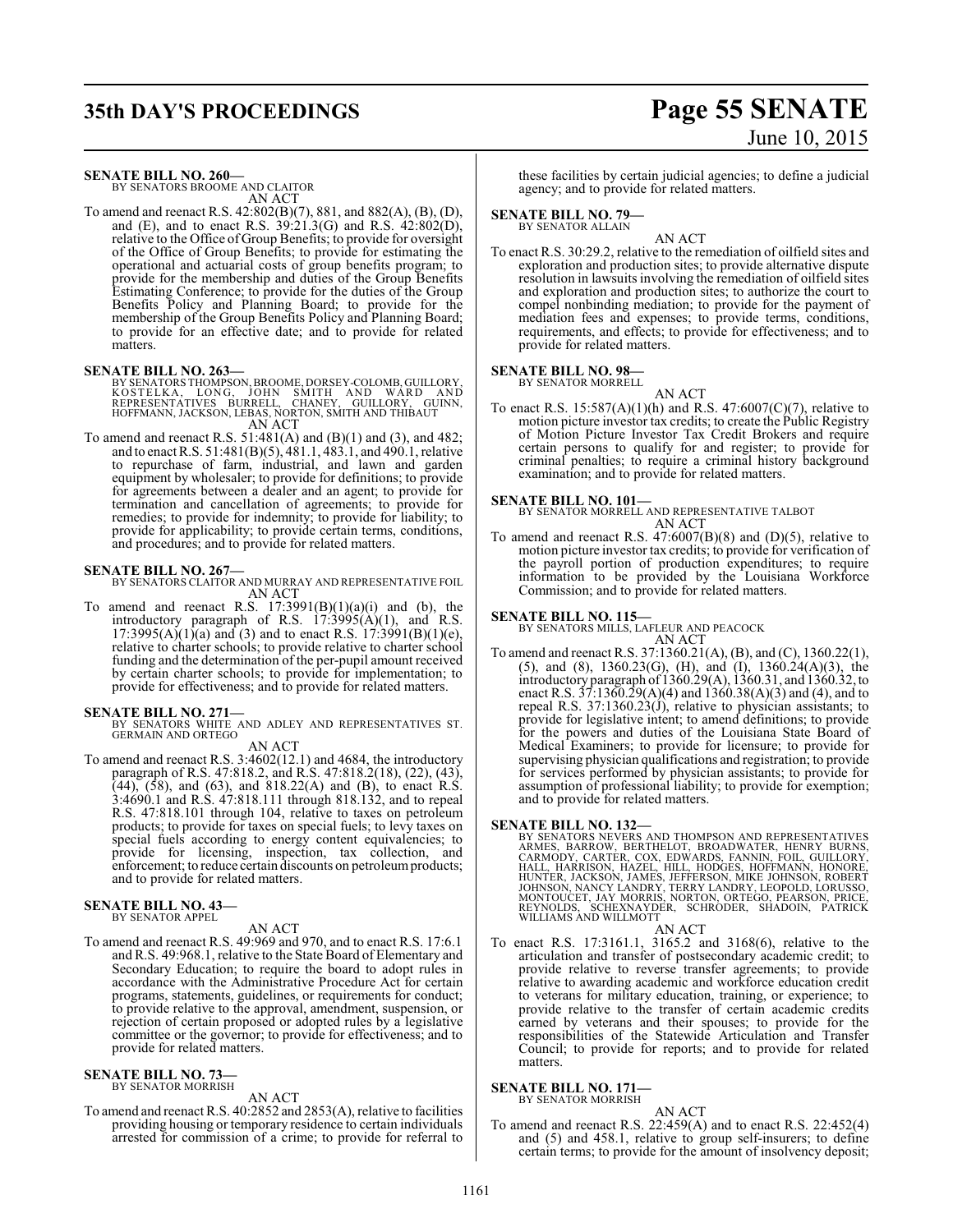# **Page 56 SENATE 35th DAY'S PROCEEDINGS**

### June 10, 2015

to provide certain requirements for association-sponsored selfinsured trusts; to provide for excess stop-loss coverage; to provide with respect to the requirements to obtain a certificate of authority to operate a self-insured trust plan; and to provide for related matters.

**SENATE BILL NO. 179—** BY SENATORS AMEDEE, MURRAY AND WALSWORTH AN ACT

To enact R.S. 43:111(E), relative to state advertisements; to provide for a statewide website; to require electronic publication of statutorily required notices; to provide for the archiving of electronically published notices; and to provide for related matters.

# **SENATE BILL NO. 217—** BY SENATOR GALLOT

AN ACT

To authorize and provide for the transfer of certain state property; to provide for the transfer of state properties in the parishes of East Baton Rouge and Rapides; to provide for the property description; to provide for reservation of mineral rights; to provide terms, conditions, and requirements; and to provide for related matters.

### **SENATE BILL NO. 248—** BY SENATOR MURRAY

AN ACT

To amend and reenact R.S. 17:3803(B)(1)(e), R.S. 33:2955(A)(1)(h), R.S. 39:98.2(A)(5) and R.S.  $49:327(B)(1)(e)$ , relative to investment authority of the state and political subdivisions; to provide relative to certain authorized investment of monies; to provide relative to certain investment grade commercial paper; to provide relative to investment authority of the state treasurer; to provide relative to investment authority of political subdivisions; to provide relative to Millennium Trust and certain offshore revenues investment; and to provide for relatedmatters.

### **SENATE BILL NO. 255—**

BY SENATORS MORRELL, ALARIO, AMEDEE, APPEL, BROOME,<br>BROWN, BUFFINGTON, CORTEZ, CROWE, DONAHUE, DORSEY-<br>COLOMB, ERDEY, GALLOT, GUILLORY, JOHNS, KOSTELKA,<br>LAFLEUR, LONG, MILLS, MURRAY, NEVERS, PETERSON, RISER,<br>GARY SMITH, JO

AN ACT

To enact R.S. 17:3351(H) and Part XII of Chapter 26 of Title 17 of the Louisiana Revised Statutes of 1950, to be comprised of R.S. 17:3399.11 through 3399.15, relative to sexual assault on campuses of public postsecondary education institutions; to provide for the general powers, duties, and functions of public postsecondary education management boards; to require annual anonymous sexual assault climate surveys to be conducted; to provide for procedures; to provide for reporting; and to provide for related matters.

**SENATE BILL NO. 143—**<br>BY SENATOR MILLS AND REPRESENTATIVES HONORE, ARNOLD, BOUIE, BURELL, COX, EDWARDS, HUNTER, JAMES, TERRY<br>LANDRY, LEBAS, MORENO, PIERRE, SMITH, PATRICK WILLIAMS<br>AND WOODRUFF

### AN ACT

To amend and reenact R.S. 40:1046, relative to the therapeutic use of marijuana; to provide for the adoption of rules and regulations relating to the prescribing, dispensing, and producing of marijuana for therapeutic use; to provide for a deadline to adopt rules and regulations; to provide for a report to the legislature; to provide for the location of the place of dispensing; to provide for the use of the Prescription Monitoring Program; to provide for licensure of a production facility; to provide for an effective date; to provide for a termination date; and to provide for related matters.

### **SENATE BILL NO. 257—**

BY SENATOR THOMPSON AND REPRESENTATIVE HUNTER AN ACT

To amend and reenact R.S. 33:9038.31(2) and (3) and to enact R.S. 33:9038.68, relative to Tax Increment Development Corporations; to authorize certain additional tax increment finance authority for certain such corporations; and to provide for related matters.

# **SENATE BILL NO. 283— (Substitute of Senate Bill No. 34 by**

Senator Cortez)<br>BERTHELOT, STUART BISHOP, BROADWATER, BROWN, BURFORD,<br>BERTHELOT, STUART BISHOP, BROADWATER, BROWN, BURFORD,<br>HENRY BURNS, CARMODY, CARTER, CONNICK, DOVE, GAROFALO,<br>HALL, HARRISON, JEFFERSON, MIKE JOHNSON, NA

To enact R.S. 17:274.1(D), relative to required courses of study; to provide relative to the course content and curriculum for certain Civics and civics-related courses; to provide relative to a survey of student knowledge of the history, principles, and form of the United States government; and to provide for related matters.

> Respectfully submitted, "JODY" AMEDEE Chairman

The foregoing Senate Bills were signed by the President of the Senate.

### **Privilege Report of the Committee on Senate and Governmental Affairs**

### **ENROLLMENTS**

Senator Amedee, Chairman on behalf of the Committee on Senate and Governmental Affairs, submitted the following report:

### June 10, 2015

To the President and Members of the Senate:

I am directed by your Committee on Senate and Governmental Affairs to submit the following report:

The following Senate Concurrent Resolutions have been properly enrolled:

# **SENATE CONCURRENT RESOLUTION NO. 137—** BY SENATOR BROWN AND REPRESENTATIVE PRICE

A CONCURRENT RESOLUTION

To commend Doris Domingue Harleaux upon the occasion of her one hundredth birthday.

### **SENATE CONCURRENT RESOLUTION NO. 138—**

### BY SENATOR BROWN A CONCURRENT RESOLUTION

To urge and request the Reentry Advisory Council to identify strategies to afford offenders committed to the Department of Public Safety and Corrections who are confined in parish correctional facilities the support necessary to enhance education, job skills and training, and needed behaviors to facilitate successful reentry upon release pursuant to the Reentry Advisory Council and Offender Rehabilitation Workforce Development Act and to provide needed mental health care for all committed to the Department of Public Safety and Corrections in need of such services, whether confined to a state or parish correctional facility, all to facilitate successful reentry upon release, and to urge and request the secretary of the department to take steps to carry out such strategies.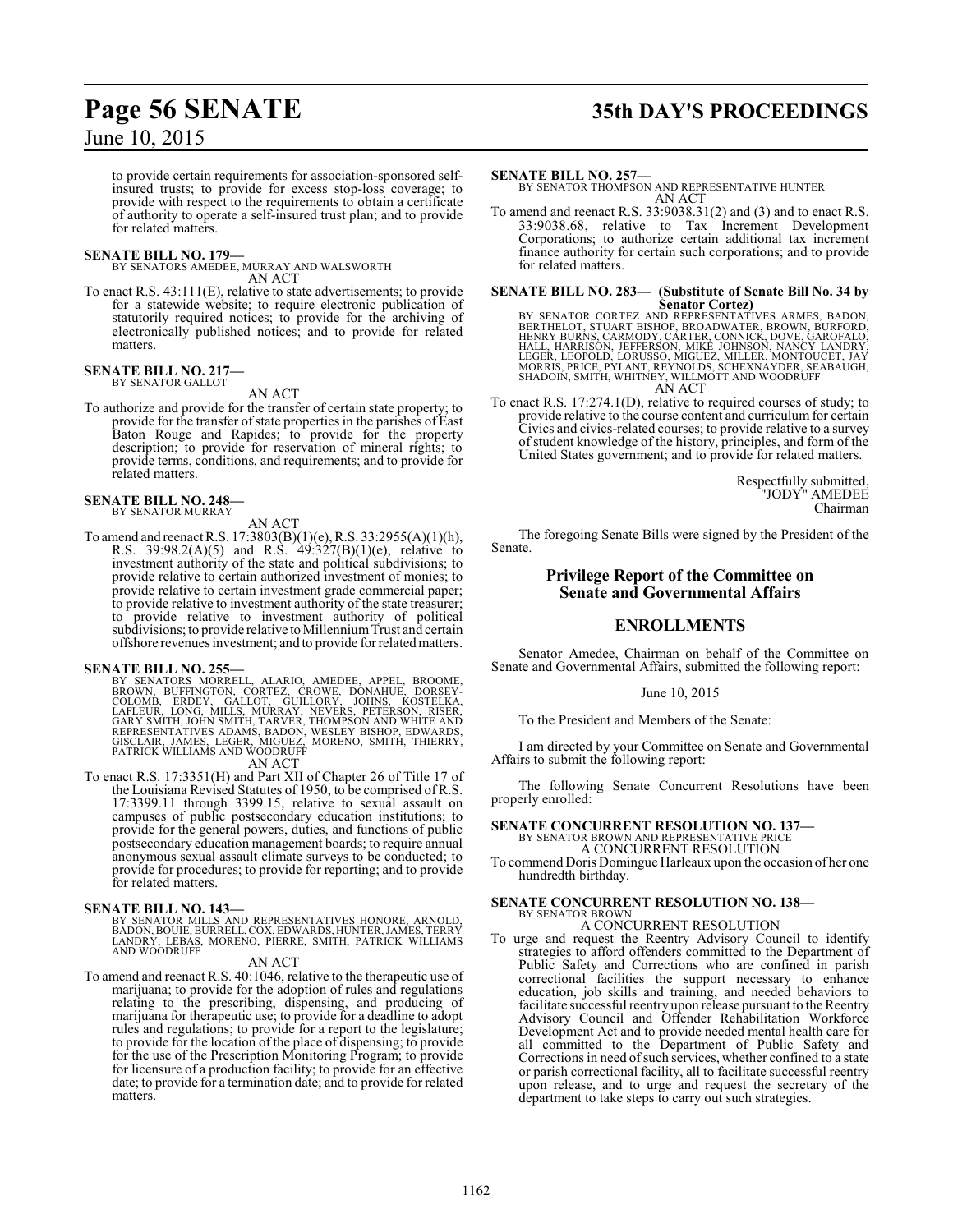# **35th DAY'S PROCEEDINGS Page 57 SENATE**

# June 10, 2015

### **SENATE CONCURRENT RESOLUTION NO. 139—**

BY SENATOR MILLS AND REPRESENTATIVE HUVAL A CONCURRENT RESOLUTION

To commend Louisiana native Jake C. Delhomme for being selected to the Louisiana Sports Hall of Fame.

## **SENATE CONCURRENT RESOLUTION NO. 19—** BY SENATOR MILLS

A CONCURRENT RESOLUTION To direct the Louisiana Physical Therapy Board to create the Physical Therapy Patient Access Review Committee.

### **SENATE CONCURRENT RESOLUTION NO. 20—** BY SENATOR MURRAY

A CONCURRENT RESOLUTION

To urge and request the Louisiana Board of Ethics to issue an advisory opinion determining whether persons working at a public school, even if employed by a private company, are "public employees" as defined in the Louisiana Code of Governmental Ethics.

## **SENATE CONCURRENT RESOLUTION NO. 136—** BY SENATOR ALARIO AND REPRESENTATIVE KLECKLEY

A CONCURRENT RESOLUTION

To express the sincere condolences of the Legislature of Louisiana upon the death of Charles W. Tapp.

### **SENATE CONCURRENT RESOLUTION NO. 128—** BY SENATOR BROWN A CONCURRENT RESOLUTION

To urge and request the State Licensing Board for Contractors and the Department of Health and Hospitals, office of public health, to study the lack of availability of state inspectors to timely complete inspections involved with construction projects.

### **SENATE CONCURRENT RESOLUTION NO. 132—** BY SENATOR CLAITOR AND REPRESENTATIVE JACKSON A CONCURRENT RESOLUTION

To urge and request the Department of Health and Hospitals to conduct a study on access to psychiatric medications and the costs for nonaccess to such medications

### **SENATE CONCURRENT RESOLUTION NO. 135—** BY SENATOR BROOME AND REPRESENTATIVE BURRELL A CONCURRENT RESOLUTION

To urge and request the Department of Economic Development to notify companies with which it has cooperative endeavor agreements of the specific goals of the Louisiana Hudson Initiative and the Veteran Initiative, to provide these companies with a list of the businesses certified under the Hudson Initiative, the Veteran Initiative, or both, and to request that the companies take certain actions regarding the use of businesses certified under one initiative or both.

> Respectfully submitted, "JODY" AMEDEE Chairman

The foregoing Senate Concurrent Resolutions were signed by the President of the Senate.

### **Message to the Governor**

### **SIGNED SENATE BILLS**

### June 10, 2015

To the Honorable Governor of the State of Louisiana:

The President of the Senate and the Speaker of the House of Representatives have signed the following Senate Bills:

### **SENATE BILL NO. 25—**

BY SENATOR PETERSON

AN ACT To amend and reenact R.S. 33:9091.17(D), (E), (F), (G), (H), (I), (J), and (K) and to enact R.S. 33:9091.17(L) relative to the Broadmoor Neighborhood Improvement District within the parish of Orleans; to provide relative to the composition of the board; to provide for governance of the board; to provide for a parcel fee; to provide for an effective date; and to provide for related matters.

### **SENATE BILL NO. 29—** BY SENATOR CORTEZ

AN ACT To amend and reenact R.S. 33:2473(20), 2481.4(C)(1), 2481.6(C)(1), 2490(E) and (F), 2491(D) and (H), 2491.3(B), 2494(C), and 2498, relative to the city of Lafayette; to provide relative to the municipal fire and police civil service system; to provide for definitions; to provide relative to the certification and appointment of eligible persons in the police department; to provide for an effective date; and to provide for related matters.

# **SENATE BILL NO. 38—**<br>BY SENATOR JOHNS

AN ACT

To amend and reenact R.S. 33:2473(20), 2481.4(C)(1), 2481.6(C)(1), 2490(E) and (F), 2491(D) and (H), 2491.3(B), 2494(C), and 2498, relative to the city of Lake Charles; to provide relative to the municipal fire and police civil service system; to provide for definitions; to provide relative to the certification and appointment of eligible persons in the police department; to provide for an effective date; and to provide for related matters.

### **SENATE BILL NO. 122—** BY SENATOR ADLEY

AN ACT amend and reenact the introductory paragraph of R.S.  $39:94(A)(2)(a)$ , relative to the Budget Stabilization Fund; to provide for an increase in the base amount of mineral revenues received by the state prior to the annual deposit into the Budget Stabilization Fund; to provide for an effective date; and to provide for related matters.

# **SENATE BILL NO. 153—** BY SENATOR MARTINY

AN ACT To amend and reenact the introductory paragraph of R.S. 25:341(D), (1) and (2), (E), and (F)(3),  $342(\text{\AA})(5)$ , (6), (7), and (8), (B)(1) and  $(2)$ , 343, and R.S. 42:1111 $(A)(1)$ , and to enact R.S.  $25:342(A)(9)$ , relative to the Louisiana State Museum; to provide for the board of directors; to provide for terms; to provide for powers and duties; to provide for the museum director; to provide for an exception to the Ethics Code; and to provide for related matters.

**SENATE BILL NO. 157—** BY SENATORS MARTINY AND MURRAY AN ACT

To amend and reenact R.S.  $13:352(A)(1)$ ,  $(2)$ , and  $(6)$ , relative to certain fees charged by the courts of appeal; to provide for an increase in certain fees for the courts of appeal; to provide for an effective date; and to provide for related matters.

## **SENATE BILL NO. 169—** BY SENATOR MARTINY

AN ACT To enact Chapter 4-A of Title 21 of the Louisiana Revised Statutes of 1950, to be comprised of R.S. 21:301 through 308, relative to hotels and lodging houses; to provide with respect to optional assessments on hotels that are levied by a comprehensive membership-based tourismorganization on its members that are operators of hotels or motels located in the parish of Jefferson; to provide that hotel and income taxes shall not apply to such surcharges; to provide for a hotel referendum to approve such an optional assessment; to provide for enhancement of the sales and marketing capabilities and other general purposes of the